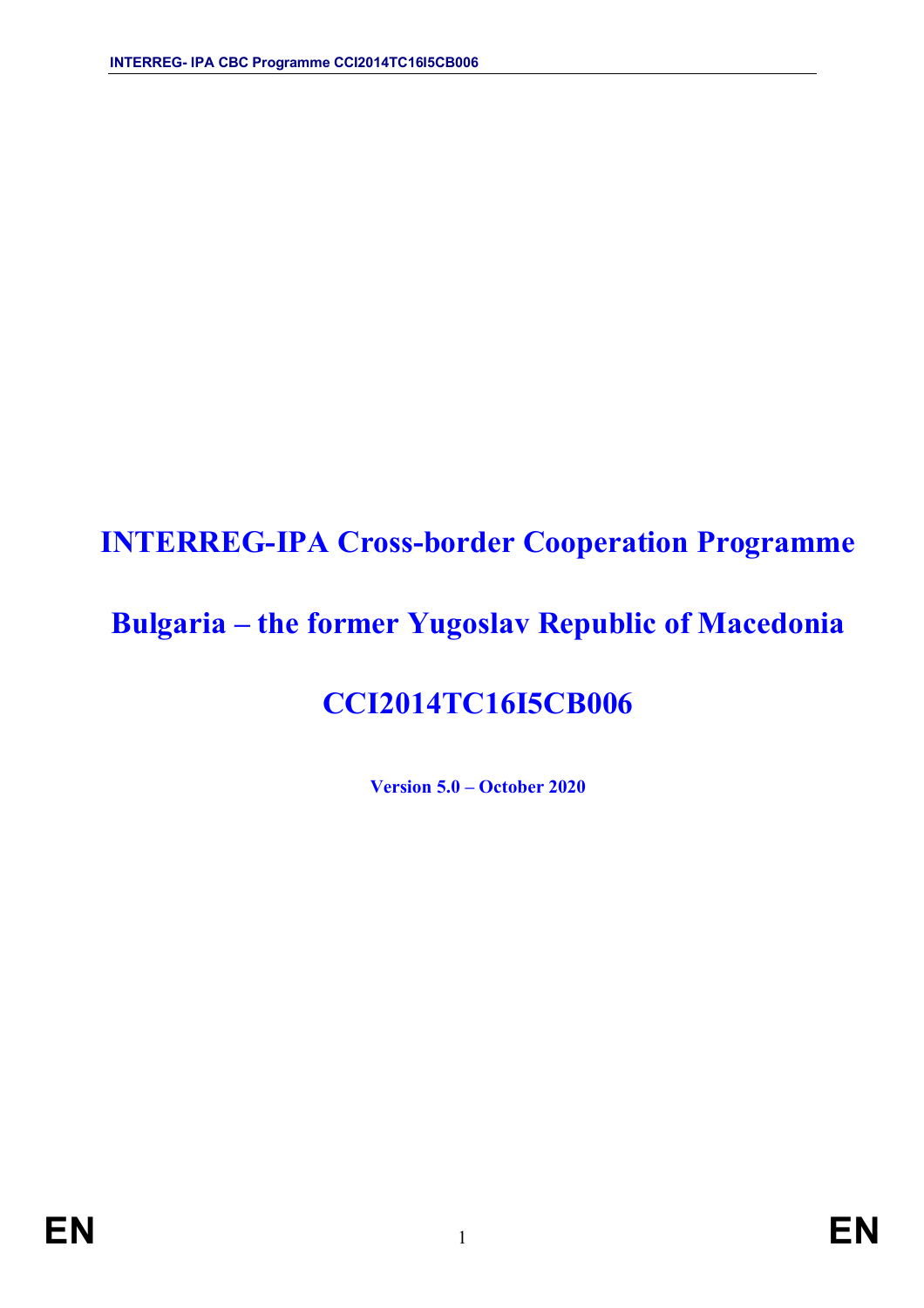| <b>CCI</b>                                                                         | 2014TC16I5CB006                                                                                            |
|------------------------------------------------------------------------------------|------------------------------------------------------------------------------------------------------------|
| Title                                                                              | INTERREG-IPA Cross-border Cooperation<br>Programme Bulgaria - the former Yugoslav<br>Republic of Macedonia |
| Version                                                                            | 5.0                                                                                                        |
| First year                                                                         | 2014                                                                                                       |
| Last year                                                                          | 2020                                                                                                       |
| Eligible from                                                                      | 1 January 2014                                                                                             |
| Eligible until                                                                     | 31 December 2023                                                                                           |
| EC decision number                                                                 | C(2017) 5820                                                                                               |
| EC decision date                                                                   | 21.08.2017                                                                                                 |
| decision<br><b>MS</b><br>amending<br>number                                        |                                                                                                            |
| MS amending decision date                                                          | 18.08.2017                                                                                                 |
| MS amending decision entry<br>into force date                                      | 19.08.2017                                                                                                 |
| NUTS level III regions (or                                                         | Republic of Bulgaria:                                                                                      |
| equivalent regions in the<br>non-MS) covered by the<br>cross-border<br>cooperation | two NUTS III level districts: Blagoevgrad and<br>Kyustendil                                                |
| programme                                                                          | the former Yugoslav Republic of Macedonia:                                                                 |
|                                                                                    | three NUTS III regions: North-East, South-East<br>and East                                                 |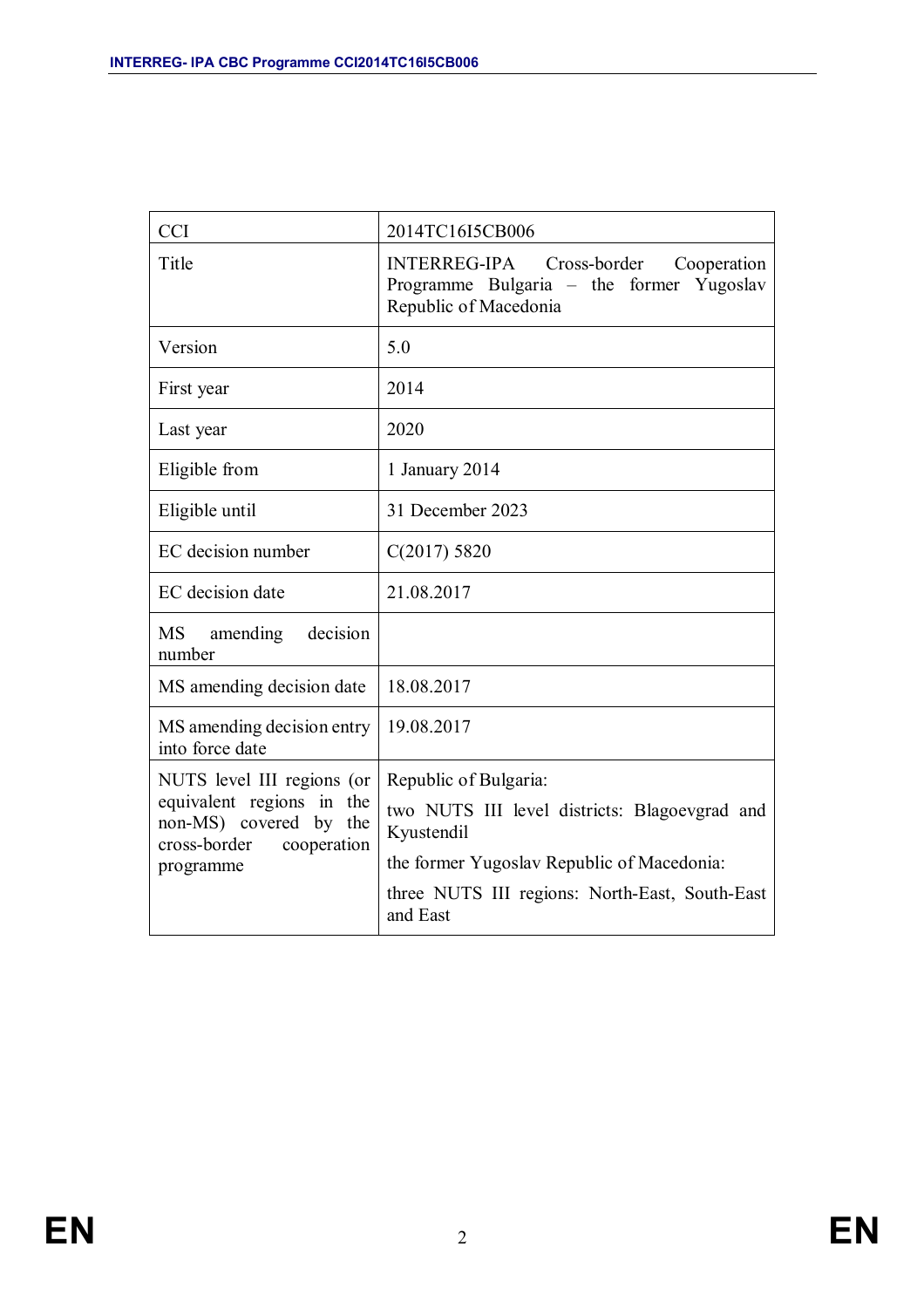#### **SECTION 1 STRATEGY FOR THE COOPERATION PROGRAMME'S CONTRIBUTION TO ECONOMIC, SOCIAL AND TERRITORIAL DEVELOPMENT, WITH THE VIEW OF SMART, SUSTAINABLE AND INCLUSIVE GROWTH AND FOR ITS CONTRIBUTION TO THE SELECTED THEMATIC PRIORITIES AND THE RELEVANT PARTNERSHIP AGREEMENT AND COUNTRY STRATEGIC PAPER(S)**

(Reference: Article 2, Regulation No 231/2014 of the European Parliament and of the Council of 11 March 2014, establishing an Instrument for Pre-accession Assistance (IPA II) and Article 34 of Commission Implementing Regulation (EU) No 447/2014 of 2 May 2014 on the specific rules for implementing Regulation (EU) 231/2014 of 11 March 2014 of the European Parliament and of the Council establishing an Instrument for Pre-Accession assistance (IPA II))

#### **1.1 Strategy for the cooperation programme's contribution to the selected thematic priorities and, for the Member States, the relevant Partnership Agreement and, for IPA beneficiary (ies), Country Strategic Paper(s)**

1.1.1. Description of the cooperation programme's strategy for contributing to the selected thematic priorities and the relevant Partnership Agreement and Country Strategic Paper(s)

# **STRATEGIC POLICY CONTEXT**

The INTERREG-IPA Cross-border Cooperation Programme Bulgaria – the former Yugoslav Republic of Macedonia is designed in the framework of the European strategy for a smart, inclusive and sustainable growth and the relevant national and regional strategic documents. The main policy framework at European, macro-regional and national level as reflected in the programme are as follows:

#### *The Europe 2020: A European Strategy for Smart, Sustainable and Inclusive Growth*

The Europe 2020 strategy is shared among the European institutions, the Member States and the social partners in order to take the necessary action to reach the Europe 2020 targets. The strategy puts forward three mutually reinforcing priorities:

- *Smart growth*: developing an economy based on knowledge and innovation,
- *Sustainable growth*: promoting a more resource efficient, greener and more competitive economy and
- *Inclusive growth*: fostering a high-employment economy delivering social and territorial cohesion.

It sets focus on five overarching headline targets that have to be reached by 2020. These targets require a mixture of national and EU actions, utilising the full range of policies and instruments available.

In the context of the INTERREG-IPA Cross-border Cooperation Programme Bulgaria – the former Yugoslav Republic of Macedonia the synergy with the aforementioned national and EU actions is sought.

*Common Strategic Framework*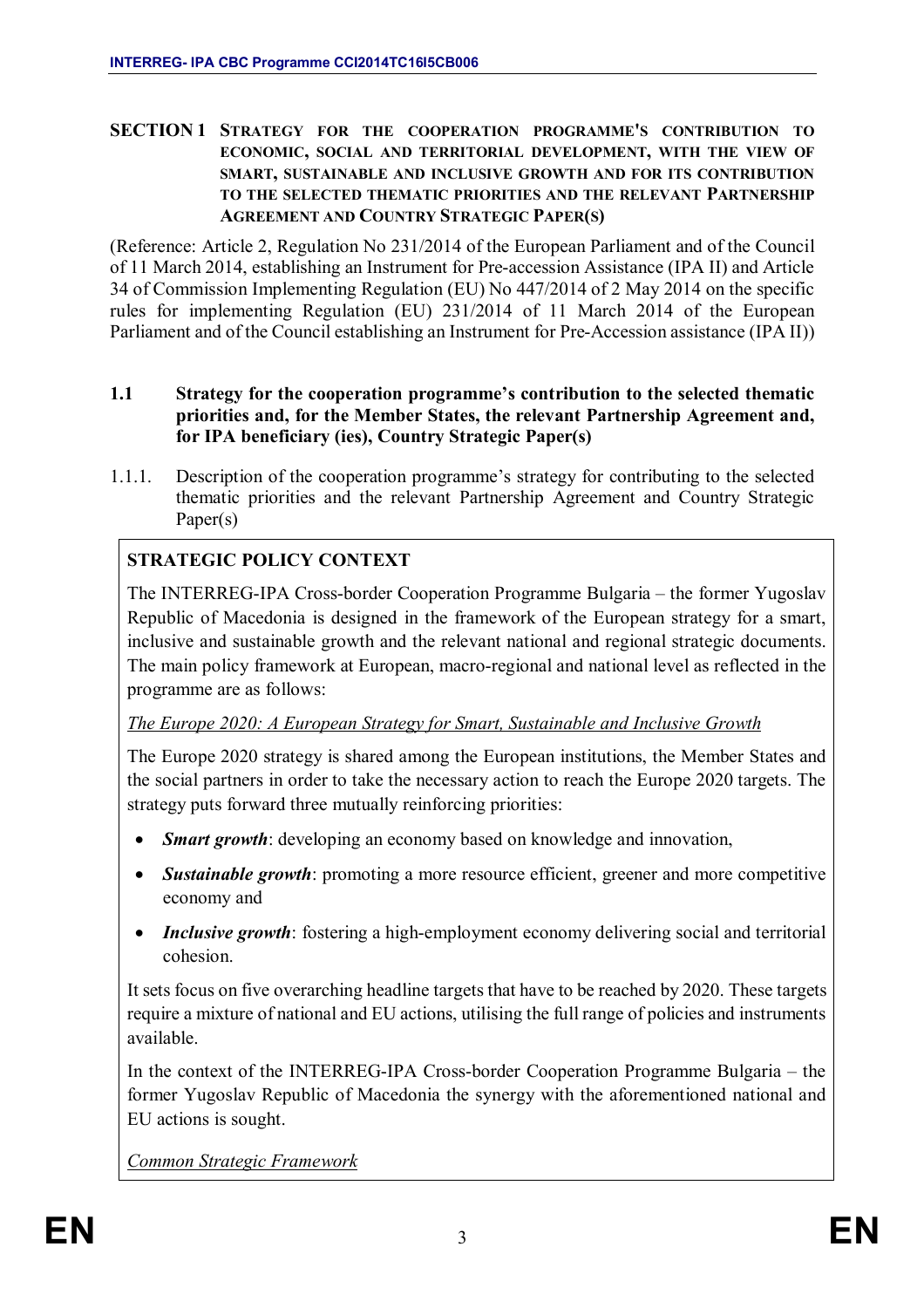The Common Strategic Framework (CSF) is especially relevant for EU Member States like Bulgaria. The CSF addresses employment, demographic change and education as issues of cross-border relevance. Additionally, sustainable development, climate change mitigation and natural disasters (developing integrated cross-border natural risk management) as well as biodiversity are outlined as relevant issues.

## *The European Territorial Cooperation strategy and the role of Cross-Border Cooperation*

The European Territorial Agenda 2020 identifies some key challenges and potentials for territorial development. These include increased exposure to globalisation, demographic changes, social and economic exclusion, climate change and loss of biodiversity, all relevant to the Programme area.

## *EU Strategy for the Danube Region*

The EU Strategy for the Danube Region (EUSDR) is a macroregional strategy aiming at addressing the common challenges of the region by creating synergies and coordination between existing policies and initiatives. Geographically only the Bulgarian part of the Programme region is part of the EUSDR region. However, synergies between this INTERREG-IPA CBC Programme and the EUSDR are desired.

## *Partnership Agreement of the Republic of Bulgaria*

The Partnership Agreement between the Republic of Bulgaria and the European Union sets the frames of the assistance to be received from the EU structural and investment funds in the period 2014-2020.

It highlights the country priorities in all sectors, also taking into consideration the role of the CBC programmes for the contribution to the EU development strategy.

In reference to INTERREG-IPA Cross-border Cooperation Programme Bulgaria – the former Yugoslav Republic of Macedonia, the Partnership Agreement states that "*the preferred priority areas for cooperation are in the field of environmental protection, promotion and development of natural and cultural heritage, tourism and education and social infrastructure.*"(Partnership Agreement of Bulgaria, 2014: p.121)

*EC Country Strategy Paper 2014-2020 for EU assistance to the former Yugoslav Republic of Macedonia*(Country Strategy Paper, 2013: p.20).

The Country Strategy Paper 2014-2020 for EU assistance to the former Yugoslav Republic of Macedonia define reforms in the rule of law and fundamental rights sector as crucial. The paper is the country's framework for the assistance to be received in the field of competitiveness and innovation, transport and the development, education, employment and social policies, the environment sector.

This Country Strategy Paper states that the country´s cross-border cooperation programmes will focus on the socio-economic development of the border areas and that *"Continuation of people to people actions, human resource development and information sharing has to remain as an essential part of individual programmes".*

*National and regional strategies of the Republic of Bulgaria and the former Yugoslav Republic of Macedonia.*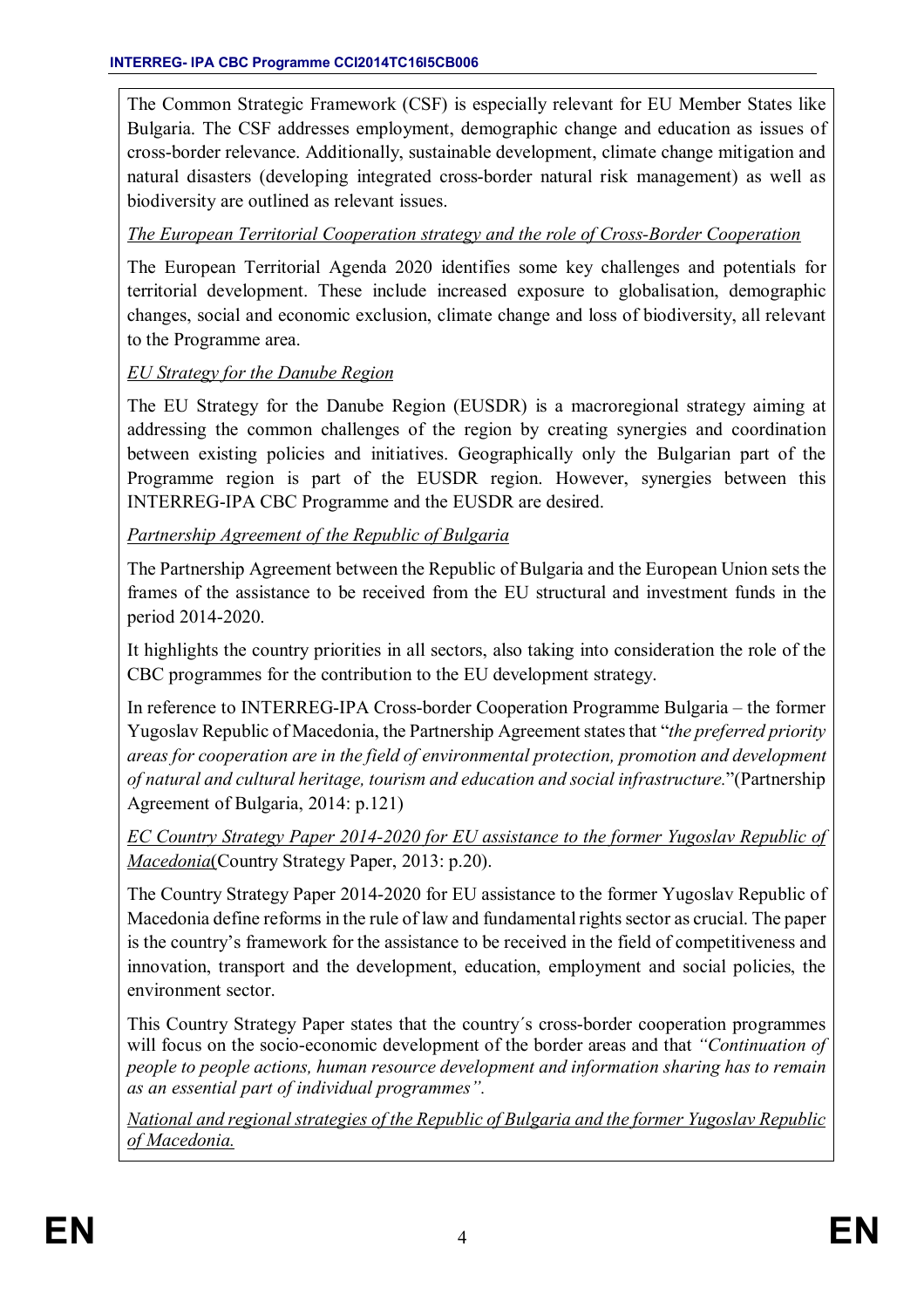When analysing the potentials and barriers, formulating the vision and the strategic goals of the INTERREG-IPA CBC Programme Bulgaria – the former Yugoslav Republic of Macedonia, the following main strategic documents, related to regional development, have also been taken into consideration:

- The National Strategy for Regional Development of the Republic of Bulgaria for the period 2012 – 2022
- The Strategy for Regional Development of the former Yugoslav Republic of Macedonia 2009-2019
- The Regional Development Strategies of Blagoevgrad and Kyustendil district for the period 2014 – 2020
- The Programmes for Development of the South-East, East and North-East Planning Regions 2009-2013

# **THE PROGRAMME AREA**

The programme area is located in the South-Central part of the Balkan Peninsula. It covers a territory of 18 087 km² and has a population of 980 375 people (cf. NAT STAT of Bulgaria, 2012; STATE STAT of the former Yugoslav Republic of Macedonia, 2012). The border line is 165 km of land border.

The territory includes on Bulgarian side two NUTS III districts - **Blagoevgrad and Kyustendil**  (52,5% of the CBC programme area), comprising of 23 municipalities, 462 settlements and a population of 452 973 people (46.2% of the total programme area population, 6,2% of the country population).

The territory on side of the former Yugoslav Republic of Macedonia comprises of the **North-East, the East and the South-East** NUTS III statistical regions (47,5% of the programme area, 33,4% of the country area), consisting of 27 municipalities, 597 settlements and a population of 527 402 people (53,8% of the total programme area population, 25.6 % of the country population).

More than half of the Programme area is mountainous, with forests occupying 46.5% of it, but also numerous valleys with fertile land. The climate is diverse, from moderate-continental, transitional-continental and mountainous to Mediterranean along the river valleys. The area is rich in water resources: rivers (the biggest are Struma, Mesta, Bregalnica, Strumica / Strumeshnica); lakes (part of Dojran Lake, Vodoca, Mantovo; 233 lakes in Rila and 186 in Pirin, of which the most popular are the Seven Rila lakes) and thermal waters, available across the whole cooperation area.

The CBC region is characterized by a concentration of population, economic and social activities in several regional centres (Blagoevgrad, Kyustendil, Dupnitsa, Sandanski, Goce Delchev and Petrich on Bulgarian side; Kumanovo, Shtip and Strumica on the side of the former Yugoslav Republic of Macedonia – 37% of the region's population) and numerous sparsely populated rural and peripheral areas in the mountains and closer to the border. The orientation of each part of the CBC region is towards its internal centres rather than crossborder which is also due to the fact that important transport corridors run through them thus providing easier access to outside centres and links to the countries' capitals.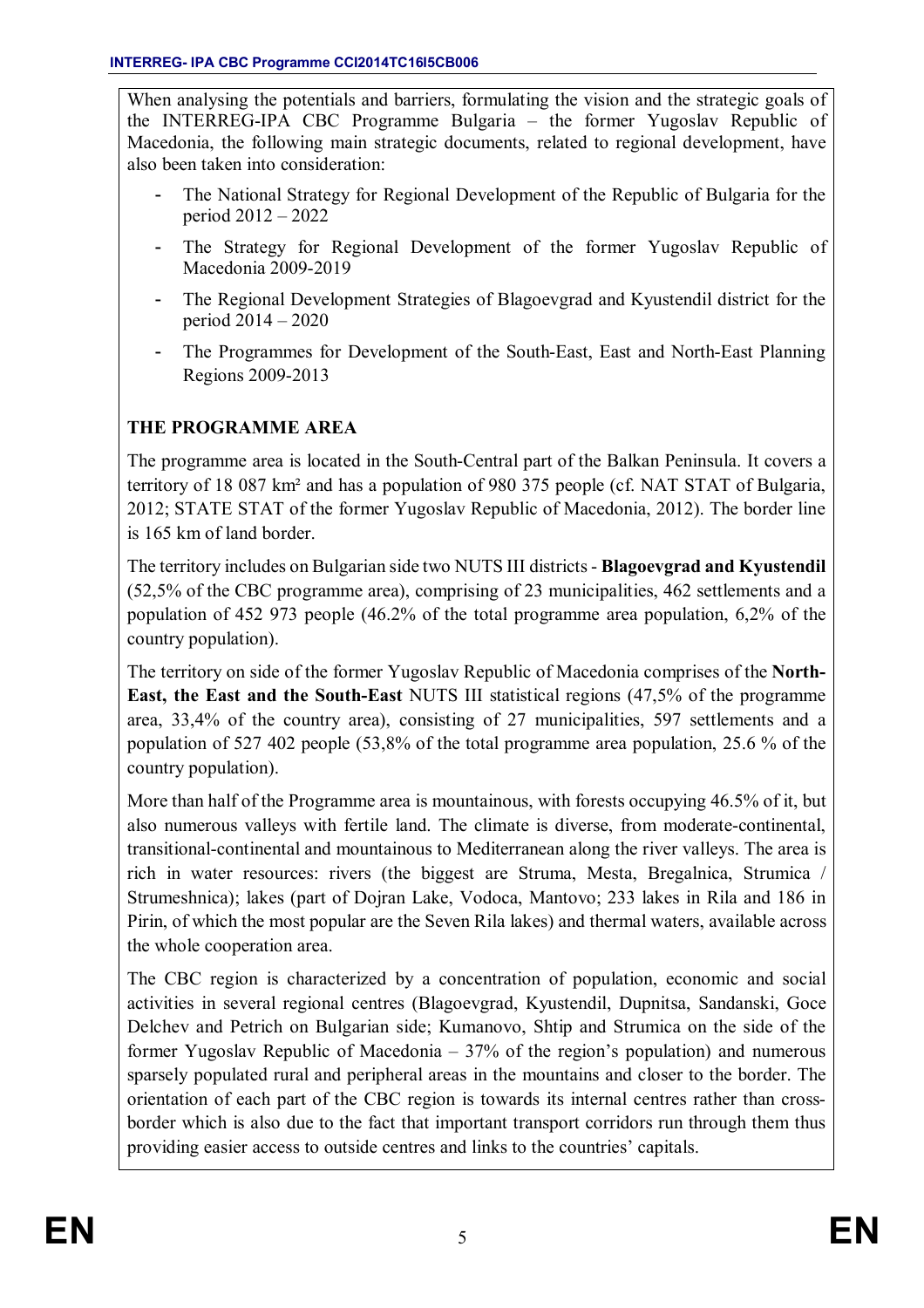Demography, employment and economic development figures of the CBC region are less favourable than the EU and in many aspects are also worse than the national average of both countries.

# **TERRITORIAL ANALYSIS**

# *Employment, labour mobility, social and cultural inclusion*

The labour market of the cross-border region is in an unfavourable situation with clear regional imbalances and more negative trends for the Bulgarian part of the region.

The **demographic development** of the region is characterized by low population density, decreasing birth rates and ageing population. For the period between 2007-2012 the population of the eligible border area has decreased by 2.5%, with more positive figures for the side of the former Yugoslav Republic of Macedonia (small growth registered for South-East and North-East regions), opposed to a strong negative tendency for Kyustendil district - Bulgaria (-10.98%), and depopulation extremes registered for the municipalities of Treklyano (- 43.74%), Nevestino (-26.80%), Rila (-24.17%), Kocherinovo (-21.10%) and several others (cf. Comparative analyses 2007-2012, NAT STAT of Bulgaria; STATE STAT of the former Yugoslav Republic of Macedonia).

The **employment structure** clearly reflects the distinction and the disparities of the regional economic structure and potentials. South-East region and Blagoevgrad district have a particular positive influence on the employment figures of the whole CBC region, while the North-East region on the side of the former Yugoslav Republic of Macedonia and Kyustendil on Bulgarian side show low participation in employment, also compared to the national levels of both countries.

**Labour mobility** is not specific for the region. The main reasons are local (national) mentality and traditions to work where you live, lack of modern skills and competences (e.g. languages, ICT skills, etc.) especially of the elderly population, as well as external reasons like insufficient quality of the transport infrastructure, the mountainous relief of the region with a lot of distant settlements and low quality of public transport and inter-city connection systems. Cross-border mobility is restricted for legislative reasons, as the former Yugoslav Republic of Macedonia is not an EU member state.

The regional labour force can offer as advantages for potential employers specific knowledge and skills in traditional sectors (agriculture, fruit-growing, light industry, etc.) and more competitive labour costs than those in the country capitals and other larger urban centres. However, there is also a need for additional qualification and requalification for acquiring the key skills required in the more recently developed and emerging industries, like tourism.

Like in most EU countries, the border region has much higher unemployment rates compared to the years before the financial crisis. In 2012 **unemployment** in the cooperation area reached 20.3% in average, but the situation strongly differs across the region (from 10.4% for Blagoevgrad up to 52.8 % for North-East region). The gender structure in terms of unemployment is not a major issue for the region. Problems to be addressed relate to the much higher unemployment rates in the rural areas as opposed to urban centres (due to low economic activity, low educated work force) and the high youth unemployment which is a serious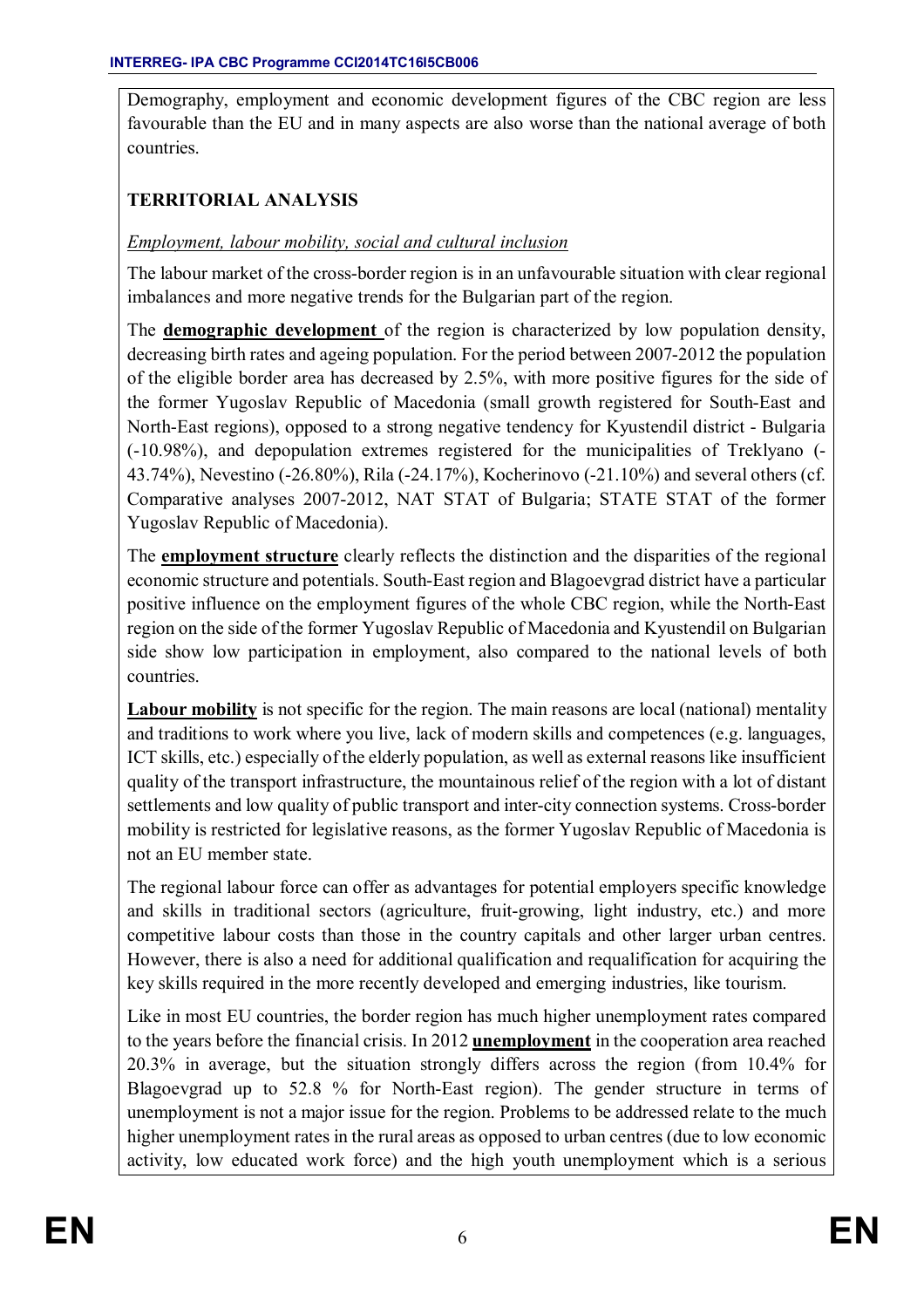problem also on national level of both countries, with a strong negative trend for the Bulgarian regions. Unemployment among young people, especially those with higher educational levels is worrying, as it is a main reason for emigration thus worsening the already unfavourable demographic situation of the region.

**Poverty** levels are more worrying for the CBC side of the former Yugoslav Republic of Macedonia (where poverty rate in 2009 was 31.1%), though the Bulgarian CBC districts also show some negative trend in recent years. As opposed to these poverty ratios, Blagoevgrad district is a national leader, with the lowest share of people living below the poverty line (12.4% in 2011, compared to 21.2% for Bulgaria).

The groups most vulnerable to poverty exclusion are multi-member households (61% of such families in Bulgaria and 47.3% of the former Yugoslav Republic of Macedonia are poor), unemployed (48.5% of such persons in Bulgaria and 41.8% of the former Yugoslav Republic of Macedonia are poor), people living in rural and distant areas and Roma minorities.

# **Challenges**

- The continuous demographic crisis is a major challenge to the CBC region resulting in aging population, further isolation of remote areas, strong disproportion in employment between the regional centres and larger towns and the smaller municipalities, declining industries generating further unemployment.
- The out-migration, especially of younger and better educated people, presents a serious challenge and worsens the demographic situation of the region leading to depopulation extremes in several locations.
- Increasing levels of poverty, low income rates and social exclusion of vulnerable groups are challenges, especially relevant to rural and remote areas offering limited labour opportunities, mainly in primary sector.
- Irrespectively of the existing skills in traditional sectors, the regional labour force still lacks modern competences required by the developing industries thus creating a challenge for matching the labour market needs and demands.

## **Needs**

- There is a need to develop the regional labour markets and reduce regional imbalances through undertaking joint local employment initiatives, information and advisory services as well as stimulating and promoting in-country labour mobility.
- There is a need to implement measures for adjusting the regional labour force to new labour market demands: developing qualifications and skills adequate to the needs of the local industries are required, as well as key competences relevant to the globalising economy which can also contribute to increasing the regional competitiveness.
- There exist an urgent need to create labour opportunities and new jobs for young people, women and other vulnerable groups, incl. stimulating business start-up and self-employment, in order to reduce migration and brain drain and stop regional depopulation.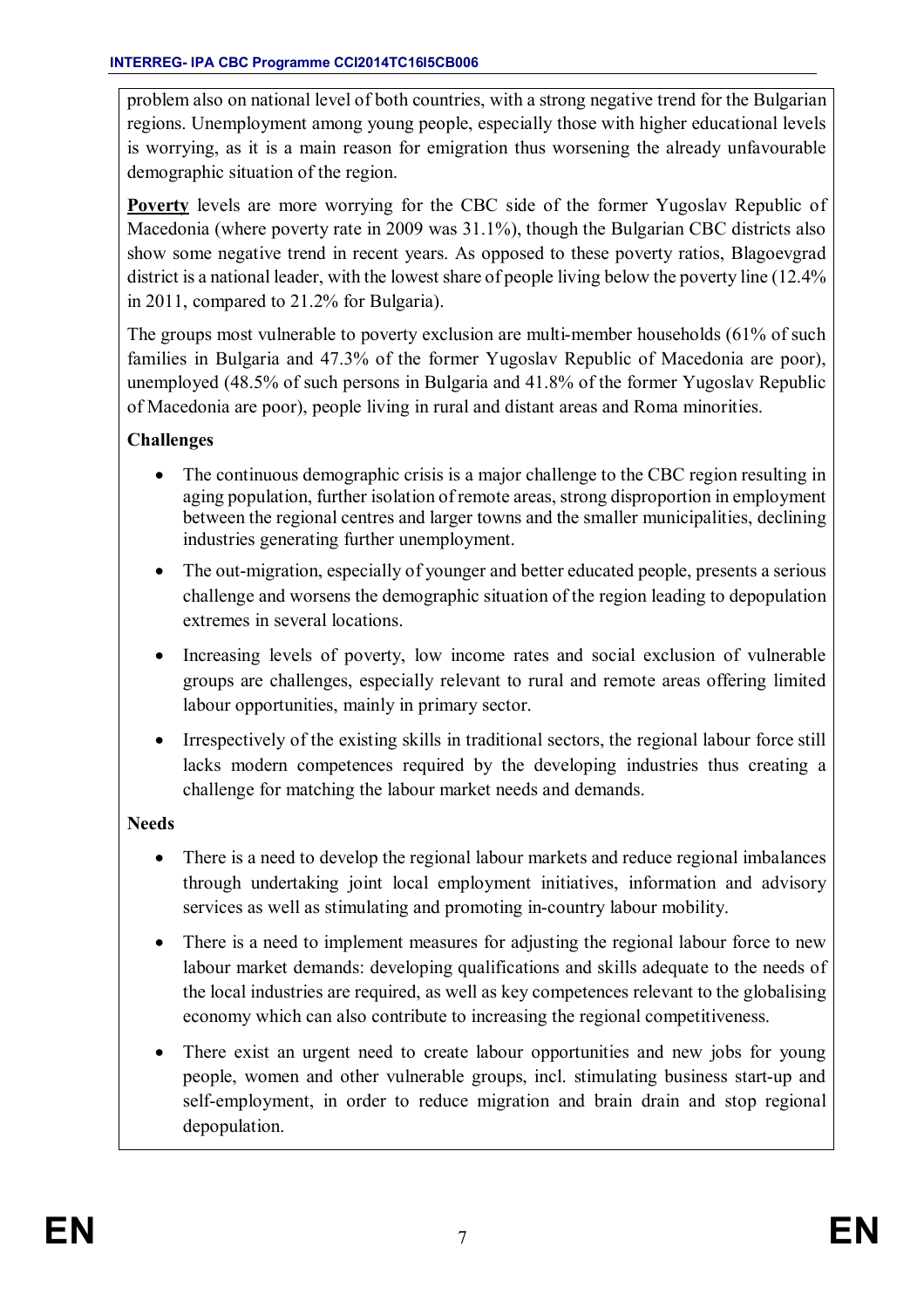There is a need to fight poverty and social exclusion; possibilities to support social enterprises should be explored, in particular in the rural areas as well as exchange of experience between social service entities. Particular attention need to be paid to develop actions that address the needs of vulnerable groups such as disabled, elderly or Roma community.

#### *Environment, climate change adaptation and mitigation, risk prevention and management*

The CBC region provides unique features in terms of **landscape and biodiversity** which constitute one of its major strengths. The region benefits from rich forests with diverse flora and fauna, comparatively clean soil (except local spots in agricultural and industrial/mine areas where soil pollution was identified) and fertile land, as well as thermal waters (with the hottest mineral water geyser on the Balkans in Sapareva Banya,  $103.5^{\circ}$ C). The territory is a puzzle of numerous mountains (with Musala peak – the Balkan Peninsula´s highest peak (2925 m)), valleys, river watersheds and lakes. Two of the three National parks of Bulgaria are located in the region (the National parks Rila and Pirin of which Pirin has been included in the UNESCO Convention on Protection of Cultural and Natural Heritage). Several nature reserves and numerous protected areas and natural landmarks are among the assets of the region: on Bulgarian side: Parangalitsa (the oldest nature reserve in the country), Bayuvi Dupki-Djindjirica (the biggest (2873 ha) biosphere reserve in the country), the seven Rila Lakes, the Stob Pyramids; on side of the former Yugoslav Republic of Macedonia the natural monuments: Dojran Lake (in Ramsar from 2008) Smolare and Kolesino Waterfalls on Belasica Mountain and Monospitovo Swamp near Strumica with presence of glacial relicts of fern (Osmunda regalis). The mountains Osogovo, Belasica, Malesevo and parts of Struma River watersheds are also recognized in the Strategy of the World Conservation Union (IUCN) as areas with high potential for CBC activities.

Most of the natural resources of the region are protected and well preserved. The share of the protected areas out of the total territory of the two Bulgarian districts of the region is 13.14% for Blagoevgrad and 11.94% for Kyustendil, compared to 5.2% average for Bulgaria (cf. RDP SWR BG, 2012). Though the majority of the protected territories located on the Bulgarian side of the cross-border region have been formally registered and included in the Natura 2000 network, approved management plans currently exist only for few, thus work in this direction is still forthcoming. The protected areas on side of the former Yugoslav Republic of Macedonia are 25 out of a total of 86 locations registered in the country (cf. EEA EIONET, 2013).

The cross-border region also has a strong potential for **power generation from renewable sources** such as hydropower, solar, biomass, geothermal waters and wind. In Kyustendil the water energy is traditionally used since the year 1927 when the first hydropower station "Osogovo" has been built and more were constructed in the following years. EU funding available for Bulgaria has also stimulated the construction of solar and windmills. The total power generation capacity of RES in the two Bulgarian districts is almost 200 MWt, with the development potential still not reached. On side of the former Yugoslav Republic of Macedonia one hydropower plant Kalimanci is functioning. RES capacities in this part of the CBC region are represented by 27 plants covering 29% from the total installed RES capacities in the country. Energy efficiency and renewable energy are topics where cross-border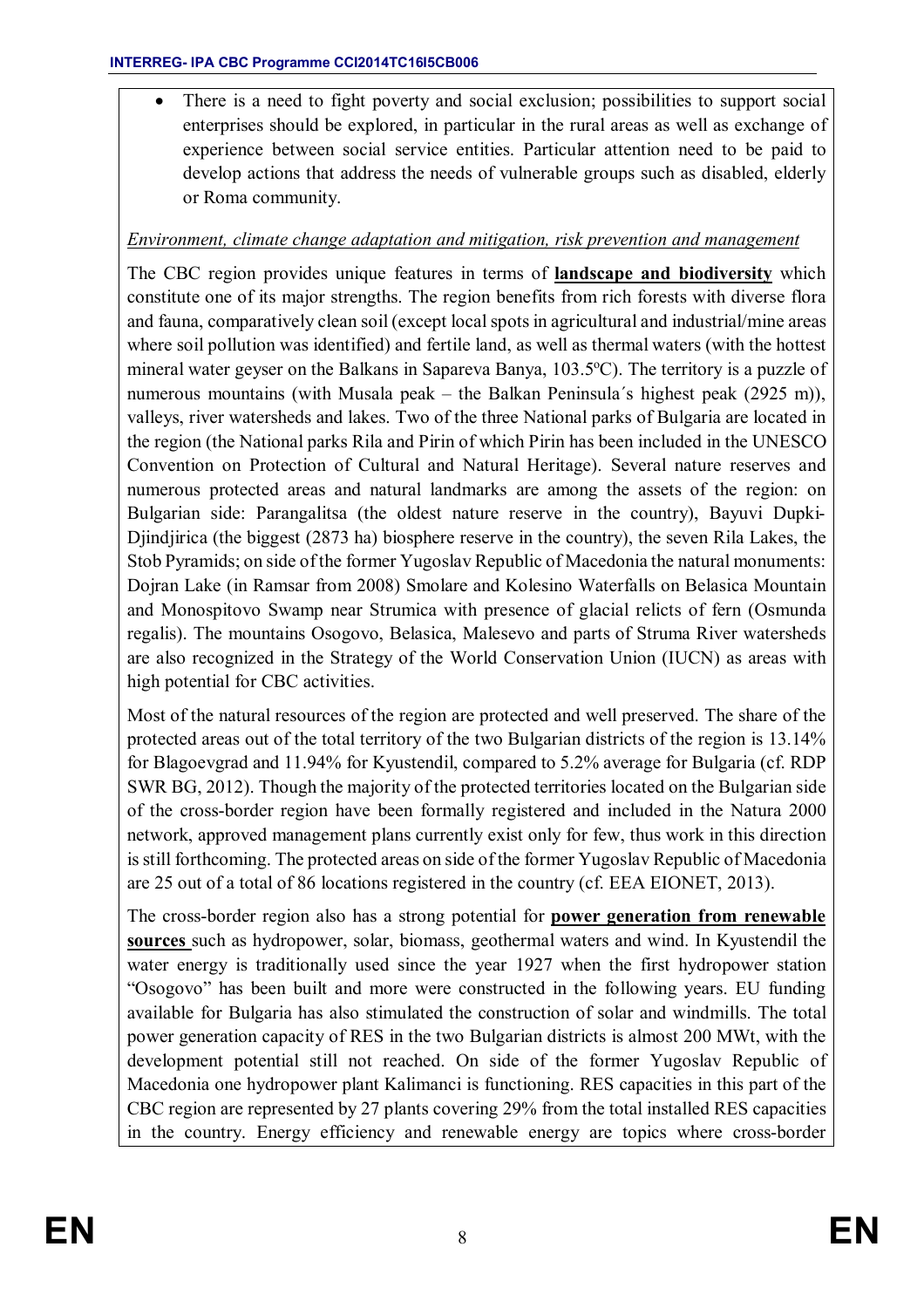cooperation and exchange of good practices can further boost developments in the related fields.

The decline of the industrial production had a **positive influence on the environment** of the region where no big industrial polluters are currently operating. Negative effects on the air quality have the intense traffic in the bigger towns and major connection roads as well as the massive use of solid fuel (timber, coal) by the households. On Bulgarian territory only local spots of polluted soils are to be found in industrial areas and along the main transport lines. Disrupted territories are at the places of raw material extraction (coal, rocks, inert materials). On side of the former Yugoslav Republic of Macedonia the Buchim copper mine and Damjan iron mine (Radovish), Sala, Zletovo and Toranica zinc and lead-zinc mines represent "hot spots" indicating a high potential for soil and water contamination. The content of heavy metals does not reveal particularly high values. Re-cultivation of land around the mines is among the specific issues of the region. A major concern for the urban environment of the CBC area (as well as for both neighbouring countries) is the state of the old industrial territories within the towns, largely affected by the transition to market economy during the last decades, with existing crumbled and empty production buildings and brown-field sites requiring significant investments in order to be converted to modern industrial zones.

The biggest environmental problem of the border region is the **pollution of the rivers.** There are highly polluted river sections particularly within the catchment area of the Struma and Bregalnica River resulting mainly from the direct flow of waste waters from industry (and mine sites) and households, mine deposits and the use of pesticides and fertilizers in agriculture. Waste water treatment facilities are insufficient and despite the progress made in previous years, there are still many settlements (especially in rural and mountainous areas) that are not connected to sewage systems. Much investment is still required in relation to **solid waste collection and treatment.** A long-lasting problem are the illegal dump sites and the separate collection, separation and recycling of solid waste are activities which presently have limited scope and low coverage within the region.

The cross-border region faces **air pollution** problems, in particular in urban areas (e.g. NO2 and PM concentrations resulting from transport and combustion for domestic heating).

**Climate change** is a significant threat to the border region bearing risks of droughts, land erosion, floods, temperature extremes, forest fires and increasing water temperatures. Bulgaria as a whole is among the countries in the EU that are expected to be most severely affected by climate changes and the former Yugoslav Republic of Macedonia is even higher on the scale for climate change affection. The border area is part of a region with the highest degree of vulnerability to climate changes. Sectors like agriculture, hydropower, tourism shall be amongst the most affected. Region's biodiversity (where the major negative effect is on wetlands and shrubs) and river basins management also require special attention.

Though adaptation to climate change is recognized of highest importance on EU and national levels, investments to address specific risks, ensuring disaster resilience and implementing disaster management systems have been scarce in previous cross-border cooperation. Green infrastructure for natural water retention (e.g. restoration of flood plains and wetlands, afforestation, re-meandering), as a better environmental option to grey infrastructure (e.g. damps and dykes) will be given preference as it can be an effective and cost-efficient solution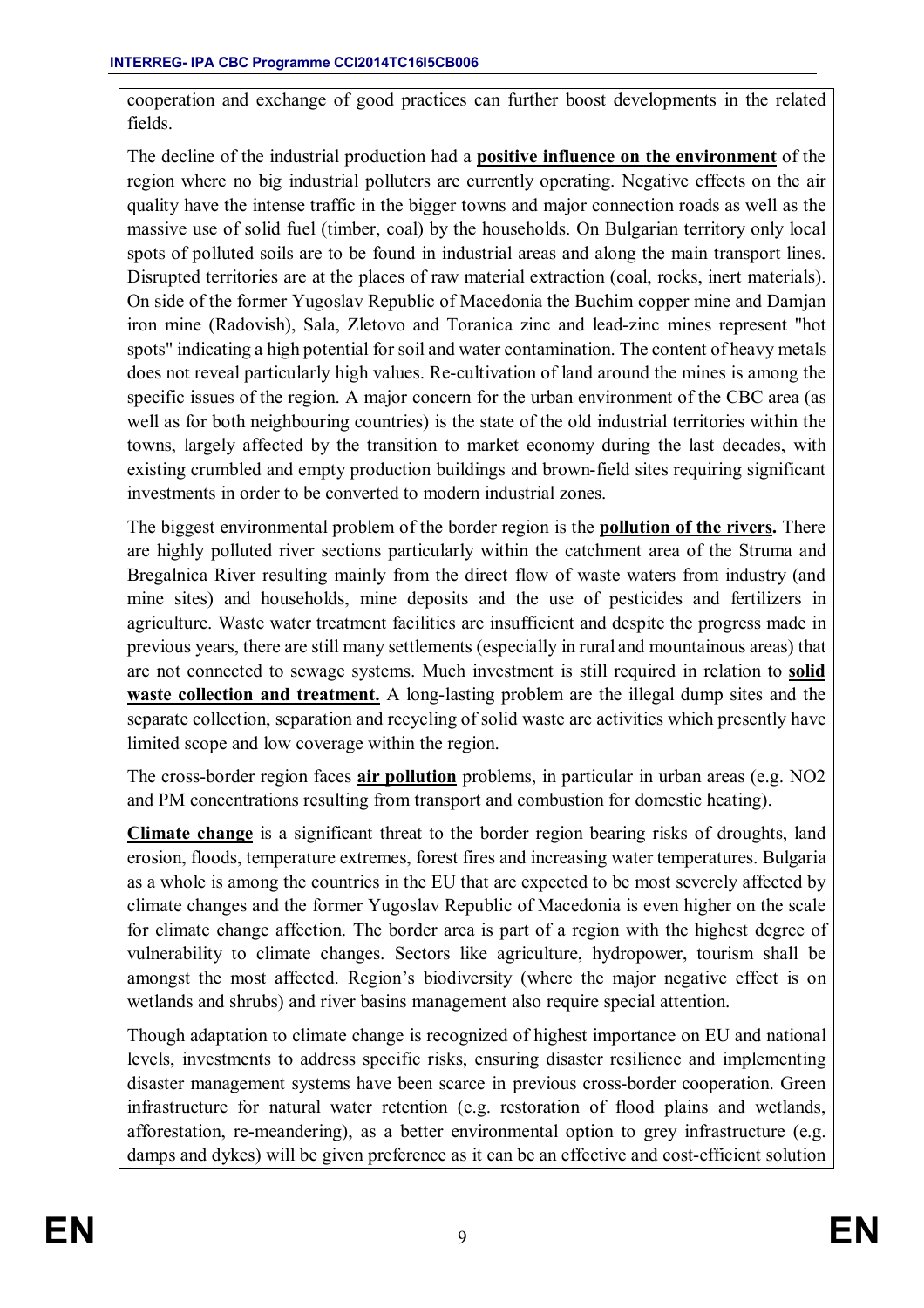to contribute to the reduction of the adverse consequences of flooding, which at the same time provides additional benefits in terms of water quality, carbon storage and biodiversity.

# **Challenges**

- Protection and preservation of the region's unique biodiversity and natural resources constitute a major challenge when it comes to its usage for the benefit of population and economy. Boosting of tourism development, forestry, power generation from renewable sources and other industrial activities could have a major negative effect on the regional ecosystems and the natural potentials of the area.
- Water and soil pollution due to industrial and agriculture activity and air pollution due to transport, remain an environmental challenge to be addressed, along with the issues related to solid waste management and recycling.
- The region is significantly vulnerable towards climate change while it is very weakly prepared to adequately respond to natural hazards and disasters.

#### **Needs**

- A continuous policy, structured approaches, coordinated activities and further investment measures for the preservation of the region's beautiful nature are needed in order to prevent possible future destruction of the eco systems.
- Joint actions, integrated policies and concepts of land, water and solid waste management and pollution control are needed as well as related investments.
- A stronger commitment to solve the issues related to pollution of rivers is needed, as complementary measures to other programme interventions in order to contribute to achieving the EU water policy objectives, in particular meeting the Water Framework Directive  $(WFD)^1$  and Floods Directive<sup>2</sup> requirements.
- Operational plans and measures for sustainable management, efficient and responsible resource utilisation is a necessity for the CBC region in view of reducing the pressure of economic activities and households on natural environment.
- Strong measures are needed to be jointly taken in the area of climate resilience, risk prevention and mitigation of climate change effects (e.g. early warning systems, disaster management plans and related investments).
- There is a continuous need for awareness raising campaigns and capacity building on all levels on topics like biodiversity preservation, resource and energy efficiency, pollution prevention, etc.

## *Sustainable transport and public infrastructures*

Mainly due to its mountainous relief, the cross border region is characterised by an unbalanced development of the connecting infrastructures, with road transport being the main link between

 $\overline{a}$ 

<sup>&</sup>lt;sup>1</sup> Directive 2000/60/EC of the European Parliament and of the Council of 23 October 2000 establishing a framework for Community action in the field of water policy: http://eur-lex.europa.eu/legal-content/EN/TXT/?uri=CELEX:32000L0060

<sup>2</sup> Directive 2007/60/EC on the assessment and management of flood risks:

http://ec.europa.eu/environment/water/flood\_risk/index.htm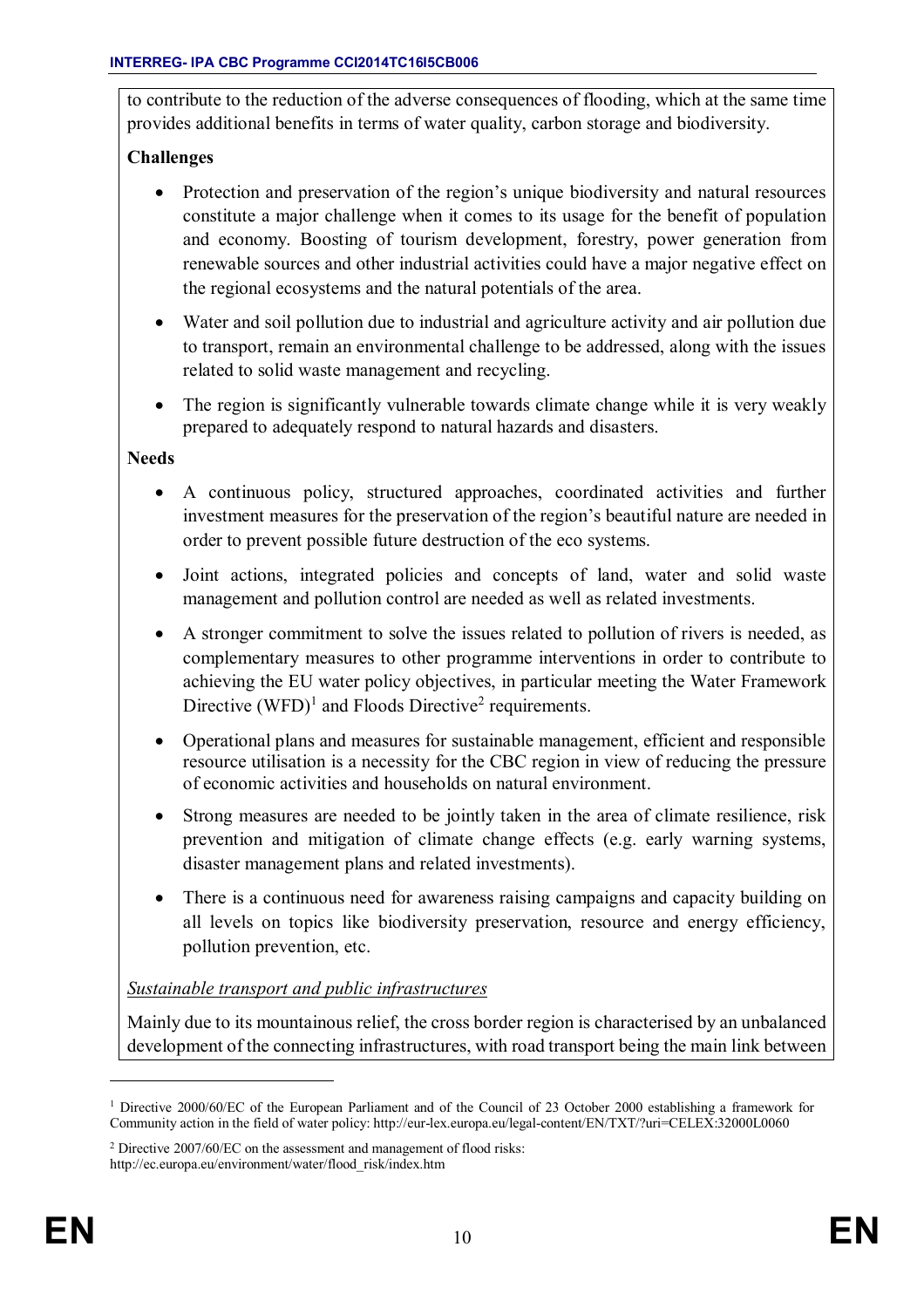settlements and the only means connecting the two sides of the border. Good accessibility exists only around the economic and urban centres which are connected to international high level transport systems (e.g. the routes Sofia-Kulata-Thessaloniki (part of Orient/East-Med TEN-T Core Network Corridor), Sofia-Kyustendil-Gyueshevo-Deve Bair-Skopje (part of SEETO Corridor VIII) and Kumanovo-Veles-Gevgelija (part of SEETO Corridor X). Railroads Sofia-Dupnitsa-Kulata-Thessaloniki and Sofia-Kyustendil-Gyueshevo also cross the region serving part of the area. There are currently 3 operating border crossing points at Gyueshevo - Deve Bair, Stanke Lisichkovo – Delchevo and Zlatarevo - Novo Selo, but opening more border crossings will facilitate and intensify cross-border integration of both sides. From a CBC perspective, the cross-border connectivity is inadequate and the transport networks of the two parts of the region are not well integrated. Furthermore, the roads network is unevenly distributed throughout the region thus hampering the access to mountainous and semimountainous areas. In the urban parts it is not sufficiently developed (many bottle necks) in order to meet the needs both of intense local and transit traffic. This limits the social and economic development of these areas. Despite the investments already made, the density of the road network is much below the EU average and the condition of II and III class roads is far from meeting the desired standards. Non-existence of good quality access roads to many touristic sites is also a problem.

Any development and upgrading of transport infrastructure should be embedded in Sustainable Urban and Regional Mobility Plans which are linked to Air Quality Plans under Directive 2008/50/EC. Moreover, cooperation between and coherence at vertical and horizontal levels of administration will be assured in order to prevent contradicting initiatives and contribute to a better achievement of the goals of the programme ("horizontal and vertical integration of air quality"), e.g. new regional transport infrastructure initiatives will support (at least will not interfere with) local or regional Air Quality Plans.

The inter-regional public transport is not of adequate quality and in most cases there is a lack of connection services (bus-bus or bus-train). Insufficient public transport systems and disperse settlement structures are the main reasons for the growing tendency to substitute public transport with individual cars, which imposes considerable environmental effects.

# **Challenges**

- The rugged terrain of the border area presents a serious challenge for the development of the connecting infrastructure. This hampers accessibility to peripheral locations and remote areas thus negatively affecting their social and economic development.
- The rehabilitation of existing public infrastructure requires substantial financial resources which constitutes a major challenge for the region and the countries as a whole.
- Infrastructure development and modernization of operation of cross-border points along with improved customs procedures remain an important challenge for increasing regional exchange between the communities and facilitating trade and economic development.
- The development of sustainable, energy saving public transport and communication systems is lagging behind as well as the extension of public transport links and improvement of operations and services.

**Needs**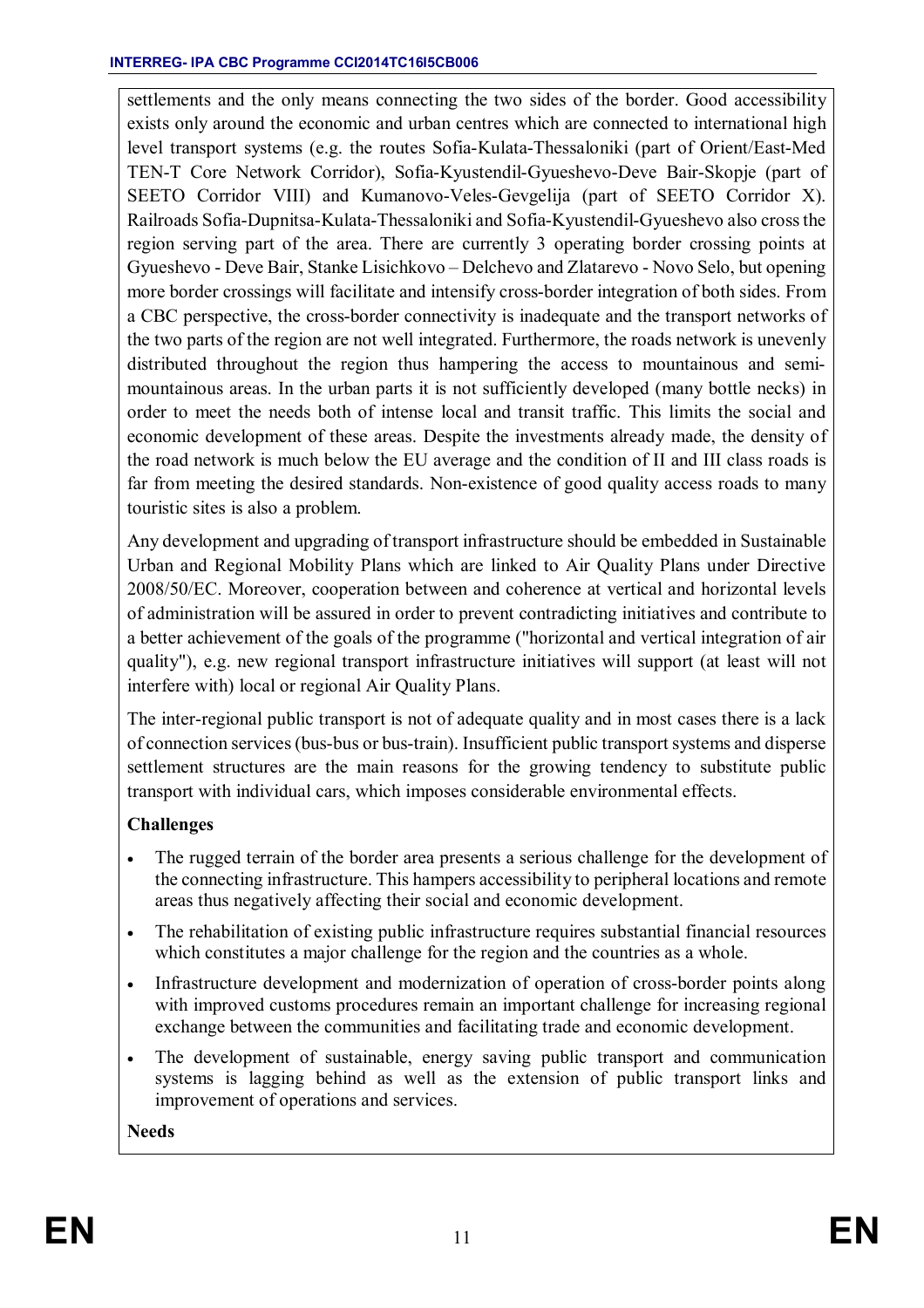- There is need to improve cross-border connectivity, incl. an increase of the number of border crossings and modernization of the existing ones.
- There is need to improve access to transport, information and communication networks and services, especially in smaller settlements.
- There is need for rehabilitation of II and III class roads as well as to renovate/develop the roads leading to tourist and industrial areas.
- There is need for modernization and expansion of the railway network, which will have positive effects on the safety level and travel times.
- Further mobility management and awareness raising for sustainable transport is needed.

# *Tourism, cultural and natural heritage*

The rich natural resources (mountains, forests, lakes, biodiversity, unique natural forms, caves, geothermal and mineral waters, waterfalls), the favourable climate conditions, ecologically clean environment and the unique cultural and historical assets (churches and monasteries, festivals, carnivals; crafts, authentic ethno-ambiences) provide excellent opportunities for sustainable development of different forms of tourism.

The cultural/historical heritage of the cross-border region dates back to the traces left behind by Thracians, Romans and Byzantines, although the historical landmarks from the Middle Ages are the most numerous and preserved (such as the architecture-historical reserves in Melnik, Bansko, Kovachevica, Dolen). Valuable archaeological remains from antiquity can be found in almost all municipalities: ruins of castles and sanctuaries across the countryside of Bansko, Belica, Razlog, Satovcha, the ancient town of Nikopolis ad Nestrum, etc. on the Bulgarian side of the border; the ancient towns of Tiveriopolis (today Strumica), Astibo (nowdays Stip), Bargala (in the area of the river Kozjacka), archaeological sides "Vardarski Rid" near Gevgelija and "Isar" near Valandovo, etc. in the former Yugoslav Republic of Macedonia. In relation to the monuments of the Christian culture, the eligible cross-border area has a high density of churches and monasteries (Rozhen monastery, churches in Rupite and Brestovo etc. on the Bulgarian side of the border, as well as the church of the Holy Fifteen saints and the Veljusa monastery on the other side. The most famous sites are the Rila monastery (UNESCO heritage site) and the St. Joakim Osogovski monastery (near Kriva Palanka). The astronomic observatory Kokino is an incredible specificity located in the North-East region dated 1800 years B.C. The megalith observatory in Kokino is included among the most valuable ancient observatories in the world. In 2005, the American space agency NASA ranked Kokino at the fourth position in the list of 15 observatories of such kind.

There are several internationally recognised cultural events on both sides of the border, including theatre festivals in Blagoevgrad and Strumica, art festivals in Bansko, Melnik, Kriva Palanka and Strumica, the International Art Colony in Osogovo mountain. The region is also rich in diverse culinary traditions and handcrafts. These traditions could play an important role in the promotion of the tourism offer of the region, but, so far are largely underestimated.

Tourism activities are more intense on the Bulgarian part of the region with serious growth registered in 2006-2007 (+84%, Blagoevgrad district only +99%; (cf. NAT STAT of Bulgaria and EUROSTAT), while on the side of the former Yugoslav Republic of Macedonia tourism is still in the stage of development. Notwithstanding this fact, in the period 2007-2012 tourist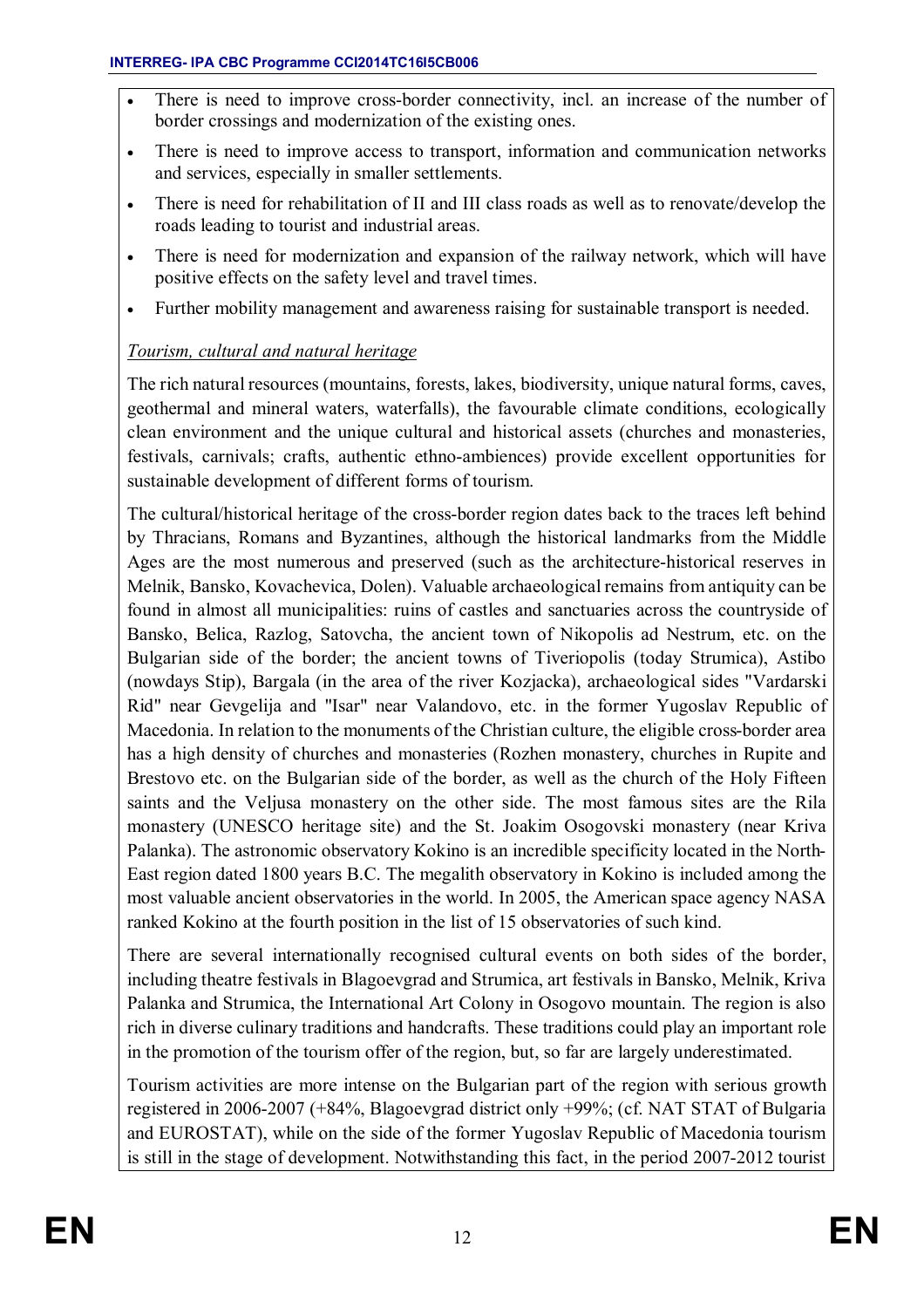nights on both sides of the border have increased: 33% in the Bulgarian part of the region, in the part of the former Yugoslav Republic of Macedonia the increase was 47% in the same period (East Region +72%, South-East Region 44%, North-East region +40%), compared with only 7% on national level (cf. STATE STAT of the former Yugoslav Republic of Macedonia). Figures also show substantial increase of 89% in nights spent by foreign tourists (South-East Region +93%, Kyustendil +111%).

Currently all forms of tourism can be found in the region: skiing (Bansko, Semkovo, Dobrinishte), spa (Sandanski, Sapareva Banya, Kyustendil, Dobrinishte, Kumanovo, Strnovac), cultural tours (Rila Monastery, Rozhen Monastery, Vodoca/Veljusa Monastery, Osogovski Monastery), summer and recreation tourism (Dojran), eco-tourism (Berovo, Panichiste), golf tourism (Razlog), wine/rural tourism (Melnik), festival/carneval tourism (Strumica, Blagoevgrad, Sandanski, Bansko), etc. However, of all listed, ski and spa tourism are most developed, both attracting foreign tourists, with Bansko recently becoming the most popular Bulgarian ski resort and Sandanski still a country leader in the balneology and spa sector. All other sub-sectors have great development potential, which is presently underutilised. The region's rich cultural and natural assets are in many cases not properly managed and valorised. The quality of touristic services and tourist-related infrastructure is still largely below international standards. The sector and related industries lack sufficient and qualified labour-force. The tourist offer remains mostly seasonal and not widely-enough promoted; a joint strategic approach for development of regional tourist routes and products is currently missing.

# **Challenges**

- The negative climate change, more particular the global warming trends present a major challenge to the region's winter/ski tourism, affecting mainly Blagoevgrad district where this is one of the leading economic factors. To this view, alternative forms of tourism should also be developed to compensate for any drawback in the performance of the leading sub-sectors.
- The high percentage of protected areas of the region is a major asset for attracting tourists but at the same time constitutes a challenge for the development of the tourism infrastructure.
- Migration of young and qualified people causes deficiency in skilled labour force which is strongly needed for the development of tourism sector in the area.
- The unbalanced development of tourism in the region and on its both sides is a challenge for creating and presenting a strong integrated regional offer able to compete on international tourism markets.

## **Needs**

- There is need to develop new forms of tourism, new tourism products in order to utilise the region's potential.
- In order for the whole cross border area to participate in the region's tourism offer, there is need to develop a unified strategy, joint regional tourist routes and products.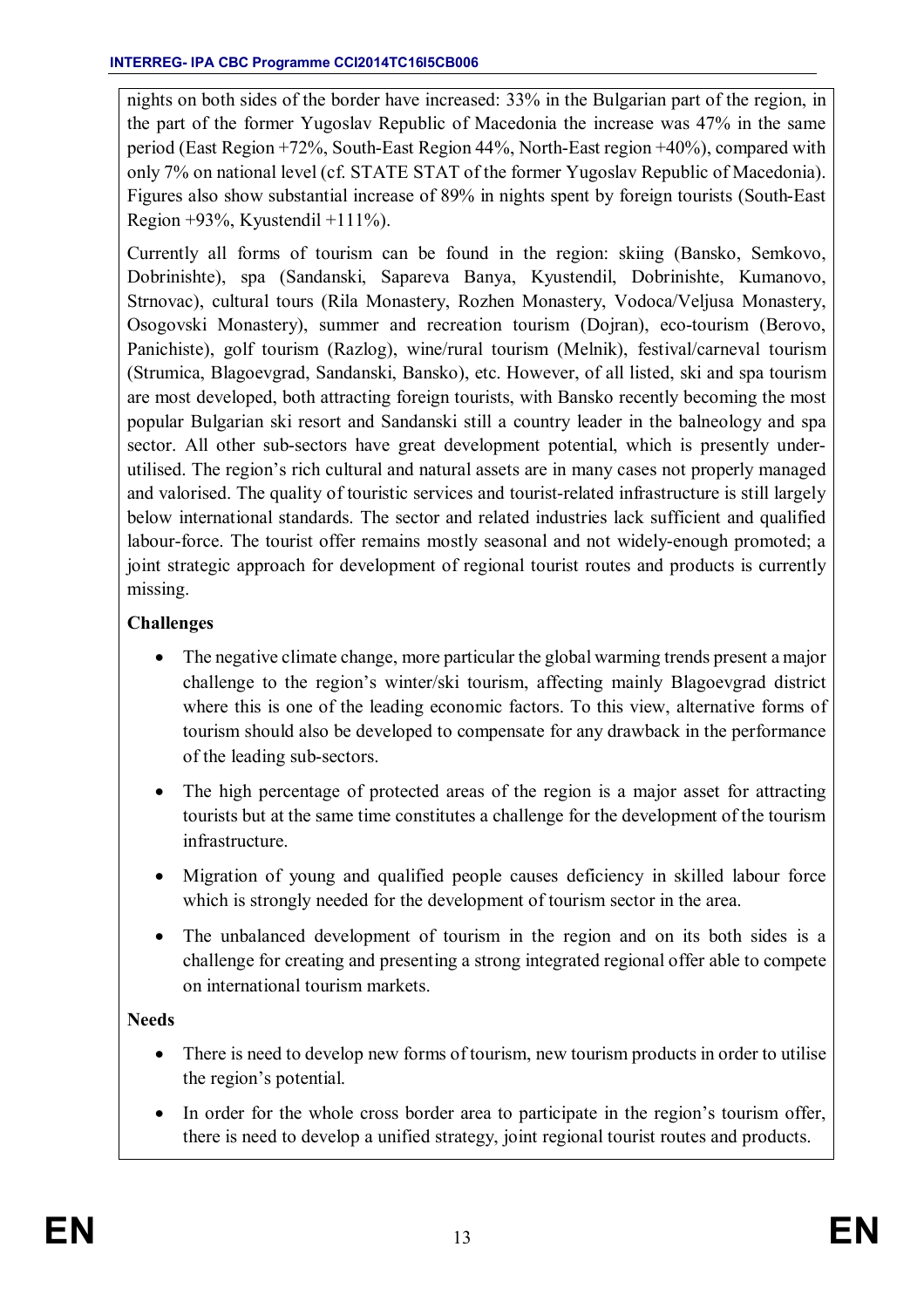- Touristic facilities and their management need to be further improved; access to tourist sites need to be extended. There is great need for improving tourism promotion infrastructure (tourist information centers, marking tourist routes) and ensuring adequate touristic services.
- Investments are needed for protection, valorisation, conservation and further promotion of the cultural/historical heritage.
- There is need of intensified promotion of the tourism brands and offers which will contribute to tourism growth and overall social and economic development of the area.

# *Youth, education and skills*

"Europe's future depends on its youth. Yet, life chances of many young people are blighted". (EU COM, 2008).

Having in mind the negative demographic trends, the young people living in the border region should be viewed as its greatest value. Like many others, they face various difficulties related to education, employment, health, housing or transport and on a general basis lack the resources and opportunities to fully integrate into society. Youth unemployment has been identified as a major future threat for the cross-border area thus leading to an out-migration of young and educated people who are seeking better job opportunities. To this view, youth policies and actions should be focus future interventions, thus providing more and equal opportunities in education and on the job market and foster their social inclusion.

The process of educational training and development in the eligible cross-border area is bound with the established network of educational and vocational training institutions at all levels (life-long learning, primary, secondary and higher education). The existing basis has an adequate system for ensuring the necessary general and higher education. A continuous tendency exists for increasing the qualifications and the educational level of the population, though the number of students in schools constantly decreases (due to demographic and economic reasons). There are villages where the reduced number of children endangers closure of schools. Furthermore, the infrastructure at all levels of education is outdated and in most cases inadequate. The most serious shortcomings are in the area of information technologies and foreign language competences.

Since quality education is crucial for economic growth and development, the most pressing challenges are to address the needs of the private sector. Delivering the right skills for employment, increasing the efficiency and inclusiveness of the education and training system must be supported by strong collaboration between all relevant stakeholders. Access to enterprise training is good, with a well-developed training network operated by the employment authorities, but it is not clear to what extent this meets the specific needs of businesses since there is lacks of systematic information on the skills needed and there is still significant mismatch between demand and offer on the labour market. Assessment of training needs should become regular practice and be carried out systematically.

# **Challenges**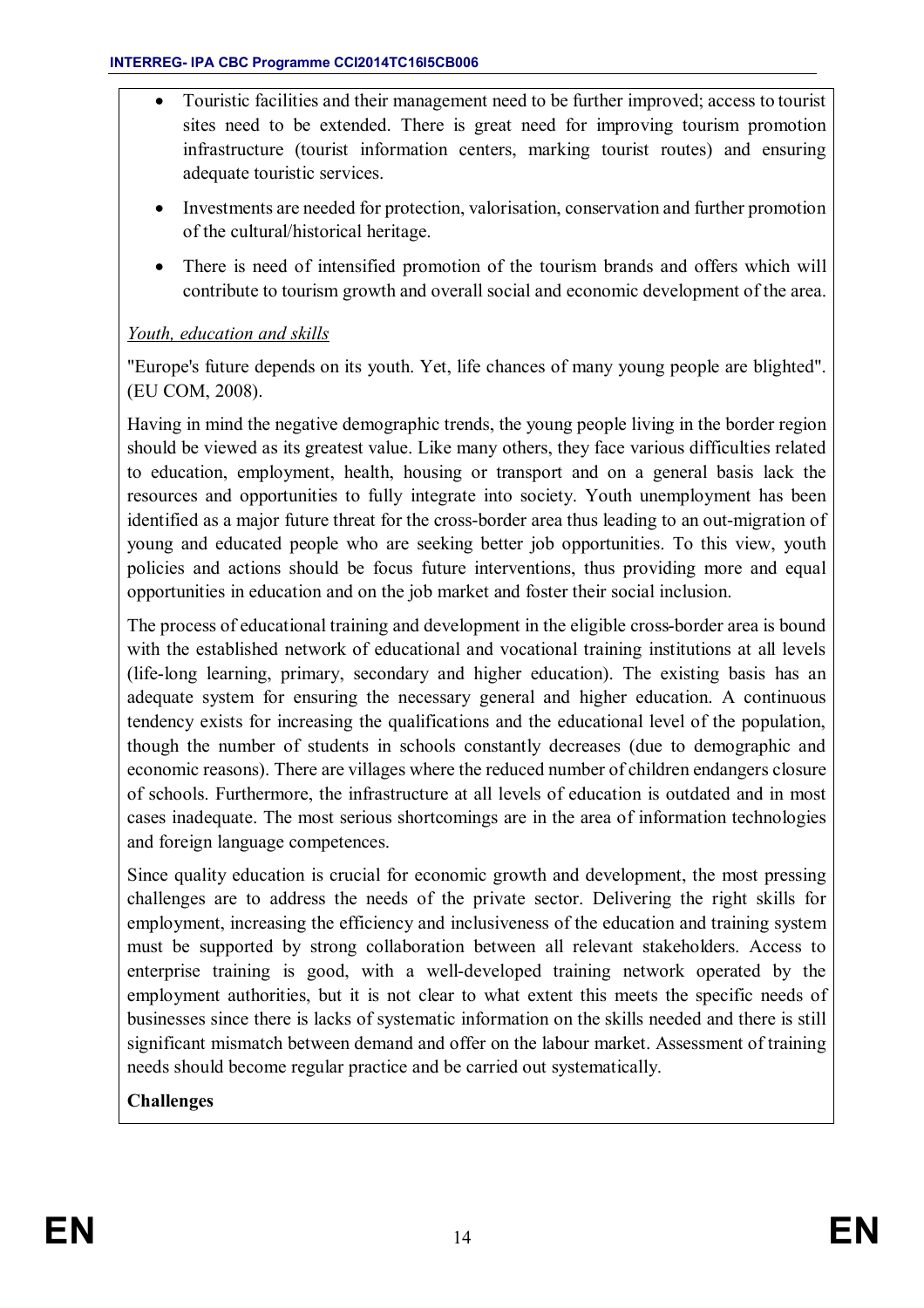- The increasing youth unemployment presents a major challenge to the region being more intense among young people with higher education thus leading to out-migration and brain-drain.
- A decreasing number of students might lead to closing of schools in some areas.
- Matching education and vocational training practices and programmes to labour market demands still constitutes a major challenge for the region.
- There are existing cases of segregation in the education of Roma youth and challenges to keep Roma children in schools.

## **Needs**

- There is an urgent need for investment in the education and activities of young people and focus on solutions to tackle youth unemployment.
- There is need to upgrade the educational and training programmes so that they respond to the current and future needs of the economy.
- There is a need to improve the educational infrastructure and the access to schools and kindergartens for the children living in remote areas.

## *Local and regional governance*

In Bulgaria, the main responsibility for carrying out state policy and achieving a balance between national and local interests at district level rests with the district governor. He conducts the State policy within the district; coordinates the activities of the de-concentrated executive power bodies on district level and their relations with local authorities, organises the preparation and implementation of district regional development plans, strategies and programmes and establishes relations with the local government bodies. Besides the district administrations, there are decentralised government services located in the districts (regional directorates of education, agriculture, employment, forests, construction, etc.). Based on the Law on Local self-government and local administration, adopted in 1991, municipalities are the self-government administrative-territorial units operating on local level. They have the right to own property, to have a self-contained own budget, the right to regulate within their own competencies, they are allowed to manage public services including the establishment of municipal enterprises, they may issue obligations and have access to loans and credits.

The former Yugoslav Republic of Macedonia has a one-level local government system where units of local self-government are the municipalities. With the laws of local self-governance the competences of municipalities devolved along with a large number of administrative functions, resources and the delivery of a substantial range of services. As a result of the decentralisation process, the local self-government units (LSGUs) gained serious administrative, financial and human resources for implementation of their competencies.

Strengthening local governance and enhancing local economic development, in accordance with the agreement and the principles of subsidiarity and participatory development, is conducive to social cohesion, democratic development and good inter-community relations. The Copenhagen criteria require functioning and adequately resourced institutions with sufficient administrative capacity to effectively transpose and implement EU legislation. In the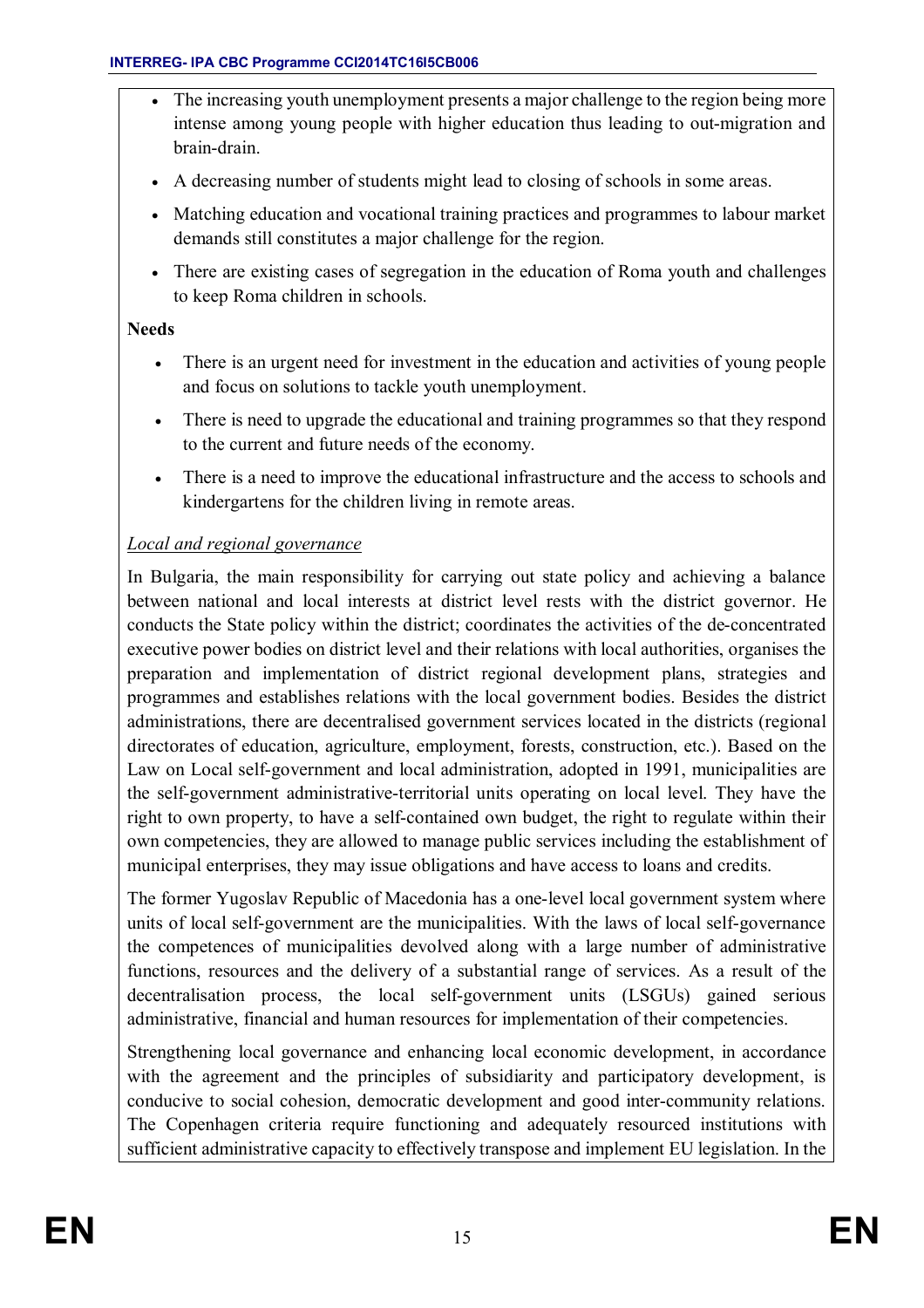case of the former Yugoslav Republic of Macedonia, issues to be addressed are linked to the fragmentation of the sector (into civil and public services), the professionalism of public administration, the need to respect the principles of independence, merit and equitable representation, while enabling democratic institutions to provide stable and predictable services to all citizens. As an EU Member Country Bulgaria has taken a number of steps to adequately fulfil its commitments to the EU in the area of public reforms and good governance. However, despite the administrative reforms initiated, Bulgaria is still in the group with the lowest indicators for good governance in the EU (cf. EU DG REGIO, 2010). The major drawbacks of the country are the comparatively unattractive administrative environment and ineffective juridical system, incl. "share of the grey economy and corruption", as well as yet uncompleted reforms in the sectors of juridical system and public administration (cf. EU COM, 2013, SWOT analysis).

E-government, open governance, optimised and competent public administration are key leading factors for competitiveness and growth on which policies also on regional level shall be focused.

## **Challenges**

 Activating the non-government sector in the CBC region, the business and the citizens to participate in consultation, coordination and decision-making processes presents a challenge for achieving their contribution to planning and policy development.

## **Needs**

- There is need for intensifying the coordination and cooperation among all relevant actors (both governmental and non-governmental) to jointly address local and regional development challenges.
- There is need to increase the professional capacity and motivation of civil servants.
- There is need for strengthen institutional capacity and the efficiency of public administrations and public services; future actions towards introducing e-governance need also to be explored and supported.
- There is need for public measures and information resources to promote the economic potential of the region.

## *Competitiveness, business environment, SMEs, trade and investment*

The border region is characterized by diverse economic structure and development as well as by sectoral disparities on different levels: there are regions with structural problems which have lost their competitiveness over the years, regions where the traditional agricultural sector is dominating and some more advanced centres relying on industries with growth potential.

Similar to EU and national trends, the economic development of the region has experienced a decline during the years of the world economic crisis, however the GDP per capita for the period 2007 – 2011 as a whole has grown by round 35% (with the strongest growth registered for South-East region (former Yugoslav Republic of Macedonia) - 59% and the least one for Kyustendil district (Bulgaria) –  $5\%$ ). GDP still remains below the national average of both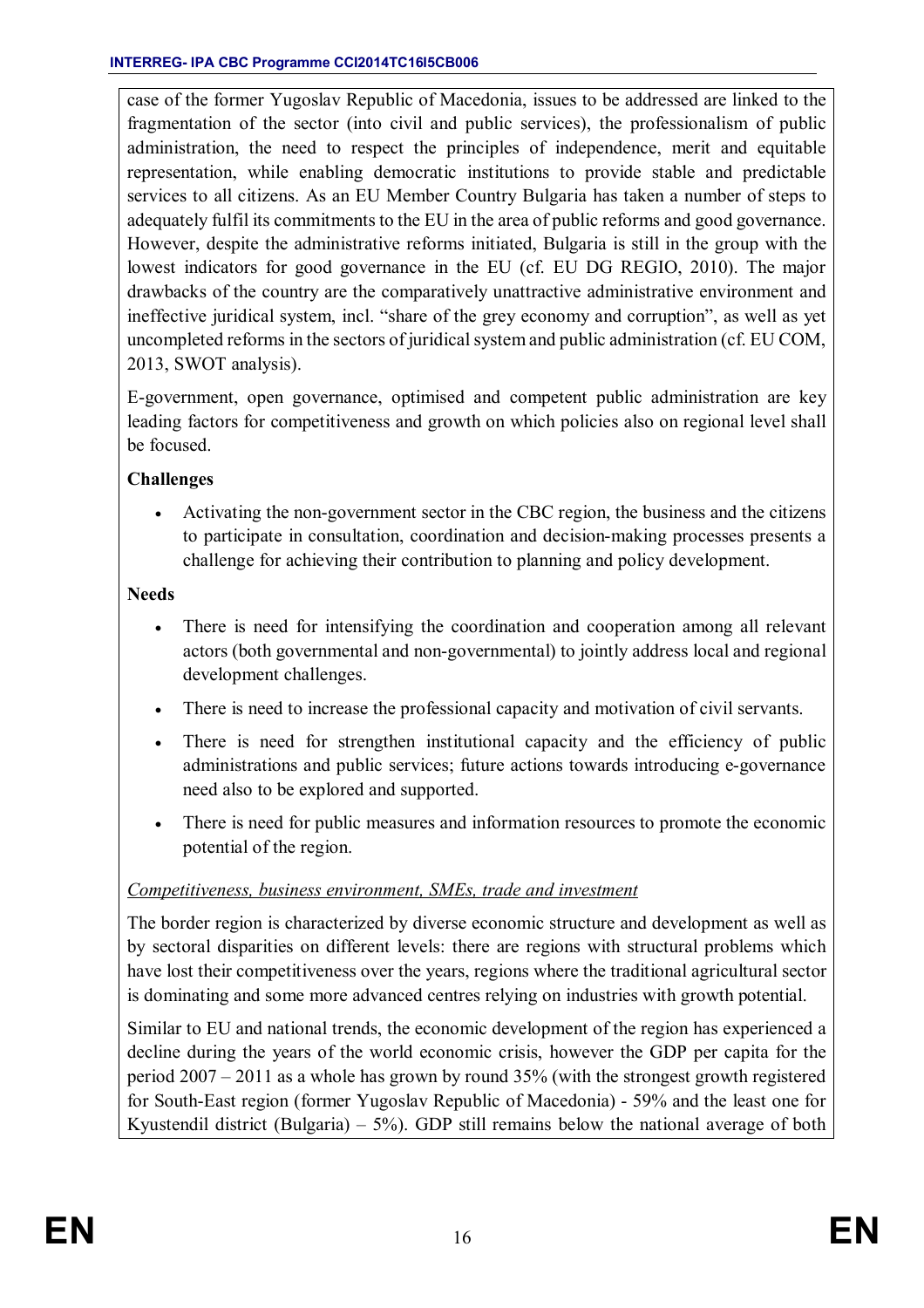countries. Outside investments to the region are rather limited, which hinders the efficient and sustainable development of local companies.

The economic leader of the programme area is the South-East region with a clear positive development trend for the period 2007-2011, the highest GDP per capita, compared to the other regions and above (115.6%) the national average for 2011. Blagoevgrad district is  $2<sup>nd</sup>$  in terms of GDP development, but with very moderate growth through the years and a GDP per capita of 65% of the national average for 2011. The region lagging behind is the North East region with GDP per capita of about 56% compared with the region' leader, followed by Kyustendil district. Both regions are showing draw backs and fluctuations in their development and remain far below the national levels. (cf. NAT STAT of Bulgaria; STATE STAT of the former Yugoslav Republic of Macedonia 2007-2011)

The sectoral structure of the CBC regions shows certain differences between the countries, with **agriculture** being particularly important in the former Yugoslav Republic of Macedonia part. In 2011 the share of the agricultural sector in the region's GVA accounted for 15% which was much above the national averages. In the South-East region it is as high as 33%. On the other end is Kyustendil district, once called the "orchard of Bulgaria" where now the primary sector accounts for only 5.5% of the GVA. The region has traditions in farming and local climate is especially favourable for fruit and vegetable growing. However, problems exist particularly with uncontrolled use of underground waters and polluted surface waters as well as uncontrolled use of fertilizers/pesticides on the side of the former Yugoslav Republic of Macedonia and on Bulgarian side with much fragmented land, old equipment and technologies and ruined irrigation systems. Other problems relate to quality standards, marketing and realisation of the products and the presence of extensive sub-sectors (e.g. tobacco-growing) which brings social tension. Despite the negative features, the development trends in recent years are positive with more investment and technologies introduced to the sector. Organic farming presents a strong potential for the region, with positive tendency in the number of biofarms registered (e.g. 30% growth in Blagoevgrad for 2012 compared with 2011), though this sector is still in its early stage of development on both sides of the border. **Forestry** is also a sub-sector with considerable potential for the region based on the rich natural resources available. However, its contribution to the regional GDP is modest and far beyond the possible returns. Measures and cooperation for efficient and sustainable economic use of the region´s forests can boost regional performance. **Manufacturing** (36% of the regional GVA) is most important in East region (45%) and in Kyustendil district (40%). The dominance of the industrial sector is much higher in the Bulgarian part of the region. The main industrial fields of activity are apparel and shoe-making industries, food-processing, pharmaceutical, machinery and electronics, energy generation and mining. The problems of the sector relate to a loss of competitiveness, resulting from the on-going restructuring processes, loss of traditional markets, lack of modern technologies, low resource efficiency, lack of managerial skills and technical staff and low investments in R&D. The **service sector** of the region has been expanding faster, compared to the trends on national level in both countries. **Tourism,** though showing steady growth and being well unfolded in certain locations, still has a modest share in the regions GDP.

In the recent years the economy of the region has maintained its high specialization in sectors and activities which require comparatively low qualification and technologies (e.g. agriculture,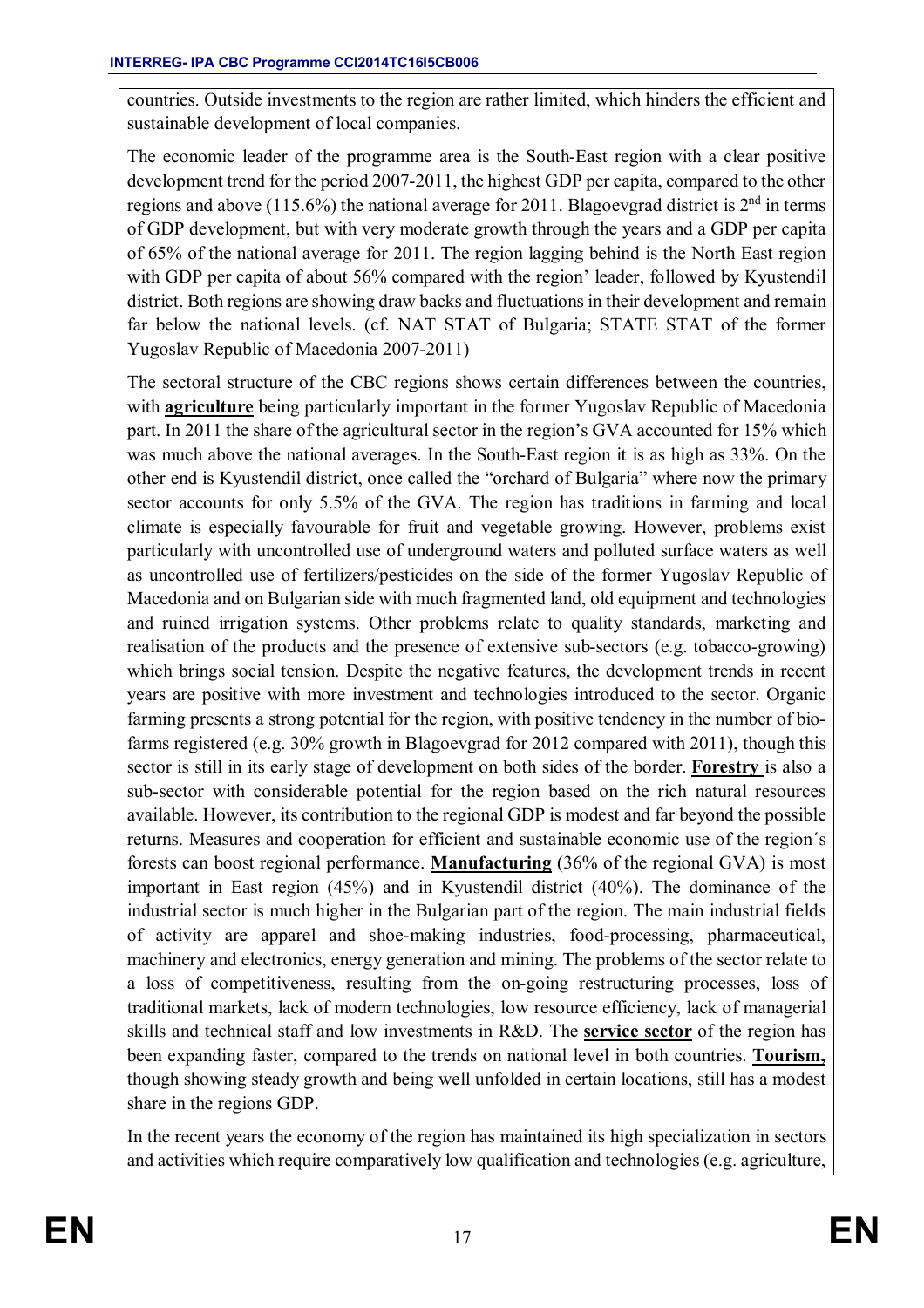extracting industry, apparel and shoe manufacturing). This also defined the character of regional exports which are mainly low added value products. The competitiveness of the region is formed on the basis of low costs for baseline factors – labour and natural resources, rather than on innovations, education and qualification, technology transfer, research and development.

Collaboration on all levels, both within a particular sector and cross-border, for raising the competitiveness of regional SMEs will be of specific benefit. EU programmes and policies in this field have already positively influenced such cooperation structures: the SMEs from the Bulgarian CBC area have already experience in participating in joint business clusters, with the potential for these to be further developed to successful future cooperations also in other industries and/or across the border.

# **Challenges**

- Depopulation of the villages, aging of the population, particularly in the rural areas as well as the partition, remoteness and small size of arable land is an obstacle for implementing modern technologies and presents a real challenge to the future sustainable development of the agricultural sector.
- The low productivity and resource efficiency of the local SMEs is a challenge which hampers their abilities to withstand the competitiveness of the neighbouring and EU countries.
- Difficult access to financial resources is a challenge to the SMEs to develop and successfully compete with their European counterparts.

## **Needs**

- Focused policies and actions are needed for the reduction of interregional economic disparities between the more dynamic urban centres and the region's rural areas.
- There exist the need for capacity building of regional SMEs in order to increase productivity and overall performance. Cooperation for exchange of ideas, managerial and technical skills, modern technologies in agriculture (particularly bio-farming), RES, tourism, industry, cluster development, will contribute towards strengthening economic activities, creating of new jobs and boosting the region's competitiveness.
- It is necessary to bring agricultural producers closer to the markets and to develop agribusiness services for better flow of information on new technologies and practices.
- There exists the need to promote the economic strengths of the region and attract inward investments.
- Facilitating and enhancing the access of SME's to international markets is also needed.

# *Research, technological development, innovation and ICTs*

Research and development activities are not among the main strengths of the region. In general the capacity for innovations and R&D remains very low on national level, compared to EU-27. In 2012 the average R&D expenditure per inhabitant for EU countries has been EUR 529.6. For Bulgaria this figure is EUR 34.6 and for the former Yugoslav Republic of Macedonia even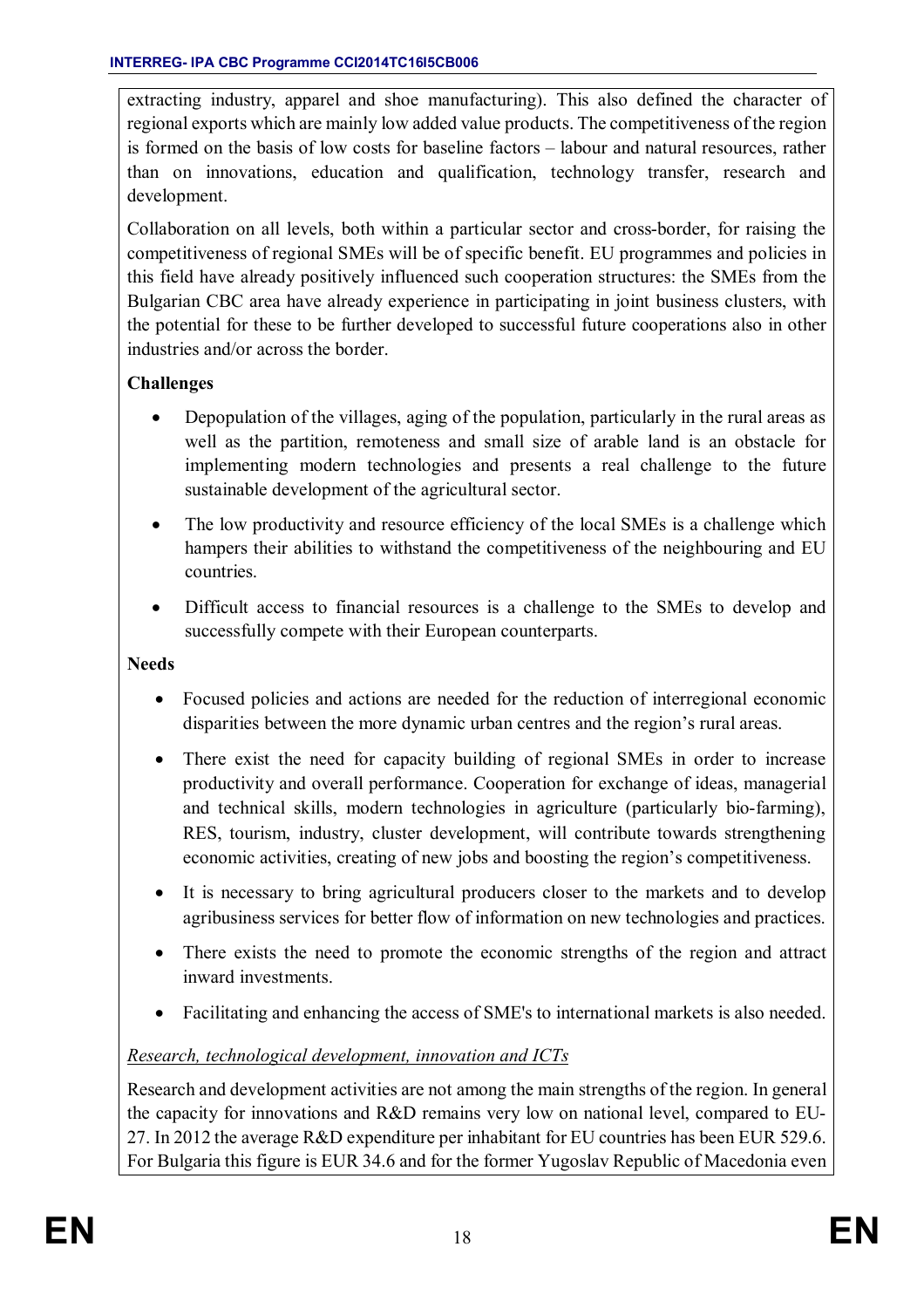less (7.52 EUR). (cf. EUROSTAT, 2012; STATE STAT of the former Yugoslav Republic of Macedonia, 2012) None of the CBC regions are among the national leaders in R&D; they are substantially lagging behind.

The majority of the existing enterprises have low level of technological development and limited potential for applied research. They lack know-how and qualified personnel to be able to drive innovative growth forward. There are not enough dynamic internal generators for R&D which can accelerate the potential for innovations of the region. Research activities are concentrated in the university centres of Blagoevgrad and Stip (East region) and there are two more research institutes, specialised on agriculture in the towns of Kyuestendil and Strumica (South East region). The region has not managed to take full advantage from the proximity to the capitals (e.g. Sofia) where the national R&D capacity is concentrated, neither has it gained much from transfer of innovative practices and technologies from foreign investors, as FDIs have been limited and focused in extensive production sectors (e.g. ready-made wear).

Public or non-profit organisation can play an important role in the field of applied research, innovation and transfer of technologies, but they have not been very active in this respect. There are existing cluster initiatives in the region that can be seen as an excellent starting point for co-ordination on institutional level and for the formation of similar cross border enterprise networks.

The CBC area has a comparatively good position in terms of ICT connection and usage, but again with some regional disparities manifested. The two main statistical indicators: "Internet usage of households" and "Individuals regularly using Internet" place the CBC region a little lower than the national averages of both countries, all of which still far from the same indicators for EU-27. (The share of households using Internet in EU-27 for 2012 has been 76%, compared to 58% for the former Yugoslav Republic of Macedonia, 51% for Bulgaria and 49% for the CBC region. Source: EUROSTAT). ICT usage in mountainous and remote areas is rather limited.

# **Challenges**

- There is limited capacity (financial, human, managerial) and very low innovative potential of the existing enterprises to implement new technologies having in mind the predominantly international character of applied research.
- Motivating young and qualified specialists and scientists to stay/move to work in the region is a challenge providing the lack of career opportunities available to them.
- The rapid developments in scientific and technological research and innovation globally impose a serious challenge to local stakeholders.

## **Needs**

- There is a need for strengthening research, technological development and innovation in the region in order to enhance efficiency of production processes and renovation of equipment in all sectors.
- There is need for technology transfer from more advanced countries as well as qualified specialists, engineers, managerial staff able to introduce innovative products and processes.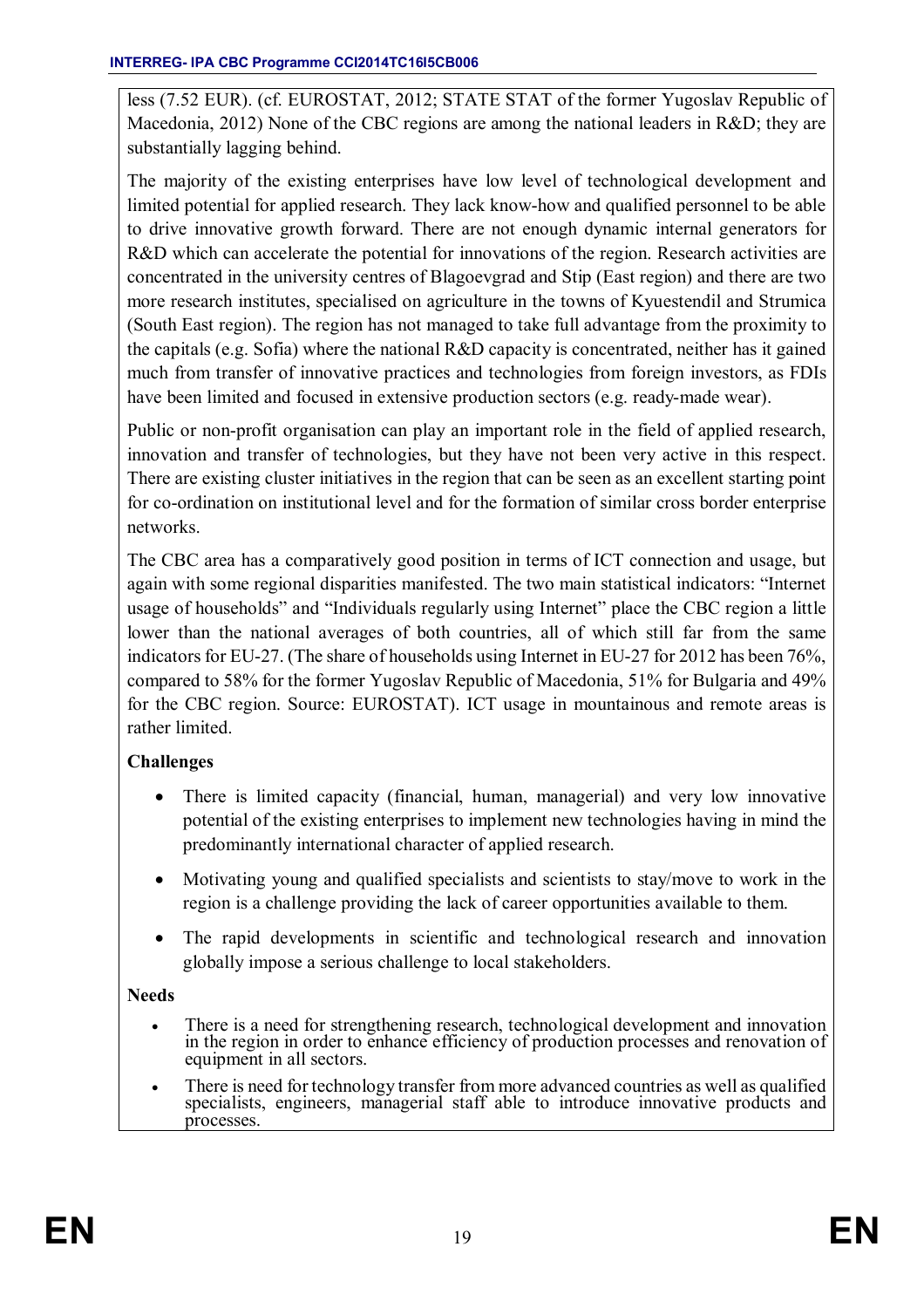There is need to enhance the development of broadband connection infrastructure and establish public places for use of ICTs in smaller/remote settlements.

## **POTENTIALS AND BARRIERS OF THE CROSS-BORDER REGION**

The identified **potentials** and **barriers** mainly deal with issues such as competitiveness, tourism, coherence of the education system with the regional labour market needs, as well as environment protection and improving the region's preparedness regarding hazards and disasters prevention.

## *Existing Potentials*

- 1. **Good foundation for regional cooperation:** Accumulated cross-border cooperation experience, similar challenges and similarities in languages and mentality provide good foundation for regional cooperation. Opportunities for institutional capacity building and cross-border cooperation will enhance mutual confidence and partnerships and further develop institutional support mechanisms as well as sharing of good practices and experiences in different fields.
- 2. **Sound basis for environmental sector improvements:** The region displays sound environmental conditions with significant natural resources and mechanisms for nature preservation and management. High interest for better natural resources preservation and biodiversity are manifested in the on-going CBC programme and are good potential for more responsible and sustainable use of natural resources.
- 3. **On-going developments in the fields of transport:** Recent road and rail infrastructure developments will strengthen the region strategic position in the TEN-T network. These opportunities provide the potential to improve transport efficiency, travel time and safety.
- 4. **Sustainable tourism and natural and cultural heritage utilization:** Tourism was identified as a main opportunity to balance regional disparities and for job creation. This potential combines internal strengths such as natural resources richness and unique cultural heritage as important potentials for cross-border development from the social, economic and environmental aspect. High interest for strengthened tourism development potentials and sustainable use of cultural and eco resources of the border region is manifested in the past and on-going CBC. Increased tourism opportunities as an economic activity foster cultural exchange and natural heritage promotion and sustain people-to-people and civil society dialogue.
- 5. **Wealthy education system:** Presence of higher educational centers provides favorable environment for optimizing educational, professional qualification and re-qualification structures, which is reflected in the increasing share of population with a higher level of education. Large number of SMEs and growth of the service sectors provide new employment opportunities and increased demand for qualified work force that are opening opportunities for educational institutions and illustrate development potential of the region.
- 6. **Improving competitiveness:** The economic situation in the region is diverse and economy focuses on sectors and activities which require comparatively low qualification and technologies. The competitiveness of the region is formed on the basis of low costs for baseline factors – labour and natural resources. Development of skills and capacities and collaboration on all levels may contribute to the competitiveness of regional SMEs.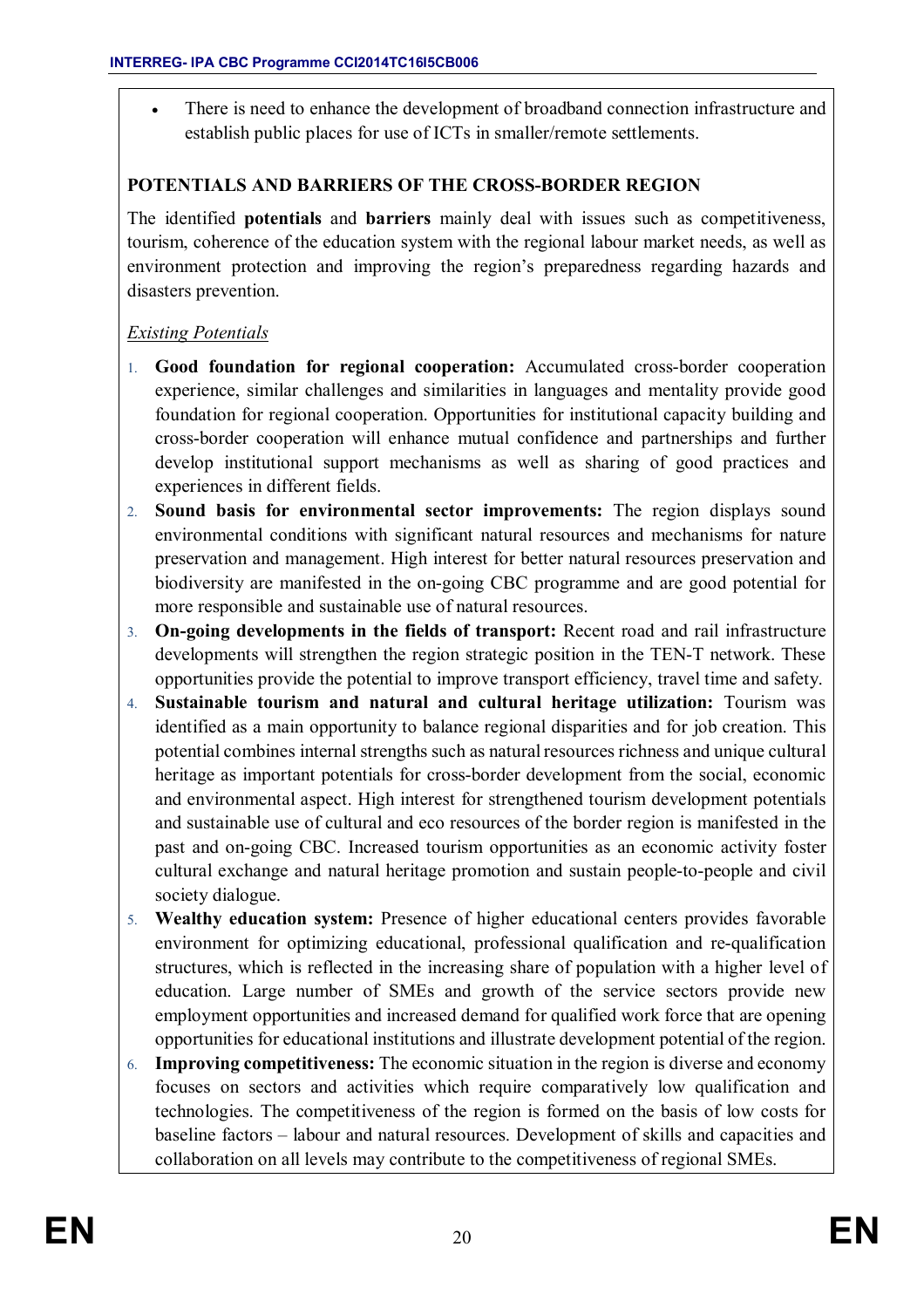# *Possible Potentials*

- 1. **Educational cooperation improving regional employment:** Diverse set of opportunities for cooperation in the field of education and training exists in the region. A specific development potential is the better combination of the education system with the particular needs of businesses and the labour market. These opportunities can target the existing weaknesses of the area of high unemployment rates, brain drain occurrences, limited career services and career information.
- 2. **Improving environmental protection and sustainable use of common natural resources:** Diverse natural environment, biodiversity and favourable climate conditions provide huge potentials for protection and preservation of the region's biodiversity and natural resources. Water, soil and air pollution remain environmental issues for joint activities, along with the possibilities related to solid waste management and recycling. Awareness raising campaigns and capacity building on topics like biodiversity preservation, resource and energy efficiency, pollution prevention, preparedness of the region concerning hazards, risk prevention and climate resilience are possible areas for support. Insufficient use of natural resources for electricity generation and low level of RES use may be targeted with small scale investments in RES and energy efficiency in public infrastructure.
- 3. **Joint action for improving the transport situation:** Existing cooperation in the transport infrastructure (railway, gas, cross-border crossings) provides potentials to improve the low accessibility of the area. Additional potential is to further improve security and quality of transport facilities (rail network, public transport, etc.).
- 4. **Utilisation of natural/cultural heritage for tourism development and employment:**  Natural and culture heritage are important potentials for sustainable tourism and require responsible development. There is unbalanced tourism development in the region which provides possibilities for creating and presenting a complementary and strong integrated regional offer, routes and internationally competitive products. Small-scale investments and info-centres may enhance accessibility and valorization of natural and cultural/historical sites for increasing tourism attractiveness of the region. Weaknesses with under-developed tourist products and networks of suppliers/services businesses for the sector, lack of souvenirs/handcrafts, and inappropriate touristic services may target activities for improved visibility, variety and quality of the tourist offer in the region through joint researches, tourism product and service development and promotion, training and consultancy. Cooperation and networking are important for development of the sustainable tourism potentials and may be targeted through joint promotional events, awareness raising and networking.
- 5. **Involvement of young people, women and vulnerable groups:** Migration/emigration of young highly educated people to more developed regions or abroad, depopulation, demotivation of young people as well as high level of youth unemployment with low level of youth participation in decision making and entrepreneurship together with high unemployment among vulnerable groups may be targeted with activities for creating labour opportunities, networks for enhancing employment potential and creating new jobs for young people, women and other vulnerable groups, stimulating business start-up and selfemployment, peer learning and exchanges of experiences. Joint youth initiatives for active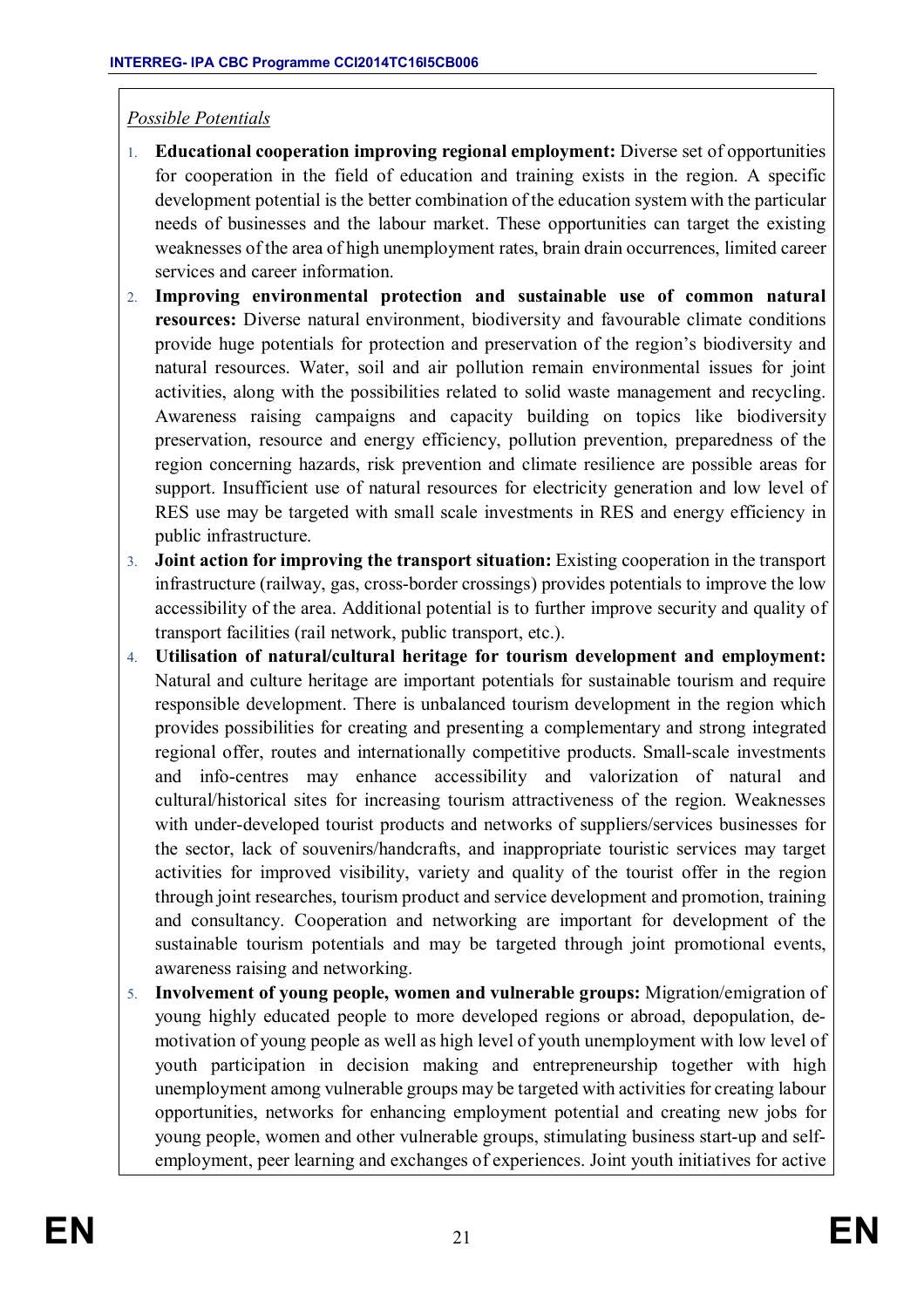citizenship promotion, social innovation, participation in democratic life and entrepreneurship also may be supported. The involvement of young and creative people is essential for reducing brain-drain, increasing market competition and economic productivity and to address challenges from depopulation and demographic change.

- 6. **Improving administrative and institutional capacity:** Continuation and improvement of the cross-border and inter-regional cooperation including partnerships, support and sharing of good practice and experiences will improve and strength the administrative/institutional capacity and efficiency of public administrations/services related to regional development and utilisation of EU funds. Intensifying the coordination and cooperation among relevant governmental and non-governmental actors to jointly address local/regional cross-border development challenges will improve administration functioning and performance.
- 7. **Increasing competitiveness of regional businesses:** Joint actions to enhance the access of local businesses to international markets and to stimulate the cooperation networks and collaboration between SMEs for growth and increased competitiveness based on cluster approaches may improve SMEs technical standards, productivity and competitiveness. Support for increasing business capacities, innovation and know how transfer and strengthening the capacities of the education system will be equally important.
- 8. **Promotion of R&D:** Support to innovative products and services through technological and applied research, as well as connecting the academic research institutions with the economy and opportunities for development clusters in innovative industries and business centres with R&D development facilities will improve generally the situation in the field of research and development.

# *Existing Barriers*

- 1. **Unemployment and lack of opportunities leading to out-migration and loss of qualifications:** The regions is characterised by negative demographic processes, brain drain occurrences and out-migration of mainly young and well-educated people. This is further reinforced by high levels of unemployment and limited employment opportunities in rural areas, leading to the concentration of business activities in urban areas. Young people, which poorly participate in the labour market, show the risk of losing their qualifications.
- 2. **Discrepancy between education system and labour market needs:** Visible are discrepancies between the education system and labour market needs as the education system cannot adequately respond to the dynamic changes of economy and labour market. This reinforces increasing poverty and low income levels especially of young and vulnerable groups. The quality of education in the cross-border area varies and limited information and services in the field of careers exist which further intensifies the situation of the education system not fitting to the economy where growth rates and productivity are lagging behind.
- 3. **Environmental quality and hazards request common approaches:** Pollution, declining diversity of spaces, decrease of biological resources, increasing pressures on the environment resulting from urbanisation, transport, tourism and industrialized agriculture are hampering environmental quality. Also water and soil pollution is increasing. The combination of underdeveloped waste collection/treatment and recycling systems, wastewater facilities and low level of disaster management systems and emergency preparedness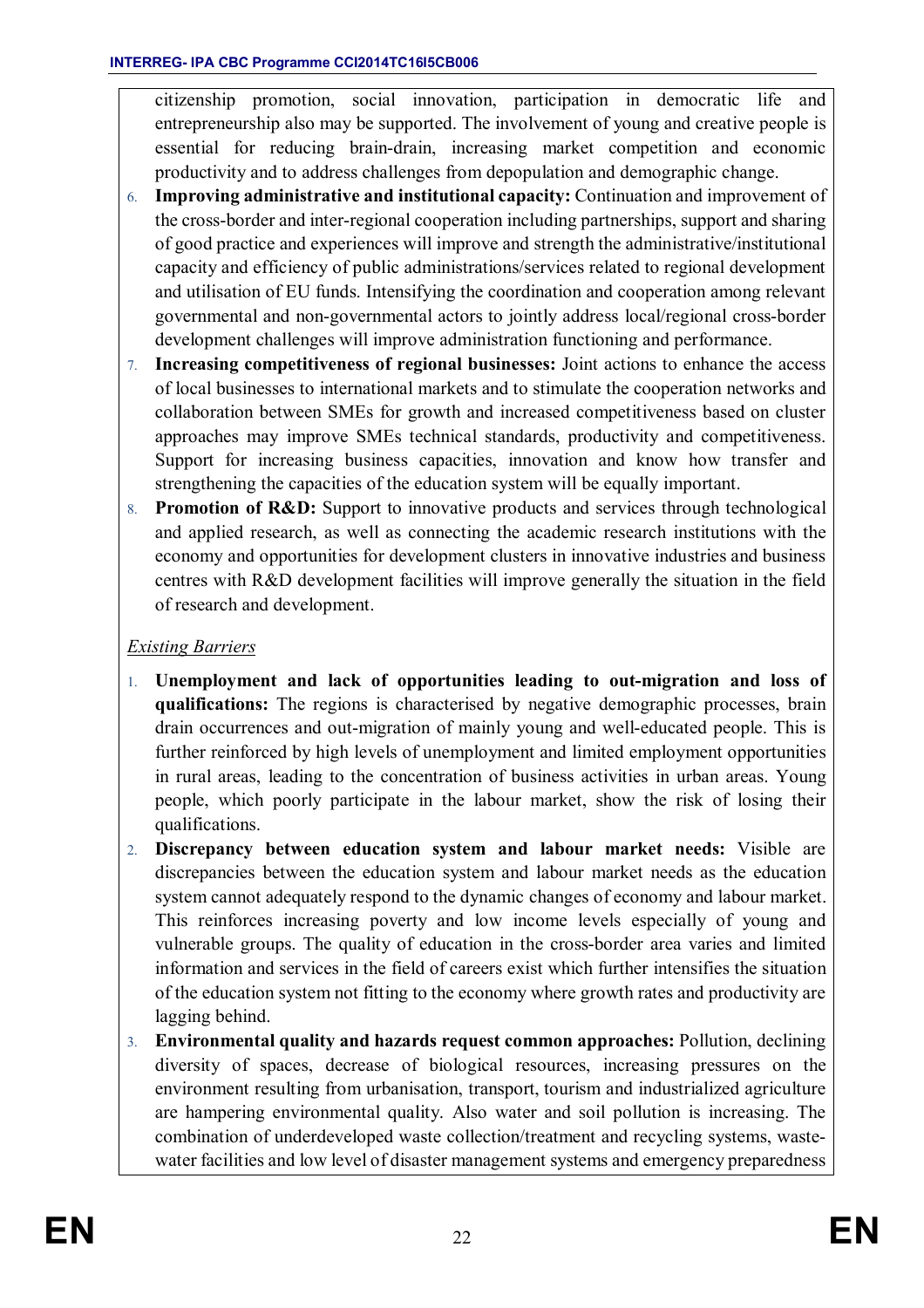with insufficient state budgets for financing environmental infrastructure and the related inefficient prevention and management of climate risks in the border region create additional barriers. Comparatively high risk of floods, forest fires, land erosion and extreme temperatures including droughts are important burdens for the area. These have major effects on the economic, social and environmental situation of the region.

- 4. **Difficult accessibility due to low level of transport infrastructure investments:** The area shows a low accessibility where road transport is the only way of countries connectivity and major differences between urban and rural areas. This situation is aggravated by the low level of investments in infrastructure.
- 5. **Research and productivity lagging behind:** Low levels of productivity and competitiveness, insufficient economic growth rates and a low level of investments in the field of R&D are further intensified by interregional economic disparities especially between urban and rural areas, missing financing instruments for SMEs and the raising importance of connections to global knowledge networks, which are not a main focus of the area.

# *Possible Barriers*

- 1. **Protected areas threatened by increasing pollution levels:** The region is characterised by rich natural assets and moderately good condition of environmental media which are the basis for number of protected areas. These assets are endangered by external factors, including natural hazards and pollution from various external sources. Improving cooperation capacity between relevant institutions in the region is needed.
- 2. **Decline of environmental quality affects tourism attractiveness:** Touristic potentials are based on nature richness, diversity and its cultural heritage. Those potentials are endangered by natural disasters, climate change and its effects and the unsustainable use of environmental resources. This affects the entire natural and cultural heritage, which represents an important location factor for tourism.
- 3. **Positive developments limited by global pressure and strong economic disparities:** In the last years the economic activity in the region has improved and the number of SMEs has increased. Even due to these positive developments, there still exist insufficient economic growth rates compared to the EU average and major interregional economic disparities are visible. Financing instruments for SMEs are also missing and the generally low level of R&D expenditure hampers further development.

# **PROGRAMME STRATEGY**

The Program follows the ambition of the European cohesion policy to be more performance and result oriented and introduces the new programming framework focusing more on strategy and results.

The Program´s strategy and the selection of priorities is based on the relevance of the topic regarding CBC, the identified potentials of the Programme area, the main needs and challenges that are impacting sustainable and socio-economic development of the region as well as budget constraints and lessons learnt from previous periods. In addition, the selected thematic priorities encompass subject matters and types of interventions of common interest, benefiting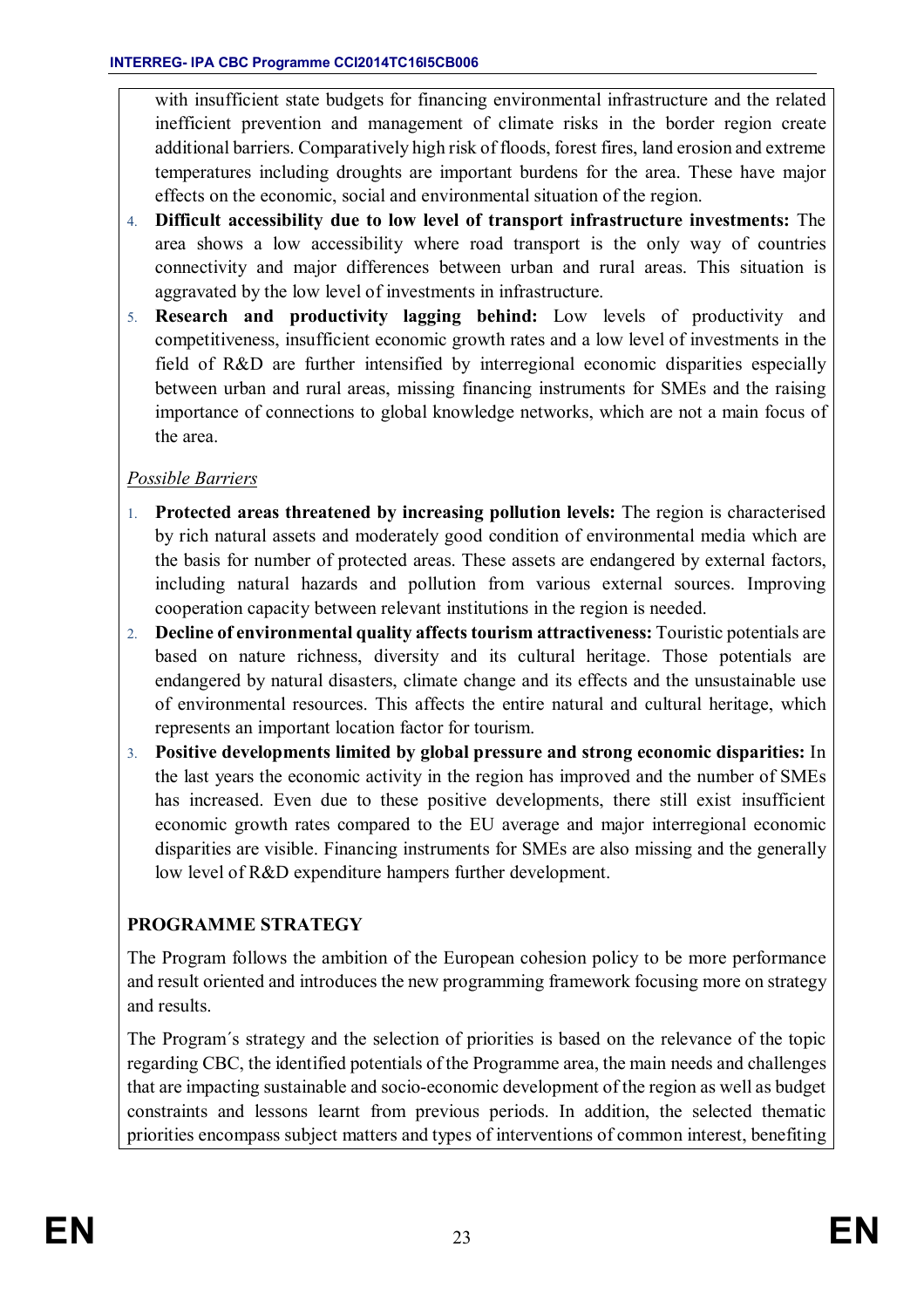a broad spectrum of institutions and organisations located on both sides of the border and also having good potential for benefitting youth, women and vulnerable groups.

Of main relevance are those priorities, aiming at combating climate change and risk management, protection of the environment, development of tourism (including natural and cultural heritage) and SME support and competitiveness. Budget constrains stress the need to focus on a limited number of priorities with the highest expected value added from CBC and to exclude important areas where projects would require high budgets (like transport).

Thus the overall objective of the IPA CBC Programme Bulgaria – the former Yugoslav Republic of Macedonia has been defined as

*"to intensify cross-border cooperation between the people and institutions of the region in order to jointly address common challenges and exploit untapped potentials".*

The Programme covers **three thematic priorities** according to the IPA II regulation

Thematic priority (b): Protecting the environment, promoting climate change adaptation and mitigation, risk prevention and management

Thematic priority (d): Encouraging tourism and cultural and natural heritage

Thematic priority (g):Enhancing competitiveness, business environment and the development of small and medium-sized enterprises, trade and investment

An additional technical assistance priority axis (PA) will support the proper management and the communication of the programme.

A **cross cutting issue** of the programme is the support for youth, women and vulnerable groups. This issue can be especially addressed under the thematic priorities (b) Encouraging tourism and cultural and natural heritage, and (g) Enhancing competitiveness, business environment and the development of SMEs, trade and investment, are reflected in the eligible activities and will also be reflected in the selection criteria when assessing project proposals under the calls for proposals. This approach should help improving the framework and the labour and social conditions for young people, women and vulnerable / marginalized groups in the region.

1.1.2. Justification for the choice of thematic priorities, based on an analysis of the needs within the programme area as a whole and the strategy chosen in response to such needs, addressing, where appropriate, missing links in cross-border infrastructure, taking into account the results of the ex-ante evaluation

|  | Table 1: Justification for the selection of thematic priorities |  |  |
|--|-----------------------------------------------------------------|--|--|
|  |                                                                 |  |  |

| <b>Selected thematic priority</b>   |     | <b>Justification for selection</b>                                                                                                                                                |
|-------------------------------------|-----|-----------------------------------------------------------------------------------------------------------------------------------------------------------------------------------|
| Thematic priority (b)<br>Protecting | the | This thematic priority relates directly to a main priority of<br>EU2020 where CSF defines this area as specific relevant<br>for CBC. National Strategies for Regional Development |
| <b>ENVIRNOMENT</b>                  | and |                                                                                                                                                                                   |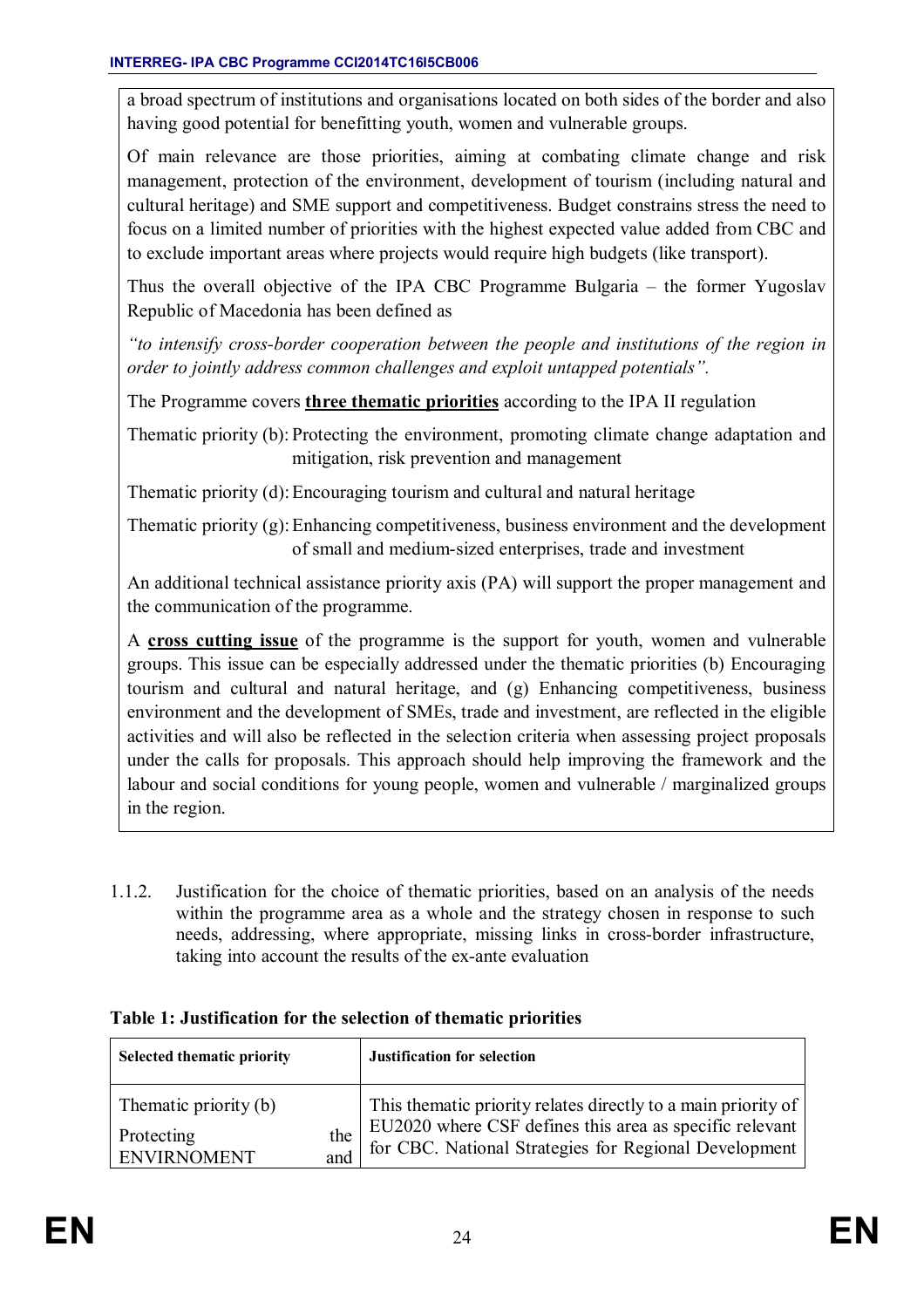#### **INTERREG- IPA CBC Programme CCI2014TC16I5CB006**

| <b>CLIMATE</b><br>promoting<br><b>CHANGE</b><br>adaptation<br>and<br><b>RISK</b><br>mitigation,<br><b>PREVENTION</b><br>and<br>management | in both countries see joint risk management and<br>environmental protection as key topics for CBC.                                                                                                                                                                                                                                                                                                                                                                                                                                         |
|-------------------------------------------------------------------------------------------------------------------------------------------|--------------------------------------------------------------------------------------------------------------------------------------------------------------------------------------------------------------------------------------------------------------------------------------------------------------------------------------------------------------------------------------------------------------------------------------------------------------------------------------------------------------------------------------------|
|                                                                                                                                           | Ex-ante evaluation considers the selection of this priority<br>as highly coherent with all the three frameworks<br>(European and of the two participating countries) and<br>strategies.                                                                                                                                                                                                                                                                                                                                                    |
|                                                                                                                                           | Both countries face similar problems concerning<br>nature protection and<br>environment and<br>resource<br>efficiency and needs have been identified to address<br>issues related to conservation of nature and biodiversity,<br>sustainable utilisation of natural resources, environment<br>protection and risk management on CBC level.                                                                                                                                                                                                 |
|                                                                                                                                           | Climate change is very relevant for both sides, adequate<br>measures are EU and national priorities and needs exist to<br>raise awareness and implement measures to mitigate<br>climate change effects.                                                                                                                                                                                                                                                                                                                                    |
| Thematic priority (d)<br>Encouraging TOURISM and<br>CULTURAL and NATURAL<br><b>HERITAGE</b>                                               | Promotion of culture, tourism and people to people<br>contacts are priority areas of EUSDR and both countries<br>consider the development of joint tourism and cultural<br>initiatives crucial to support protection and valorization of<br>the natural and cultural heritage and for people to people<br>contacts.                                                                                                                                                                                                                        |
|                                                                                                                                           | EaE considers this priority as highly coherent with all<br>three policy frameworks (European and of the two<br>participating countries).                                                                                                                                                                                                                                                                                                                                                                                                   |
|                                                                                                                                           | Huge interest in activities in tourism and cultural/natural<br>heritage is observed in the region.                                                                                                                                                                                                                                                                                                                                                                                                                                         |
|                                                                                                                                           | Related activities have potential for involving young and<br>female population and having positive employment<br>effects. The area is rich in natural and culture heritage<br>(ioint)<br>valorisation,<br>and<br>protection,<br>resources<br>conservation and further promotion is required. Tourism<br>infrastructure, services, management<br>and human<br>capacities need to be improved and common and<br>alternative touristic products may generate new business<br>opportunities and increase the competitiveness of the<br>region. |
| Thematic priority $(g)$<br>Enhancing                                                                                                      | This TP relates to a main priority of EU2020 and national<br>strategies for Regional Development in both countries<br>support joint economic activities.                                                                                                                                                                                                                                                                                                                                                                                   |
| COMPETITIVENESS,<br>BUSINESS environment and<br>the development of SMEs,<br><b>TRADE and INVESTMENT</b>                                   | Both analysis and regional stakeholders consider very<br>important to strengthen this sector. There is need to<br>intensify CBC business contacts and the development of<br>cooperation and clusters. Needs have been identified to<br>enhance the competitiveness of SMEs and their access to<br>new markets. Joint actions are needed for promoting                                                                                                                                                                                      |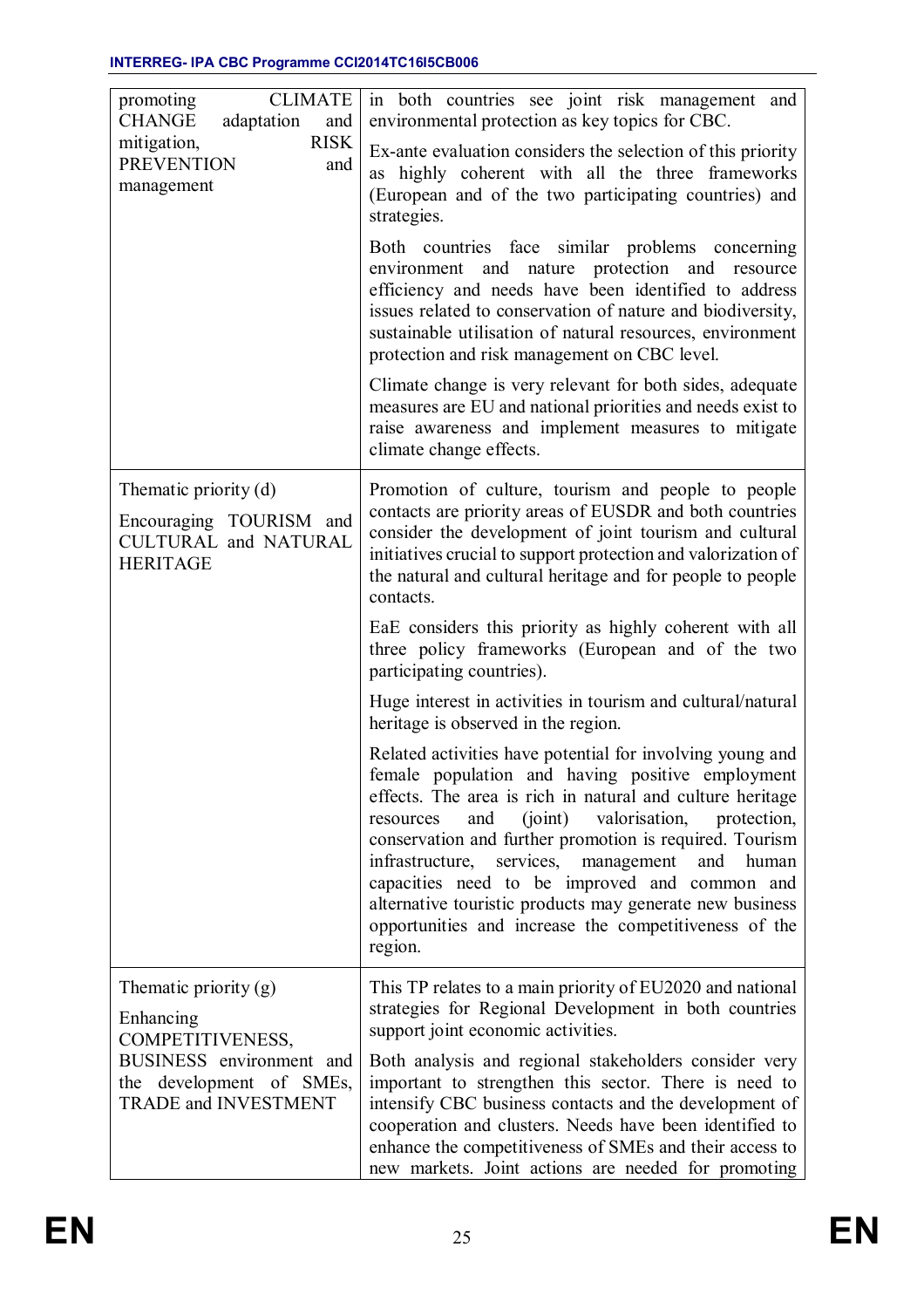| entrepreneurship, cooperation, exchange of ideas, skills<br>and technologies and fostering the creation of new firms.<br>Needs have also been identified to increase business<br>capacities, innovation, know how transfer and to better<br>connect the education system to market demands. |
|---------------------------------------------------------------------------------------------------------------------------------------------------------------------------------------------------------------------------------------------------------------------------------------------|
| Strengthening businesses has positive effects<br>on<br>employment and also initiatives for youth, vulnerable<br>groups and professional training can be included.                                                                                                                           |
| EaE considers the selection of this priority as highly<br>coherent with EU and national aims.                                                                                                                                                                                               |

# **1.2 Justification for the financial allocation**

Justification for the financial allocation (i.e. Union support) to each thematic priority in accordance with the thematic concentration requirements (taking into account the exante evaluation).

The overall programme budget is EUR 19.461.690 with an EU contribution of EUR 16.542.434, as detailed in section 3 (Financing Plan). The financial allocation to the chosen thematic objectives reflects:

- The inputs provided by the relevant partners in the course of consultations
- The experiences of the programming period 2007-2013 in particular relating to preparatory steps for key projects and the continuation of efforts in promising policy areas but also with a close view on the capacity of core actors in certain thematic fields
- The estimated financial size of the actions foreseen in each priority axis

# **Priority axis 1 Environment (thematic priority (b))**

EU support to priority axis 1 is of EUR 6 283 432 corresponding to 38% of the programme budget. This financial allocation reflects the expected size of actions facing the needs to better protect the environment and biodiversity in the cross-border region, to support joint initiatives related to nature protection and sustainable use of common natural resources and to improve the preparedness of the region concerning natural and environmental hazards and the consequences of climate change.

# **Priority axis 2 Tourism (thematic priority (d))**

EU support to priority axis 2 is of EUR 6 871 395 corresponding to 41,5% of the programme budget. This financial allocation reflects the expected size of actions facing the needs to improve the valorization of natural and cultural heritage and the tourism attractiveness in the region and to enhance cooperation and networking for sustainable tourism.

Moreover, the financial allocation to this priority is aligned with the high interest shown by the regional stakeholders in the consultation process. All partner regions expressed their interest in this priority, the potential interest expressed in consultation meetings during programming has been significant.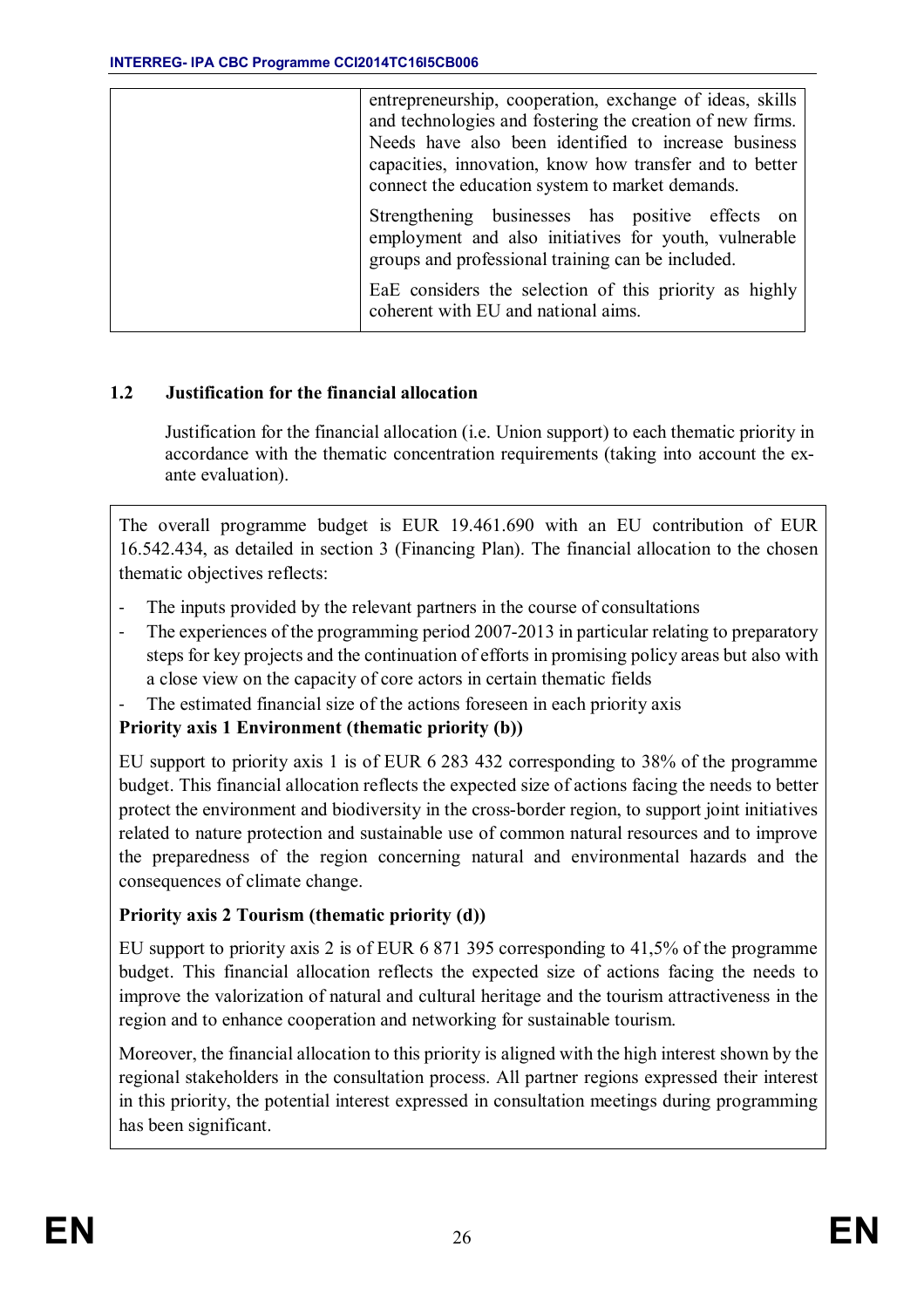Stakeholders already have a certain tradition and a growing need of cooperation in the field of natural and cultural heritage and sustainable tourism development, with around 20 projects approved in this area during the 2007-2013 period. The broad variety of beneficiaries and approaches in the period 2007-2013 clearly documents the interest for cooperation.

# **Priority axis 3 Competitiveness (thematic priority (g))**

EU support to priority axis 3 is of EUR 1 733 364 corresponding to 10,5% of the programme budget. This financial allocation reflects the character of the envisaged measures and the need to improve the conditions for business development and to create a better awareness on the business opportunities offered by the region.

# **Priority axis 4 Technical assistance**

EU support to priority axis 4 is of EUR 1 654 243 corresponding to 10% of the programme budget. These funds should help to assure a proper functioning of the necessary programme structures and an efficient management and communication of the programme.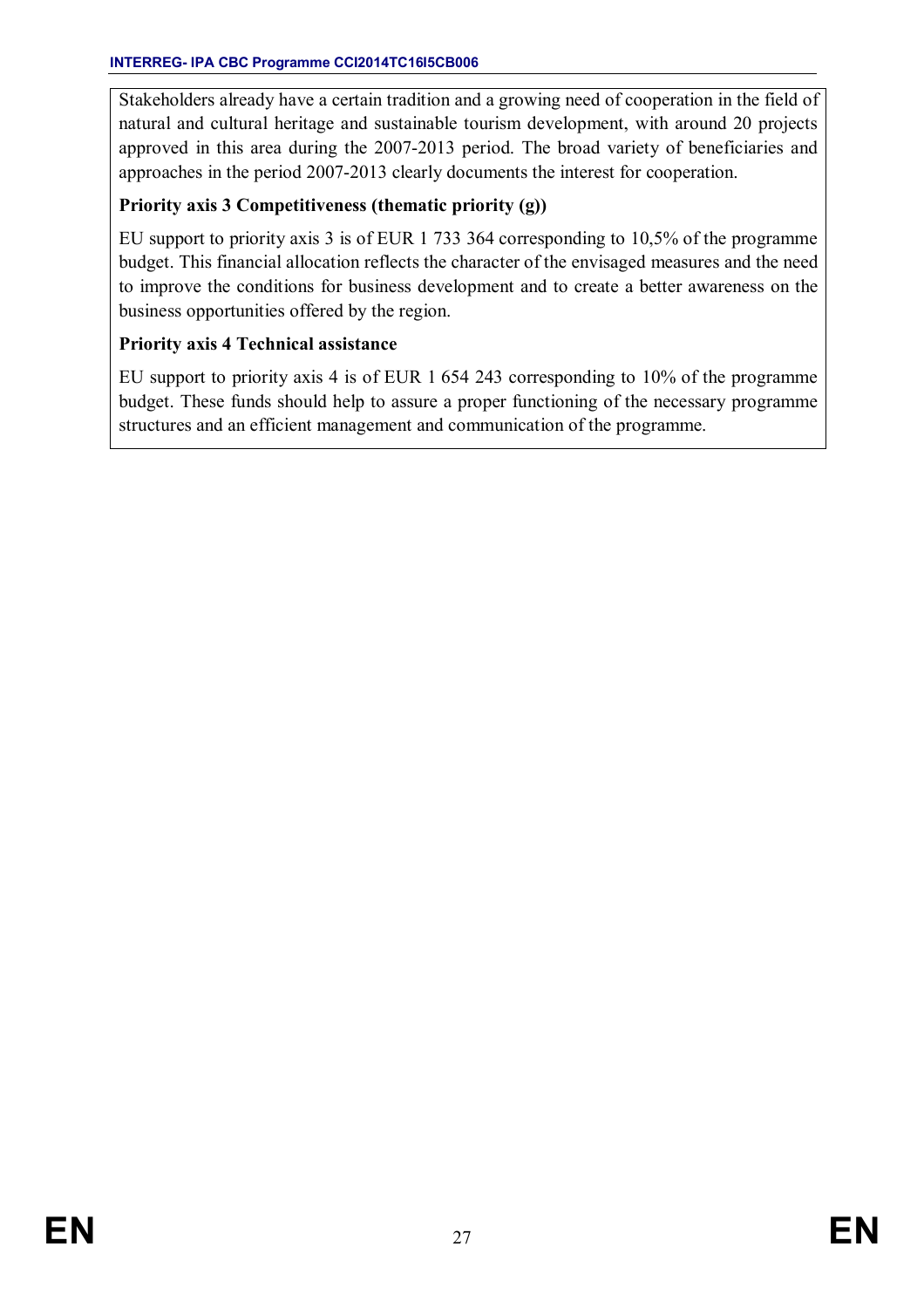# **Table 2: Overview of the investment strategy of the cooperation programme**

| <b>Priority axis (PA)</b>        | Union support<br>(in EUR) | Proportion $(\% )$<br>the<br>total<br>of<br>Union support<br>for<br>the<br>cooperation<br>programme | Thematic priorities (TP)                                                                                                           | Result indicators (RI) corresponding to the thematic<br>priority                                                                                                                                                                                                                                                   |
|----------------------------------|---------------------------|-----------------------------------------------------------------------------------------------------|------------------------------------------------------------------------------------------------------------------------------------|--------------------------------------------------------------------------------------------------------------------------------------------------------------------------------------------------------------------------------------------------------------------------------------------------------------------|
| PA <sub>1</sub><br>"Environment" | 6 283 432                 | 38%                                                                                                 | TP (b): Protecting the<br>environment, promoting<br>climate change adaptation<br>and mitigation, risk<br>prevention and management | RI 1.1.1: Increased level of capacity in<br>environment protection and sustainable use of<br>common natural resources<br>RI 1.2.1: Increased joint interventions in the<br>field of risk prevention and management<br>RI 1.2.2: Increased joint initiatives related to<br>risk prevention and management           |
| PA 2 "Tourism"                   | 6871<br>395               | 41,5%                                                                                               | $TP$ (d): Encouraging<br>tourism and cultural and<br>natural heritage                                                              | RI 2.1.1: Increased nights spent in the cross-<br>border region<br>RI 2.2.1: Increased level of joint and<br>integrated approaches to sustainable tourism<br>development in the border area<br>RI 2.3.1: Increased public awareness<br>regarding sustainable use of natural and<br>cultural heritage and resources |

**EN** <sup>28</sup> **EN**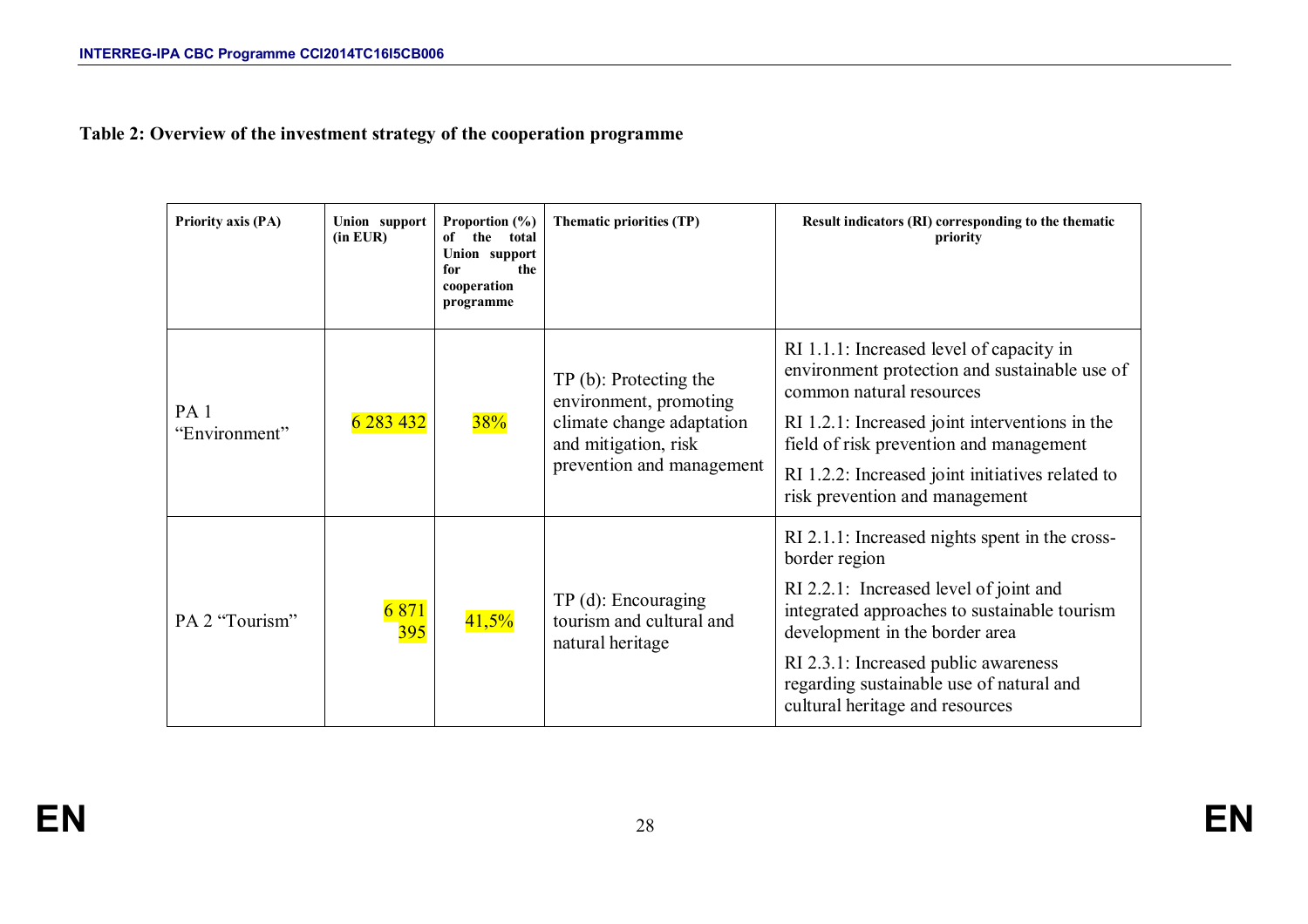| PA <sub>3</sub><br>"Competitiveness"                                | 1 733 364  | 10,5%   | $TP(g)$ : Enhancing<br>competitiveness, business<br>environment and the<br>development of small and<br>medium-sized enterprises,<br>trade and investment | RI 3.1.1: Increased cross-border business<br>networks created or extended<br>RI 3.1.2: Increased level of awareness on the<br>business opportunities offered by the region |
|---------------------------------------------------------------------|------------|---------|----------------------------------------------------------------------------------------------------------------------------------------------------------|----------------------------------------------------------------------------------------------------------------------------------------------------------------------------|
| PA 4 "Technical<br>assistance"                                      | 1 654 243  | 10%     | Technical assistance                                                                                                                                     | N/A                                                                                                                                                                        |
| <b>Total</b>                                                        | 16 542 434 | $100\%$ |                                                                                                                                                          |                                                                                                                                                                            |
| NB. A Baseline and Target Value Study is presented as an attachment |            |         |                                                                                                                                                          |                                                                                                                                                                            |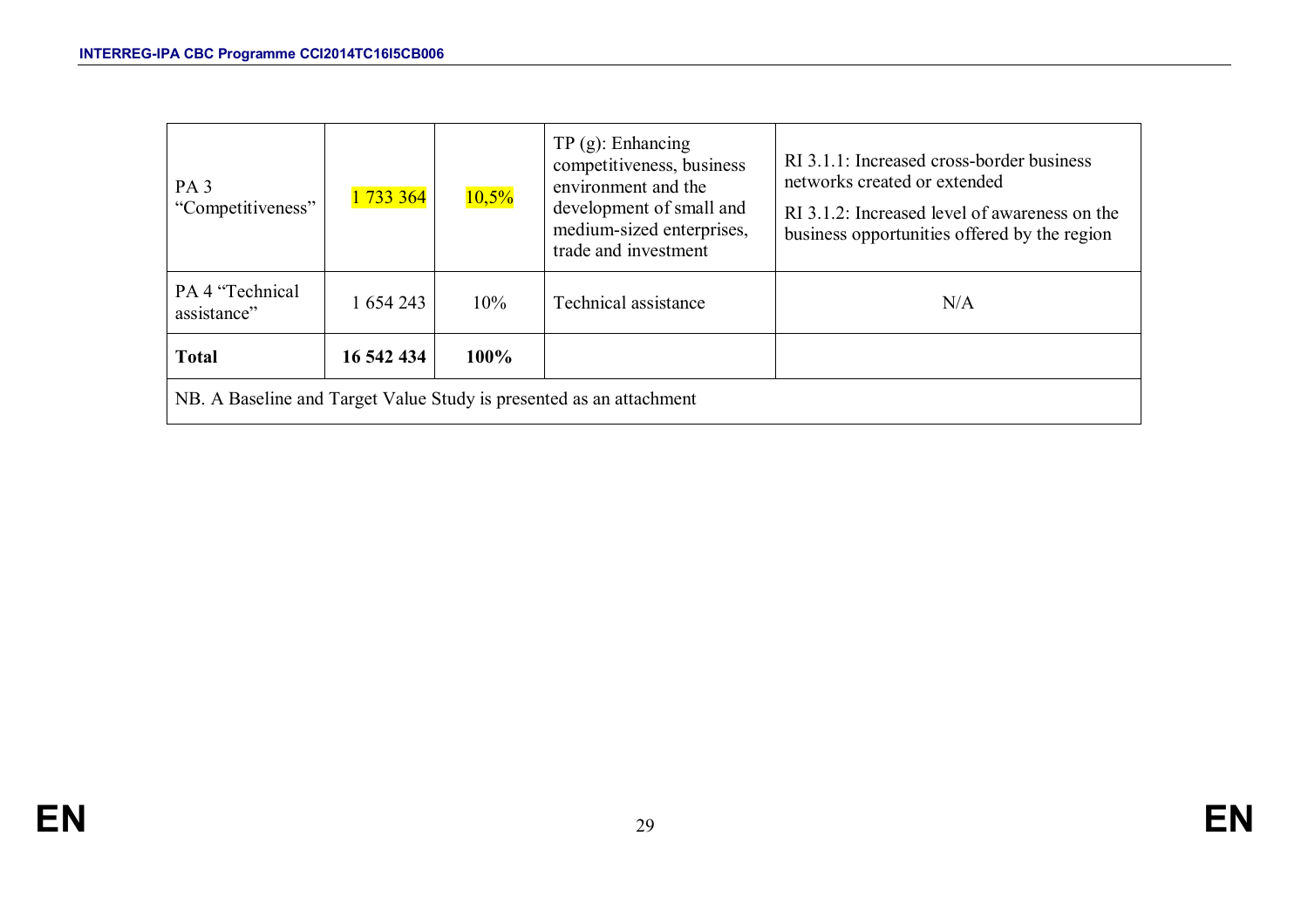#### **SECTION 2. PRIORITY AXES**

**(**Reference: points (b) and (c) of Article 8(2) of Regulation (EU) No 1299/2013)

#### **Section 2.1. Description of the priority axes (other than technical assistance)**

(Reference: point (b) of Article 8(2) of Regulation (EU) No 1299/2013)

#### **2.1.1 Priority axis 1**

| <i>ID of the priority axis</i> |             |
|--------------------------------|-------------|
| Title of the priority axis     | Environment |

| The entire priority axis will be implemented   Not applicable<br>solely through financial instruments                         |  |
|-------------------------------------------------------------------------------------------------------------------------------|--|
| The entire priority axis will be implemented   Not applicable<br>solely though financial instruments set up at<br>Union level |  |
| The entire priority axis will be implemented   Not applicable<br>through community-led local development                      |  |

#### **2.1.2 Fund, calculation basis for Union support and justification of the calculation basis choice**

| Fund                                                                                             | <b>IPA</b>                 |
|--------------------------------------------------------------------------------------------------|----------------------------|
| Calculation basis<br>(total eligible<br>expenditure or<br><i>public</i> eligible<br>expenditure) | Total eligible expenditure |

## **2.1.3 The specific objectives of the thematic priority and expected results**

(Reference: points (b)(i) and (ii) of Article 8(2) of Regulation (EU) No 1299/2013)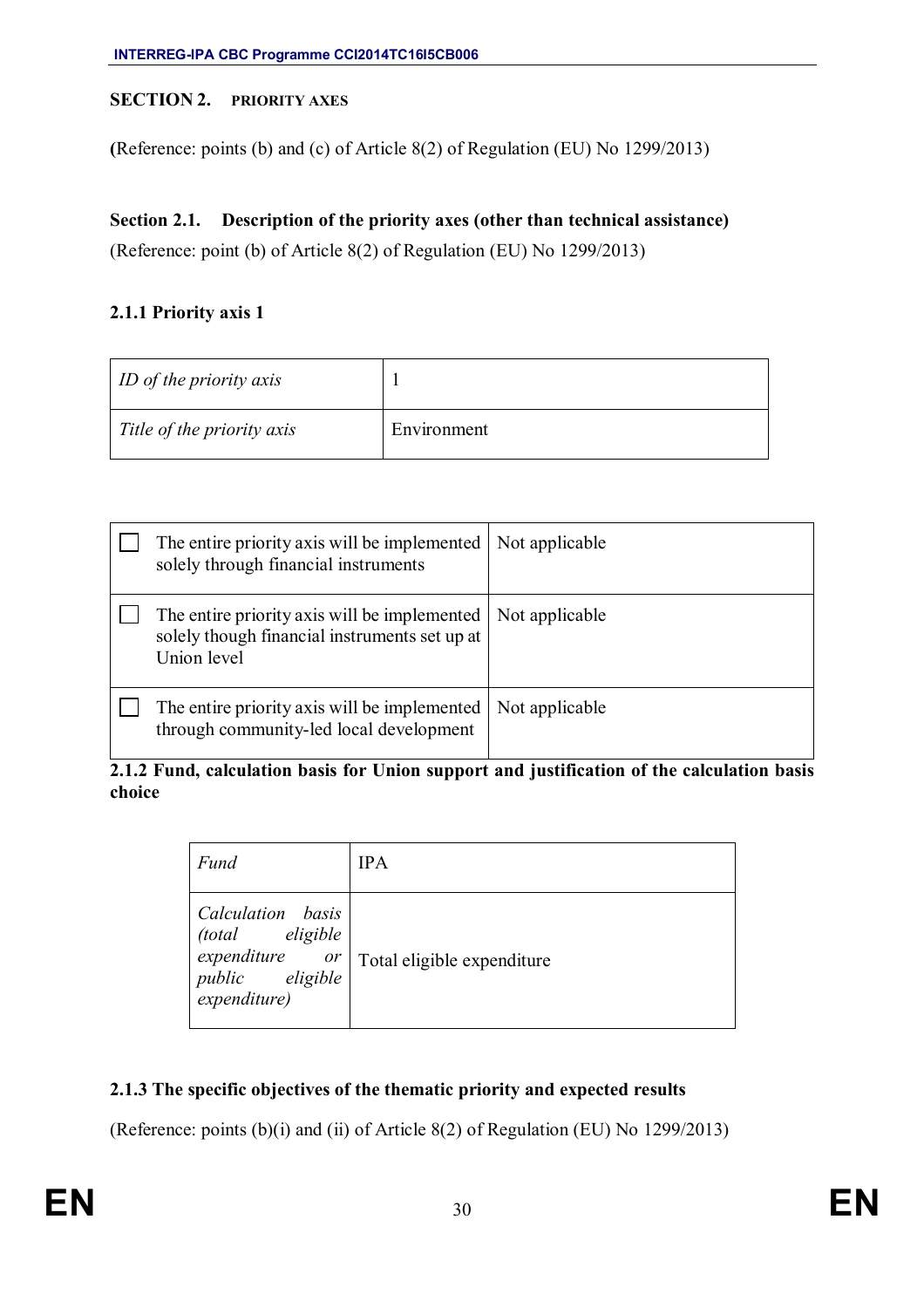#### **INTERREG-IPA CBC Programme CCI2014TC16I5CB006**

| ID                                                                                    | 1.1                                                                                                                                                                                                                                                                                                                                                                                                                                                                                                                                                                                                                                                                                                                                                                                                                                                                                                                                                                                                                                                                                                                                                                                                                                                                                                                                                                                                                                                                                                                                                                                                          |
|---------------------------------------------------------------------------------------|--------------------------------------------------------------------------------------------------------------------------------------------------------------------------------------------------------------------------------------------------------------------------------------------------------------------------------------------------------------------------------------------------------------------------------------------------------------------------------------------------------------------------------------------------------------------------------------------------------------------------------------------------------------------------------------------------------------------------------------------------------------------------------------------------------------------------------------------------------------------------------------------------------------------------------------------------------------------------------------------------------------------------------------------------------------------------------------------------------------------------------------------------------------------------------------------------------------------------------------------------------------------------------------------------------------------------------------------------------------------------------------------------------------------------------------------------------------------------------------------------------------------------------------------------------------------------------------------------------------|
| Specific objective                                                                    | Environmental protection and sustainable use of<br>the common natural resources of the CBC area                                                                                                                                                                                                                                                                                                                                                                                                                                                                                                                                                                                                                                                                                                                                                                                                                                                                                                                                                                                                                                                                                                                                                                                                                                                                                                                                                                                                                                                                                                              |
| The results that the partner States<br>achieve with<br>Union<br>to<br>seek<br>support | The CBC region has a large number of protected<br>areas. However, most of these areas do not provide<br>over adequate management plans and they are<br>under increasing environmental<br>pressure<br>of<br>different economic activities. For this reason,<br>negative environmental effects have intensified and<br>consistently contributed to the deterioration of local<br>environmental pollution levels. These negative<br>effects need to be tackled by implementing a set of<br>complementary measures.                                                                                                                                                                                                                                                                                                                                                                                                                                                                                                                                                                                                                                                                                                                                                                                                                                                                                                                                                                                                                                                                                              |
|                                                                                       | The people's capacity for a sustainable interaction<br>with the environment should be improved,<br>including also issues like climate protection and<br>raising people's awareness for aspects related to<br>high energy consumption, the usage of fossil fuels,<br>air quality and the negative impacts of air pollutants<br>such as PM, SO2 and NO2 (in contrast to CO2<br>these are directly harmful to the health of citizens,<br>ecosystems, crops and buildings), etc. The major<br>effect of climate change on economy and life needs<br>to be highlighted. Therefore it's the CBC region's<br>aim to foster its capacity and to increase knowledge<br>transfer across borders aiming at reaching the<br>vision of a low-carbon economy and a high level of<br>environmental protection and management. On the<br>other hand the specific objective targets to improve<br>the condition of natural areas and to improve the<br>partly negative environmental development of the<br>decades,<br>including<br>amongst<br>last<br>others<br>urbanisation, intensified agriculture and transport.<br>Attention could be paid to joint actions in<br>addressing the<br>agriculture<br>possibilities<br>to<br>mainstream air quality in agriculture (e.g. in<br>livestock keeping, handling of manure, using<br>fertiliser, burning of biomass and agricultural<br>waste). However, the very specific activities in<br>agriculture are not the main focus of this SO and<br>are intended to be supported mainly under national<br>/ sectoral programmes.<br>In order to reach the envisaged change a set of |
|                                                                                       | different measures – including for example<br>in<br>investments<br>the<br>improvement of green<br>infrastructure as well as training and capacity                                                                                                                                                                                                                                                                                                                                                                                                                                                                                                                                                                                                                                                                                                                                                                                                                                                                                                                                                                                                                                                                                                                                                                                                                                                                                                                                                                                                                                                            |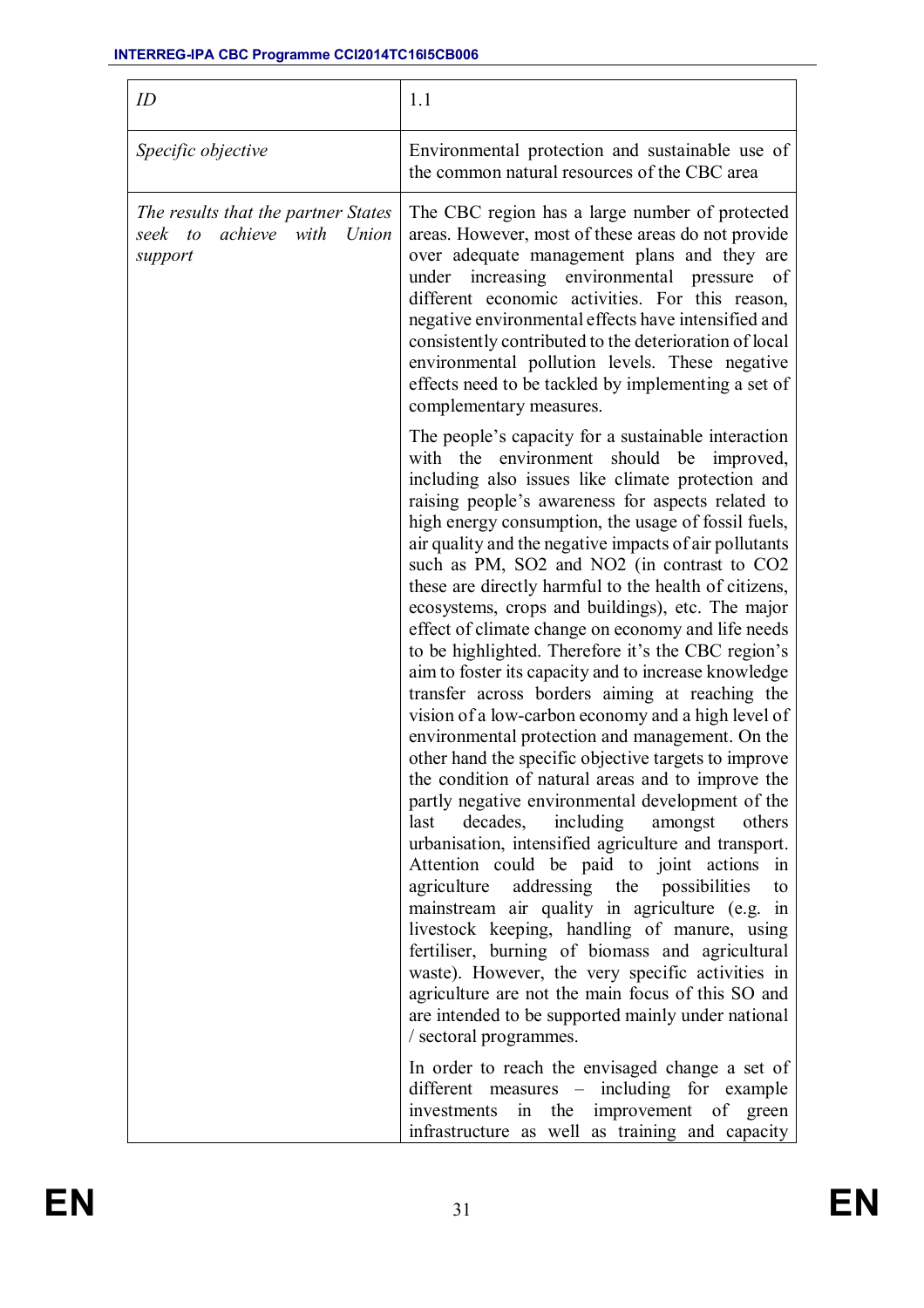| building activities for authorities of different levels<br>- will be implemented.                                                                                      |
|------------------------------------------------------------------------------------------------------------------------------------------------------------------------|
| A mix of "investment" measures and "soft"<br>measures could be incorporated and might be<br>established through the guiding principles for<br>selection of operations. |
| Thus the Programme envisages achieving the<br>following result $(R)$ :                                                                                                 |
| R1.1.1: Improved capacity for environment<br>protection and sustainable use of common natural<br>resources in the CBC area                                             |

| ID                                                                                    | 1.2                                                                                                                                                                                                                                                                                                                                                                                              |  |
|---------------------------------------------------------------------------------------|--------------------------------------------------------------------------------------------------------------------------------------------------------------------------------------------------------------------------------------------------------------------------------------------------------------------------------------------------------------------------------------------------|--|
| Specific objective                                                                    | Prevention and mitigation of consequences of<br>natural and man-caused disasters of cross-border<br>dimension and impact                                                                                                                                                                                                                                                                         |  |
| The results that the partner States<br>achieve<br>with<br>Union<br>seek to<br>support | Floods and fires are classical CBC issues: river<br>basin management and protection of fires are cross-<br>border issues that can hardly be only tackled in the<br>absence of cooperation across borders. There is<br>also the CBC region's especially high vulnerability<br>towards the intensified effects of climate change.                                                                  |  |
|                                                                                       | Therefore actions should be taken to reduce the<br>risks of floods and fires through the establishment<br>of real cooperation across borders (with partners<br>establishing joint initiatives and actions).                                                                                                                                                                                      |  |
|                                                                                       | By improving of the river basin management the<br>damage from floods will be reduced and the river<br>basins in the cross-border region can be sustainably<br>managed (river banks restored, zoning and regional<br>/ local planning adapted to the river basin and the<br>flooding areas). Also, risks will be mitigated by<br>implementing comprehensive<br>fire<br>protecting<br>initiatives. |  |
|                                                                                       | A set of different measures, including early<br>warning and disaster management systems, the<br>sanitation and reforestation of river banks or rather<br>soft measures, like training and awareness raising<br>of the civil society, will be set in order to reach the<br>envisaged change.                                                                                                      |  |
|                                                                                       | A mix of "investment" measures and "soft"<br>measures could be incorporated and might be                                                                                                                                                                                                                                                                                                         |  |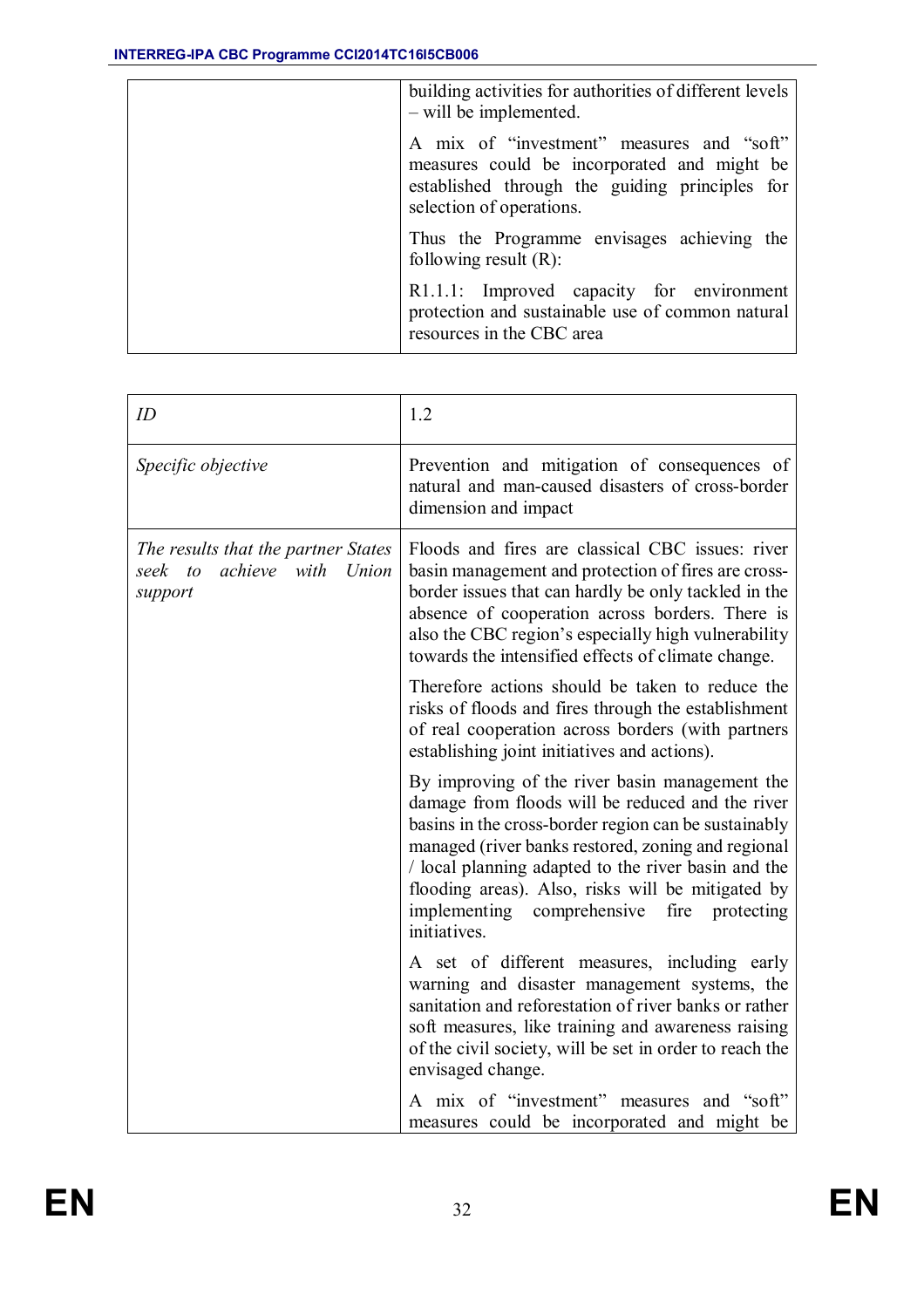| established through the guiding principles for<br>selection of operations.                                                      |  |
|---------------------------------------------------------------------------------------------------------------------------------|--|
| Thus the Programme envisages achieving the<br>following results $(R)$ :                                                         |  |
| R1.2.1: Improved preparedness of the region<br>concerning natural and manmade hazards and the<br>consequences of climate change |  |
| R1.2.2: Improved capacity for joint interaction in<br>case of fires, floods and other emergency situations                      |  |

## **2.1.4 Elements of other thematic priorities added to the priority axis**

(Reference: Article 34(2) of IPA II Implementing Regulation)

| ID                                                                                                   | Not applicable |
|------------------------------------------------------------------------------------------------------|----------------|
| Contribution to the specific Not applicable<br>objective of the priority axis                        |                |
| <i>The results that the partner States</i>   Not applicable<br>seek to achieve with Union<br>support |                |

## **2.1.5 Actions to be supported under the thematic priority** (by thematic priority)

#### *2.1.5.1 A description of the type and examples of actions to be supported and their expected contribution to the specific objectives, including, where appropriate, identification of the main target groups, specific territories targeted and types of beneficiaries*

(Reference: point (b)(iii) of Article 8(2) of Regulation (EU) No 1299/2013)

| Thematic priority                                                                                                                                  | (b): Protecting the environment, promoting climate change<br>adaptation and mitigation, risk prevention and management |  |  |  |
|----------------------------------------------------------------------------------------------------------------------------------------------------|------------------------------------------------------------------------------------------------------------------------|--|--|--|
| <b>Types of actions:</b><br>The following two types of actions are envisaged under this priority axis to contribute to the<br>specific objectives: |                                                                                                                        |  |  |  |
| investments                                                                                                                                        |                                                                                                                        |  |  |  |
| projects that have a predominant investment character with only a minor part of accompanying<br>soft activities.                                   |                                                                                                                        |  |  |  |

soft measures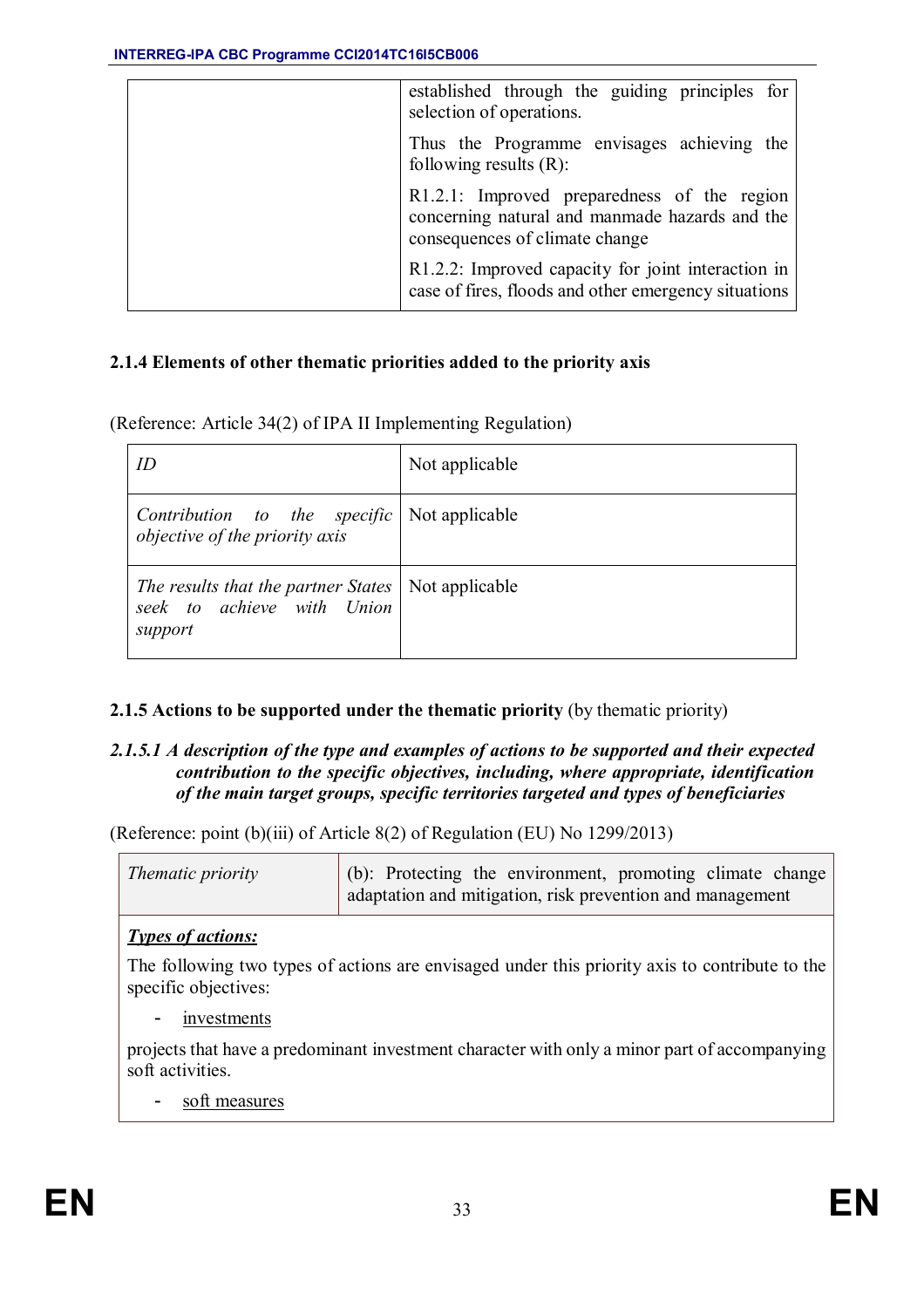projects that are mainly oriented at preparing studies, establishing networks, providing trainings, developing concepts, providing services for certain target groups, raising awareness on specific themes, etc. These projects may only have a minor investment part that is needed for delivering the soft measures in an effective way. Soft measures also include people-topeople type of actions, e.g. small scale initiatives among civil society institutions that aim at increasing direct contacts and cooperation across the border among the people and their associations in the region.

# *Examples of actions:*

The following examples of action are a non-exhaustive list that is illustrating the range of possible actions under this thematic priority:

## **Actions that are appropriate to contribute to SO 1.1 of this priority axis may include:**

#### *Environmental friendly small-scale investments:*

- Joint environmental friendly initiatives and investments in small infrastructure, equipment and technologies for air, water and soil pollution control/monitoring and rehabilitation of rivers, contaminated lands, brown fields, etc.;
- Small scale investments in recycling, waste collection, waste separation, remediation of illegal damping sites and improving public hygiene;
- Small scale investments for improving the management of Natura2000 and nature protected sites;
- Small scale investments in RES and energy efficiency in public infrastructure;
- Joint initiatives towards the protection and restoration of ecosystems and endangered / protected species;
- Joint coordinated actions for restoration of the natural processes and characteristics of river habitats;
- Air pollution control / monitoring activities (e.g. cleaner domestic combustion installations, fuel switching abatement technologies);

## *Joint initiatives and cooperation, exchange of experience, know-how and capacity building activities:*

- Joint initiatives, networks and partnerships for promoting nature protection, energy efficiency and sustainable use of natural resources among local population, including young people, marginalized communities and other vulnerable groups;
- Joint approaches, studies, plans, common databases focusing on protecting landscape and biodiversity;
- Development and implementation of management plans for the protected areas;
- Cooperation, exchange of experiences and knowledge between institutions in the field of nature protection and pollution prevention;
- Cooperation between public authorities and NGOs in the field of safe and sustainable low-carbon economy across borders;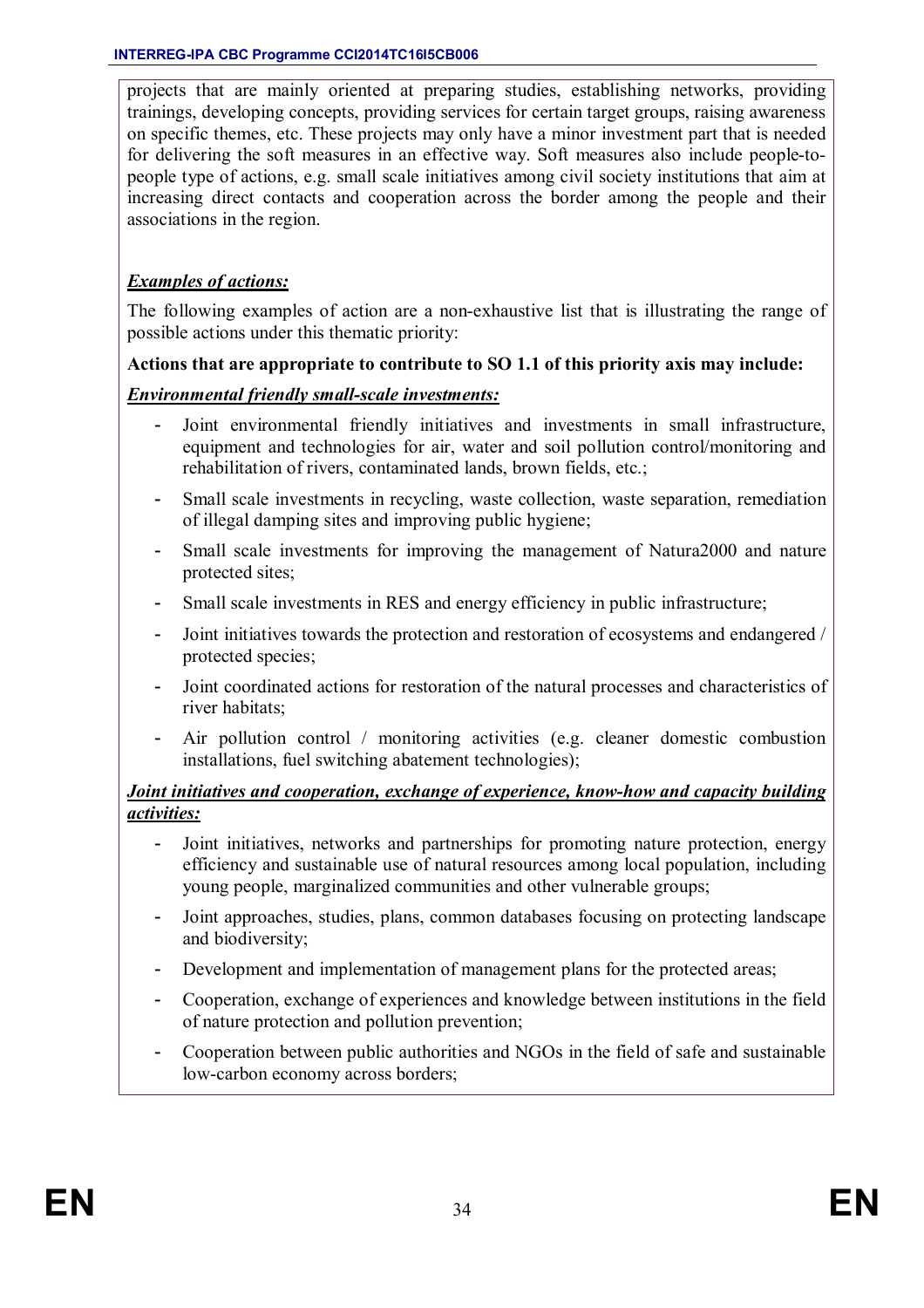- Awareness raising and training initiatives on all levels (individual persons, organizations, businesses, public administration, schools) on issues related to environmental and nature protection, reducing and recycling waste, etc.;
- Awareness raising initiatives related to the possibilities to mainstream air quality in agriculture (e.g. in livestock keeping, handling of manure, using fertiliser, burning of biomass and agricultural waste).

**Actions that are appropriate to contribute to SO 1.2 of this priority axis may include:**

#### *Early warning systems, equipment and assets, small-scale investments:*

- Preparation of technical documentation, feasibility studies and detailed designs for consolidation of river beds, construction of dikes, prevention of landslides, etc.;
- Development of early warning and disaster management systems;
- Small scale investments for risk prevention and response to natural and environmental hazards and the consequences of climate change, such as:
- supply of specialized fire-fighting equipment,
- supply of specialized equipment for control of floods and for search and rescue interventions,
- Support of small-scale interventions / investments: restoration of flood plains and wetlands, afforestation, re-meandering, sanitation of river banks; building flood defence (dikes, canals etc.); forestation of non-permanent vulnerable land; cuttings for emergency situations; etc.

The natural flood risk management approach (green infrastructure) will be considered as preferable to grey infrastructure projects (e.g. canals, dykes) for flood prevention and protection as it is a better environmental option (or as complementary to minimize grey infrastructure and its impacts).

In addition, the nature based solutions would contribute to the restoration of the natural processes and characteristics of river habitats in the designated Natura 2000 sites. In this regard coordinated actions between the two countries should be envisaged as well.

## *Joint initiatives, strategies, awareness raising, exchange of experience:*

- Joint approaches for promoting risk prevention awareness, adaptation and mitigation (e.g. risk mapping of accident risk spots, hazard and risk assessment and evaluation exercises, joint databases, joint plans and methodologies, joint risk assessment strategies);
- Joint activities for improving cooperation and capacity for disaster management;
- Joint initiatives addressing water quality and management;
- Exchange of experience and good practices (study visits, round-tables, conferences, trainings) for public authorities and other concerned target groups on management of environmental emergencies;
- Awareness-raising campaigns in the field of risk prevention and management for all population groups (including young people and marginalised groups), the negative effects of climate change and possible mitigation measures;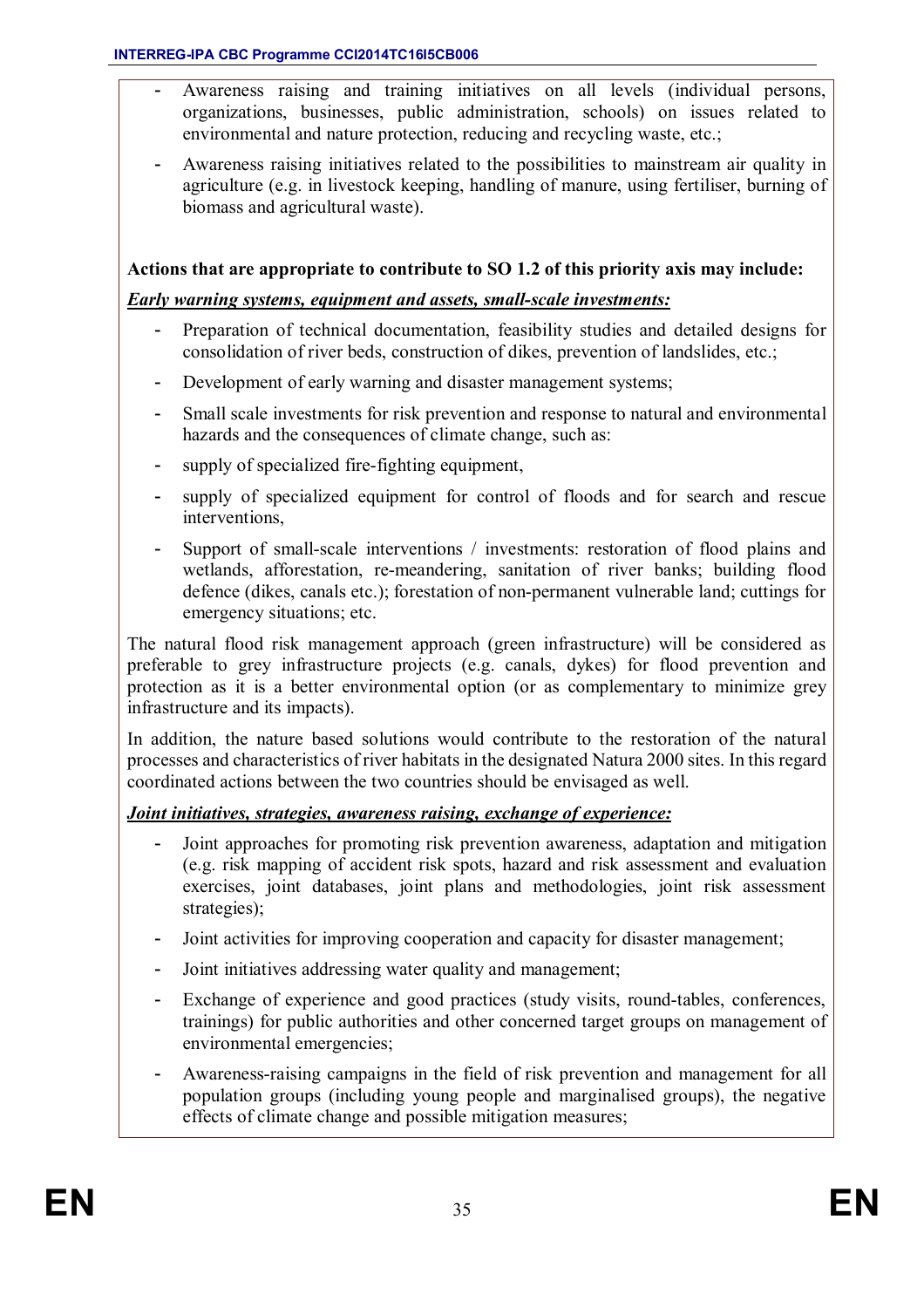- Conducting joint theoretical-tactical exercises and field trainings for emergency situation management for local population (with special focus on young people);
- Specific actions in the field of education, information-sharing, drills and training for local population;

In case of activities carried out near or within protected areas and historical monuments, beneficiaries are required to monitor and report on the manner of compliance regimes and restrictions recorded in management plans and ordinances for the specific areas and localities.

## *Main target groups supported under the priority*

The actions supported under this priority axis are envisaged to bring benefits to the following target groups:

- Population in the region
- Regional and local authorities, their subsidiary structures and associations of local authorities
- Regional structures of central public authorities (including protected areas administration and those dealing with emergency situations and nature / environment protection)
- Euro regions and other joint cross border structures
- Research, education and training institutions

# *Types of beneficiaries supported under the priority*

The following types of beneficiaries may apply for the respective types of projects under this priority axis:

| <b>Types of beneficiaries</b>                                                                                                                                                                   | Investment<br>measures | Soft<br>measures |
|-------------------------------------------------------------------------------------------------------------------------------------------------------------------------------------------------|------------------------|------------------|
| Local and regional authorities and their associations                                                                                                                                           | X                      | X                |
| Regional structures of central public authorities (including<br>protected areas administration and those dealing with $\mathbf{X}$<br>emergency situations and nature / environment protection) |                        | X                |
| Regional and sectoral development agencies,<br>non-<br>government, non-profit organisations                                                                                                     |                        | X                |
| Research, education and training institutions                                                                                                                                                   | $\mathbf{X}$           | X                |
| Social institutions                                                                                                                                                                             | X                      | X                |
| Any association of the above                                                                                                                                                                    |                        | X                |

# *Specific territories targeted under the priority*

No specific focus areas are defined. The entire programme area is eligible.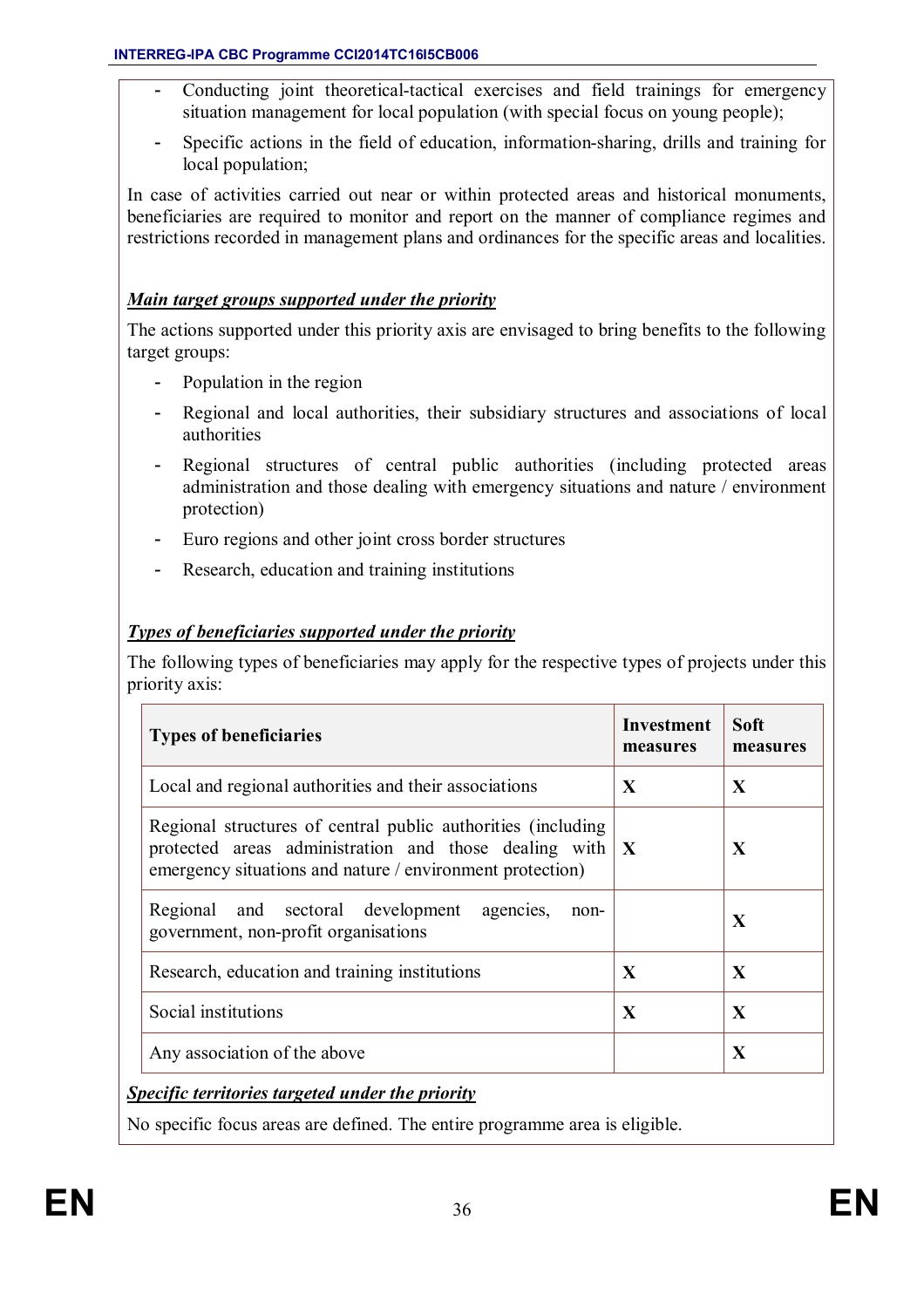### *2.1.5.2 Guiding principles for the selection of operations*

(Reference: point (b)(iii) of Article 8(2) of Regulation (EU) No 1299/2013)

|  | <i>Thematic priority (TP)</i> $  \text{TP} (b)$ : Protecting the environment, promoting climate change<br>adaptation and mitigation, risk prevention and management |
|--|---------------------------------------------------------------------------------------------------------------------------------------------------------------------|
|--|---------------------------------------------------------------------------------------------------------------------------------------------------------------------|

Selection of operations is made at level of 'specific objectives'.

Guiding principles for project selection:

- Strategic coherence to the relevant Programme specific objective and contribution to the Programme specific result/s. The project's cross-border added value, its territorial dimension and the partnership relevance will also be assessed in this context;
- Operational quality clarity and coherence of the operational objectives, activities and means, feasibility, efficiency, communication of the project and its specific results, potential for uptake and embedment of partners into operative procedures; Integration of horizontal principles within the project intervention logic;

All small scale investments in RES and river management should comply with the EU water policy objectives and meet the Water Framework Directive and Floods Directive requirements, if applicable; Appropriate Assessment as per Article 6.3 of the Habitats Directive are duly carried out as early as possible in the process and their conclusions are taken into consideration. Environmental impacts are considered for any flood risk reduction project. For projects that modify the hydro-morphological characteristics of water body causing deterioration of the status, appropriate analyses as per Art. 4.7 of WFD shall be carried out as early as possible in the planning process. This would entail Analysis of alternatives (better environmental options), set-up of the necessary mitigation measures, and a justification of the importance of the project for overriding public interest.

Green infrastructure is preferable to grey infrastructure (e.g. canals, dykes) for flood prevention and protection. Green infrastructure for natural water retention, (e.g. restoration of flood plains and wetlands, afforestation, re-meandering) can contribute to the reduction of floods. Coordination within river basin districts would be ensured for not supporting measures that significantly increase flood risks upstream/downstream unless these measures have been agreed among the countries.

For flood and fire protection interventions all appropriate environmental assessments as per Article 6.3 of the Habitats Directive should be carried out as early as possible and the conclusions to be considered for project selection.

The construction of all infrastructure projects needs to be accompanied by the necessary risk assessments. Risk-sensitive infrastructure will be promoted.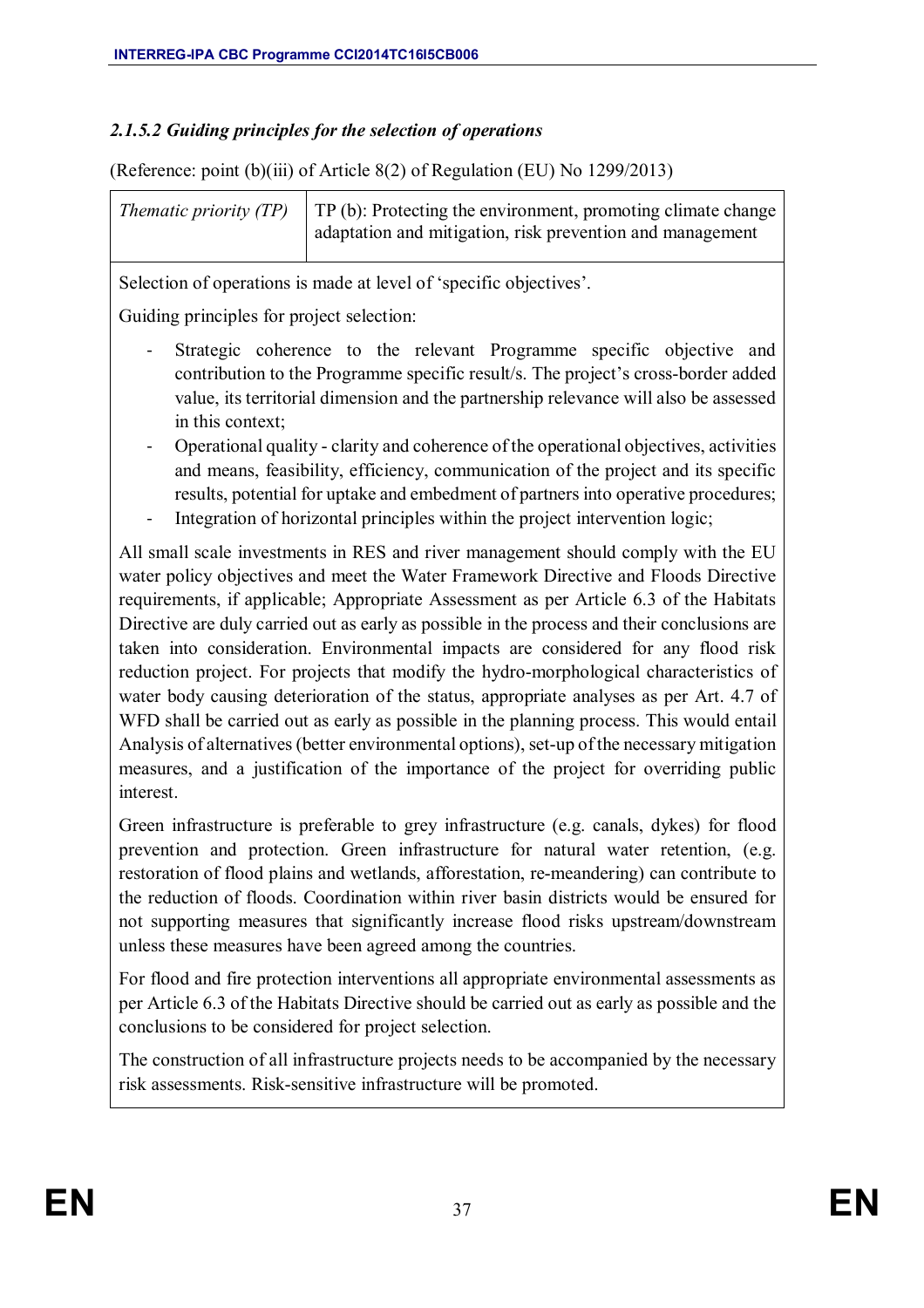Objectives of projects related to air pollution should be in line with the objectives of Clean Air Package of 18 December 2013.

PA1 will be implemented through calls for proposals and/or strategic projects. The selection criteria will be adopted by the JMC. A clear demarcation and complementarity of the Programme is to be ensured, in particular with: 1) other EU funded programmes (Greece-Bulgaria, Bulgaria-Serbia, former Yugoslav Republic of Macedonia-Kosovo<sup>3</sup>, Balkan-Mediterranean; OPs Environment and Rural development (Bulgaria), IPA II OPs for Environment and Climate Change and for local and regional competitiveness, and 2) other programmes/projects with national/regional and other funding of each of the partnering countries (see Section 5.4).

## *2.1.5.3 Planned use of financial instruments* (where appropriate)

(Reference: point (b)(iii) of Article 8(2) of Regulation (EU) No 1299/2013)

| <i>Thematic priority</i>             | Not applicable |
|--------------------------------------|----------------|
| Planned use of financial instruments | Not applicable |

### *2.1.5.4 Planned use of major projects* **(**where appropriate)

(Reference: point (b)(iii) of Article 8(2) of Regulation (EU) No 1299/2013)

| <i>Thematic priority</i>      | Not applicable |
|-------------------------------|----------------|
| Planned use of major projects | Not applicable |

 $\overline{a}$ <sup>3</sup> Everywhere in this document: This designation is without prejudice to positions on status, and is in line with UNSCR 1244/1999 and the ICJ Opinion on the Kosovo declaration of independence.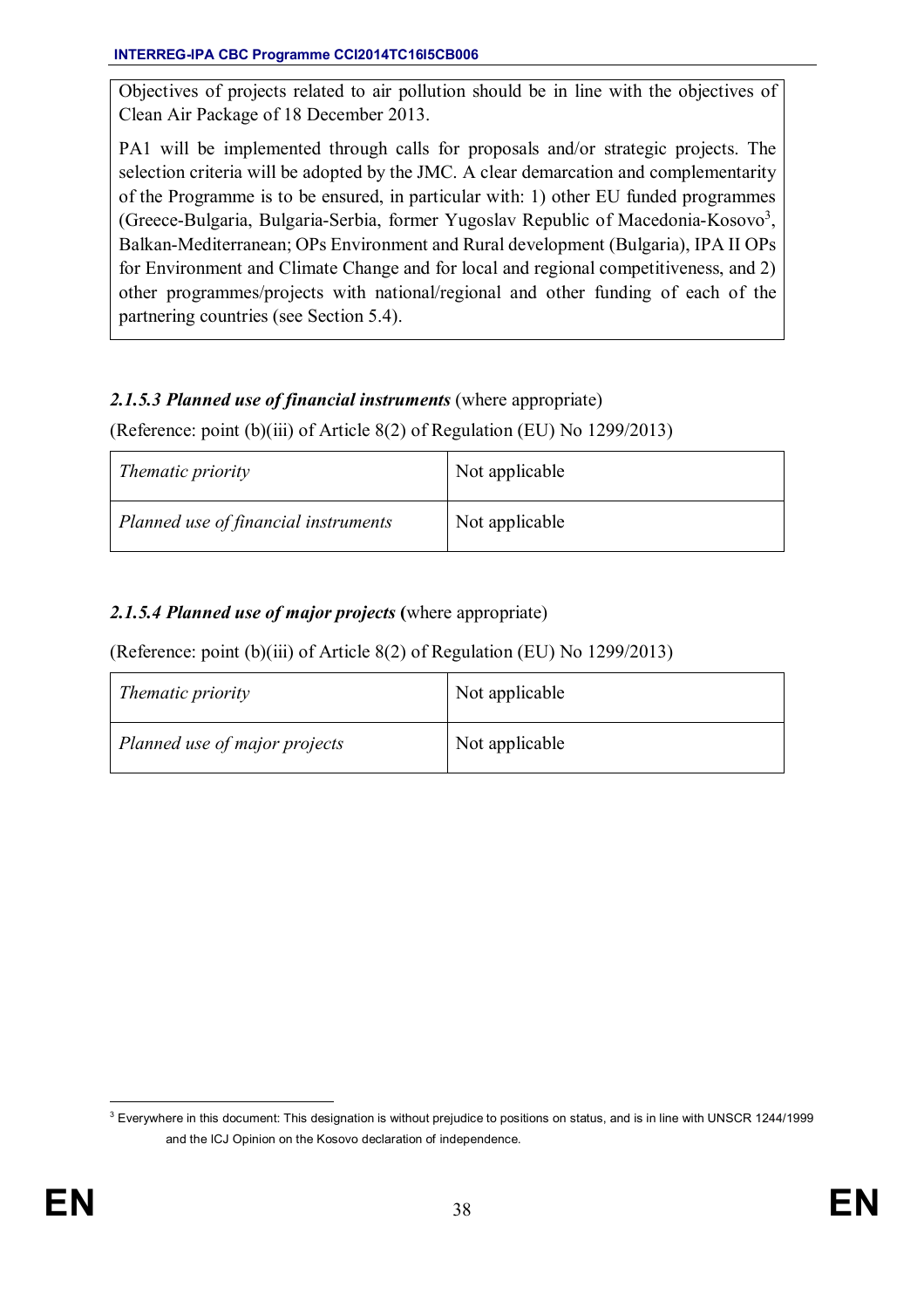## **2.1.6 Common and programme specific indicators**

(Reference: point (b)(ii) and (b)(iv) of Article 8(2) of Regulation (EU) No 1299/2013 and Article 2(2) of IPA II Implementing Regulation)

## *2.1.6.1 Priority axis result indicators (programme specific)*

#### **Table 3: Programme specific result indicators**

| ID        | Indicator                                                                                                                                    | <b>Measurement unit</b> | <b>Baseline value</b> | <b>Baseline</b> year | <b>Target</b><br>value<br>$(2023)^4$ | Source of data                                                                                        | Frequency of<br>reporting |
|-----------|----------------------------------------------------------------------------------------------------------------------------------------------|-------------------------|-----------------------|----------------------|--------------------------------------|-------------------------------------------------------------------------------------------------------|---------------------------|
| RI 1.1.1. | of<br>Increased<br>level<br>in<br>capacity<br>environment<br>protection<br>and<br>of<br>sustainable<br>use<br>natural<br>common<br>resources | Scale                   | 2.56                  | 2014                 | 3.00                                 | Survey                                                                                                | 2018<br>2023              |
| RI 1.2.1. | joint<br>Increased<br>in the<br>interventions<br>field of risk prevention<br>and management                                                  | Percentage              | 6                     | 2014                 | 80%                                  | Baseline value :<br>PHARE/CARDS<br>Implementation<br>Progress and Annual<br>Implementation<br>Reports | 2018<br>2023              |
|           |                                                                                                                                              |                         |                       |                      |                                      | of IPA CBC 2007-<br>2013<br>Achieved results:<br>Progress and<br>Annual<br>Implementation             |                           |

 $\overline{a}$ <sup>4</sup> Target values may be qualitative or quantitative.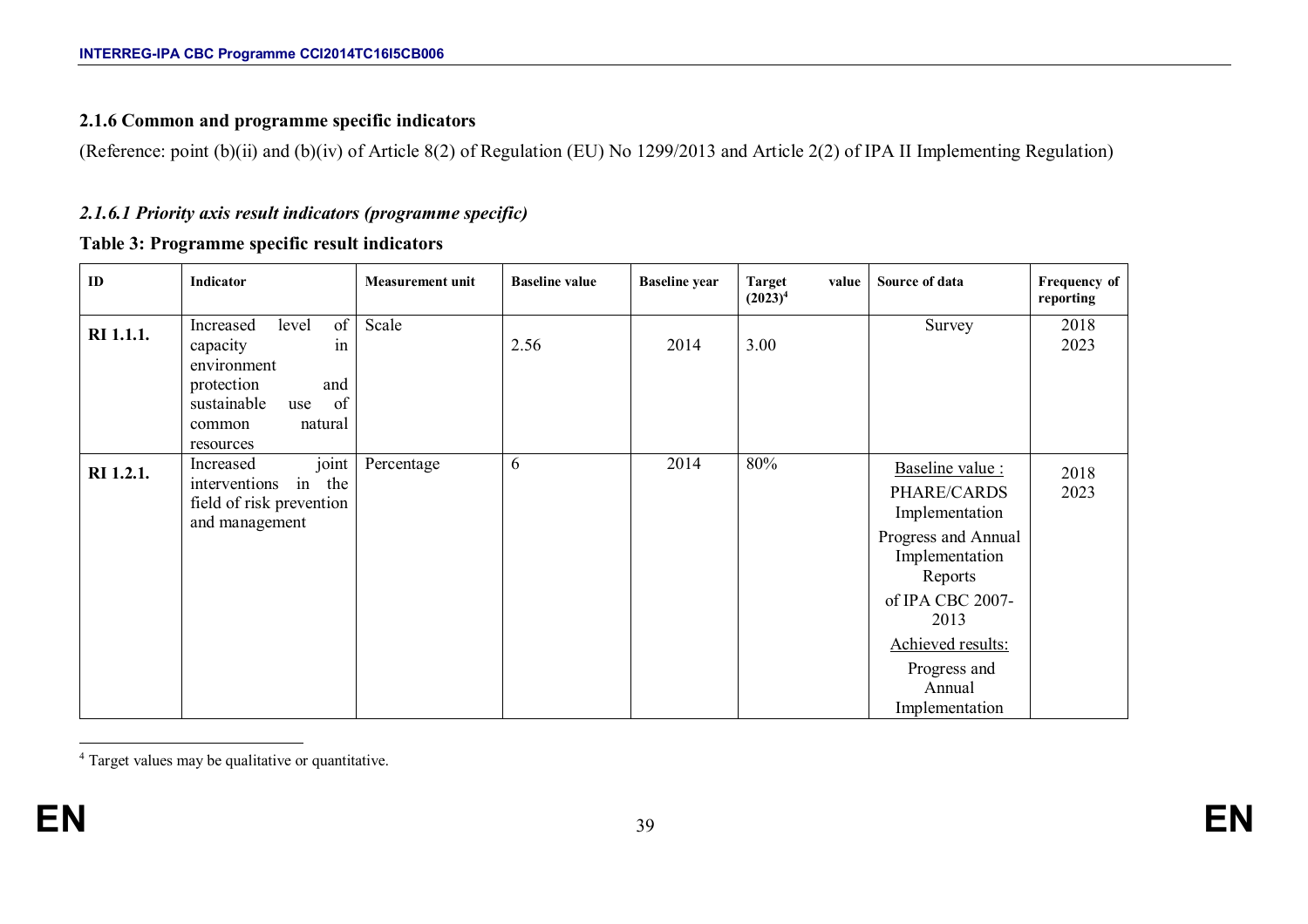|           |                                                                                      |            |    |      |     | Reports<br>of IPA CBC 2014-                                              |              |
|-----------|--------------------------------------------------------------------------------------|------------|----|------|-----|--------------------------------------------------------------------------|--------------|
|           |                                                                                      |            |    |      |     | 2020                                                                     |              |
| RI 1.2.2. | joint<br>Increased<br>initiatives related to<br>risk prevention<br>and<br>management | Percentage | 30 | 2014 | 20% | Baseline value :<br>PHARE/CARDS<br>Implementation                        | 2018<br>2023 |
|           |                                                                                      |            |    |      |     | Progress and Annual<br>Implementation<br>Reports                         |              |
|           |                                                                                      |            |    |      |     | of IPA CBC 2007-<br>2013                                                 |              |
|           |                                                                                      |            |    |      |     | Achieved results:<br>Progress and<br>Annual<br>Implementation<br>Reports |              |
|           |                                                                                      |            |    |      |     | of IPA CBC 2014-<br>2020                                                 |              |

# *2.1.6.2 Priority axis 1 output indicators (common or programme specific)*

### **Table 4: Common and programme specific output indicators**

| ID       | Indicator (name of indicator)                                                                            | <b>Measurement unit</b> | Target value<br>(2023) | Source of data | <b>Frequency of</b><br>reporting |
|----------|----------------------------------------------------------------------------------------------------------|-------------------------|------------------------|----------------|----------------------------------|
| OI 1.1.1 | Number of supported investments for improving<br>the environmental conditions in the programme<br>region | Number                  | 22                     | <b>AIRs</b>    | Annually                         |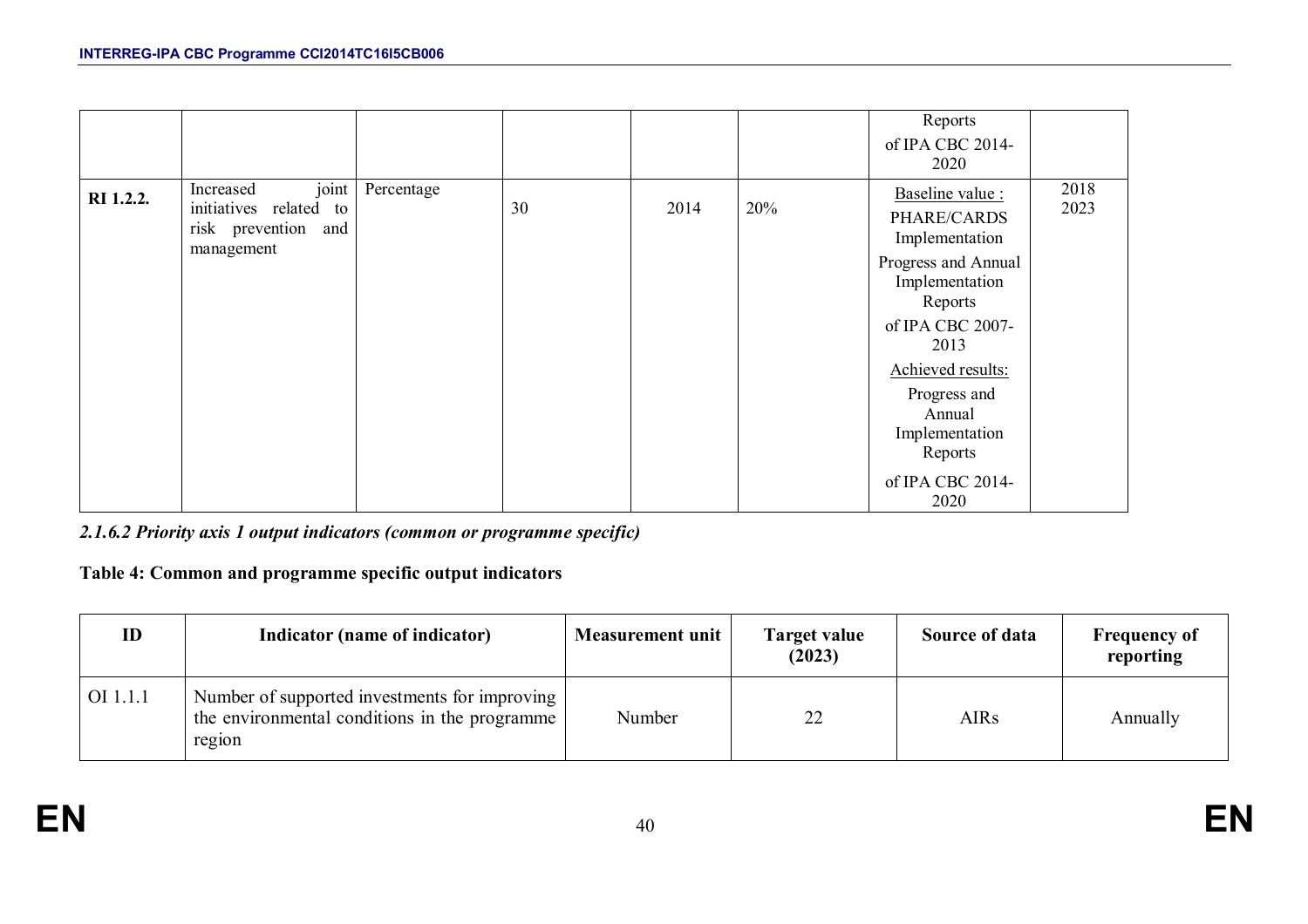| OI 1.1.2 | Number of nature protected areas addressed by<br>supported interventions                                                                                | Number | 5              | <b>AIRs</b> | Annually |
|----------|---------------------------------------------------------------------------------------------------------------------------------------------------------|--------|----------------|-------------|----------|
| OI 1.1.3 | Number of supported joint mechanisms for<br>environmental<br>of<br>protection,<br>promotion<br>biodiversity and sustainable use of natural<br>resources | Number | 8              | <b>AIRs</b> | Annually |
| OI 1.1.4 | Number of institutions/organizations involved in<br>environmental related activities                                                                    | Number | 145            | <b>AIRs</b> | Annually |
| OI 1.1.5 | Number of participants in environmental related<br>trainings and campaigns                                                                              | Number | 1031           | <b>AIRs</b> | Annually |
| OI 1.2.1 | Supported investments for improving disaster<br>management and risk prevention                                                                          | Number | $\overline{7}$ | <b>AIRs</b> | Annually |
| OI 1.2.2 | Supported investments for adaptation and<br>mitigation of climate change consequences                                                                   | Number | $\overline{7}$ | <b>AIRs</b> | Annually |
| OI 1.2.3 | Supported joint mechanisms for disaster<br>management and risk prevention and for<br>promotion of climate change awareness                              | Number | 3              | <b>AIRs</b> | Annually |
| OI 1.2.4 | Number of institutions/organizations involved in<br>initiatives related to risk prevention and<br>management                                            | Number | 17             | <b>AIRs</b> | Annually |
| OI 1.2.5 | participants in trainings and<br>Number of<br>campaigns in the field of risk prevention,                                                                | Number | 300            | <b>AIRs</b> | Annually |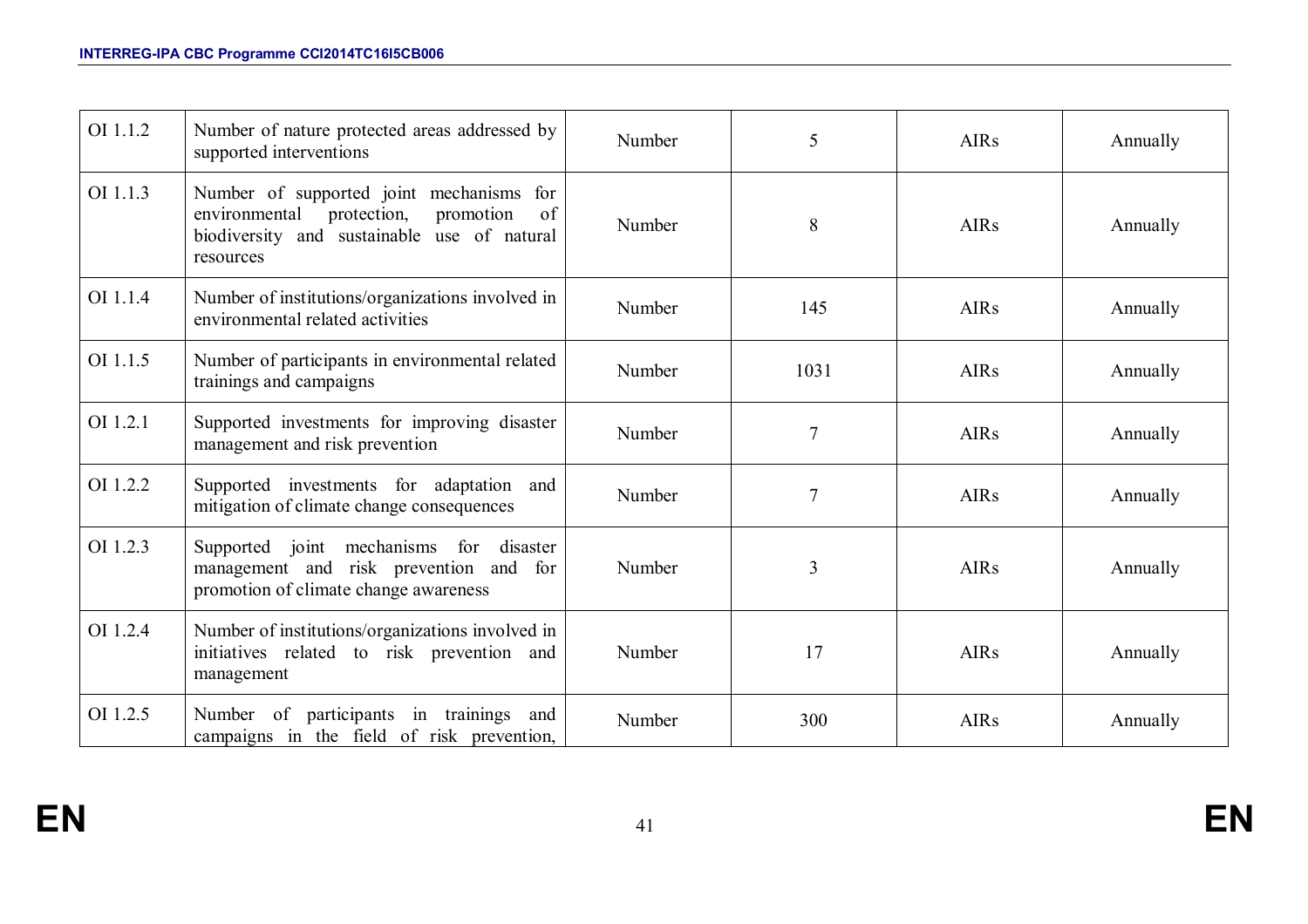|          | (including marginalized communities and other)<br>vulnerable groups) |        |         |             |          |
|----------|----------------------------------------------------------------------|--------|---------|-------------|----------|
| OI 1.2.6 | Population benefiting from flood protection<br>measures              | Number | 350 000 | <b>AIRs</b> | Annually |
| OI.1.2.7 | Population benefiting from forest fire protection<br>measures        | Number | 400 000 | <b>AIRs</b> | Annually |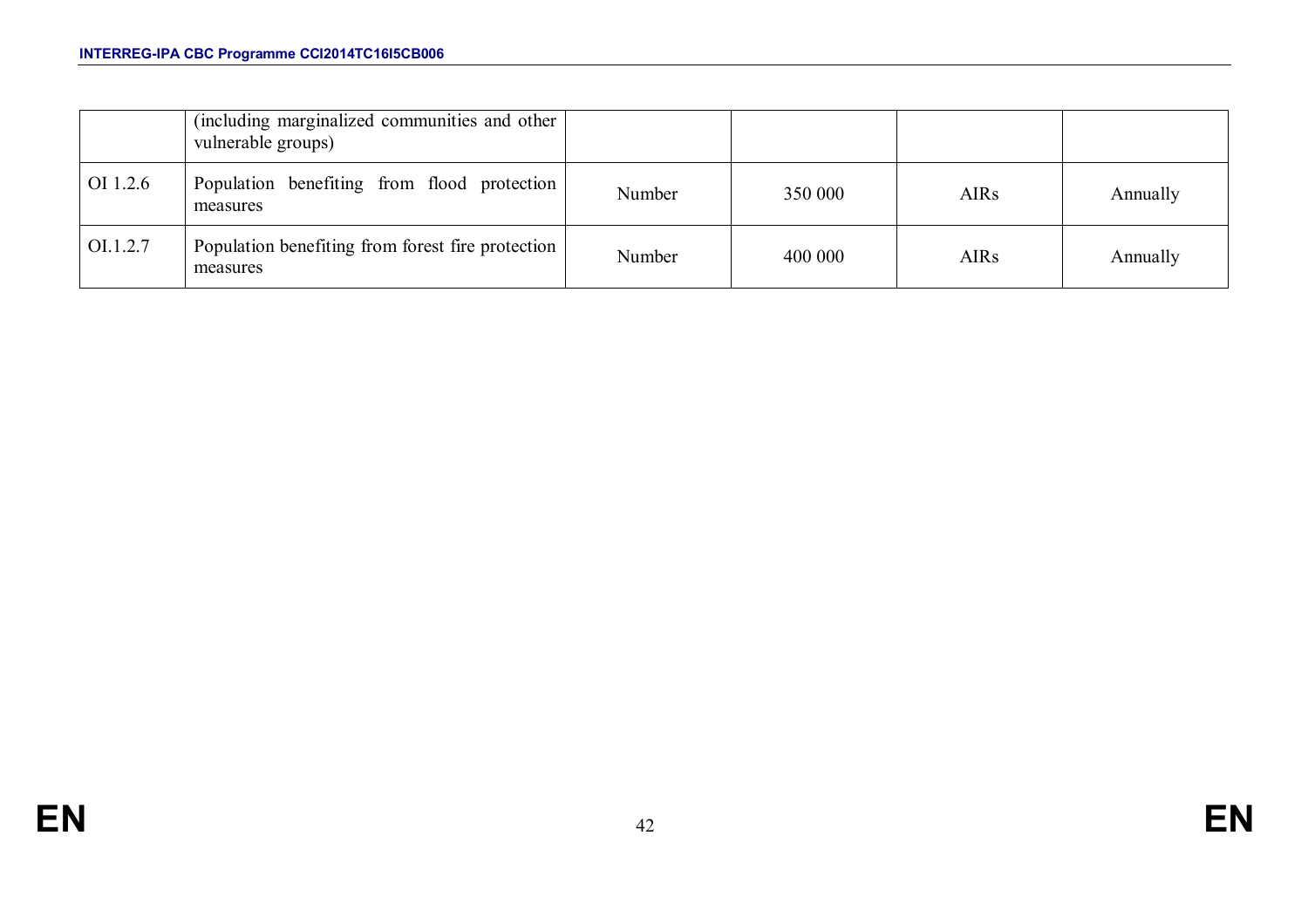## **2.1.7 Performance framework**

(Reference: point (b)(v) of Article 8(2) of Regulation (EU) No 1299/2013 and Annex II of Regulation (EU) No 1303/2013)

### **Table 5: Performance framework of the priority axis 1 "Environment"**

| <b>Priority Axis</b><br>(PA)     | <b>Indicator type</b><br>(Key implementation<br>step, financial,<br>output, or, where<br>appropriate, result<br><i>indicator</i> ) | ID        | <b>Indicator or Key</b><br>implementation step                                                                                                                 | <b>Measurement</b><br>unit, where<br>appropriate | <b>Milestone for</b><br>2018 | Final<br>target<br>(2023) | <b>Source</b><br>of data | <b>Explanation of relevance of</b><br>indicator, where appropriate                                                         |
|----------------------------------|------------------------------------------------------------------------------------------------------------------------------------|-----------|----------------------------------------------------------------------------------------------------------------------------------------------------------------|--------------------------------------------------|------------------------------|---------------------------|--------------------------|----------------------------------------------------------------------------------------------------------------------------|
| PA <sub>1</sub><br>"Environment" | Output indicator                                                                                                                   | OI 1.1.1  | of<br>Number<br>supported<br>for<br>investments<br>the<br>improving<br>environmental<br>conditions<br>in<br>the<br>programme region                            | Number                                           | $\boldsymbol{0}$             | 22                        | <b>AIR</b>               | No outputs are expected to<br>be achieved by the end of<br>2018 as majority of projects<br>last 24 months,                 |
|                                  | Key<br>implementation<br>step                                                                                                      | KIS 1.1.1 | Number<br>of<br>contracted<br>projects<br>related<br>to<br>for<br>investments<br>the<br>improving<br>environmental<br>conditions in<br>the<br>programme region | Number                                           | 6                            | 6                         | <b>MIS</b><br><b>AIR</b> | the<br>6<br>projects<br>ensure<br>of the<br>final<br>achievement<br>target as one project has<br>more than one investment. |
|                                  | Output indicator                                                                                                                   | OI 1.2.1  | Supported<br>for<br>investments                                                                                                                                | Number                                           | $\boldsymbol{0}$             |                           | <b>AIR</b>               | No outputs are expected to<br>be achieved by the end of                                                                    |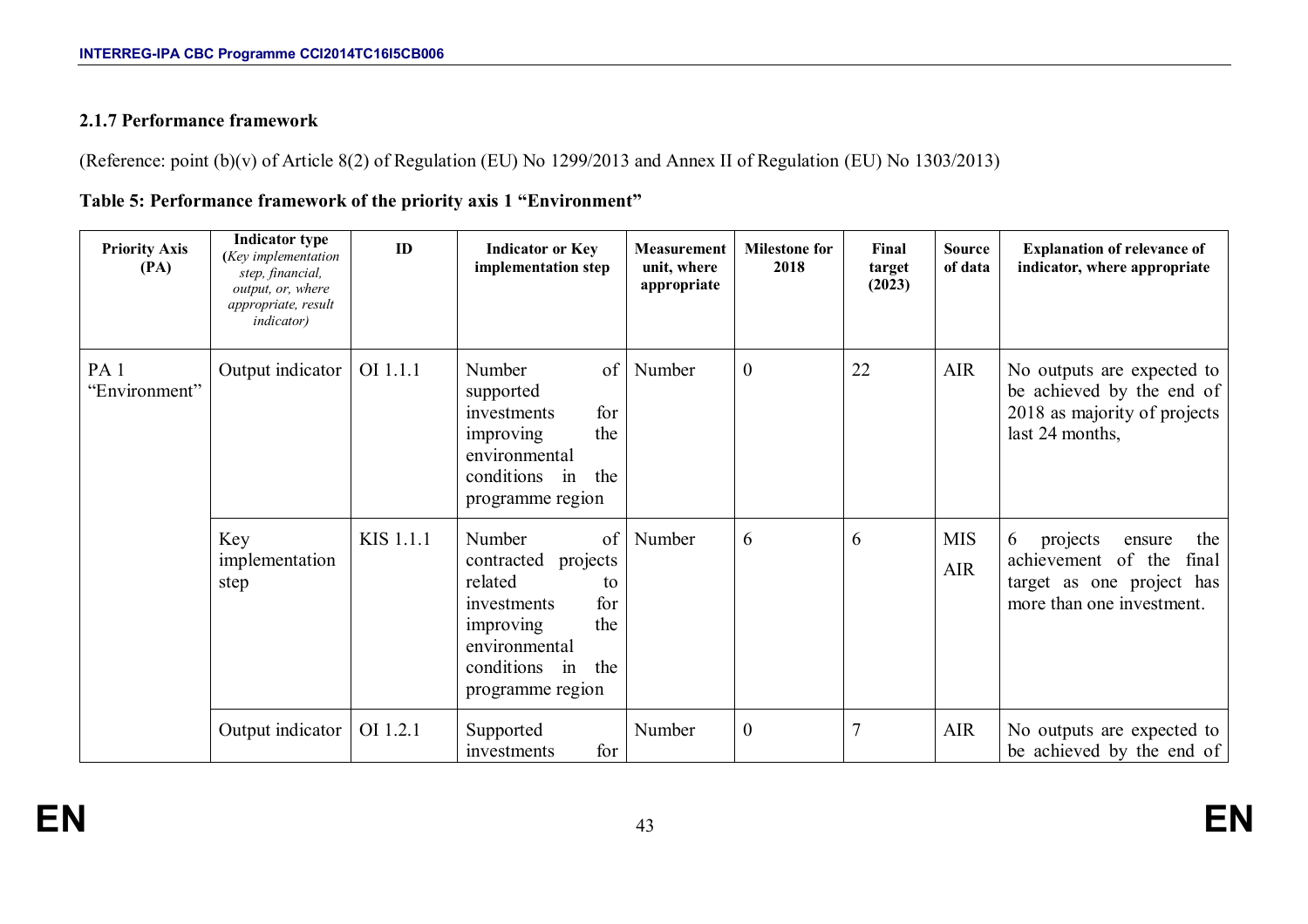|                               |                 | improving disaster<br>and<br>management<br>risk prevention                                                                                               |        |                |                 |                          | 2018 as majority of projects<br>last 24 months,                                                                 |
|-------------------------------|-----------------|----------------------------------------------------------------------------------------------------------------------------------------------------------|--------|----------------|-----------------|--------------------------|-----------------------------------------------------------------------------------------------------------------|
| Key<br>implementation<br>step | KIS 1.2.1       | Number<br>of <sub>l</sub><br>contracted<br>projects<br>related<br>to<br>for<br>investments<br>improving disaster<br>and<br>management<br>risk prevention | Number | $\overline{3}$ | 5               | <b>MIS</b><br><b>AIR</b> | projects<br>the<br>ensure<br>achievement of the final<br>target as one project has<br>more than one investment. |
| Financial<br>indicator        | FI <sub>1</sub> | certified EUR<br>Eligible<br>expenditure of the<br>axis<br>priority<br>"Environment"                                                                     |        | 419 323*       | 7 392 274   MIS |                          | Total amount of funding<br>including Union support and<br>national counterpart.*                                |

#### **Summary of information on the establishment of the performance framework for priority axis 1 "Environment"**

The performance framework milestones for the year 2018 and indicators' targets for 2023 established for priority axis 1 are directly linked to the achievement of its specific objectives 1.1 "Environmental protection and sustainable use of the common natural resources of the CBC area" and 1.2 "Prevention and mitigation of consequences of natural and man-caused disasters of cross-border dimension and impact".

The selected output indicators relate to main operations under priority axis 1, namely measures supporting investments for improving the environmental conditions in the programme region and for improving disaster management and risk prevention. The estimated milestone values for 2018 are realistic, achievable, transparent and verifiable.

A Key implementation step is envisaged when no or only few outputs related to fully implemented operations are expected by the end of 2018, e.g. it is assumed that in case an expected achievement in 2018 below 50% of the 2023 target value a KIS is provided.

KIS 1.1.1 has been chosen to complement OI 1.1.1 since the practice shows that the duration of majority of projects contributing to that OI is 24 months and their activities will not be completed and respectively no outputs are expected to be achieved by the end of 2018. Taking into consideration that one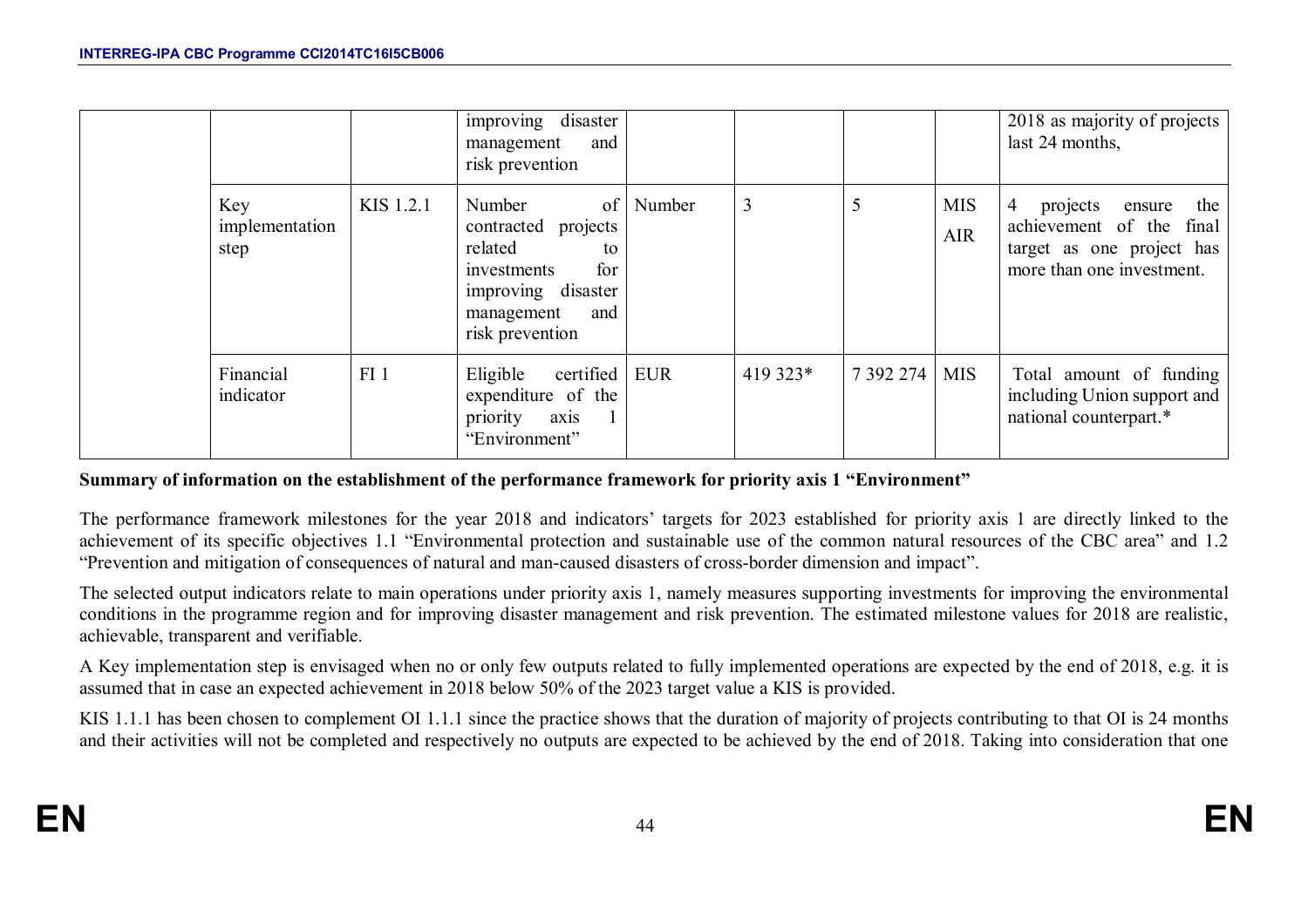project addresses more than one investment for improving the environmental conditions, the 2018 milestone envisaging 6 contracted projects will ensure achievement of 100% of the OI final target.

KIS 1.2.1 has been chosen to complement OI 1.2.1 since the practice shows that the duration of majority of projects contributing to that OI is 24 months and their activities will not be completed and respectively no outputs are expected to be achieved by the end of 2018. Taking into consideration that one project addresses more than one investment for improving disaster management and risk prevention, the 2018 milestone envisaging 3 contracted projects will ensure achievement of 100% of the 2023 target value.

\*The milestone for 2018 of the financial indicator represents the financial resources allocated to priority axis 1 until 2015 including only EU contribution (IPA II) in order to meet the n+3 rule and to avoid decommitment.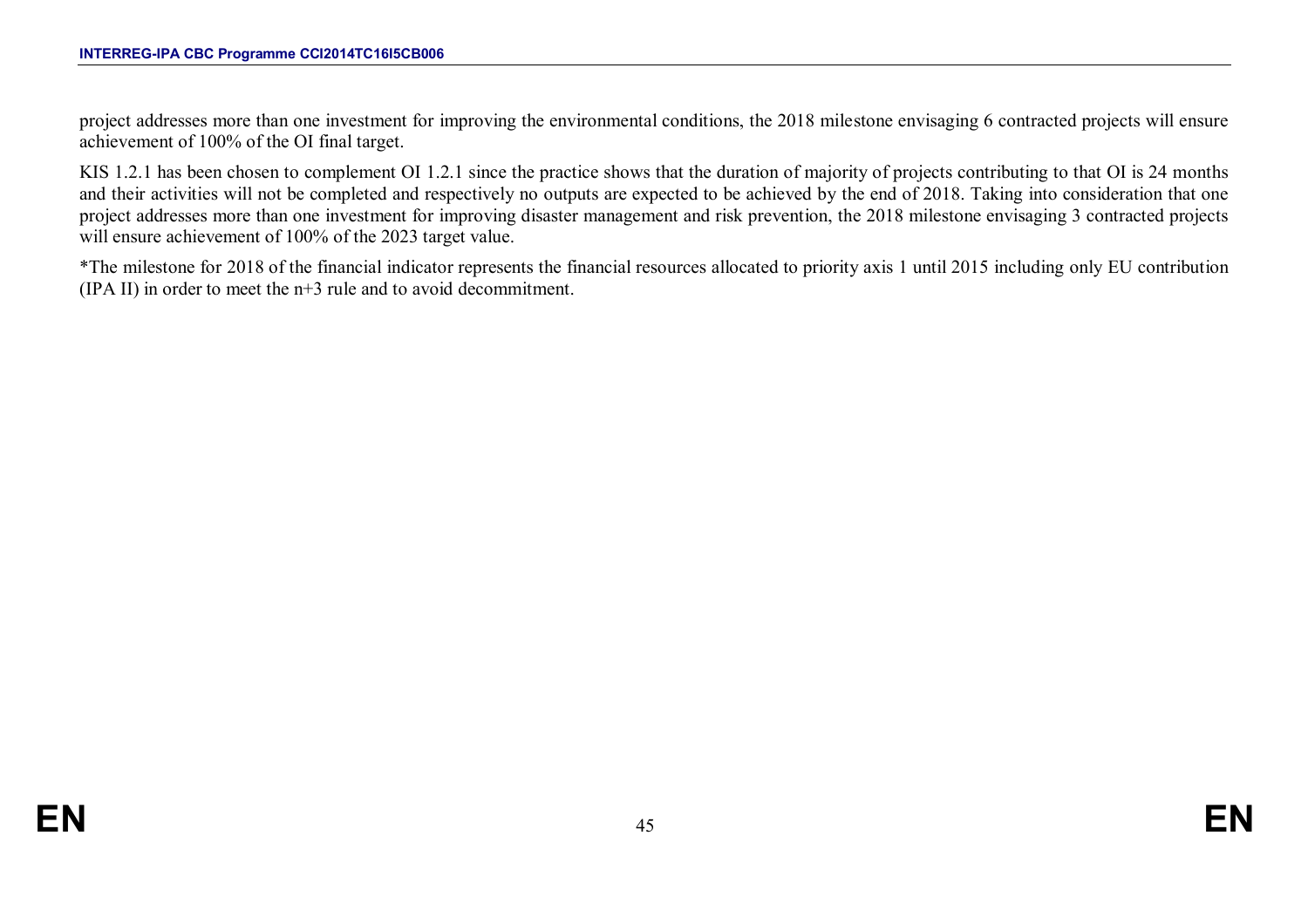## **2.1.8. Categories of intervention**

(Reference: point (b)(vii) of Article 8(2) of Regulation (EU) No 1299/2013)

Categories of intervention corresponding to the content of the priority axis, based on a nomenclature adopted by the Commission, and indicative breakdown of Union support

| <b>Table 6: Dimension 1 Intervention field</b> |                                                                                                                                                                                                                                                                                        |                     |  |  |  |  |  |
|------------------------------------------------|----------------------------------------------------------------------------------------------------------------------------------------------------------------------------------------------------------------------------------------------------------------------------------------|---------------------|--|--|--|--|--|
| <b>Priority axis (PA)</b>                      | Code                                                                                                                                                                                                                                                                                   | <b>Amount (EUR)</b> |  |  |  |  |  |
| PA 1 "Environment"                             | 085 Protection and<br>enhancement of<br>biodiversity, nature<br>protection and green<br>infrastructure                                                                                                                                                                                 | 2 694 829           |  |  |  |  |  |
|                                                | 087 Adaptation to climate<br>change measures and<br>prevention<br>and<br>management of climate<br>related risks e.g. erosion,<br>fires, flooding, storms<br>and drought, including<br>awareness raising, civil<br>protection and disaster<br>management systems and<br>infrastructures | 3 588 603           |  |  |  |  |  |

#### **Tables 6-9: Categories of intervention**

| Table 7: Dimension 2 Form of finance |                          |                     |  |  |  |  |
|--------------------------------------|--------------------------|---------------------|--|--|--|--|
| <b>Priority axis (PA)</b>            | Code                     | <b>Amount (EUR)</b> |  |  |  |  |
| PA 1 "Environment"                   | 01 - Non-repayable grant | 6 283 432           |  |  |  |  |

| <b>Table 8: Dimension 3 Territory type</b> |                                                                    |                     |
|--------------------------------------------|--------------------------------------------------------------------|---------------------|
| <b>Priority axis (PA)</b>                  | Code                                                               | <b>Amount (EUR)</b> |
| PA 1<br>"Environment"                      | 01 - Large Urban areas (densely<br>populated $> 50000$ population) | 2 2 8 9 8 8 0       |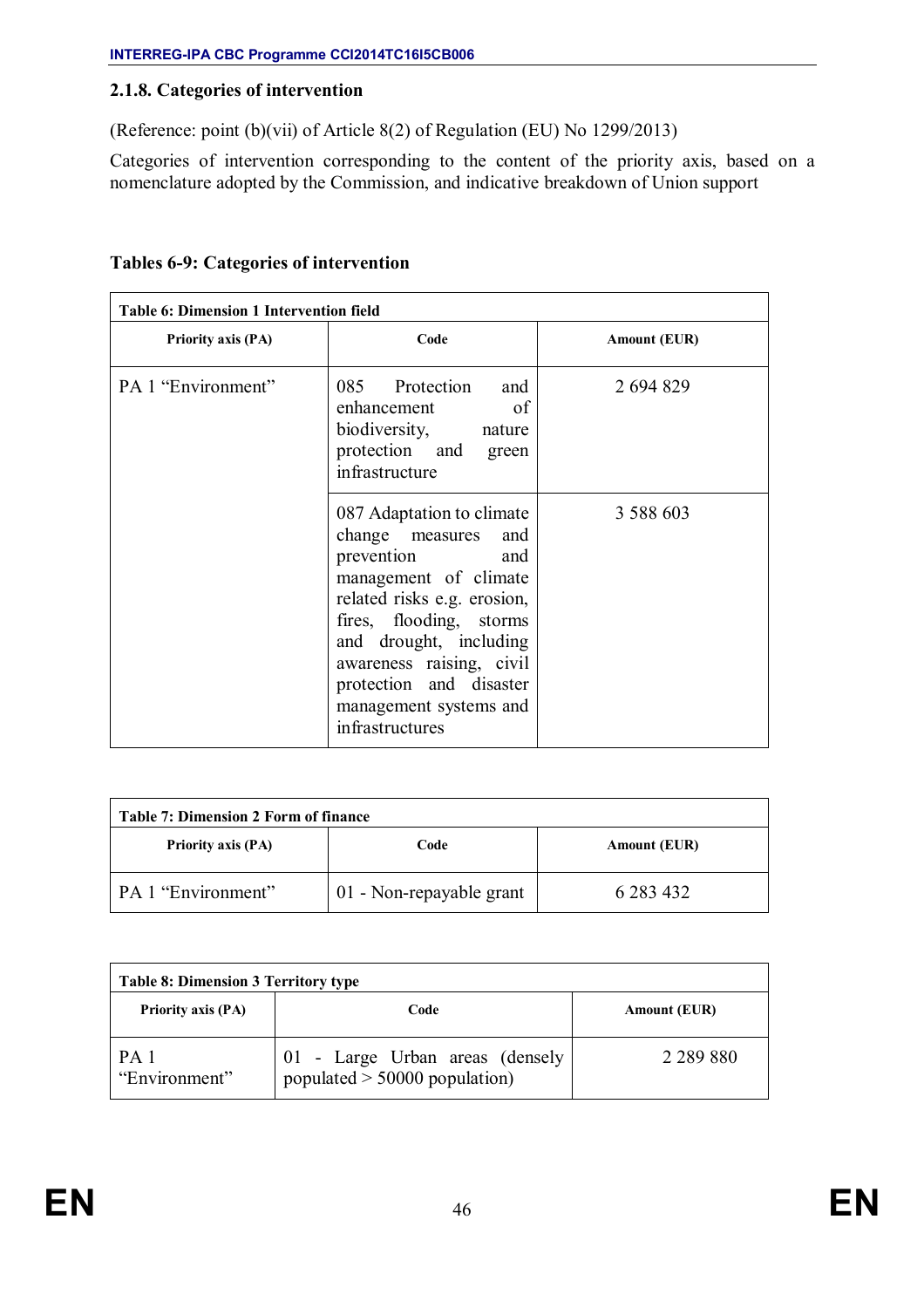| 02 - Small Urban areas (intermediate<br>density $> 5000$ population) | 1 622 445     |
|----------------------------------------------------------------------|---------------|
| $03$ - Rural areas (thinly populated)                                | 2 3 7 1 1 0 7 |

| Table 9: Dimension 6 Territorial delivery mechanisms |                     |                     |
|------------------------------------------------------|---------------------|---------------------|
| <b>Priority axis (PA)</b>                            | Code                | <b>Amount (EUR)</b> |
| PA 1 "Environment"                                   | 07 - Not applicable | 6 283 432           |

**2.1.9 A summary of the planned use of technical assistance including, where necessary, actions to reinforce the administrative capacity of authorities involved in the management and control of the programmes and beneficiaries and, where necessary, actions for to enhance the administrative capacity of relevant partners to participate in the implementation of programmes** (where appropriate)

(Reference: point (b)(vi) of Article 8(2) of Regulation (EU) No 1299/2013)

| <i>Priority axis</i>           | PA 1 "Environment" |
|--------------------------------|--------------------|
| Not applicable / not envisaged |                    |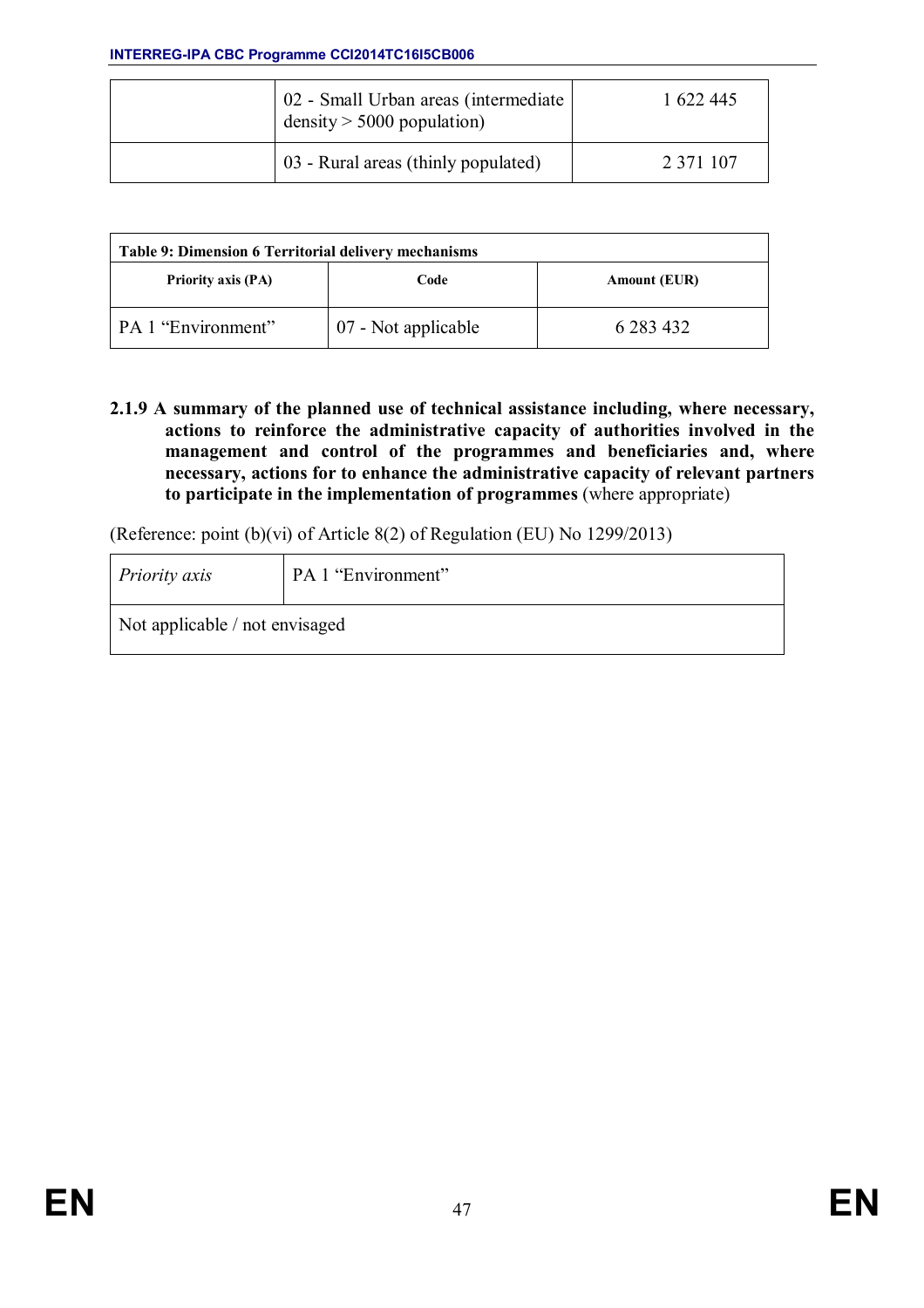### **2.1.1 Priority axis 2**

| <i>ID of the priority axis</i> |         |
|--------------------------------|---------|
| Title of the priority axis     | Tourism |

| The entire priority axis will be implemented   Not applicable<br>solely through financial instruments                         |  |
|-------------------------------------------------------------------------------------------------------------------------------|--|
| The entire priority axis will be implemented   Not applicable<br>solely though financial instruments set up at<br>Union level |  |
| The entire priority axis will be implemented   Not applicable<br>through community-led local development                      |  |

### **2.1.2 Fund, calculation basis for Union support and justification of the calculation basis choice**

| Fund                                                                                                | <b>IPA</b>                 |
|-----------------------------------------------------------------------------------------------------|----------------------------|
| Calculation basis<br>(total eligible<br>expenditure<br><i>or</i><br>public eligible<br>expenditure) | Total eligible expenditure |
| Justification of the<br>calculation basis<br>choice                                                 |                            |

## **2.1.3 The specific objectives of the thematic priority and expected results**

(Reference: points (b)(i) and (ii) of Article 8(2) of Regulation (EU) No 1299/2013)

| . | $\sim$ .1 |
|---|-----------|
|   |           |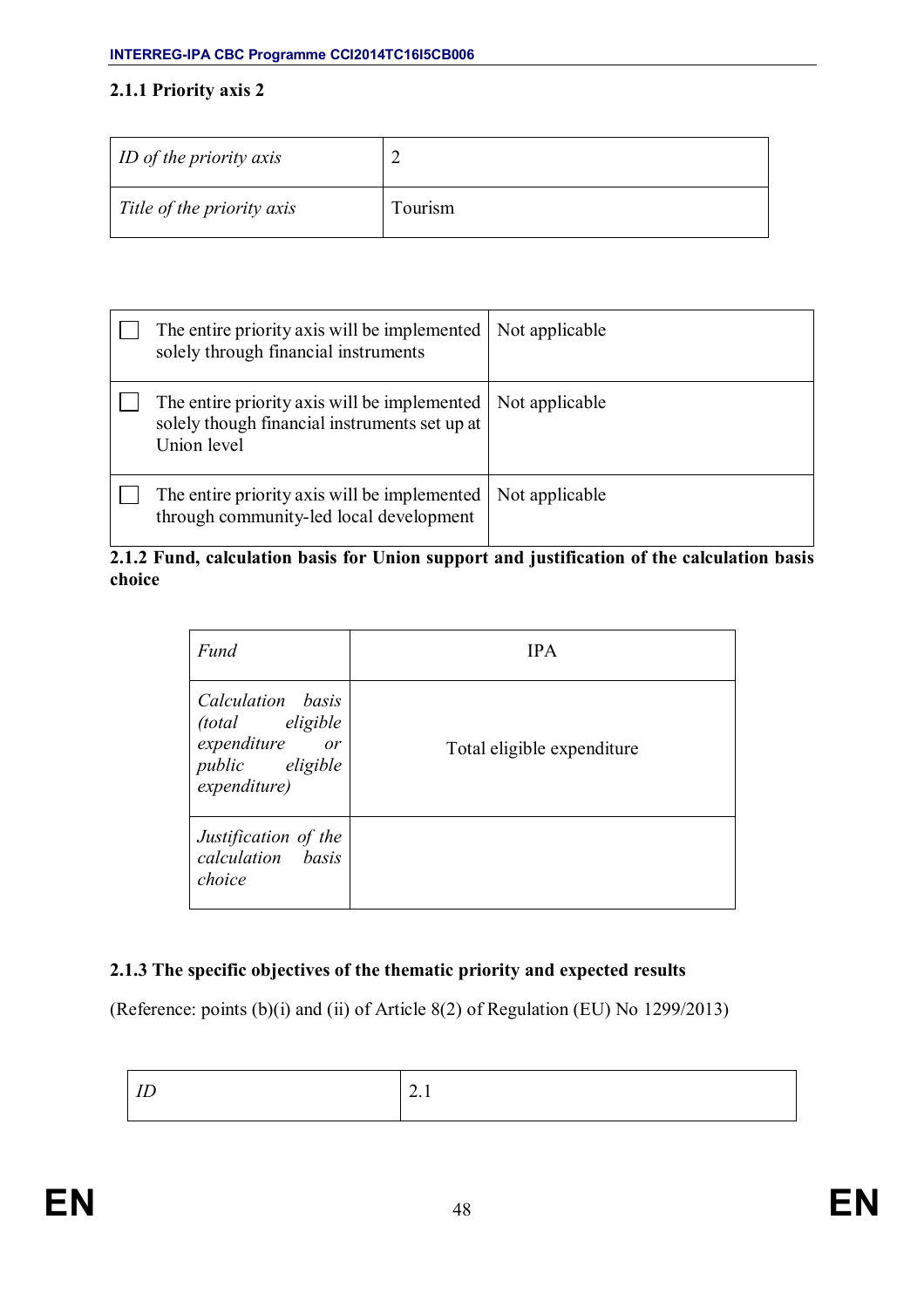#### **INTERREG-IPA CBC Programme CCI2014TC16I5CB006**

| Specific objective (SO)                                                            | Enhancing the tourism potential of the region<br>cooperation<br>initiatives<br>better<br>through<br>in<br>preservation and sustainable utilization of natural<br>and cultural heritage                                                                                                                                                                                                                                                                                     |
|------------------------------------------------------------------------------------|----------------------------------------------------------------------------------------------------------------------------------------------------------------------------------------------------------------------------------------------------------------------------------------------------------------------------------------------------------------------------------------------------------------------------------------------------------------------------|
| The results that the partner States<br>seek to<br>achieve with<br>Union<br>support | relationship between tourism and the<br>The<br>Programme area's natural and cultural heritage is<br>of crucial importance for increasing tourist<br>attractiveness of the border area. The quality of the<br>natural and cultural heritage is, in most areas,<br>fundamentally important to the generation of<br>economic prosperity through tourism, to the quality<br>of life of local communities and to the visitor<br>experience.                                     |
|                                                                                    | In order to unleash the tourism potential of the<br>cross-border<br>region<br>the programme<br>seeks<br>supporting conservation of natural and cultural<br>heritage, linked where appropriate to tourism,<br>including the restoration of heritage buildings and<br>the maintenance of traditional landscapes. It also<br>seeks to improve the accessibility to touristic sites<br>in the region, in line with the overall concept for<br>sustainable tourism development. |
|                                                                                    | sustainable tourism development<br>For -<br>$\dot{a}$<br>$\overline{1}$<br>furthermore essential to adopt visitor management<br>plans ensuring that tourism does not damage<br>natural and cultural resources.                                                                                                                                                                                                                                                             |
|                                                                                    | Thus the Programme envisages achieving the<br>following result:                                                                                                                                                                                                                                                                                                                                                                                                            |
|                                                                                    | R 2.1.1: Increased tourism attractiveness of the<br>CBC region                                                                                                                                                                                                                                                                                                                                                                                                             |

| ID                                                                           | 2.2                                                                                                                                                                                                                                                                                                                                                                                |
|------------------------------------------------------------------------------|------------------------------------------------------------------------------------------------------------------------------------------------------------------------------------------------------------------------------------------------------------------------------------------------------------------------------------------------------------------------------------|
| Specific objective (SO)                                                      | Raising the competitiveness of the CBC region's<br>tourist offer                                                                                                                                                                                                                                                                                                                   |
| The results that the partner States<br>seek to achieve with Union<br>support | The improved possibilities for sustainable touristic<br>services in the CBC region are another core result<br>that the partner States seek to achieve with Union<br>support. For this it is necessary to have a proper<br>knowledge about market trends, develop new<br>tourism products and services and to support the<br>upgrading of skills and knowledge of the<br>workforce. |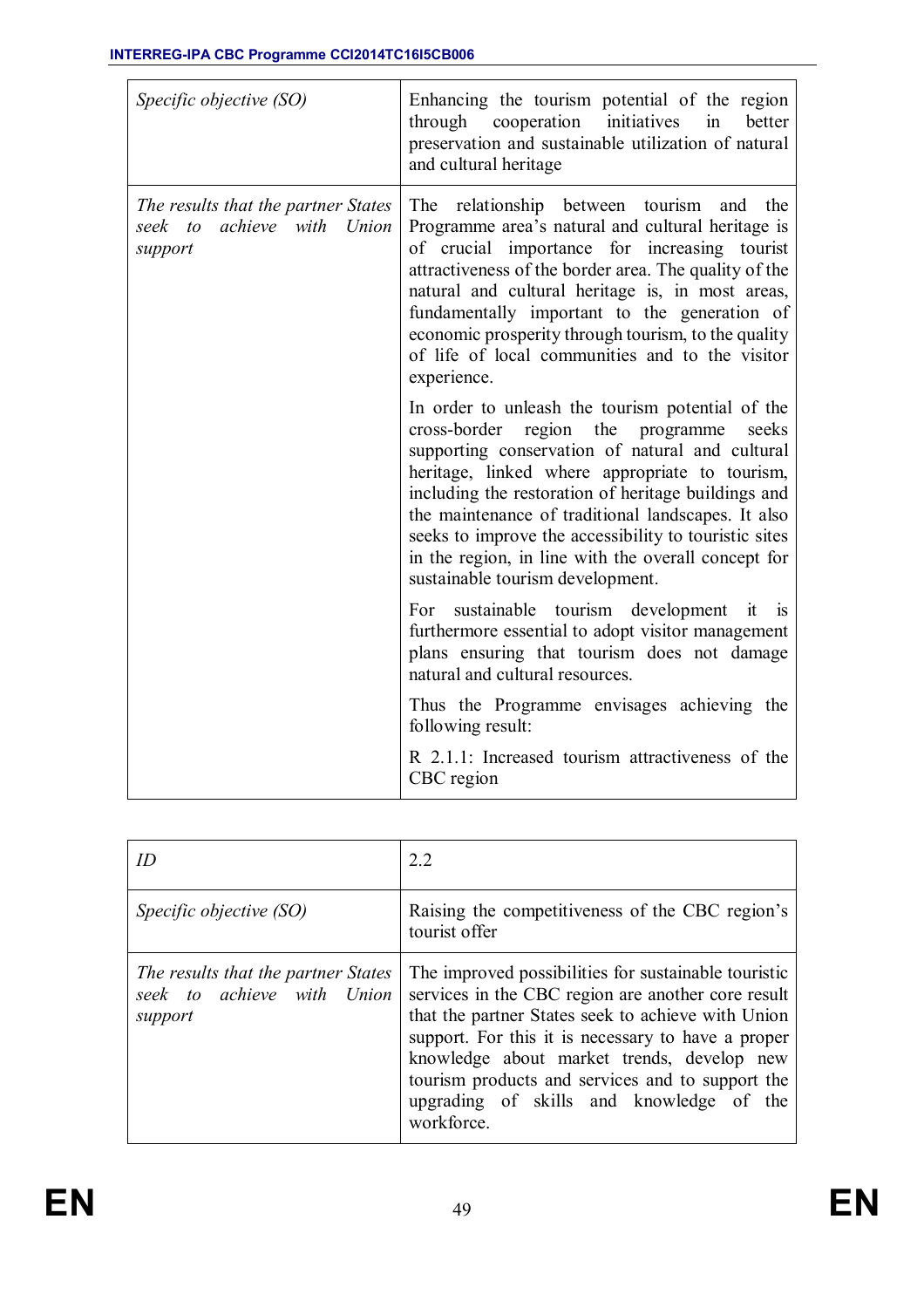| Sustainable tourism also provides an optimal<br>contribution to local/regional economy in<br>interaction with other activities through fostering a<br>multi-sectoral and participative approach to<br>development. Sustainable tourism, interaction with<br>complementary activities is seen as<br>direct<br>contribution to the rise in employment and growth<br>of the border economy, seriously affected by<br>depopulation and economic crises.                                                                                                                         |
|-----------------------------------------------------------------------------------------------------------------------------------------------------------------------------------------------------------------------------------------------------------------------------------------------------------------------------------------------------------------------------------------------------------------------------------------------------------------------------------------------------------------------------------------------------------------------------|
| The tourism sector may offer many job<br>opportunities to people of all ages and skills.<br>Particularly for young people, a job in tourism often<br>represents the first contact with working life,<br>supplying them with interpersonal and social<br>competencies highly needed in a customer-minded<br>service industry. Increasingly, there is scope for<br>tourism to add value to cross-border employment<br>in other sectors, through multiple occupations and<br>to provide new opportunities for employment in<br>fields related to the environment and heritage. |
| Thus the Programme envisages achieving the<br>following result:                                                                                                                                                                                                                                                                                                                                                                                                                                                                                                             |
| R 2.2.1: Improved visibility, variety and quality of<br>the tourist offer in the CBC region                                                                                                                                                                                                                                                                                                                                                                                                                                                                                 |

| ID                                                                           | 2.3                                                                                                                                                                                                                                                                                                                                                                                                                                   |
|------------------------------------------------------------------------------|---------------------------------------------------------------------------------------------------------------------------------------------------------------------------------------------------------------------------------------------------------------------------------------------------------------------------------------------------------------------------------------------------------------------------------------|
| Specific objective (SO)                                                      | Promoting cooperation among regional actors in<br>the area of sustainable tourism                                                                                                                                                                                                                                                                                                                                                     |
| The results that the partner States<br>seek to achieve with Union<br>support | Tourist product quality and innovation are<br>important factors to avoid the decline of<br>destinations. Since a tourist usually takes a decision<br>in favour of the destination that offers to satisfy a<br>bundle of wishes (accommodation, events,<br>activities) the competitiveness of CBC destinations<br>can only be maintained or improved when the<br>respective stakeholders in the border region are<br>working together. |
|                                                                              | Thus the Programme envisages achieving the<br>following result:                                                                                                                                                                                                                                                                                                                                                                       |
|                                                                              | R 2.3.1: Enhanced cooperation and networking for<br>sustainable tourism development potential                                                                                                                                                                                                                                                                                                                                         |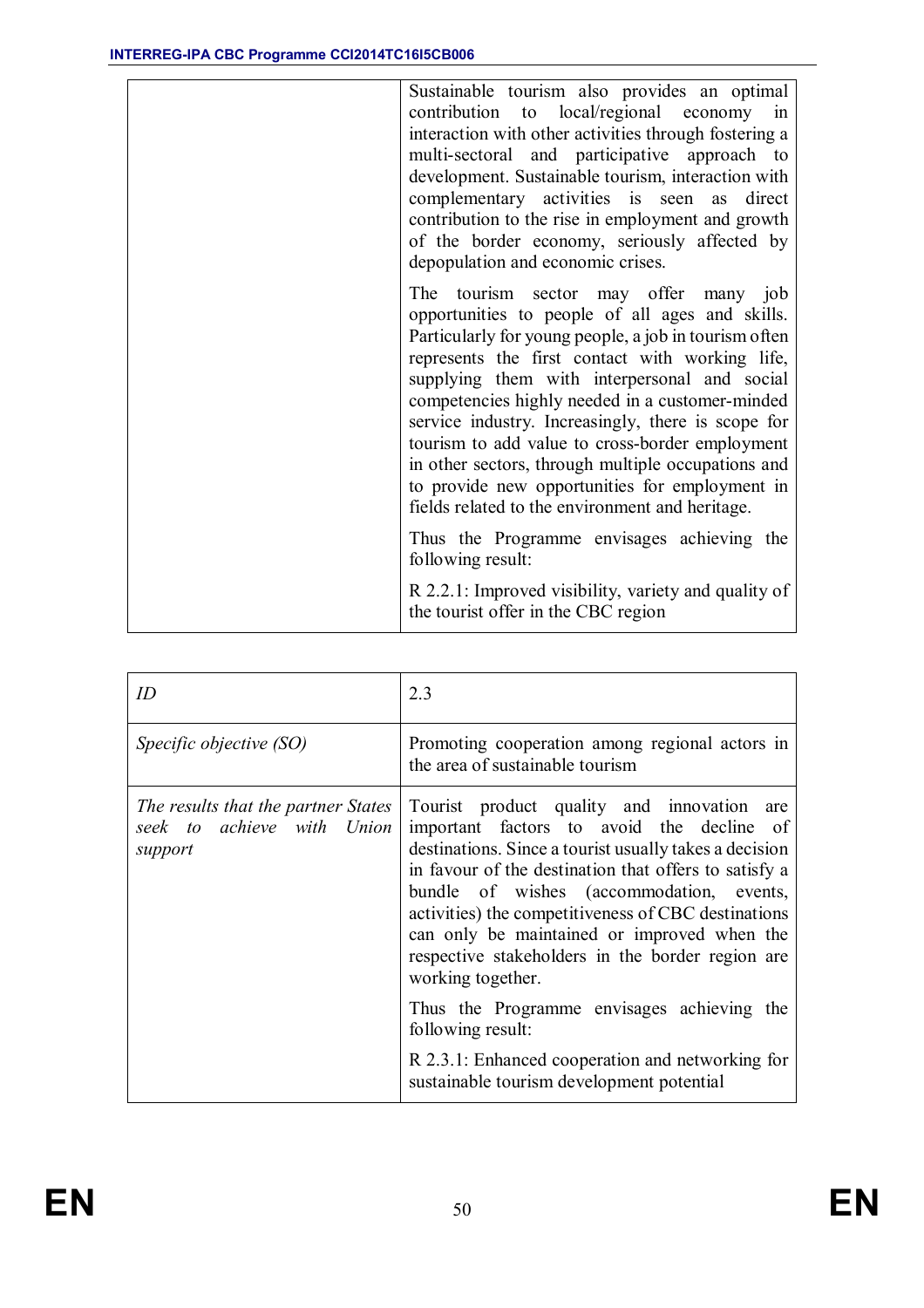### **2.1.4 Elements of other thematic priorities added to the priority axis**

| ID                                                                                                   | Not applicable |
|------------------------------------------------------------------------------------------------------|----------------|
| <i>Contribution to the specific</i> Not applicable<br>objective of the priority axis                 |                |
| <i>The results that the partner States</i>   Not applicable<br>seek to achieve with Union<br>support |                |

### **2.1.5 Actions to be supported under the thematic priority** (by thematic priority)

#### *2.1.5.1 A description of the type and examples of actions to be supported and their expected contribution to the specific objectives, including, where appropriate, identification of the main target groups, specific territories targeted and types of beneficiaries*

(Reference: point (b)(iii) of Article 8(2) of Regulation (EU) No 1299/2013)

| (d): Encouraging tourism and cultural and natural heritage<br>Thematic priority |  |
|---------------------------------------------------------------------------------|--|
|---------------------------------------------------------------------------------|--|

#### *Types of actions:*

The following two types of actions are envisaged under this priority axis to contribute to the specific objectives:

- 1) investments
- 2) projects that have a predominant investment character with only a minor part of accompanying soft activities. soft measures

projects that are mainly oriented at preparing studies, establishing networks, providing trainings, developing concepts, providing services for certain target groups, raising awareness on specific themes, etc. These projects may only have a minor investment part that is needed for delivering the soft measures in an effective way. Soft measures also include people-to-people type of actions, e.g. small scale initiatives among civil society institutions that aim at increasing direct contacts and cooperation across the border among the people and their associations in the region

Under the Calls for Proposals project applicants may address one of the two types of actions (investments or soft measures) and slightly different evaluation criteria may apply.

#### *Examples of actions:*

The following examples of action are a non-exhaustive list that is illustrating the range of possible actions under this thematic priority:

**Actions that are appropriate to contribute to SO 2.1 of this priority axis may include:**

*Small-scale investments, ICT and GIS platforms, info-centres, touristic transport schemes:*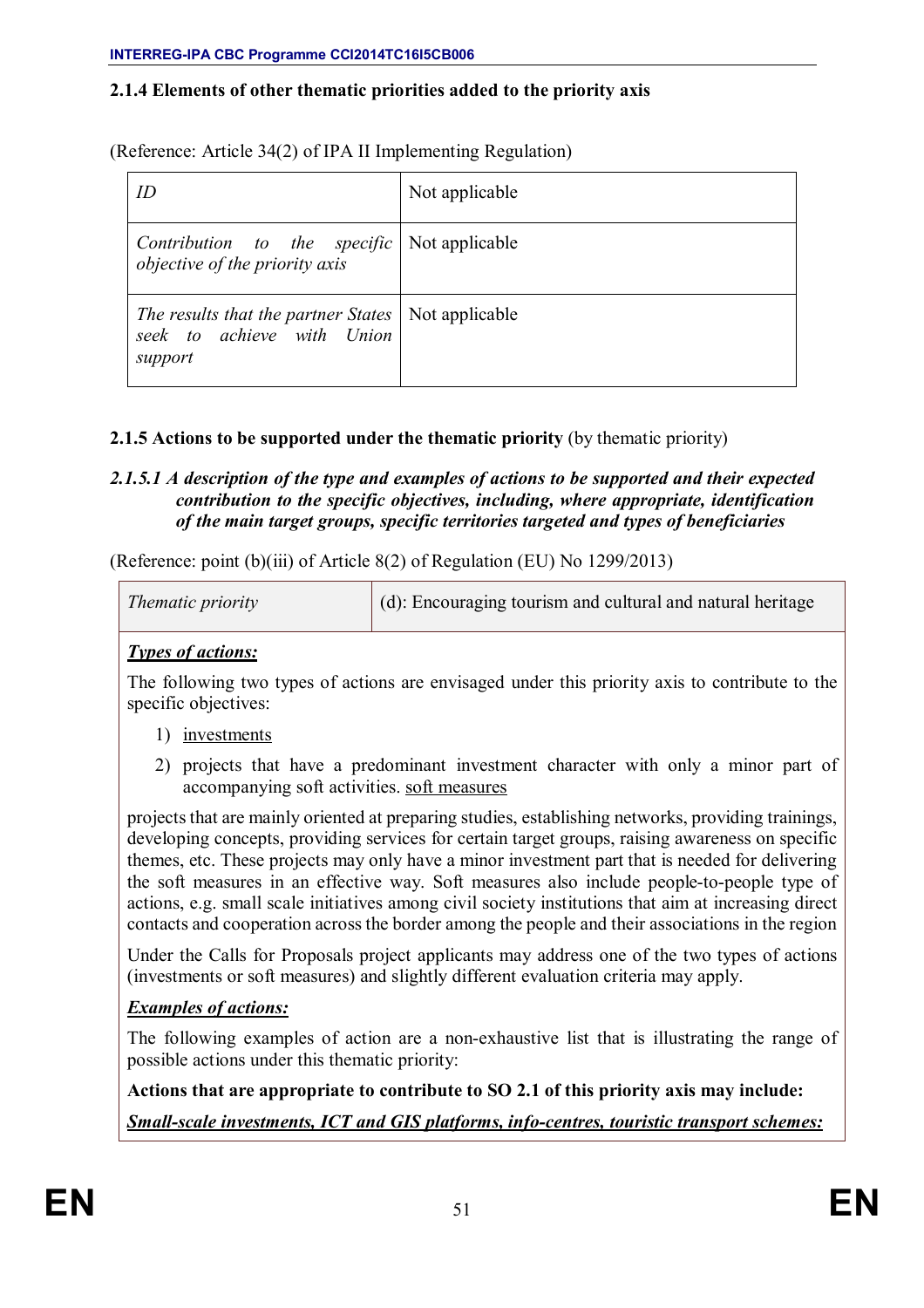- Restoration and maintenance of touristic sites of historical and cultural importance, including conservation and protection of tangible and intangible natural, historical and cultural heritage;
- Improvement of accessibility to natural, cultural and historical touristic sites through rehabilitation of access roads, building of new and/or reconstructing or upgrading of existing cycling routes and walking paths (including the accompanying elaborating a common standard for road signs and information tables, as well as a joint travel guides etc.);
- Building of new and/or rehabilitation and upgrading of tourist attractions, info-centres, kiosks to guide potential visitors, etc.
- Public utilities upgrade (electricity, water-supply, sewage, etc.) related to touristic sites;
- Development of cross-border transport schemes to touristic sites;
- Development of facilities for access to or in the tourist sites for disabled people;

## **Actions that are appropriate to contribute to SO 2.2 of this priority axis may include:**

## *Joint researches, joint tourism product and services development and promotion, training and consultancy:*

- Elaboration and implementation of joint thematic routes and thematic tourism clusters (that are based on the region´s unique natural and cultural heritage);
- Development of new / alternative / sustainable tourism products and services;
- Joint actions, tools and initiatives for the promotion of the cross-border tourist products (e.g. joint participation in tourism trade fairs, exhibitions and other promotional events, joint advertising campaigns, etc.);
- Joint elaboration and implementation of plans for development of tourism activities, new tourist destinations and experience;
- Joint initiatives to improve the service quality in tourism (exchange of experience and good practices, trainings, study tours, etc.);
- Support to start-up initiatives for exploiting local assets to create new tourism products and services (incl. for women and marginalized groups);

## **Actions that are appropriate to contribute to SO 2.3 of this priority axis may include:**

### *Joint promotional events, awareness raising and networking:*

- Creating / developing / strengthening of joint networks for exchange of good practices in sustainable tourism management;
- Developing / implementing joint policies, strategies, training and capacity building events for the valorization of the cultural and natural heritage through its restoration and promotion for sustainable economic uses;
- Organization of joint cultural events for the promotion of the region´s cultural identity;
- Creating networks for addressing youth initiatives in the border area, incl. the participation of kids and young people in initiatives in the area of cultural, social, science and physical activities (music, philosophy, sports, regional exploration);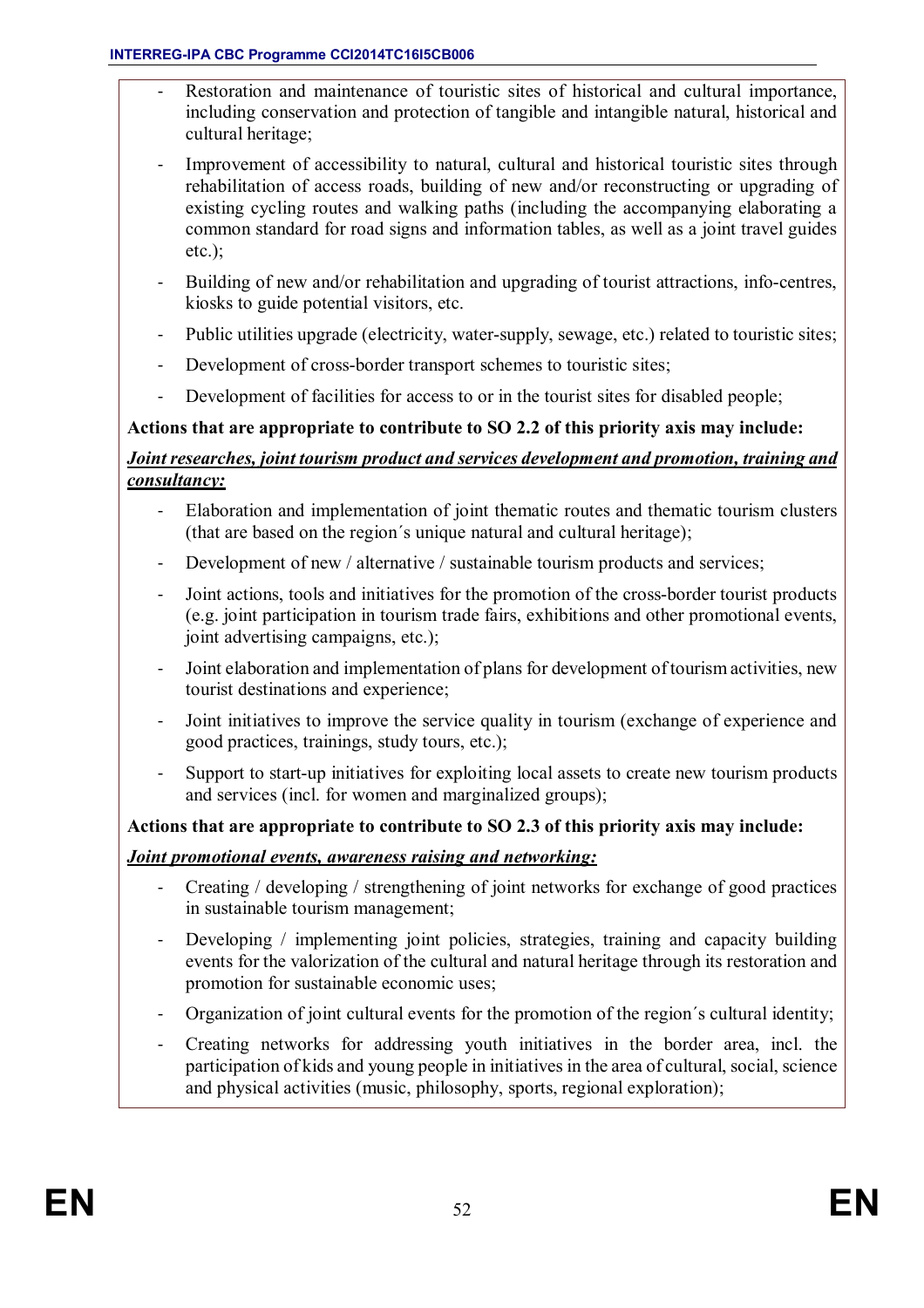- Awareness raising campaigns on all levels (individual persons, organizations, businesses, public administration, schools) on issues related to sustainable utilization and promotion of the region´s intangible cultural and natural heritage;

When developing of tourist packages activities such as "safari" and "off-road" runs (with the observation of rare and endangered species) are not eligible because they lead to significant damage to environment and biodiversity.

## *Main target groups supported under the priority*

The actions supported under this priority axis are envisaged to bring benefits to the following target groups:

- $\Box$  Population in the region
- $\Box$  Public and private cultural institutions
- $\Box$  Education and training institutions
- $\Box$  Regional and local authorities, their subsidiary structures and associations of local authorities
- $\Box$  Small and medium enterprises (SMEs) in tourism
- $\Box$  Tourist operators
- $\Box$  Tourist information centres (points)

## *Types of beneficiaries supported under the priority*

The following types of beneficiaries may apply for the respective types of projects under this priority axis:

| <b>Types of beneficiaries</b>                                                                                                                 | <b>Investment</b><br>measures | <b>Soft</b><br>measures |
|-----------------------------------------------------------------------------------------------------------------------------------------------|-------------------------------|-------------------------|
| Local and regional authorities and their associations                                                                                         | X                             | X                       |
| Regional structures of central public authorities (including<br>protected areas administration and those dealing with tourism<br>development) | $\mathbf{X}$                  | X                       |
| Regional and sector development agencies                                                                                                      |                               | X                       |
| Civil society / non-government / non-profit organisations                                                                                     |                               | X                       |
| Regional touristic associations / NGOs in the field of tourism                                                                                |                               | X                       |
| Business support structures - chamber of commerce, business<br>association, business cluster and others                                       |                               | $\mathbf{X}$            |
| Education and training institutions / centres                                                                                                 | X                             | X                       |
| Cultural institutes (museum, library, art gallery, community<br>centre, and others)                                                           | X                             | X                       |
| Euroregions                                                                                                                                   |                               | X                       |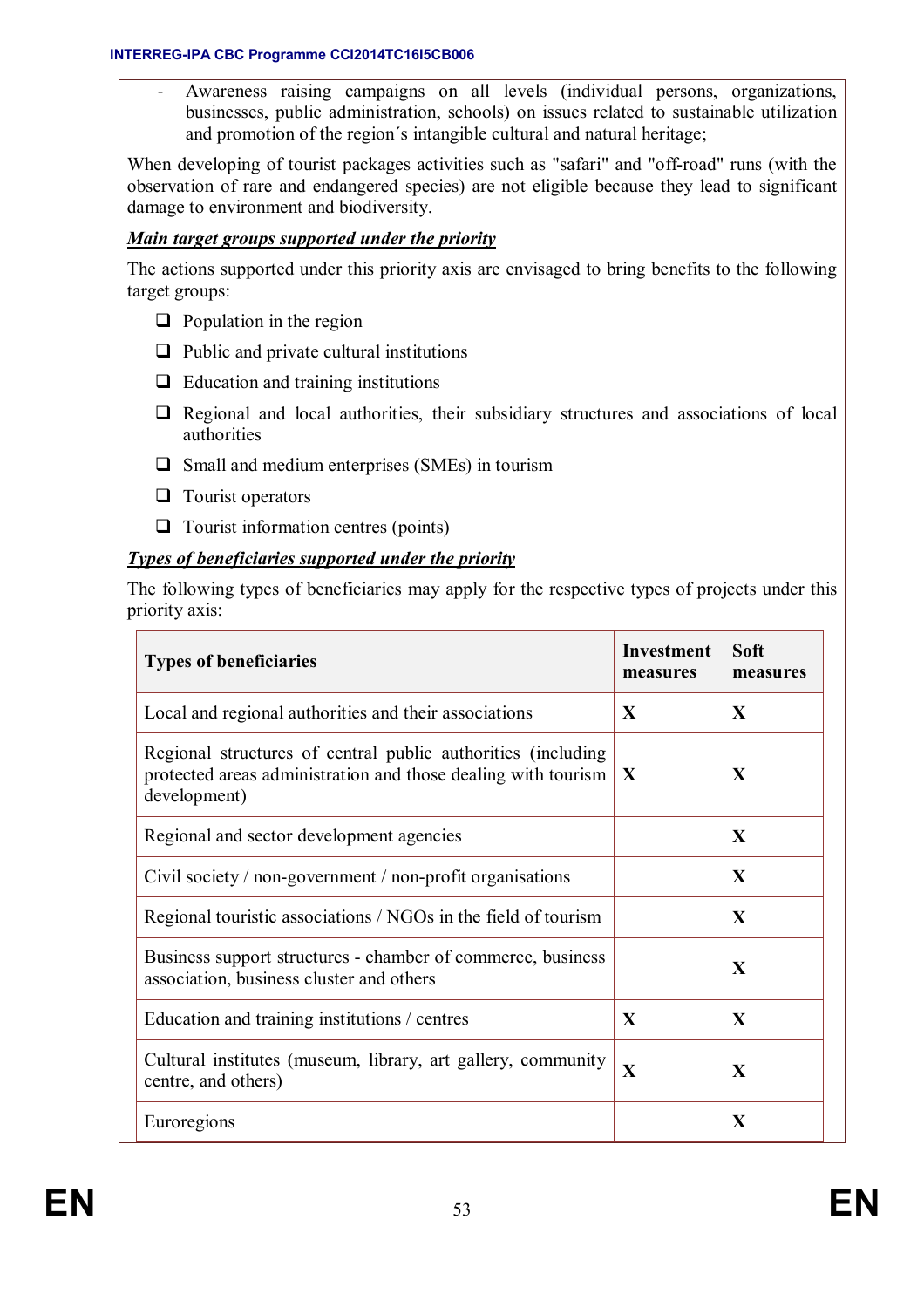#### **INTERREG-IPA CBC Programme CCI2014TC16I5CB006**

| Any association of the above                                                |  |
|-----------------------------------------------------------------------------|--|
| Specific territories targeted under the priority                            |  |
| No specific focus areas are defined. The entire programme area is eligible. |  |

## *2.1.5.2 Guiding principles for the selection of operations*

(Reference: point (b)(iii) of Article 8(2) of Regulation (EU) No 1299/2013)

| Thematic priority | $\vert$ (d): Encouraging tourism and cultural and natural heritage |
|-------------------|--------------------------------------------------------------------|
|                   |                                                                    |

The selection of operations is to be made at the level of 'specific objectives', e.g. potential applicants should apply with project application focusing on only one specific objective (SO) under priority axis 2.

The following guiding principles will be observed when selecting project applications:

- Strategic coherence coherence and contribution of each project application to the relevant Programme's specific objective, while addressing in a coherent way the achievement of the Programme's specific results envisaged. Furthermore, the cross-border added value of the operation, its territorial dimension and the relevance of the partnership will also be assessed in this context.
- Operational quality design of the project application in relation to clarity and coherence of the operational objectives, activities and means, feasibility, efficiency, communication of the project and its specific results, potential for uptake and embedment into operative procedures of the partners involved.
- Compliance to horizontal principles coherence and contribution of each project application to the Programme's horizontal principles and the demonstration of their integration and advancement within the project proposal intervention logic.

This PA will be implemented through Calls for Proposals and/or strategic projects. The detailed selection criteria will be adopted by the joint monitoring committee (see Section 5.4). A clear demarcation and complementarity of the INTERREG-IPA Cross-border Cooperation Programme Bulgaria – the former Yugoslav Republic of Macedonia with other programmes is to be ensured. This concerns the articulation with: 1) other ETC/IPA strands, (in particular the Programme INTERREG V-A Greece-Bulgaria, the INTERREG-IPA CBC Programme Bulgaria-Serbia, The former Yugoslav Republic of Macedonia-Kosovo IPA CBC Programme 2014-2020, the INTERREG V-B Balkan-Mediterranean TNC Programme; 2) other EU programmes or funds (for Bulgaria: ESIF OP Environment 2014 – 2020, OP Rural development 2014 – 2020; for the former Yugoslav Republic of Macedonia: IPA II Operational Programme for Environment and Climate Change 2014-2020, IPA II Operational Programme in the area of local and regional competitiveness - part of competitiveness and innovation 2014-2020, IPA Rural Development Programme (IPARD) and 3) other programmes/projects with national/regional and other funding of each of the partnering countries. In this respect functional collaboration across above mentioned programmes should be made possible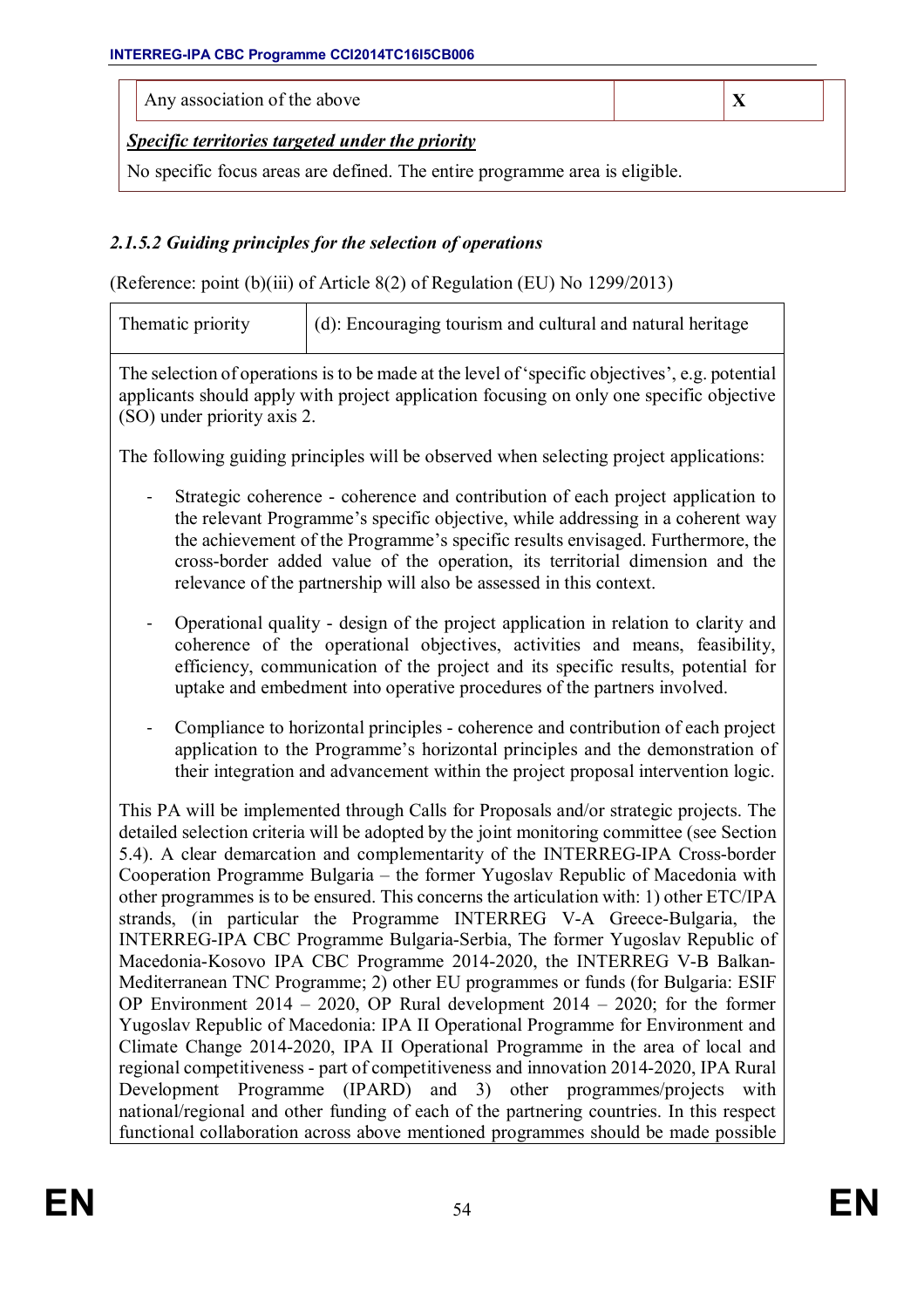and largely maintained during each stage of Programme Cycle Management (PCM). A coordination mechanism will be set up in order to detect and avoid possible overlapping and duplication as well as to foster synergies between complementary programmes being implemented in 2014-2020 (see Section 5.4).

The INTERACT Programme will remain an important coordination tool between ETC Programmes. It will support the exchange between the programme bodies and will gather information about funded projects in all Europe, which will allow applicants and decision makers to investigate previous and on-going projects cooperating on similar themes.

# *2.1.5.3 Planned use of financial instruments* (where appropriate)

*Thematic priority* Not applicable *Planned use of financial instruments* Not applicable Not applicable

(Reference: point (b)(iii) of Article 8(2) of Regulation (EU) No 1299/2013)

## *2.1.5.4 Planned use of major projects* (where appropriate)

(Reference: point (b)(iii) of Article 8(2) of Regulation (EU) No 1299/2013)

| Thematic priority             | Not applicable |
|-------------------------------|----------------|
| Planned use of major projects | Not applicable |
| Not applicable                |                |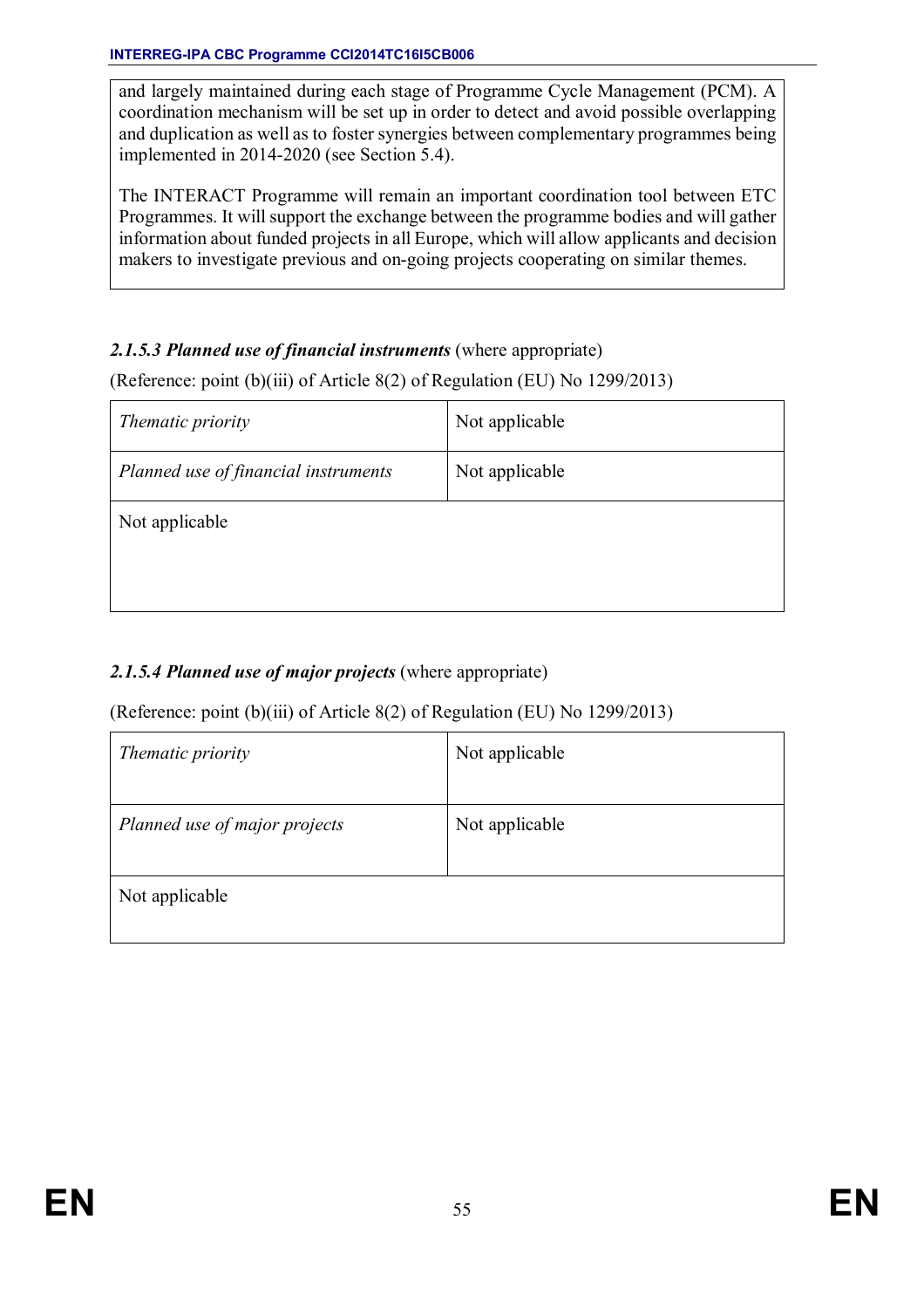## **2.1.6 Common and programme specific indicators**

(Reference: point (b)(ii) and (b)(iv) of Article 8(2) of Regulation (EU) No 1299/2013 and Article 2(2) of IPA II Implementing Regulation)

## *2.1.6.1 Priority axis 2 result indicators (programme specific)*

#### **Table 3: Programme specific result indicators**

| ID       | Indicator                                                                                                                     | <b>Measurement unit</b> | <b>Baseline value</b> | <b>Baseline</b> year | <b>Target</b><br>value<br>$(2023)^5$ | Source of data          | Frequency of<br>reporting |
|----------|-------------------------------------------------------------------------------------------------------------------------------|-------------------------|-----------------------|----------------------|--------------------------------------|-------------------------|---------------------------|
| RI 2.1.1 | nights<br>Increased<br>spent in the cross-<br>border region                                                                   | Percentage              | 1 618 655             | 2014                 | $1\%$                                | <b>Statistical Data</b> | 2018<br>2023              |
| RI 2.2.1 | level of<br>Increased<br>joint and integrated<br>approaches<br>to<br>sustainable tourism<br>development in the<br>border area | Scale                   | 2.44                  | 2014                 | 3.00                                 | Survey                  | 2018<br>2023              |
| RI 2.3.1 | public<br>Increased<br>awareness regarding<br>sustainable use of<br>natural and cultural<br>heritage<br>and<br>resources      | Scale                   | 2.49                  | 2014                 | 3.00                                 | Survey                  | 2018<br>2023              |

 $\overline{a}$  $<sup>5</sup>$  Target values may be qualitative or quantitative.</sup>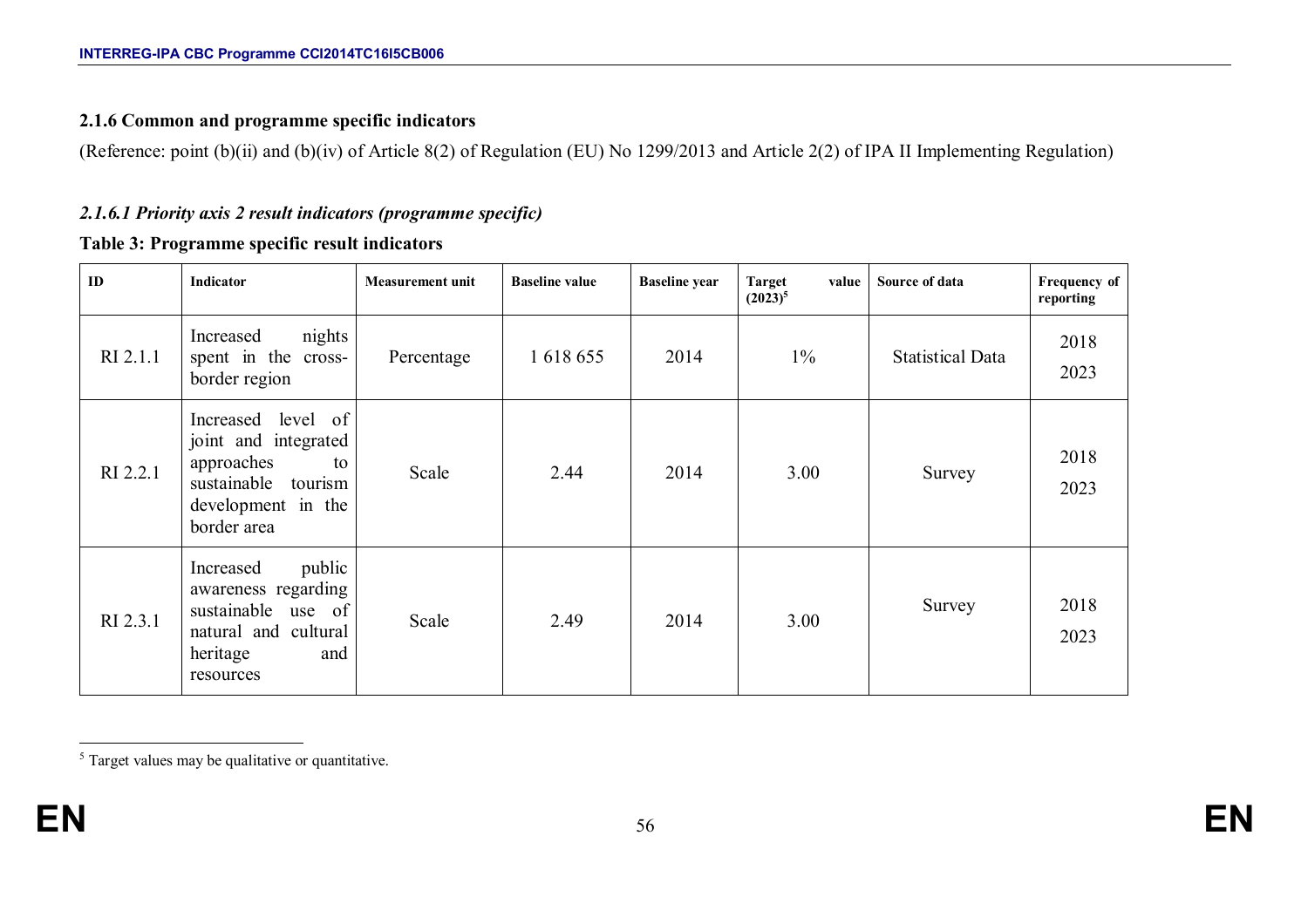## *2.1.6.2 Priority axis 2 output indicators (common or programme specific)*

### **Table 4: Common and programme specific output indicators**

| ID       | Indicator (name of indicator)                                                                                                                                 | <b>Measurement unit</b> | Target value (2023) | Source of data | <b>Frequency of</b><br>reporting |
|----------|---------------------------------------------------------------------------------------------------------------------------------------------------------------|-------------------------|---------------------|----------------|----------------------------------|
| OI 2.1.1 | Number of cultural and historical touristic sites<br>reconstructed /<br>restored<br>covered<br>$\mathbf{b} \mathbf{v}$<br>conservation and protection actions | Number                  | 16                  | <b>AIRs</b>    | Annually                         |
| OI 2.1.2 | Length of new or reconstructed or upgraded<br>access roads to natural, cultural and historic<br>tourism sites, cycling routes and walking paths               | Km                      | 5                   | <b>AIRs</b>    | Annually                         |
| OI 2.1.3 | Number of newly built or reconstructed or<br>upgraded tourist related facilities and attractions                                                              | Number                  | 16                  | <b>AIRs</b>    | Annually                         |
| OI 2.1.4 | Number of created/reconstructed facilities for<br>disabled people for access to or in the supported<br>touristic sites                                        | Number                  | 5                   | <b>AIRs</b>    | Annually                         |
| OI 2.2.1 | Number of joint touristic products, services,<br>brands, thematic routes                                                                                      | Number                  | 20                  | <b>AIRs</b>    | Annually                         |
| OI 2.2.2 | Number of actions, tools and initiatives<br>developed and/or implemented for promotion of<br>sustainable tourism potential of the eligible<br>border area     | Number                  | 19                  | <b>AIRs</b>    | Annually                         |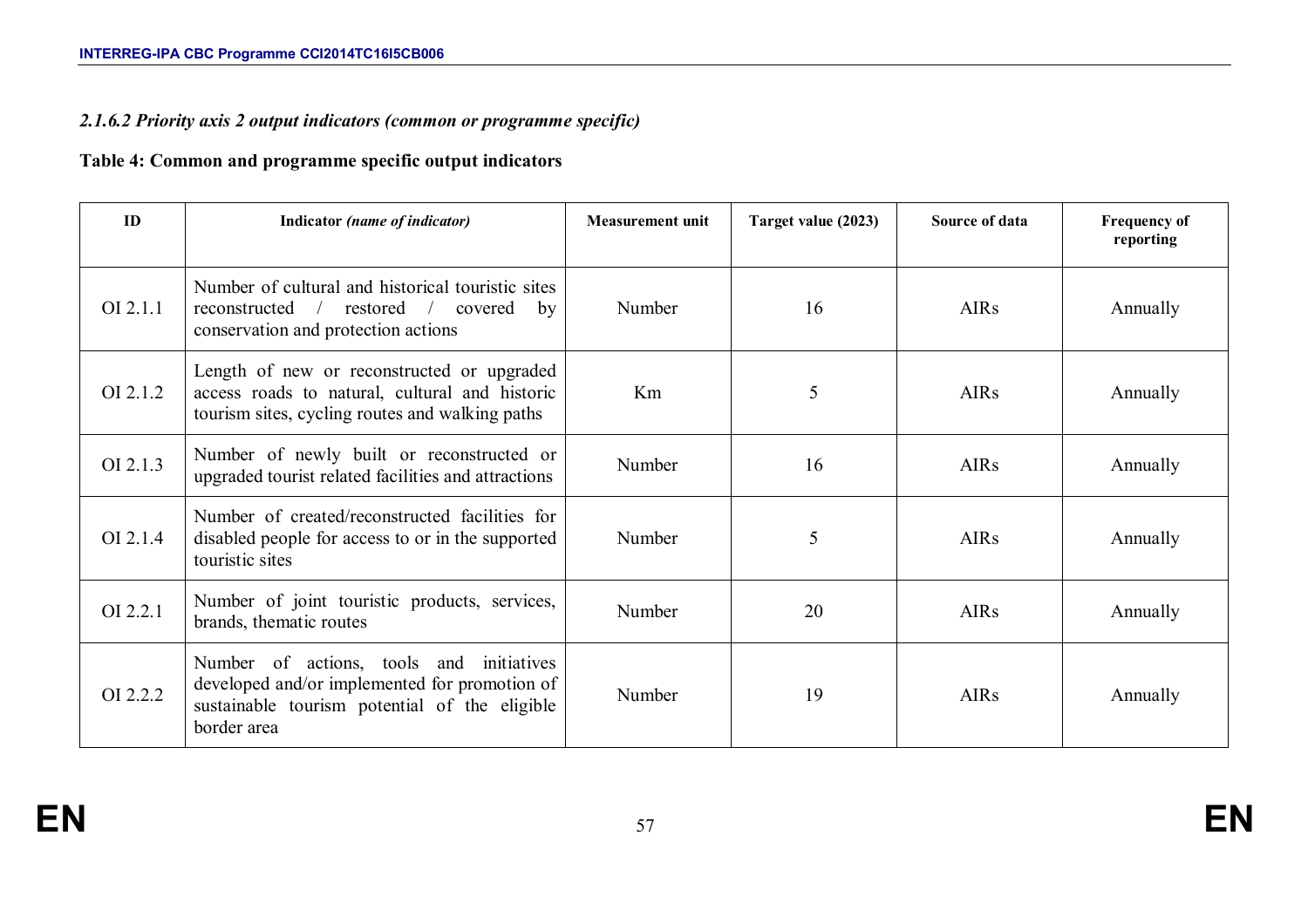| OI 2.2.3 | Number of participants in joint training and<br>qualification initiatives in the field of sustainable<br>tourism | Number | 256 | <b>AIRs</b> | Annually |
|----------|------------------------------------------------------------------------------------------------------------------|--------|-----|-------------|----------|
| OI 2.3.1 | Number of cross-border networks established or<br>strengthened in the field of sustainable tourism               | Number |     | <b>AIRs</b> | Annually |
| OI 2.3.2 | Number of cultural events held for promoting the<br>region's cultural identity                                   | Number | 15  | <b>AIRs</b> | Annually |
| OI 2.3.3 | Number of participants in youth initiatives                                                                      | Number | 150 | <b>AIRs</b> | Annually |

**2.1.7 Performance framework** (Reference: point (b)(v) of Article 8(2) of Regulation (EU) No 1299/2013 and Annex II of Regulation (EU) No 1303/2013)

## **Table 5: Performance framework of the priority axis 2 "Tourism"**

| <b>Priority Axis</b><br>(PA) | <b>Indicator type</b><br>(Kev)<br>implementation<br>step, financial,<br>output, or,<br>where<br>appropriate,<br>result indicator) | ID       | <b>Indicator or Key</b><br>implementation step                                                         | <b>Measurement</b><br>unit, where<br>appropriate | <b>Milestone</b><br>for 2018 | <b>Final target</b><br>(2023) | Source of<br>data | <b>Explanation of</b><br>relevance of<br>indicator, where<br>appropriate             |
|------------------------------|-----------------------------------------------------------------------------------------------------------------------------------|----------|--------------------------------------------------------------------------------------------------------|--------------------------------------------------|------------------------------|-------------------------------|-------------------|--------------------------------------------------------------------------------------|
| PA <sub>2</sub><br>"Tourism" | Output indicator                                                                                                                  | OI 2.1.3 | Number of newly built<br>or reconstructed or<br>upgraded tourist related<br>facilities and attractions | Number                                           |                              | 16                            | <b>AIR</b>        | No outputs are<br>expected to be<br>achieved by the<br>end of 2018 as<br>majority of |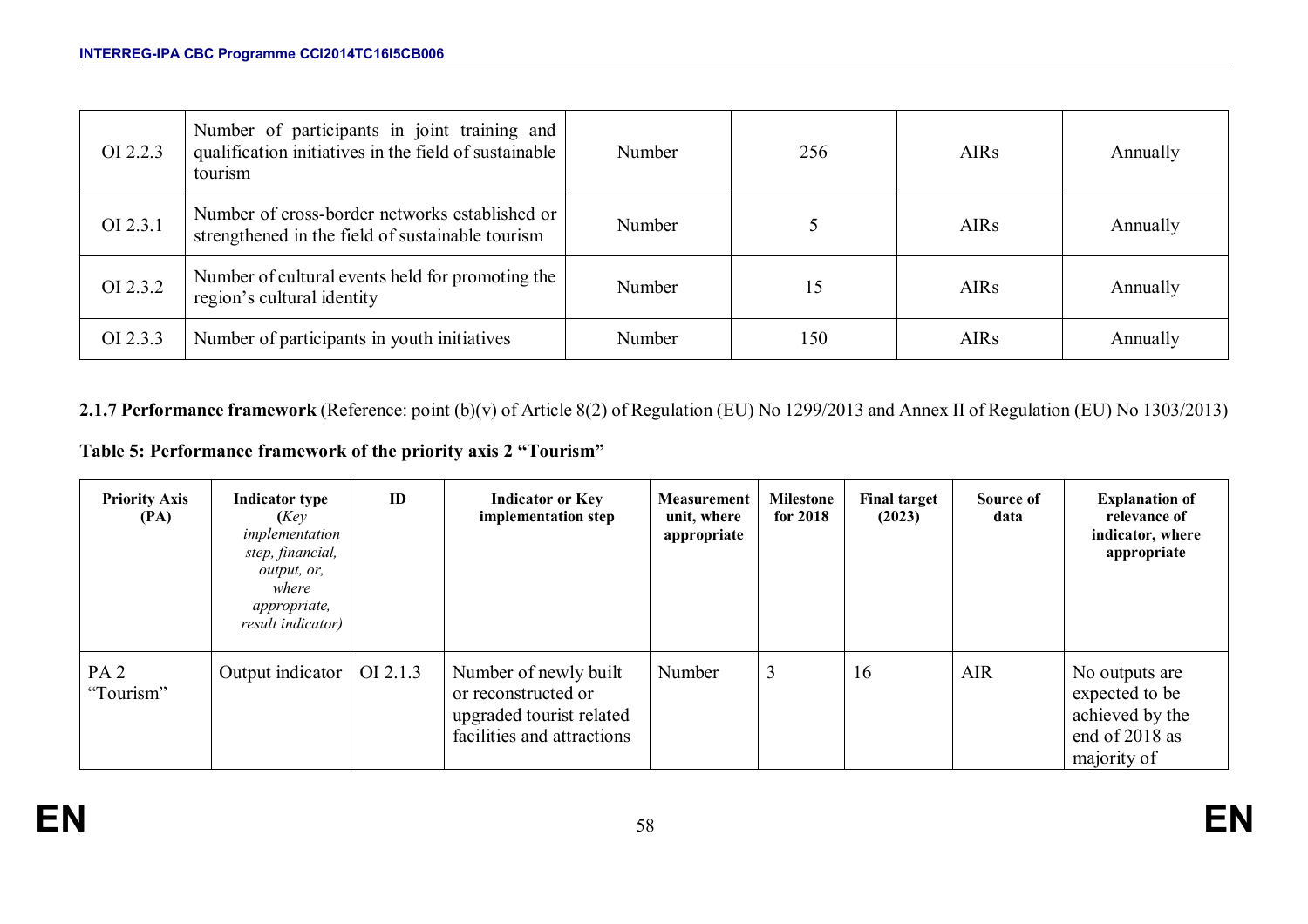|  |                               |                 |                                                                                                                                          |            |          |               |                          | projects last 24<br>months,                                                                                       |
|--|-------------------------------|-----------------|------------------------------------------------------------------------------------------------------------------------------------------|------------|----------|---------------|--------------------------|-------------------------------------------------------------------------------------------------------------------|
|  | Key<br>implementation<br>step | KIS 2.1.3       | Number of contracted<br>projects related to newly<br>built or reconstructed or<br>upgraded tourist related<br>facilities and attractions | Number     | 5        | 8             | <b>MIS</b><br><b>AIR</b> | 8 projects ensure<br>the achievement of<br>the final target as<br>one project has<br>more than one<br>investment. |
|  | Output indicator              | OI 2.2.1        | Number of joint touristic<br>products, services,<br>brands, thematic routes                                                              | Number     | 8        | 20            | <b>AIR</b>               |                                                                                                                   |
|  | Financial<br>indicator        | FI <sub>2</sub> | Eligible certified<br>expenditure of the<br>priority axis 2<br>"Tourism"                                                                 | <b>EUR</b> | 479 226* | 8 0 8 3 9 9 5 | <b>MIS</b>               | Total amount of<br>funding including<br>Union support and<br>national<br>counterpart.*                            |

#### **Summary of information on the establishment of the performance framework for priority axis 2 "Tourism"**

The selected output indicators relate to main operations under priority axis 2, namely interventions addressing newly built or reconstructed or upgraded tourist related facilities and attractions, that are expected to represent the majority of resources allocated to this priority axis.

The performance framework milestones for the year 2018 and indicators' targets for 2023 established for priority axis 2 are directly linked to the achievement of the specific objectives 2.1 "Enhancing the tourism potential of the region through cooperation initiatives in better preservation and sustainable utilization of natural and cultural heritage", 2.2 "Raising the competitiveness of the CBC region's tourist offer". The estimated milestone values for 2018 are realistic, achievable, transparent and verifiable.

A Key implementation step is envisaged when no or only few outputs related to fully implemented operations are expected by the end of 2018, e.g. it is assumed that in case an expected achievement in 2018 below 50% of the 2023 target value a KIS is provided.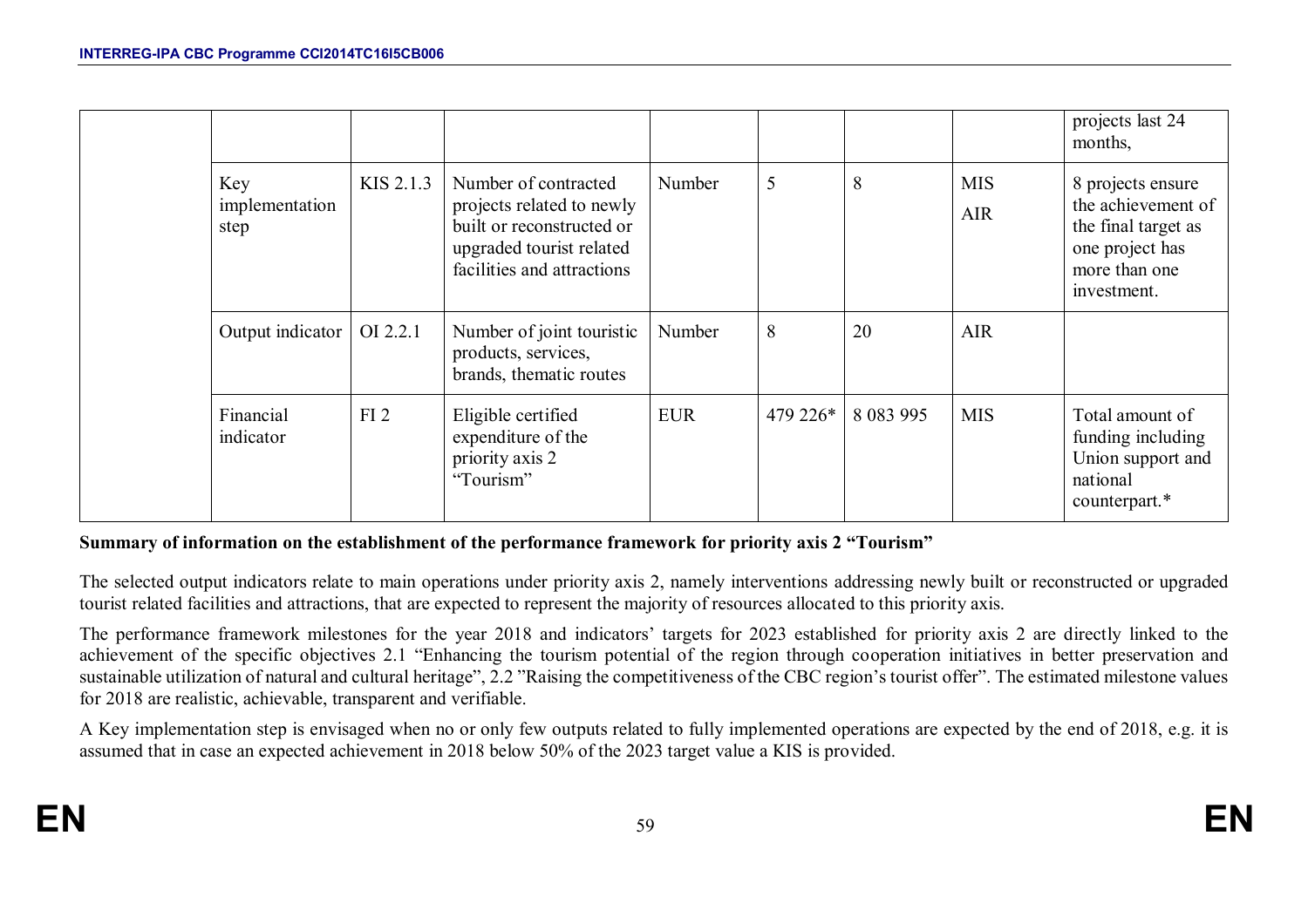KIS 2.1.3 has been chosen to complement OI 2.1.3 since the practice shows that the duration of majority of project contributing to that OI is 24 months and their activities will not be completed and respectively outputs are expected to be achieved partially (around 30%) by the end of 2018. The 2018 milestone envisaging 5 contracted projects will ensure fully the achievement of the OI final target.

\*The milestone for 2018 of the financial indicator represents the financial resources allocated to priority axis 2 until 2015 including only EU contribution (IPA II) in order to meet the n+3 rule and to avoid decommitment.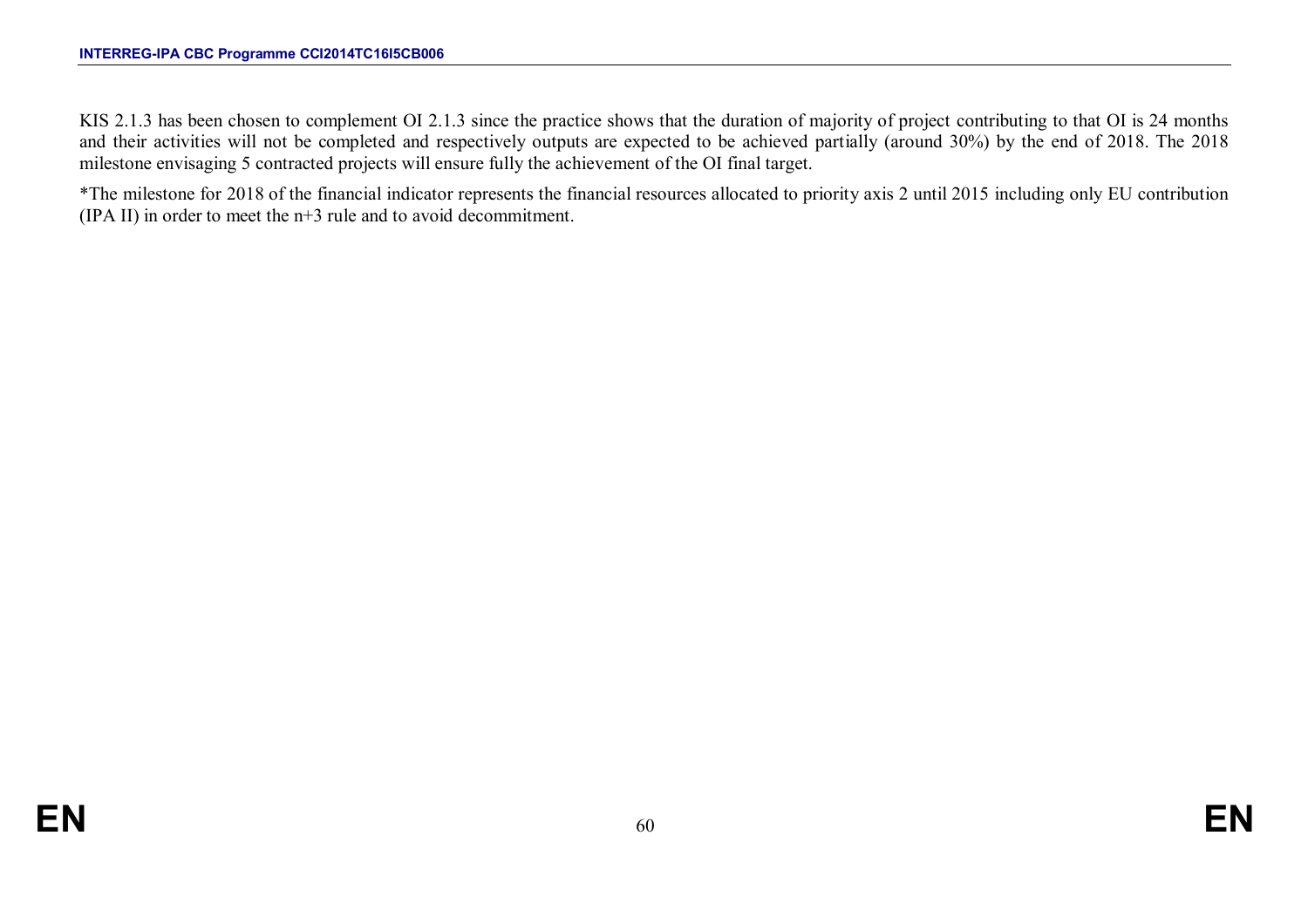## **2.1.8 Categories of intervention**

(Reference: point (b)(vii) of Article 8(2) of Regulation (EU) No 1299/2013)

Categories of intervention corresponding to the content of the priority axis, based on a nomenclature adopted by the Commission, and indicative breakdown of Union support

| <b>Table 6: Dimension 1 Intervention field</b> |                                                                                                                                                                                                                                                                                                                                         |                     |
|------------------------------------------------|-----------------------------------------------------------------------------------------------------------------------------------------------------------------------------------------------------------------------------------------------------------------------------------------------------------------------------------------|---------------------|
| <b>Priority axis (PA)</b>                      | Code                                                                                                                                                                                                                                                                                                                                    | <b>Amount (EUR)</b> |
| PA 2 "Tourism"                                 | 075 Development and promotion<br>of<br>tourism services in or for SMEs                                                                                                                                                                                                                                                                  | 479265              |
|                                                | 079 Access to public sector information<br>(including open data e-Tourism)                                                                                                                                                                                                                                                              | $\Omega$            |
|                                                | 090 Cycle tracks and footpaths                                                                                                                                                                                                                                                                                                          | $\theta$            |
|                                                | 092 Protection, development<br>and<br>promotion of public tourism assets                                                                                                                                                                                                                                                                | 1 471 160           |
|                                                | 094 Protection, development<br>and<br>promotion of public cultural<br>and<br>heritage assets                                                                                                                                                                                                                                            | 3 794 525           |
|                                                | 095 Development and promotion of public<br>cultural and heritage services                                                                                                                                                                                                                                                               | 859 310             |
|                                                | 103 Sustainable integration into the labour<br>market of young people, in particular<br>those not in employment, education<br>or training, including young people at<br>risk of social exclusion and young<br>from<br>marginalised<br>people<br>communities, including through the<br>implementation<br>of<br>Youth<br>the<br>Guarantee | 267 135             |

**Tables 6-9: Categories of intervention**

| <b>Table 7: Dimension 2 Form of finance</b> |                          |                     |
|---------------------------------------------|--------------------------|---------------------|
| <b>Priority axis (PA)</b>                   | Code                     | <b>Amount (EUR)</b> |
| PA <sub>2</sub><br>"Tourism"                | 01 - Non-repayable grant | 6 871 395           |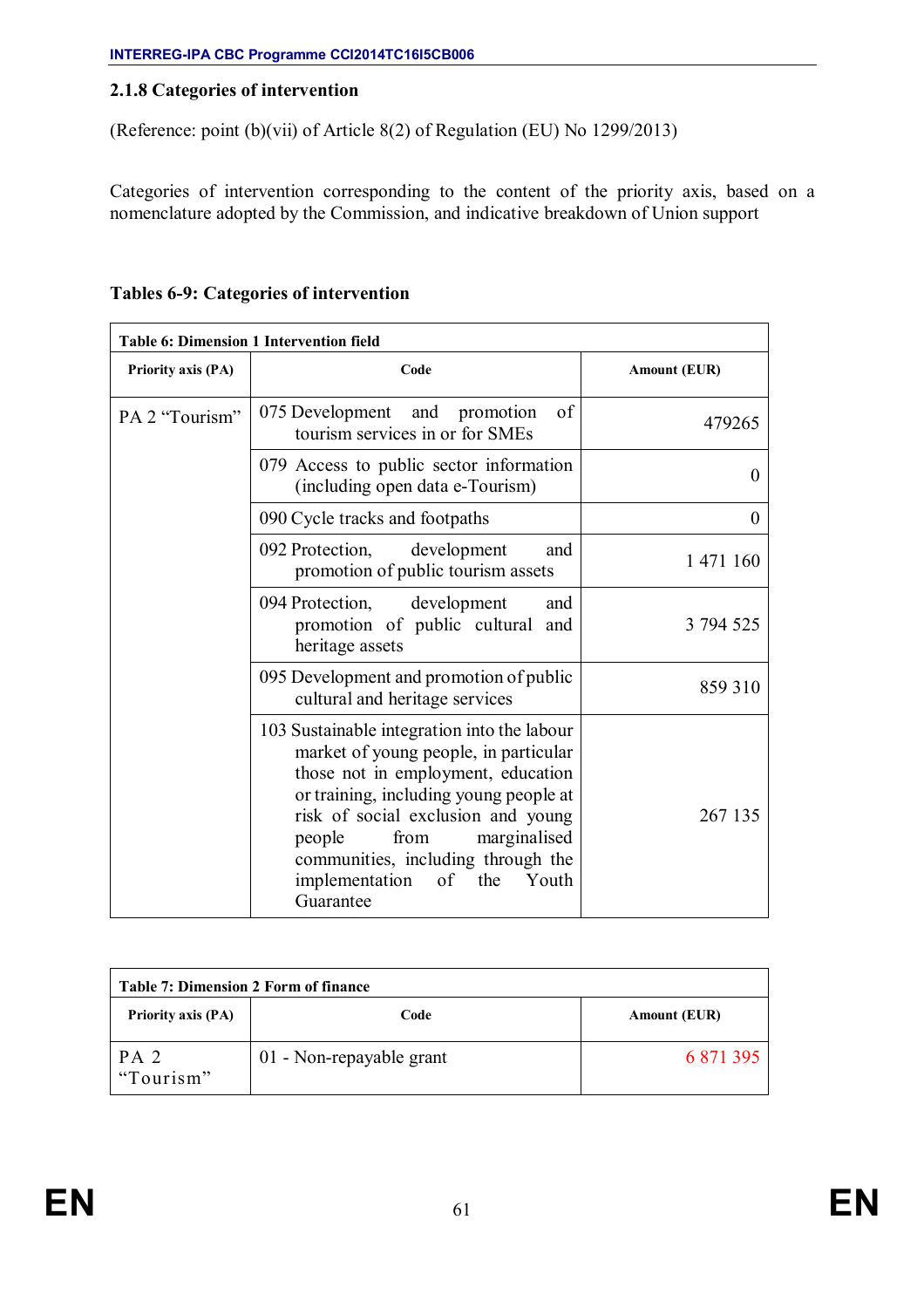| <b>Table 8: Dimension 3 Territory type</b> |                                                                   |                     |
|--------------------------------------------|-------------------------------------------------------------------|---------------------|
| <b>Priority axis (PA)</b>                  | Code                                                              | <b>Amount (EUR)</b> |
| PA 2 "Tourism"                             | 01 - Large Urban areas (densely populated $>$ 50000 population)   | 571 150             |
|                                            | 02 - Small Urban areas (intermediate density $> 5000$ population) | 5 244 170           |
|                                            | 03 - Rural areas (thinly populated)                               | 1 056 075           |

| Table 9: Dimension 6 Territorial delivery mechanisms |                     |                     |
|------------------------------------------------------|---------------------|---------------------|
| <b>Priority axis (PA)</b>                            | Code                | <b>Amount (EUR)</b> |
| PA 2 "Tourism"                                       | 07 - Not applicable | 6 871 395           |

**2.1.9 A summary of the planned use of technical assistance including, where necessary, actions to reinforce the administrative capacity of authorities involved in the management and control of the programmes and beneficiaries and, where necessary, actions for to enhance the administrative capacity of relevant partners to participate in the implementation of programmes** (where appropriate)

(Reference: point (b)(vi) of Article 8(2) of Regulation (EU) No 1299/2013)

| <i>Priority axis</i>           | PA 2 "Tourism" |
|--------------------------------|----------------|
| Not applicable / not envisaged |                |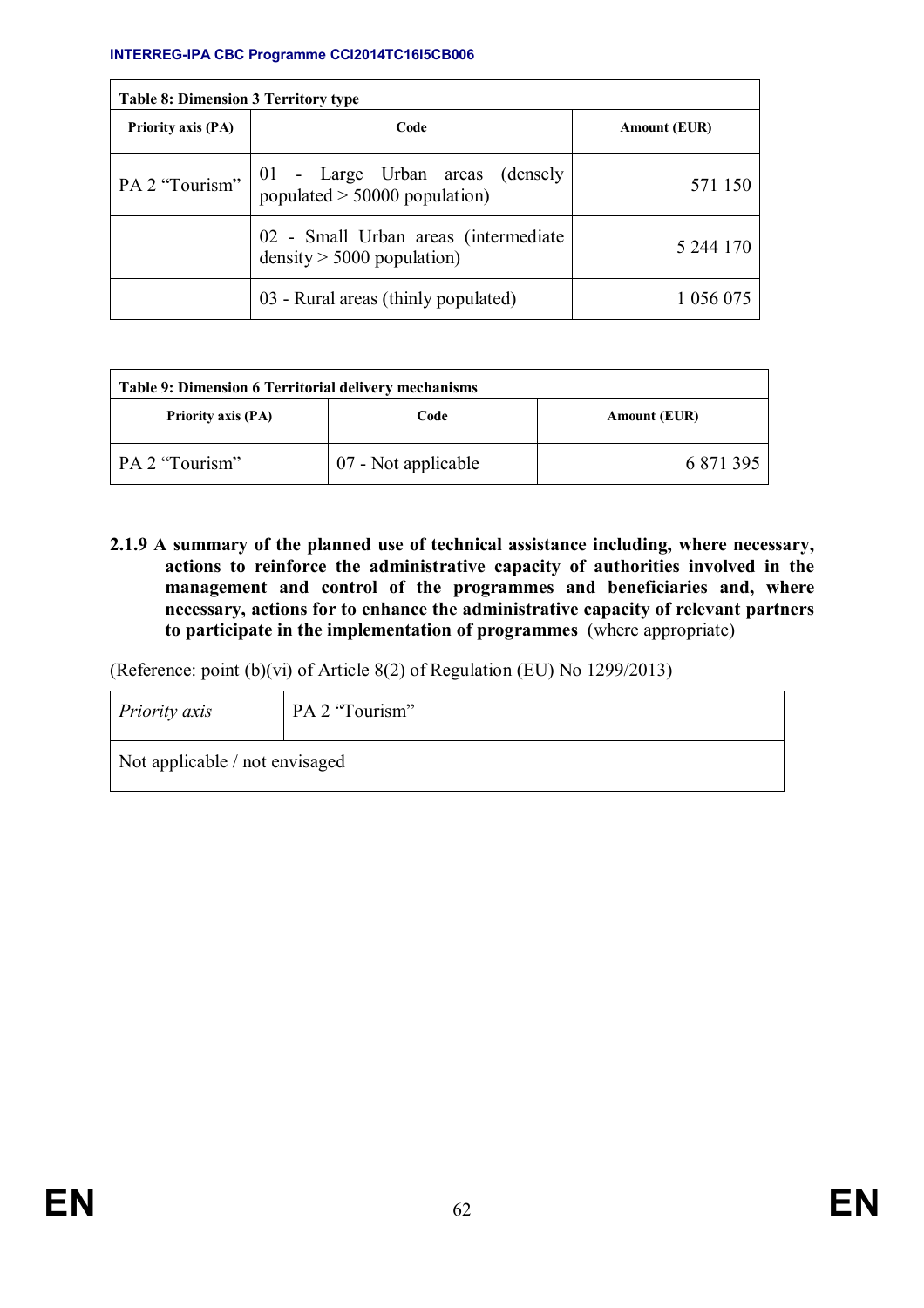### **2.1.1 Priority axis 3**

| <i>ID of the priority axis</i> |                 |
|--------------------------------|-----------------|
| Title of the priority axis     | Competitiveness |

| The entire priority axis will be implemented<br>solely through financial instruments                         | Not applicable |
|--------------------------------------------------------------------------------------------------------------|----------------|
| The entire priority axis will be implemented<br>solely though financial instruments set up at<br>Union level | Not applicable |
| The entire priority axis will be implemented<br>through community-led local development                      | Not applicable |

# **2.1.2 Fund, calculation basis for Union support and justification of the calculation basis choice**

| Fund                                                                                         | <b>IPA</b>                 |
|----------------------------------------------------------------------------------------------|----------------------------|
| Calculation basis<br>(total eligible<br>expenditure<br>or<br>public eligible<br>expenditure) | Total eligible expenditure |
| Justification of the<br>calculation basis<br>choice                                          |                            |

### **2.1.3 The specific objectives of the thematic priority and expected results**

(Reference: points (b)(i) and (ii) of Article 8(2) of Regulation (EU) No 1299/2013)

| $\sim\cdot$ . |
|---------------|
|               |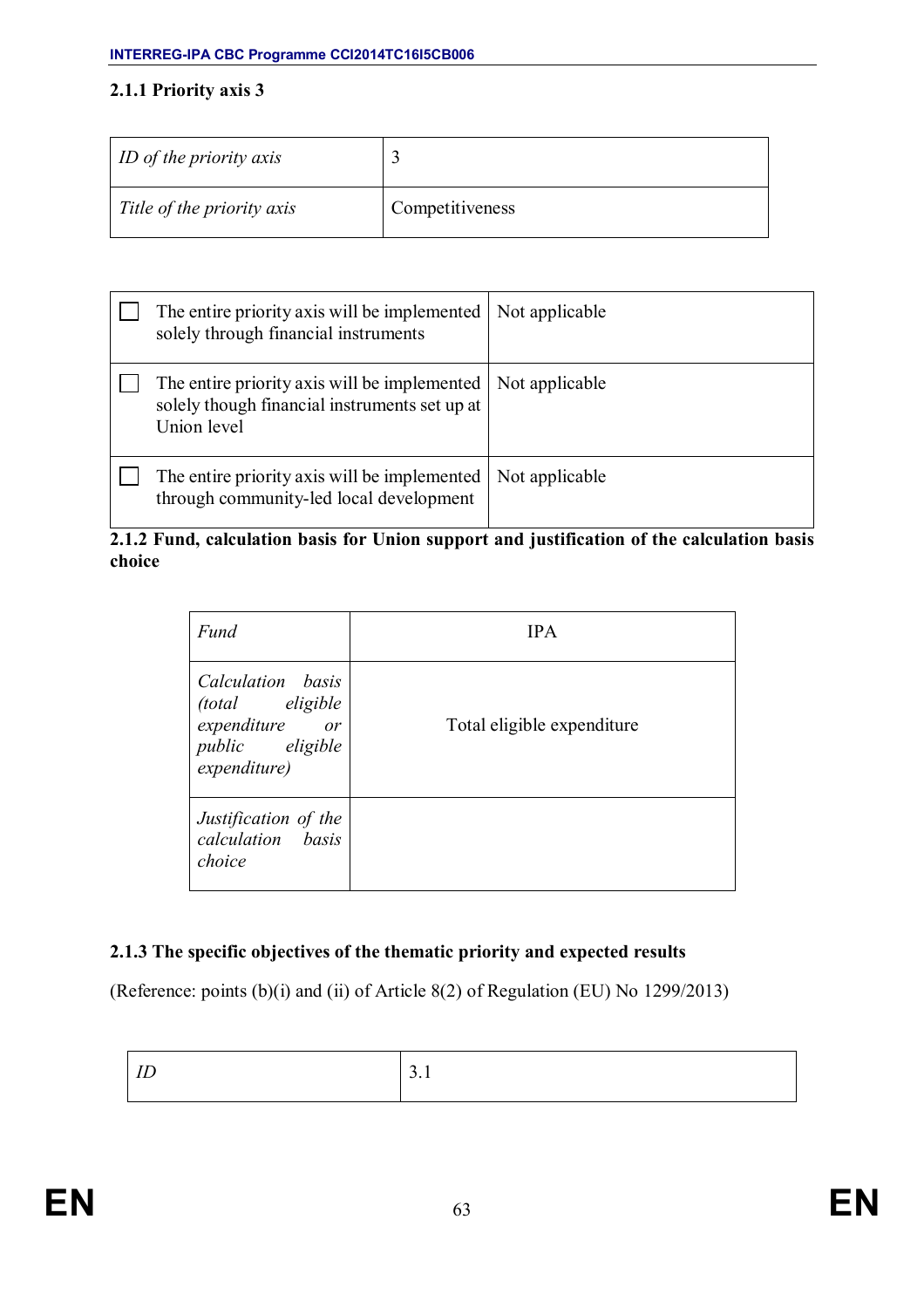#### **INTERREG-IPA CBC Programme CCI2014TC16I5CB006**

| Specific objective (SO)                                                            | Improving<br>the<br>competitiveness of<br>regional<br>businesses                                                                                                                                                                                                                                                                                                                                                                                                                                                                                                                                 |
|------------------------------------------------------------------------------------|--------------------------------------------------------------------------------------------------------------------------------------------------------------------------------------------------------------------------------------------------------------------------------------------------------------------------------------------------------------------------------------------------------------------------------------------------------------------------------------------------------------------------------------------------------------------------------------------------|
| The results that the partner States<br>achieve with<br>Union<br>seek to<br>support | A competitive local economy that is based on<br>regional assets and that has also strong links to<br>international markets can generate the wealth in the<br>region and provide jobs for the people. For local<br>businesses and especially SMEs it is important to<br>strengthen business links on a cross-border and on<br>international level. Cooperation among businesses<br>should be intensified in order to overcome the<br>limitations of isolated operating units, to enhance<br>the access to new and innovative technologies and<br>processes and thus to unleash growth potentials. |
|                                                                                    | It is also necessary to create conditions and an<br>atmosphere in the region so that more people are<br>qualified and also motivated to successfully set-up<br>their own businesses. Joint actions should be<br>supported for promoting entrepreneurship and<br>cooperation for exchange of new ideas, skills and<br>technology and fostering the creation of new firms.<br>Cooperation and exchange of experience in<br>agriculture, in RES, tourism will contribute<br>towards strengthening economic activities and<br>region competitiveness.                                                |
|                                                                                    | Under the condition of a weak rural economy in the<br>region the promoting of bio-farming as a possibility<br>diversification of agricultural activities,<br>for<br>especially in areas with a danger of depopulation,<br>but with clean and unique nature will be required.<br>Joint actions might be combined with a particular<br>focus on the development of ecotourism.                                                                                                                                                                                                                     |
|                                                                                    | There is a discrepancy between the emerging<br>demand<br>market development<br>the<br>for<br>and<br>introduction of new modern technologies<br>and<br>existing labour market skills. Investments on<br>increasing business capacities, innovation and<br>know how transfer, strengthening the capacities of<br>an education system closer oriented to the market<br>demands, will be equally important for the area.                                                                                                                                                                             |
|                                                                                    | When strengthening a competitive and innovative<br>regional economy a special focus should also be on<br>providing adequate opportunities for young people<br>and people that are facing more difficulties for<br>finding jobs due to their social status or other<br>obstacles that limit their access to the labour<br>market.                                                                                                                                                                                                                                                                 |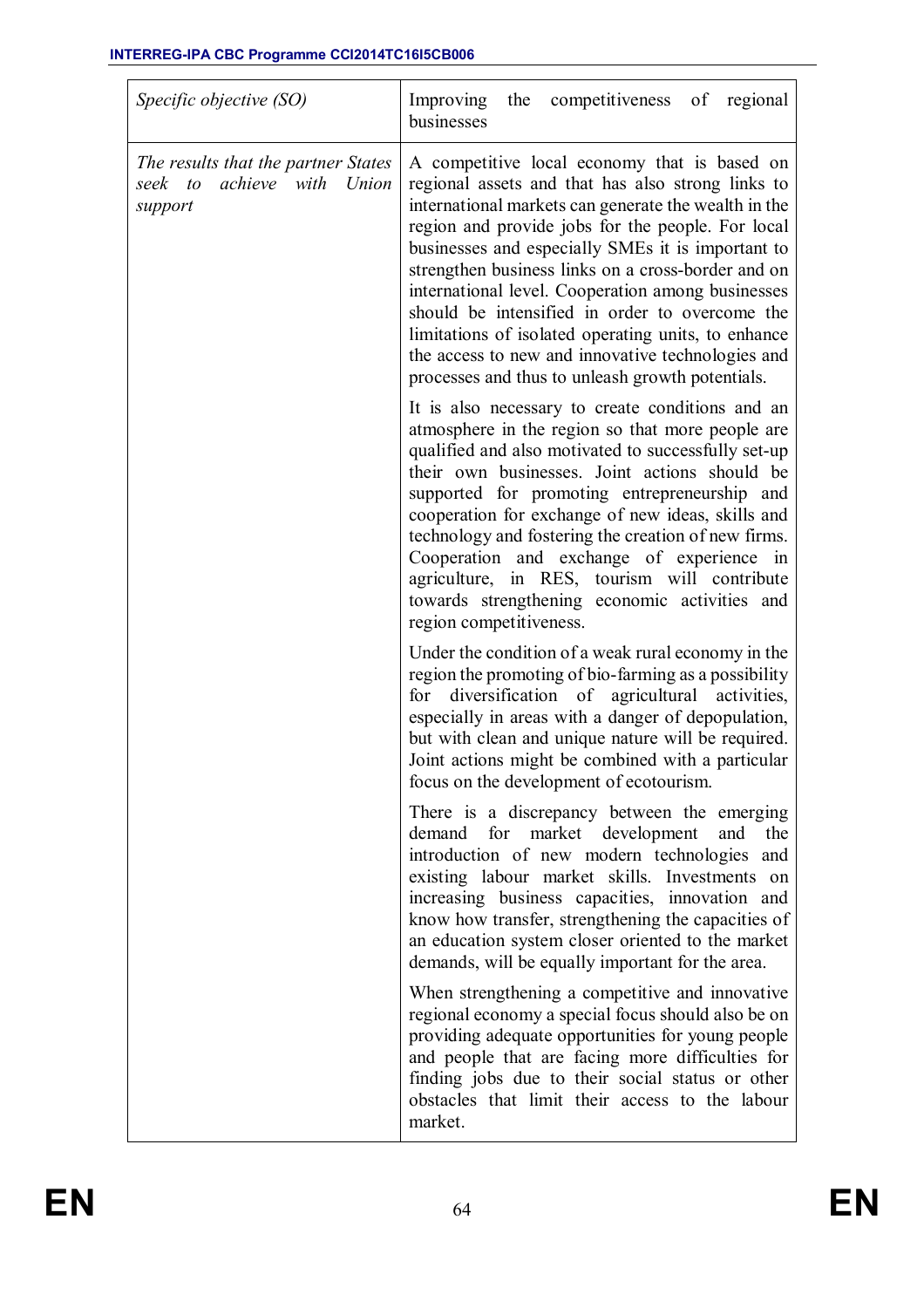| Thus in the end the Programme envisages<br>achieving the result of:                 |
|-------------------------------------------------------------------------------------|
| R 3.1.1: Improved conditions for business<br>development                            |
| R 3.1.2: Enhanced capacity of public and private<br>sector for business development |

## **2.1.4 Elements of other thematic priorities added to the priority axis**

(Reference: Article 34(2) of IPA II Implementing Regulation)

| ID                                                                                                   | Not applicable |
|------------------------------------------------------------------------------------------------------|----------------|
| Contribution to the specific Not applicable<br>objective of the priority axis                        |                |
| <i>The results that the partner States</i>   Not applicable<br>seek to achieve with Union<br>support |                |

**2.1.5 Actions to be supported under the thematic priority** (by thematic priority)

#### *2.1.5.1 A description of the type and examples of actions to be supported and their expected contribution to the specific objectives, including, where appropriate, identification of the main target groups, specific territories targeted and types of beneficiaries*

(Reference: point (b)(iii) of Article 8(2) of Regulation (EU) No 1299/2013)

| Thematic priority | $(g)$ : Enhancing competitiveness, business environment and the           |  |
|-------------------|---------------------------------------------------------------------------|--|
|                   | development of small and medium-sized enterprises, trade and<br>mvestment |  |

### *Types of actions:*

Only soft measures are envisaged under this priority axis to contribute to the specific objective, namely: projects that are mainly oriented at preparing studies, establishing networks, providing trainings, developing concepts, providing services for certain target groups, raising awareness on specific themes, etc. These projects may only have a minor investment part that is needed for delivering the soft measures in an effective way. Soft measures also include people-to-people type of actions, e.g. small scale initiatives among civil society institutions that aim at increasing direct contacts and cooperation across the border among the people and their associations in the region.

### *Examples of actions:*

**The following examples of action are a non-exhaustive list that is illustrating the range of possible actions to contribute to SO 3.1 of this priority axis:**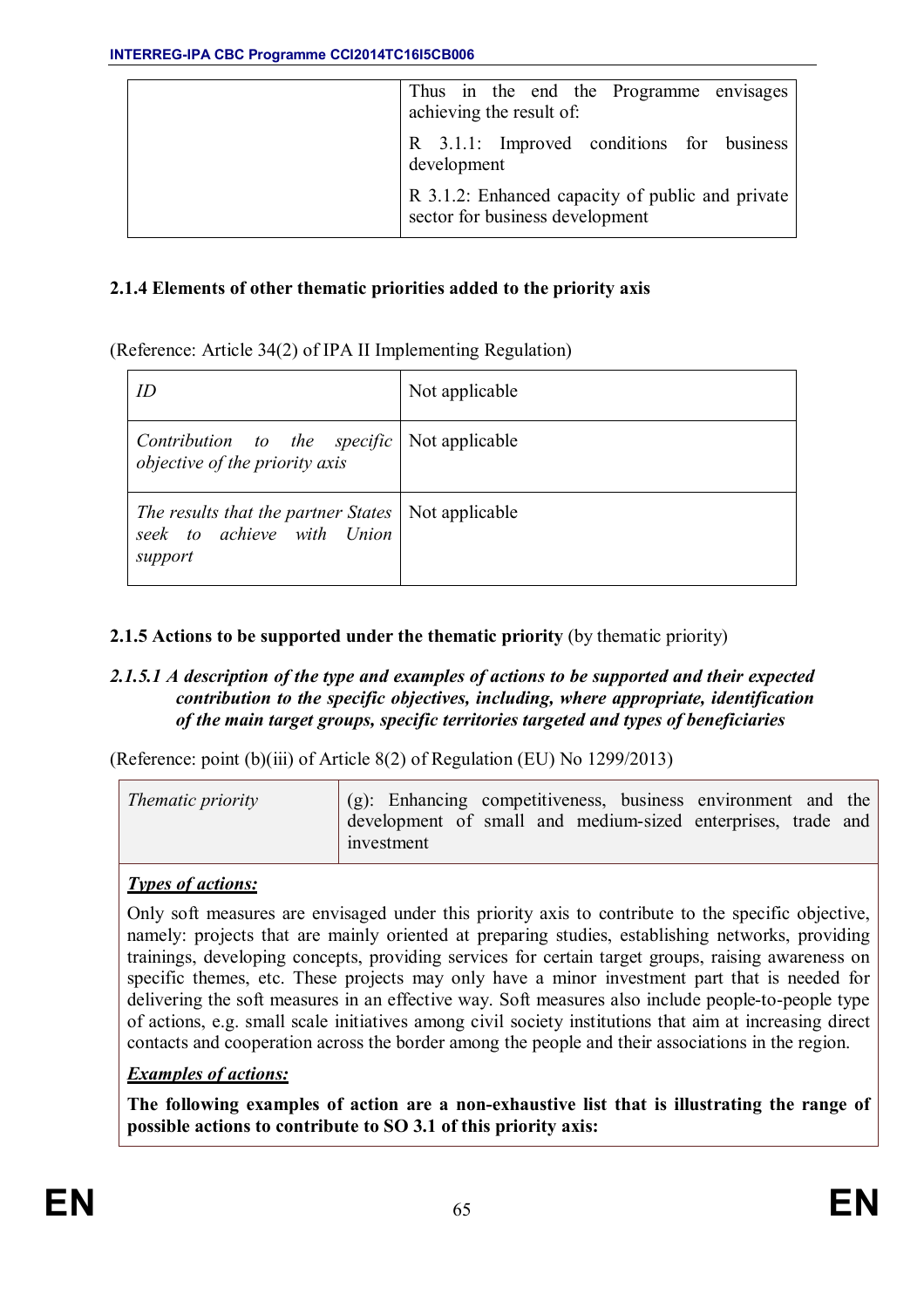### *Actions for enhancing the competitiveness of companies:*

- Support to joint start-up and self-employment initiatives (especially for young people, women);
- Support to (creation of) social enterprises and social entrepreneurship;
- Joint approaches and promotion, development and implementation of innovations in businesses;
- Exchange of experience in innovation tools and products and joint actions for stimulating the growth of innovative/higher added-value industries (e.g. bio-farming, environmental technologies, ICTs, energy saving, pharmaceutical, electronic, etc.);

## *Actions for intensifying the cooperation among businesses:*

- Support for the development of cross-border business clusters;
- Promoting and implementing joint business development training, cooperation, exchange of experience and capacity building schemes;
- Joint initiatives for export promotion; organization and participation of cross-border fairs, exhibitions, trade missions; joint participation in fairs in third countries;
- Exchange of experience and good practices for boosting the economic development of the region for investment promotion;
- Cooperation between business, research and development and educational / training institutions in the field of technology transfer, innovative approaches / tools and the promotion of knowledge-based economy;
- Creating networks for enhancing the employment potential of young people, women and vulnerable/marginalized groups;

## *Main target groups supported under the priority*

The actions supported under this priority axis are envisaged to bring benefits to the following target groups:

- $\Box$  SMEs and other businesses in the region
- $\Box$  Economically active population of the region
- $\Box$  Research and development, education and training institutions
- $\Box$  Regional and local authorities

## *Types of beneficiaries supported under the priority*

The following types of beneficiaries may apply for the respective types of projects under this priority axis:

| <b>Types of Beneficiaries</b>                                                                                                                                      | Investment<br>measures | Soft<br><b>Measures</b> |
|--------------------------------------------------------------------------------------------------------------------------------------------------------------------|------------------------|-------------------------|
| Local and regional authorities (and their associations)                                                                                                            |                        |                         |
| Regional structures of central public authorities (including<br>regional offices of employment agency; structures dealing<br>with economic development and others) |                        |                         |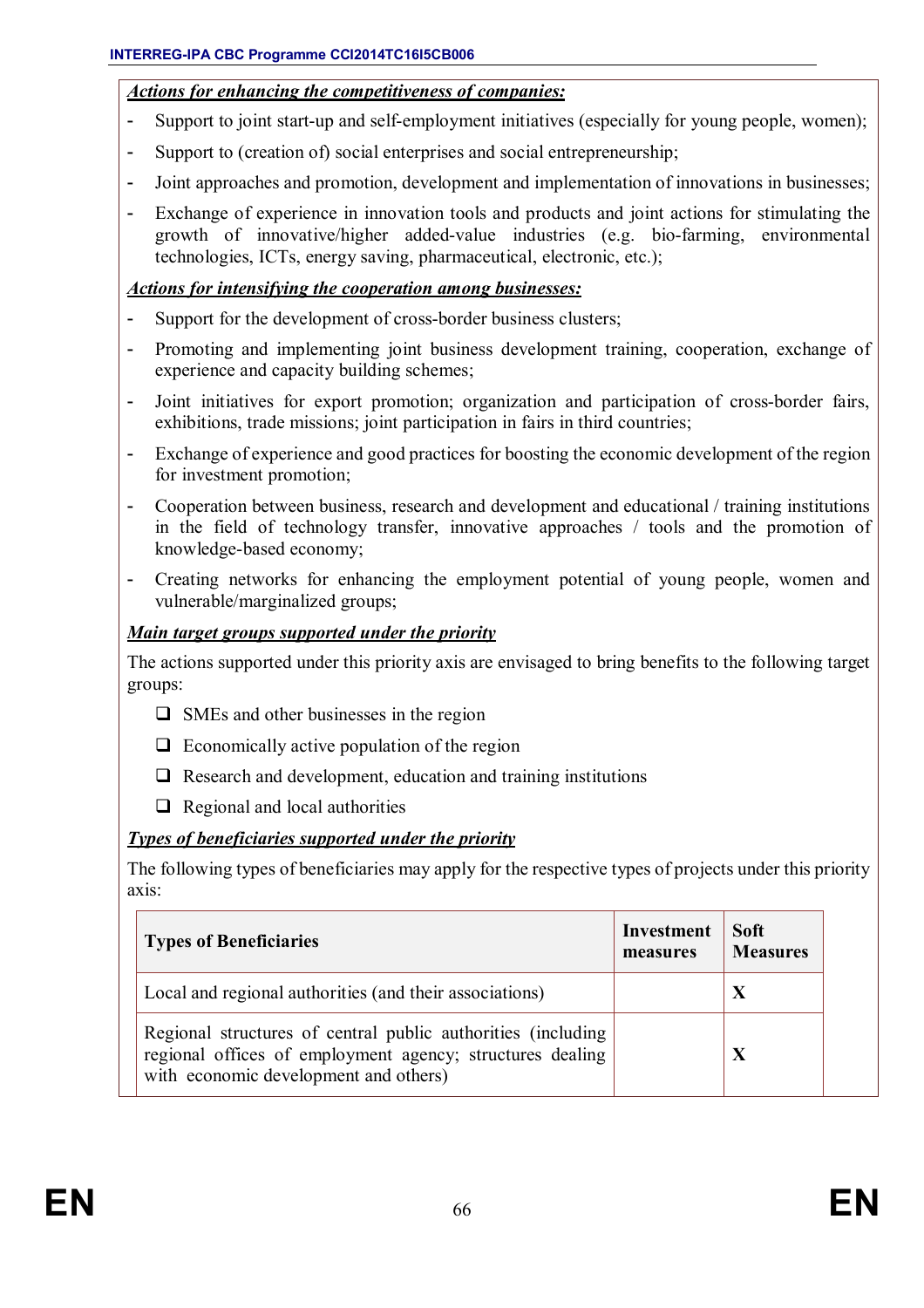| Business support structures – chamber of commerce, business<br>association, business cluster and others | X |
|---------------------------------------------------------------------------------------------------------|---|
| Regional and sector development agencies, non-government /<br>non-profit organisations                  | X |
| Research, education and training institutions / centres                                                 | X |
| Euroregions                                                                                             | X |
| Associations of the above                                                                               | X |

No specific focus areas are defined. The entire programme area is eligible.

# *2.1.5.2 Guiding principles for the selection of operations*

(Reference: point (b)(iii) of Article 8(2) of Regulation (EU) No 1299/2013)

| Thematic priority | $(g)$ : Enhancing competitiveness, business environment and the<br>development of small and medium-sized enterprises, trade and<br>investment |
|-------------------|-----------------------------------------------------------------------------------------------------------------------------------------------|
|                   |                                                                                                                                               |

The selection of operations is to be made at the level of 'specific objectives', e.g. potential applicants should apply with project application focusing on only one specific objective (SO) under priority axis 3.

The following guiding principles will be observed when selecting project applications:

- Strategic coherence coherence and contribution of each project application to the relevant Programme's specific objective, while addressing in a coherent way the achievement of the Programme's specific results envisaged. Furthermore, the cross-border added value of the operation, its territorial dimension and the relevance of the partnership will also be assessed in this context.
- Operational quality design of the project application in relation to clarity and coherence of the operational objectives, activities and means, feasibility, efficiency, communication of the project and its specific results, potential for uptake and embedment into operative procedures of the partners involved.
- Compliance to horizontal principles coherence and contribution of each project application to the Programme's horizontal principles and the demonstration of their integration and advancement within the project proposal intervention logic.

This PA will be implemented through Calls for Proposals and/or strategic projects. The detailed selection criteria will be adopted by the joint monitoring committee (see Section 5.4). A clear demarcation and complementarity of the INTERREG-IPA Cross-border Cooperation Programme Bulgaria – the former Yugoslav Republic of Macedonia with other programmes is to be ensured. This concerns the articulation with: 1) other ETC/IPA strands, (in particular the INTERREG V-A Greece-Bulgaria Programme, the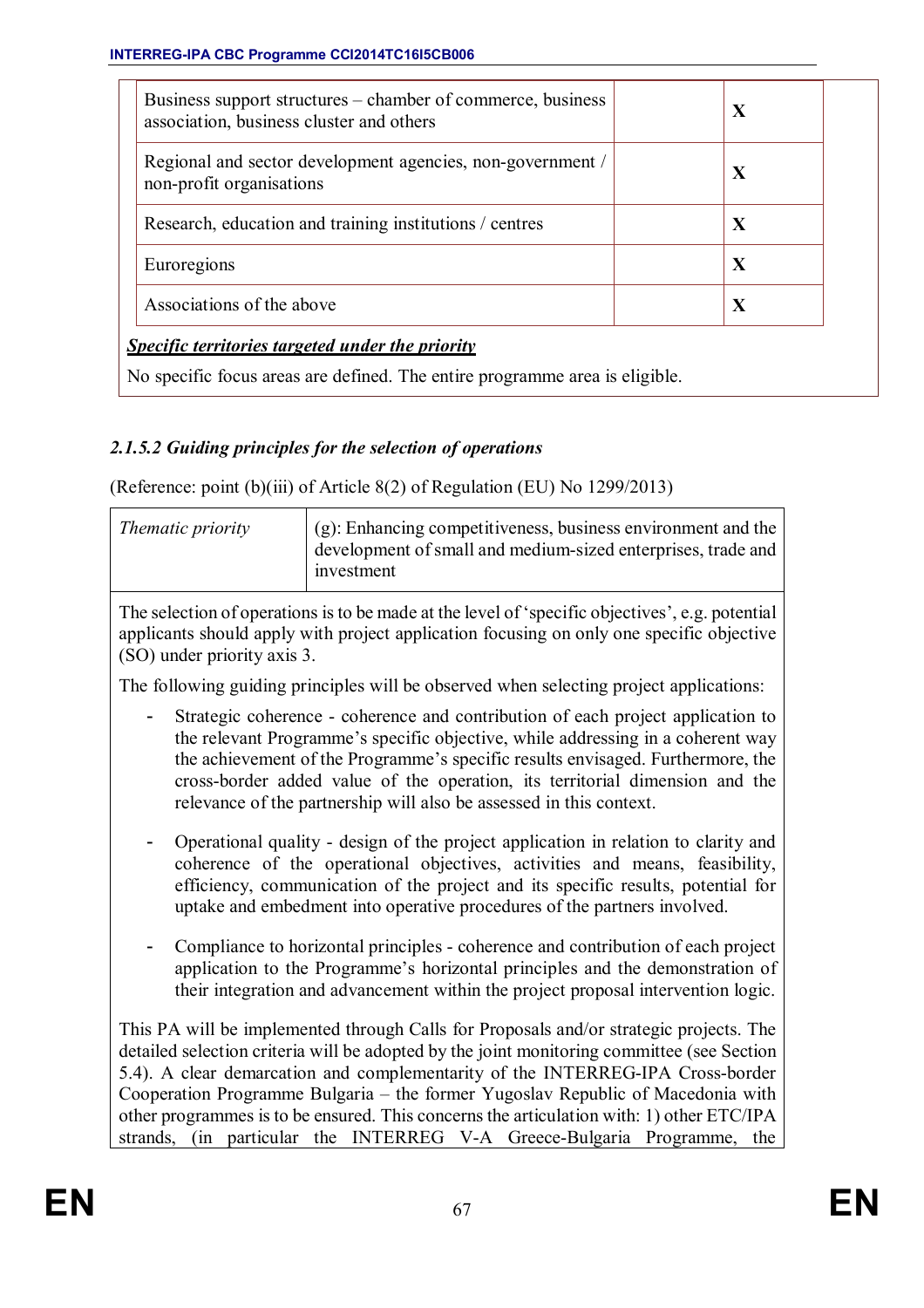INTERREG-IPA CBC Programme Bulgaria-Serbia, The former Yugoslav Republic of Macedonia- Kosovo IPA CBC Programme 2014-2020, the INTERREG V-B Balkan-Mediterranean TNC Programme; 2) other EU programmes or funds (for Bulgaria: ESIF OP Environment 2014 – 2020, OP Rural development 2014 – 2020; for the former Yugoslav Republic of Macedonia: IPA II Operational Programme for Environment and Climate Change 2014-2020, IPA II Operational Programme in the area of local and regional competitiveness-part of competitiveness and innovation 2014-2020, IPARD and 3) other programmes/projects with national/regional and other funding of each of the partnering countries. In this respect functional collaboration across above mentioned programmes should be made possible and largely maintained during each stage of Programme Cycle Management (PCM). A coordination mechanism will be set up in order to detect and avoid possible overlapping and duplication as well as to foster synergies between complementary programmes being implemented in 2014-2020 (see Section 5.4).

The INTERACT Programme will remain an important coordination tool between ETC Programmes. It will support the exchange between the programme bodies and will gather information about funded projects in all Europe, which will allow applicants and decision makers to investigate previous and on-going projects cooperating on similar themes.

## *2.1.5.3 Planned use of financial instruments* (where appropriate)

(Reference: point (b)(iii) of Article 8(2) of Regulation (EU) No 1299/2013)

| Thematic priority                    | Not applicable |
|--------------------------------------|----------------|
| Planned use of financial instruments | Not applicable |
| Not applicable                       |                |

## *2.1.5.4 Planned use of major projects* **(**where appropriate)

(Reference: point (b)(iii) of Article 8(2) of Regulation (EU) No 1299/2013)

| Thematic priority             | Not applicable |
|-------------------------------|----------------|
| Planned use of major projects | Not applicable |
| Not applicable                |                |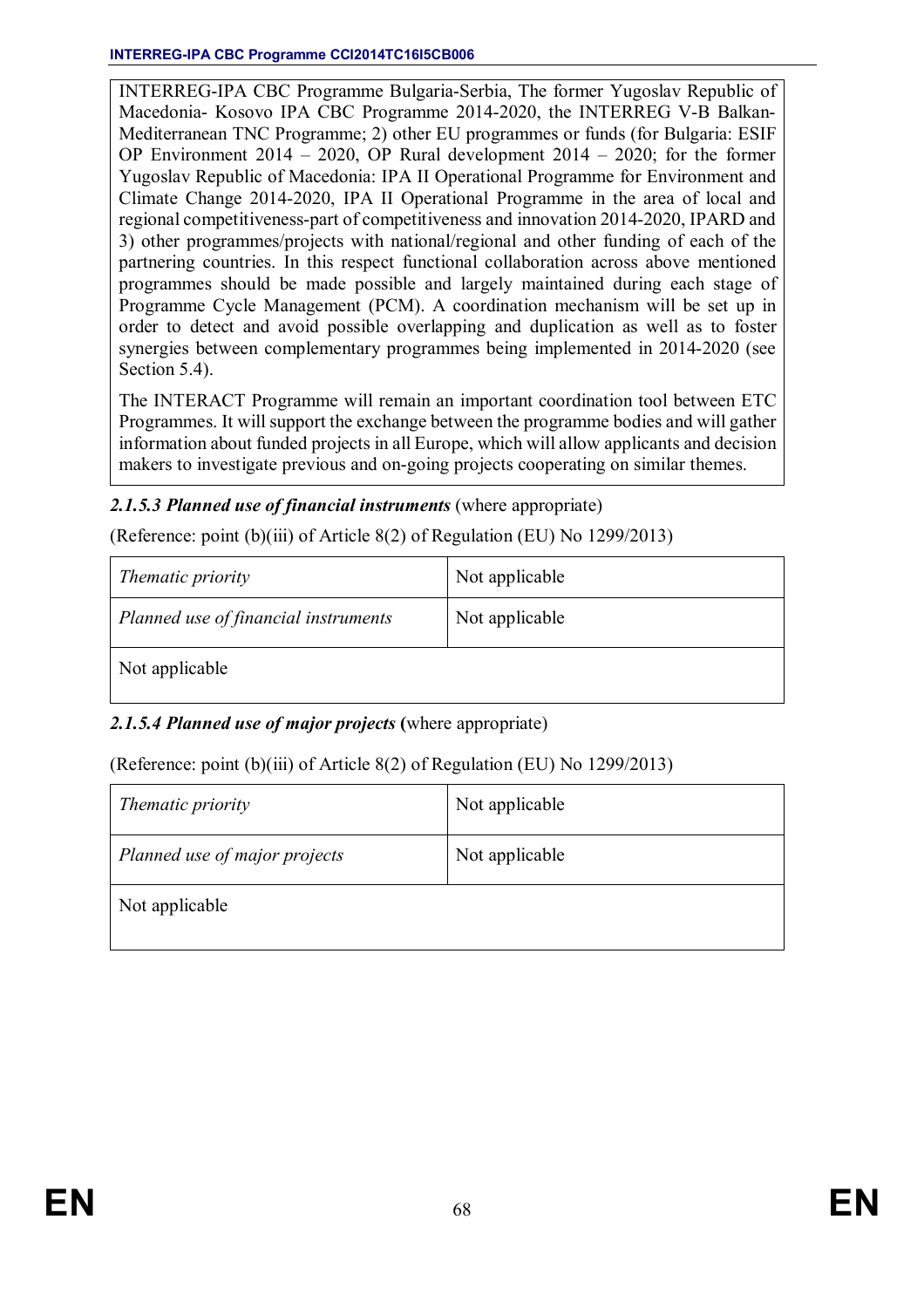## **2.1.6 Common and programme specific indicators**

(Reference: point (b)(ii) and (b)(iv) of Article 8(2) of Regulation (EU) No 1299/2013 and Article 2(2) of IPA II Implementing Regulation)

## *2.1.6.1 Priority axis 3 result indicators (programme specific)*

#### **Table 3: Programme specific result indicators**

| ID        | <b>Indicator</b>                                                                             | <b>Measurement unit</b> | <b>Baseline value</b> | <b>Baseline</b> year | Target value<br>$(2023)^6$ | Source of data                                                                                                                                                  | of<br>Frequency<br>reporting |
|-----------|----------------------------------------------------------------------------------------------|-------------------------|-----------------------|----------------------|----------------------------|-----------------------------------------------------------------------------------------------------------------------------------------------------------------|------------------------------|
| RI 3.1.1  | Increased cross-<br>border business<br>networks created or<br>extended                       | $\frac{0}{0}$           | 29                    | 2014                 | 10%                        | Baseline value:<br>PHARE/CARDS<br>Implementation<br>Progress and AIRs of IPA<br>CBC 2007-2013<br>Achieved results:<br>Progress and AIRs of IPA<br>CBC 2014-2020 | 2018<br>2023                 |
| RI 3.1.2. | Increased level of<br>awareness on the<br>business<br>opportunities offered<br>by the region | Scale                   | 2.34                  | 2014                 | 3.00                       | Survey                                                                                                                                                          | 2018<br>2023                 |

 $\sqrt{6}$ Target values may be qualitative or quantitative.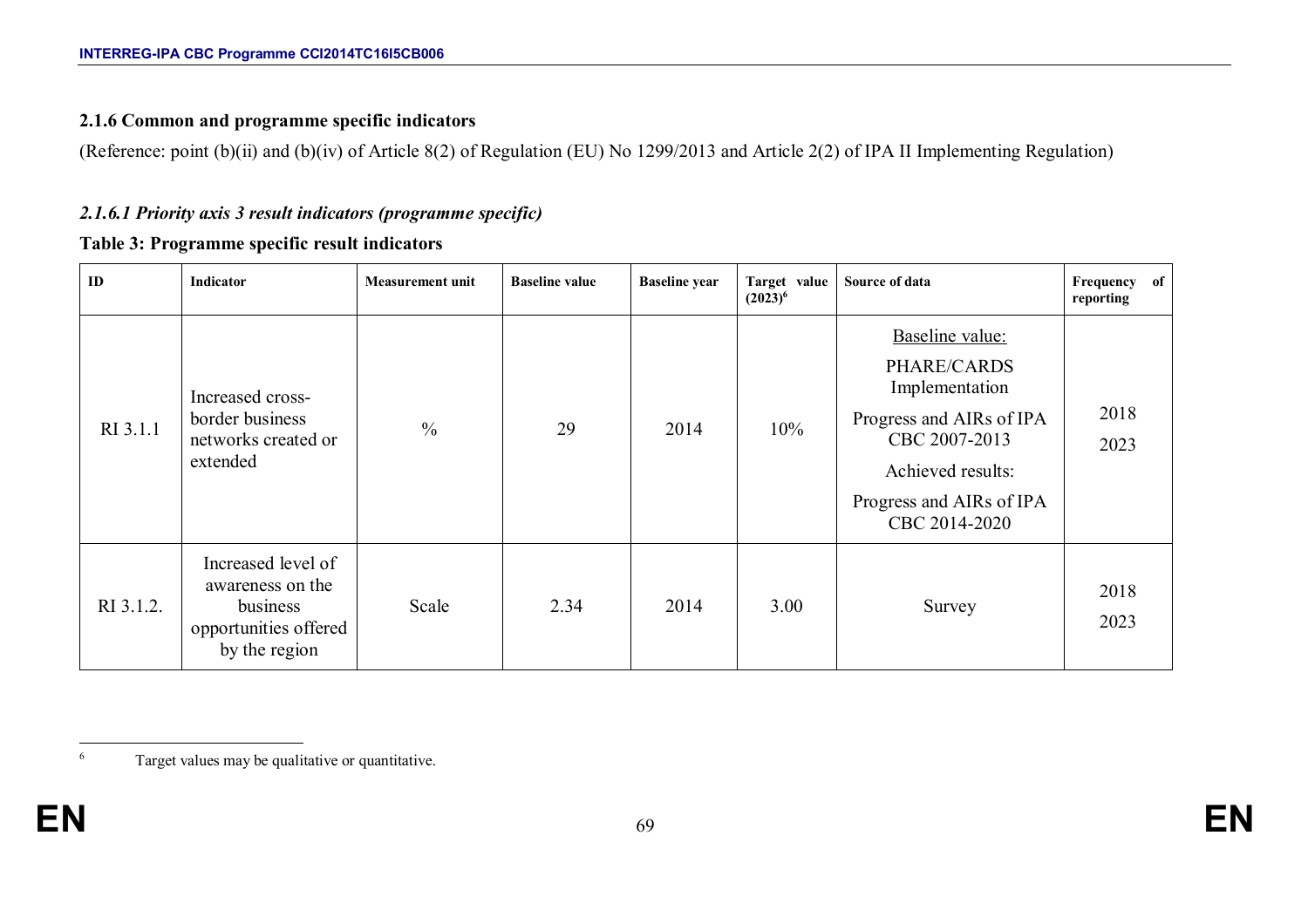#### *2.1.6.2 Priority axis 3 output indicators (common or programme specific)*

### **Table 4: Common and programme specific output indicators**

| ID       | Indicator (name of indicator)                                                                               | <b>Measurement unit</b> | Target value (2023)                                      | Source of data | <b>Frequency of</b><br>reporting |
|----------|-------------------------------------------------------------------------------------------------------------|-------------------------|----------------------------------------------------------|----------------|----------------------------------|
| OI 3.1.1 | Supported joint start-up and self-employment<br>initiatives                                                 | Number                  | 11                                                       | <b>AIRs</b>    | Annually                         |
| OI 3.1.2 | Number of participants (split into men and<br>women) in supported training and qualification<br>initiatives | <b>Number</b>           | 1087<br>(balanced)<br>participation of<br>men and women) | <b>AIRs</b>    | Annually                         |
| OI 3.1.3 | Number of enterprises receiving non-financial<br>support                                                    | <b>Number</b>           | 151                                                      | <b>AIR</b>     | Annually                         |
| OI 3.1.4 | Supported initiatives for economic development<br>and investment promotion                                  | Number                  | 20                                                       | <b>AIRs</b>    | Annually                         |
| OI 3.1.5 | Number of cooperation networks                                                                              | Number                  | 18                                                       | <b>AIRs</b>    | Annually                         |

### **2.1.7 Performance framework**

(Reference: point (b)(v) of Article 8(2) of Regulation (EU) No 1299/2013 and Annex II of Regulation (EU) No 1303/2013)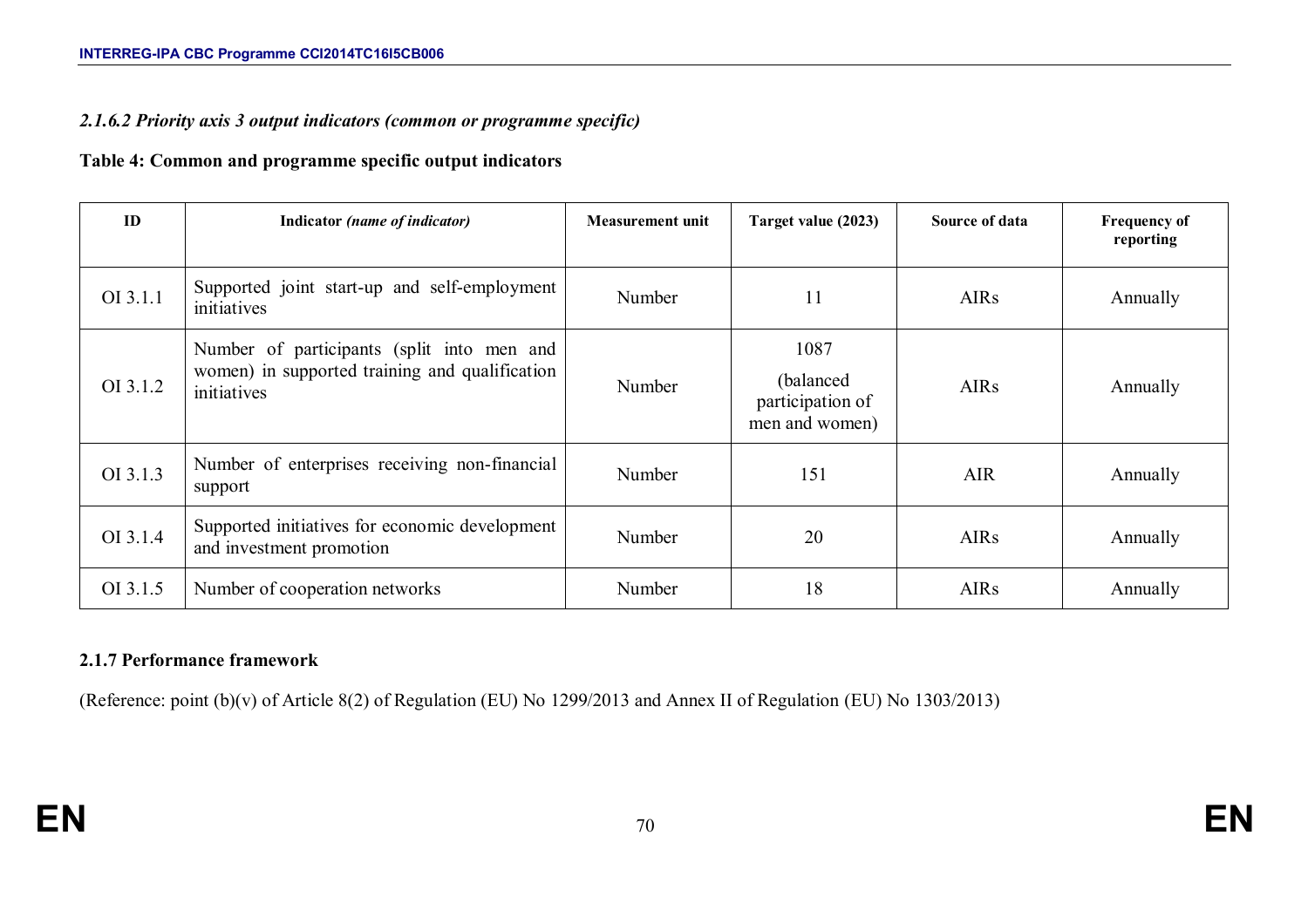#### **Table 5: Performance framework of the priority axis 3 "Competitiveness"**

| <b>Priority Axis (PA)</b>            | <b>Indicator type</b><br>(Key)<br>implementation<br>step, financial,<br>output, or,<br>where<br>appropriate,<br>result<br><i>indicator</i> ) | ID              | <b>Indicator or Key</b><br>implementation step                                                    | <b>Measurement</b><br>unit, where<br>appropriate | <b>Milestone</b><br>for 2018 | <b>Final target</b><br>(2023) | Source of data | <b>Explanation of</b><br>relevance of<br>indicator, where<br>appropriate                  |
|--------------------------------------|----------------------------------------------------------------------------------------------------------------------------------------------|-----------------|---------------------------------------------------------------------------------------------------|--------------------------------------------------|------------------------------|-------------------------------|----------------|-------------------------------------------------------------------------------------------|
| PA <sub>3</sub><br>"Competitiveness" | Output<br>indicator                                                                                                                          | OI 3.1.4        | Supported<br>for<br>initiatives<br>economic<br>and<br>development<br>investment<br>promotion      | Number                                           | 8                            | 20                            | <b>AIR</b>     |                                                                                           |
|                                      | Financial<br>indicator                                                                                                                       | FI <sub>3</sub> | Eligible<br>certified<br>expenditure of the<br>priority<br>axis <sup>3</sup><br>"Competitiveness" | <b>EUR</b>                                       | 179 710*                     | 2 039 252                     | <b>MIS</b>     | Total amount<br>of funding<br>including<br>Union support<br>and national<br>counterpart.* |

**Summary of information on the establishment of the performance framework for priority axis 3 "Competitiveness"**

Performance framework milestones for the year 2018 and indicators' targets for 2023 established for priority axis 3 are directly linked to the achievement of the priority axis specific objective 3.1 "Improving the competitiveness of regional businesses".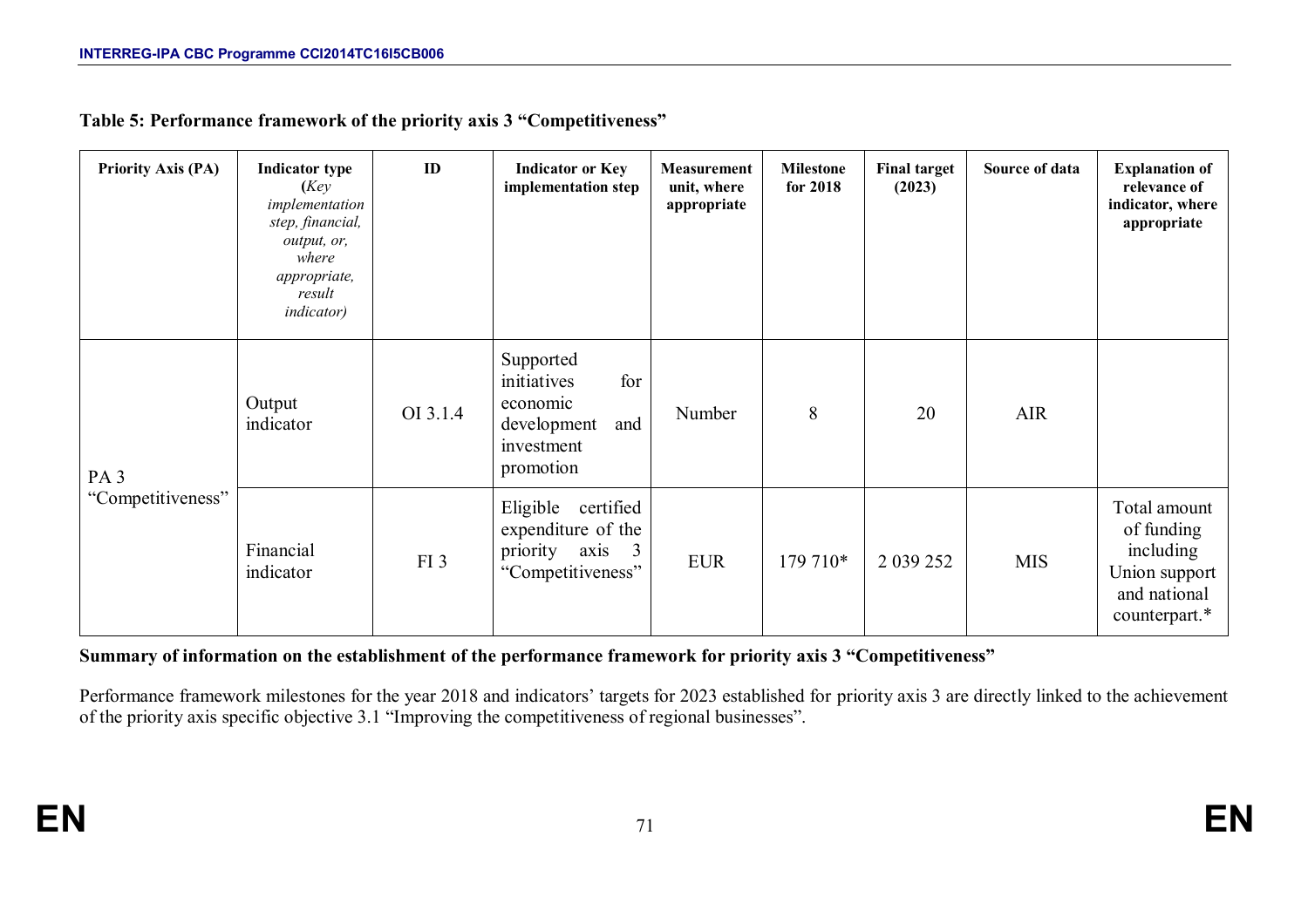The selected output indicators relate to main operations under priority axis 3 and are expected to represent the majority of resources allocated to this PA, namely measures for economic development and investment promotion. The estimated milestone value for 2018 is realistic, achievable, transparent and verifiable.

\*The milestone for 2018 of the financial indicator represents the financial resources allocated to priority axis 3 until 2015 including only EU contribution (IPA II) in order to meet the n+3 rule and to avoid decommitment.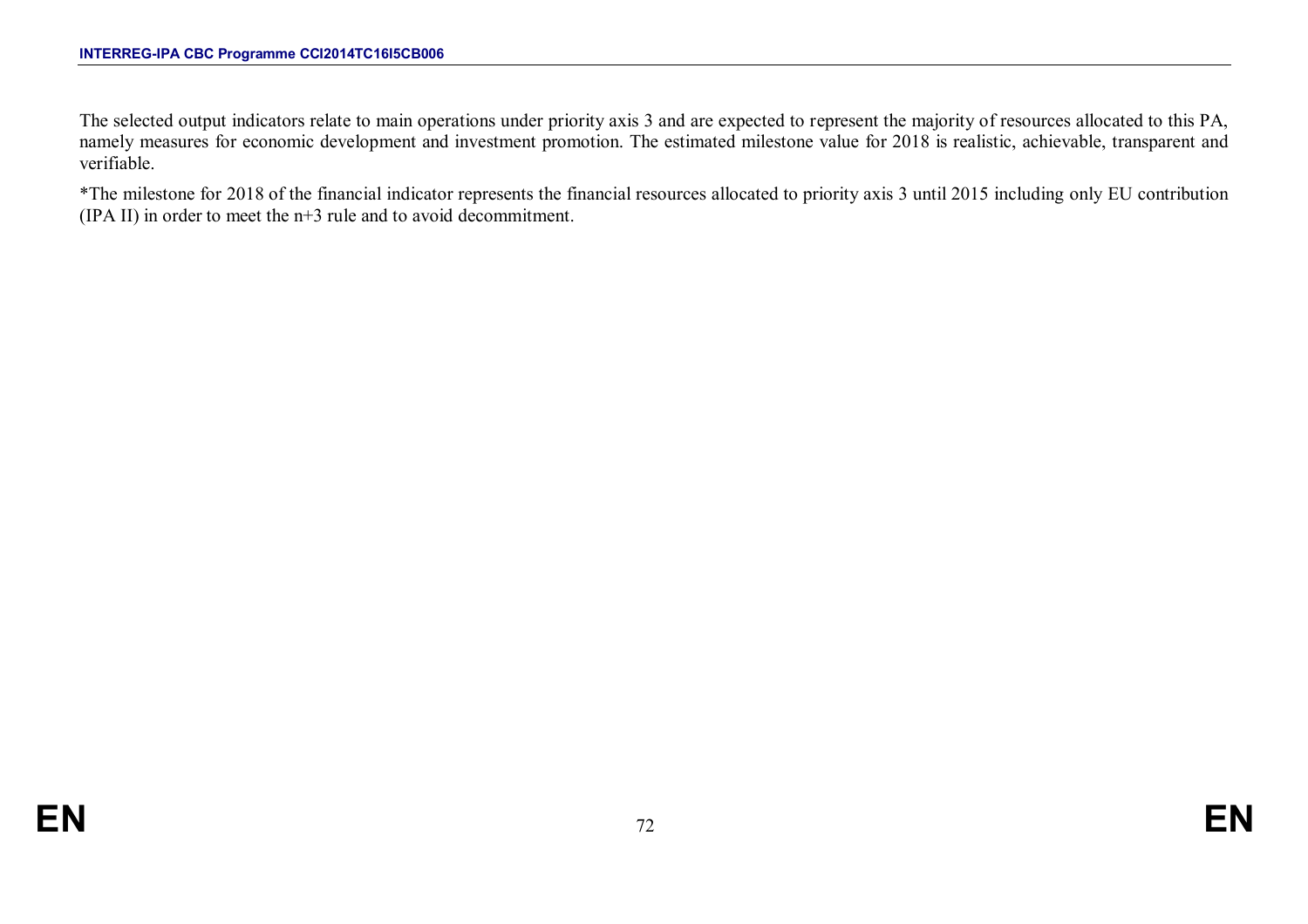# **2.1.8 Categories of intervention**

(Reference: point (b)(vii) of Article 8(2) of Regulation (EU) No 1299/2013)

Categories of intervention corresponding to the content of the priority axis, based on a nomenclature adopted by the Commission, and indicative breakdown of Union support

| <b>Table 6: Dimension 1 Intervention field</b> |                                                                                                                                                                                                                                                                                                                                         |                     |  |  |
|------------------------------------------------|-----------------------------------------------------------------------------------------------------------------------------------------------------------------------------------------------------------------------------------------------------------------------------------------------------------------------------------------|---------------------|--|--|
| Priority axis (PA)                             | Code                                                                                                                                                                                                                                                                                                                                    | <b>Amount (EUR)</b> |  |  |
| PA <sub>3</sub><br>"Competitiveness"           | 063 Cluster support and business networks<br>primarily benefiting SMEs                                                                                                                                                                                                                                                                  | 132 000             |  |  |
|                                                | 064 Research and innovation processes in<br>(including)<br><b>SMEs</b><br>voucher<br>schemes,<br>design,<br>service<br>social<br>and<br>process,<br>innovation)                                                                                                                                                                         | 450 000             |  |  |
|                                                | 066 Advanced support services for SMEs<br>of<br><b>SMEs</b><br>(including)<br>and<br>groups<br>marketing<br>design<br>management,<br>and<br>services)                                                                                                                                                                                   | 244 000             |  |  |
|                                                | 067 SME business development, support to<br>entrepreneurship and incubation (including<br>support to spin offs and spin outs)                                                                                                                                                                                                           | 248 300             |  |  |
|                                                | 073 Support to social enterprises (SMEs)                                                                                                                                                                                                                                                                                                | 93 700              |  |  |
|                                                | 103 Sustainable integration into the labour<br>market of young people, in particular those<br>not in employment, education or training,<br>including young people at risk of social<br>exclusion<br>and<br>young<br>people<br>from<br>marginalised<br>communities,<br>including<br>through the implementation of the Youth<br>Guarantee | 190 000             |  |  |
|                                                | Self-employment, entrepreneurship<br>104<br>and business creation including innovative<br>micro, small and medium sized enterprises                                                                                                                                                                                                     | 240 364             |  |  |
|                                                | 105 Equality between men and women in<br>all<br>including<br>1n<br>areas,<br>access<br>to                                                                                                                                                                                                                                               | $\theta$            |  |  |

# **Tables 6-9: Categories of intervention**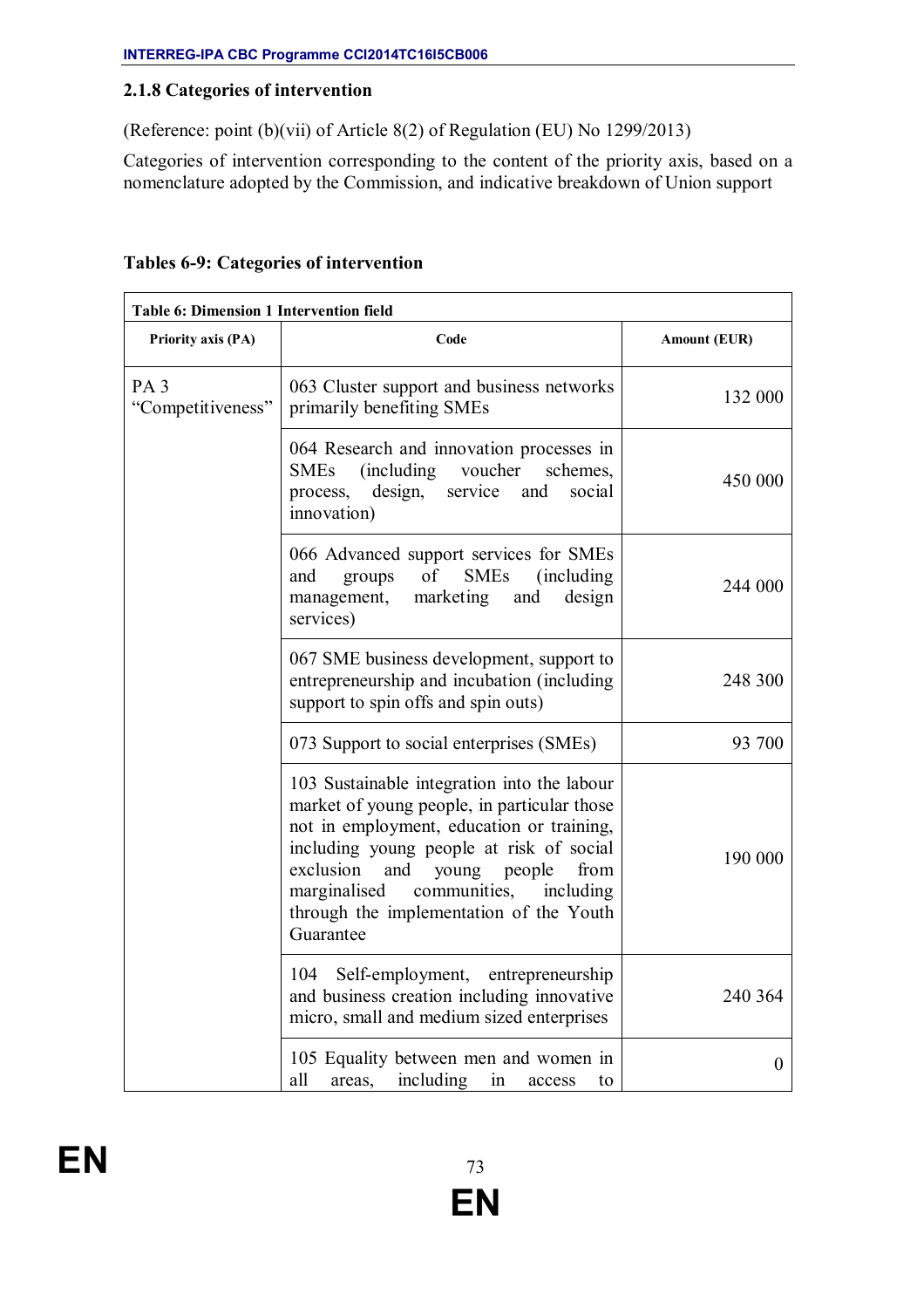#### **INTERREG-IPA CBC Programme CCI2014TC16I5CB006**

| employment,<br>career<br>progression,<br>reconciliation of work and private life and<br>promotion of equal pay for equal work            |         |
|------------------------------------------------------------------------------------------------------------------------------------------|---------|
| 109 Active inclusion, including with a view<br>to promoting equal opportunities and active<br>participation, and improving employability | 135 000 |

| <b>Table 7: Dimension 2 Form of finance</b> |                          |                     |  |  |  |
|---------------------------------------------|--------------------------|---------------------|--|--|--|
| <b>Priority axis (PA)</b>                   | Code                     | <b>Amount (EUR)</b> |  |  |  |
| PA <sub>3</sub><br>"Competitiveness"        | 01 - Non-repayable grant | 1 733 364           |  |  |  |

| <b>Table 8: Dimension 3 Territory type</b> |                                                                      |                     |  |  |  |
|--------------------------------------------|----------------------------------------------------------------------|---------------------|--|--|--|
| <b>Priority axis (PA)</b><br>Code          |                                                                      | <b>Amount (EUR)</b> |  |  |  |
| PA <sub>3</sub><br>"Competitiveness"       | 01 - Large Urban areas (densely populated<br>$> 50000$ population)   | 977 970             |  |  |  |
|                                            | 02 - Small Urban areas (intermediate<br>density $> 5000$ population) | 558 844             |  |  |  |
|                                            | 03 - Rural areas (thinly populated)                                  | 196 550             |  |  |  |

| Table 9: Dimension 6 Territorial delivery mechanisms |                             |                     |  |  |  |
|------------------------------------------------------|-----------------------------|---------------------|--|--|--|
| <b>Priority axis (PA)</b>                            | Code                        | <b>Amount (EUR)</b> |  |  |  |
| PA 3 "Competitiveness"                               | $\vert 07$ - Not applicable | 1 733 364           |  |  |  |

**2.1.9 A summary of the planned use of technical assistance including, where necessary, actions to reinforce the administrative capacity of authorities involved in the management and control of the programmes and beneficiaries and, where necessary, actions for to enhance the administrative capacity of relevant partners to participate in the implementation of programmes** (where appropriate)

(Reference: point (b)(vi) of Article 8(2) of Regulation (EU) No 1299/2013)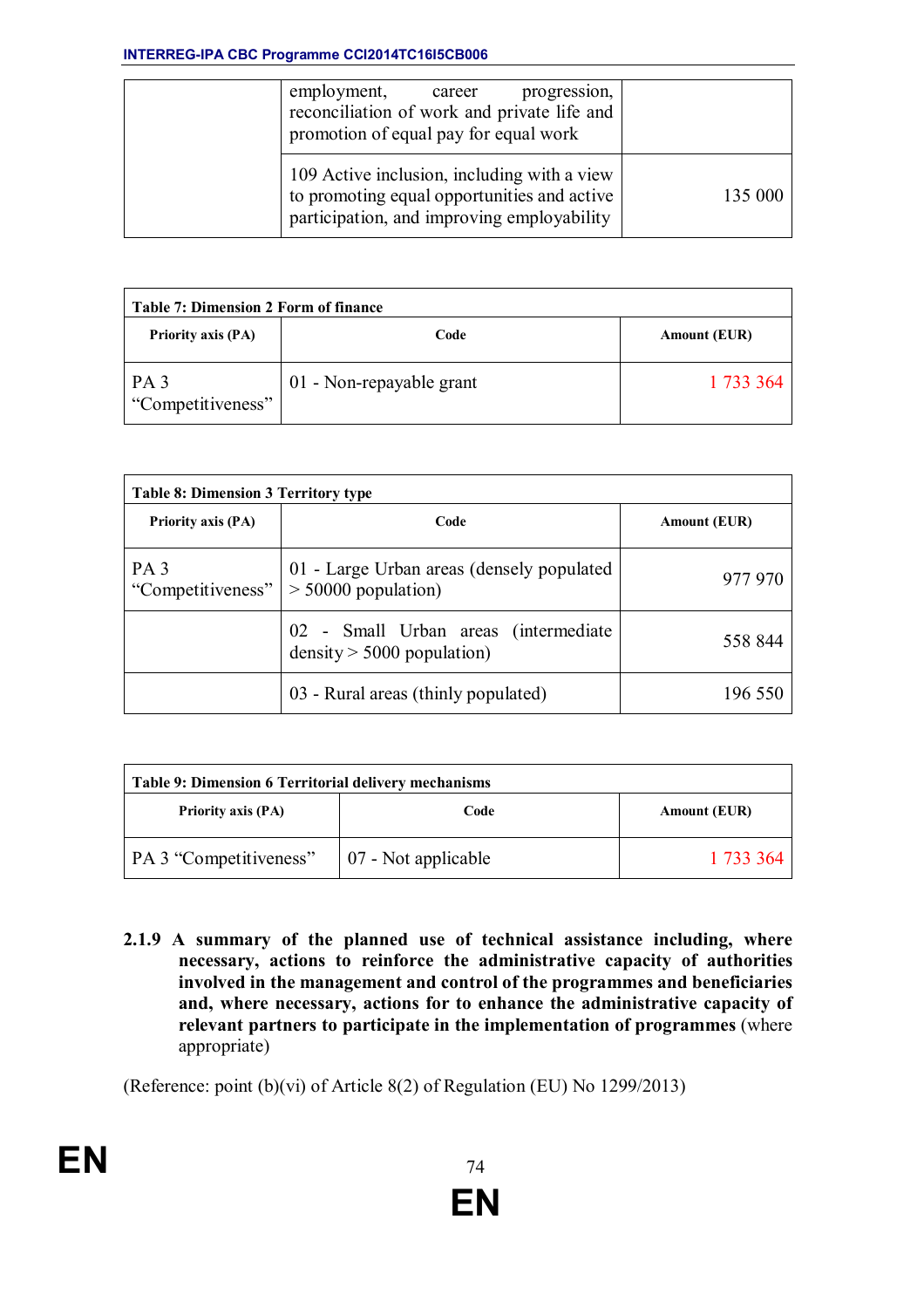## **INTERREG-IPA CBC Programme CCI2014TC16I5CB006**

| <i>Priority axis</i>           | PA 3 "Competitiveness" |  |  |
|--------------------------------|------------------------|--|--|
| Not applicable / not envisaged |                        |  |  |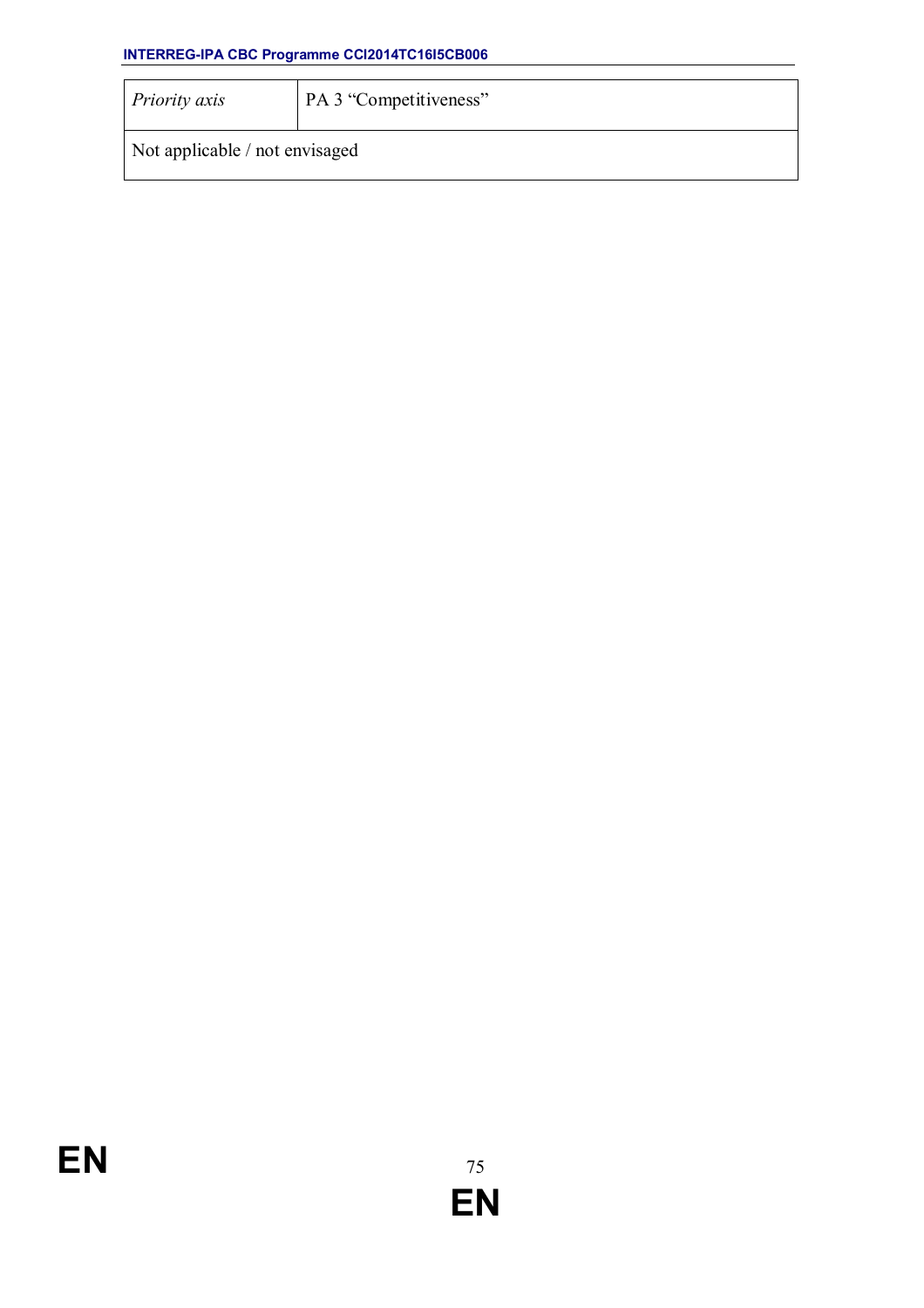# **Section 2.2 Description of the priority axes for technical assistance**

(Reference: point (c) of Article 8(2) of Regulation (EU) No 1299/2013)

# **2.2.1 Priority axis 4**

| IE    |                      |
|-------|----------------------|
| Title | Technical assistance |

# **2.2.2 Fund and calculation basis for Union support**

| Fund                                                                                                                     | <b>IPA</b> |
|--------------------------------------------------------------------------------------------------------------------------|------------|
| <i>Calculation Basis (total</i> Total eligible expenditure<br>eligible expenditure<br>or<br>public eligible expenditure) |            |
| Justification of<br>the<br>calculation basis choice (only<br>if total eligible expenditure basis<br>selected)            |            |

# **2.2.3 The specific objectives of the priority axis and the expected results**

(Reference: points (c)(i) and (ii) of Article 8(2) of Regulation (EU) No 1299/2013)

# **Specific objective** (repeated for each specific objective)

| ID                                                                                    | 4.1                                                                                                                                                                                |
|---------------------------------------------------------------------------------------|------------------------------------------------------------------------------------------------------------------------------------------------------------------------------------|
| Specific objective                                                                    | PROGRAMME'S ADMINISTRATION                                                                                                                                                         |
| Results that the partner States<br>seek to achieve with Union<br>support <sup>7</sup> | To maximise the effectiveness and efficiency of the<br>management and implementation of the INTERREG-<br>IPA CBC Programme Bulgaria - the former Yugoslav<br>Republic of Macedonia |

 $\overline{a}$ <sup>7</sup> Required where the Union support to technical assistance in the cooperation programme exceeds EUR 15 million.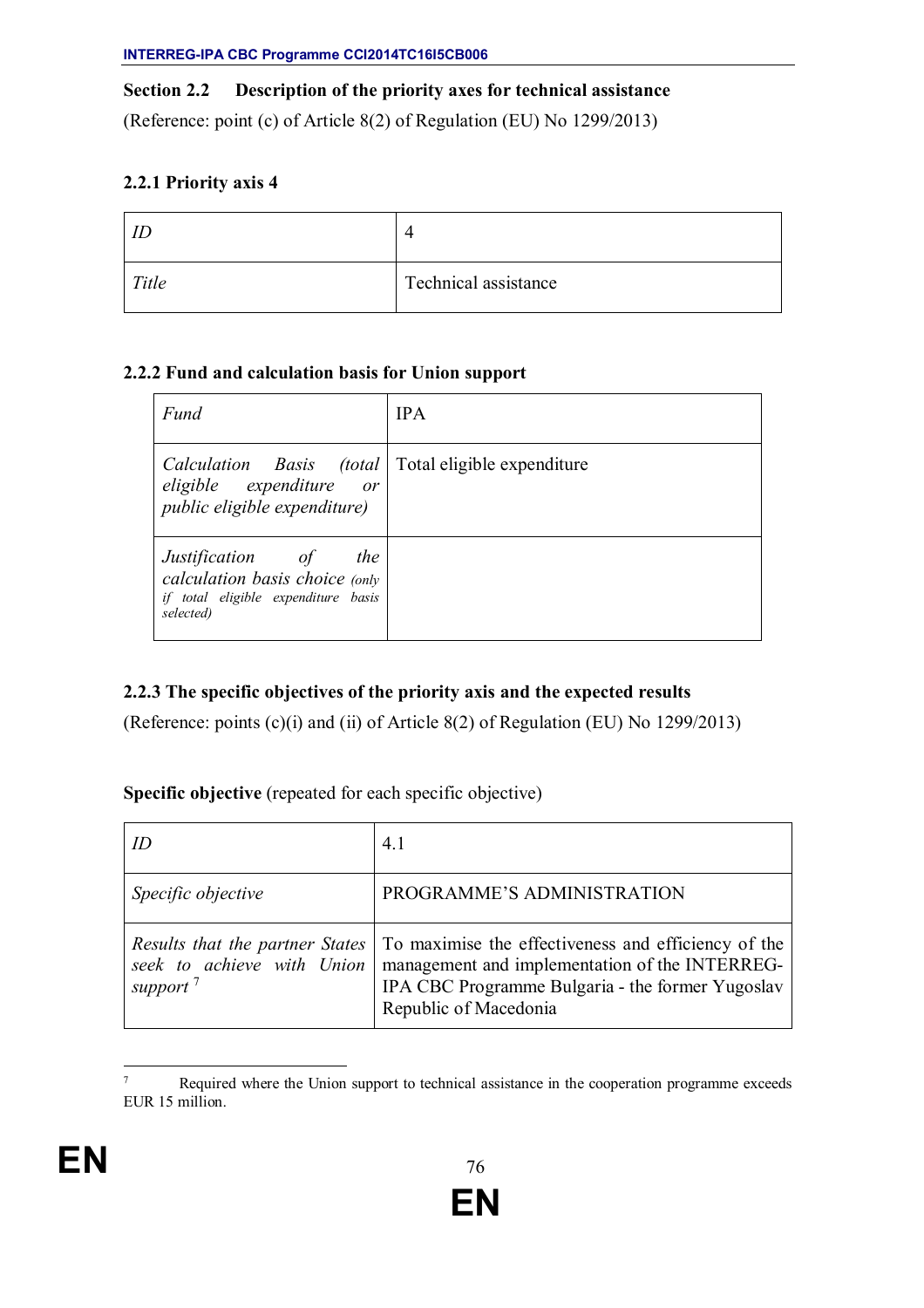#### **2.2.4 Actions to be supported and their expected contribution to the programme implementation**

| <i>Priority axis</i> | Technical assistance                                                                   |  |  |  |
|----------------------|----------------------------------------------------------------------------------------|--|--|--|
|                      | The technical assistance will support on one hand actions that enhance the capacity of |  |  |  |

applicants and beneficiaries to apply for and to use the programme funds and on the other hand, actions to support Programme management and implementation.

The technical assistance costs will mainly be composed of preparatory, management, monitoring, evaluation, and information and control activities.

In accordance with Article 35 of COMMISSION IMPLEMENTING REGULATION (EU) No 447/2014 of 2 May 2014, the limit for technical assistance is set at 10% of the total amount allocated to the cross-border cooperation programme.

Moreover, technical assistance funds will be used to support the programme management (implementation, monitoring, evaluation, communication, programming etc.) and to improve the administrational capacity of programme bodies and stakeholders.

Indicative actions supported under this priority axis are listed below:

# **Management and implementation**

- Supporting the programme bodies for the implementation of the Programme; supporting the Monitoring Committee activities; functioning of the JS, etc. (meetings organisation, travel expenditures, publicity and communication costs, remuneration costs, etc.)
- Elaboration of studies, reports and surveys on strategic matters. These documents will contribute to the proper estimation of the Programme progress and sustainability.
- **Performing quality assessments of applications for projects.**
- Organisation of seminars, trainings and information events on national and crossborder level (details will be set out in the communication strategy) to support projects' development and implementation.

### **Monitoring, control and audit**

- Implementing proper procedures for the quality and risk assessment, monitoring and control of operations carried out under the Programme, as well as actions contributing to the reduction of administrative burden for beneficiaries.
- Ensuring proper functioning of the First Level Control system (remuneration of first level controllers; travel and accommodation's costs for site visits, etc.)
- Development and maintenance of the Monitoring system for programme management, monitoring, audit and control.
- Monitoring the sustainability of the results achieved by operations financed under Bulgaria-the former Yugoslav Republic of Macedonia Programme 2007-2013

### **Communication and information**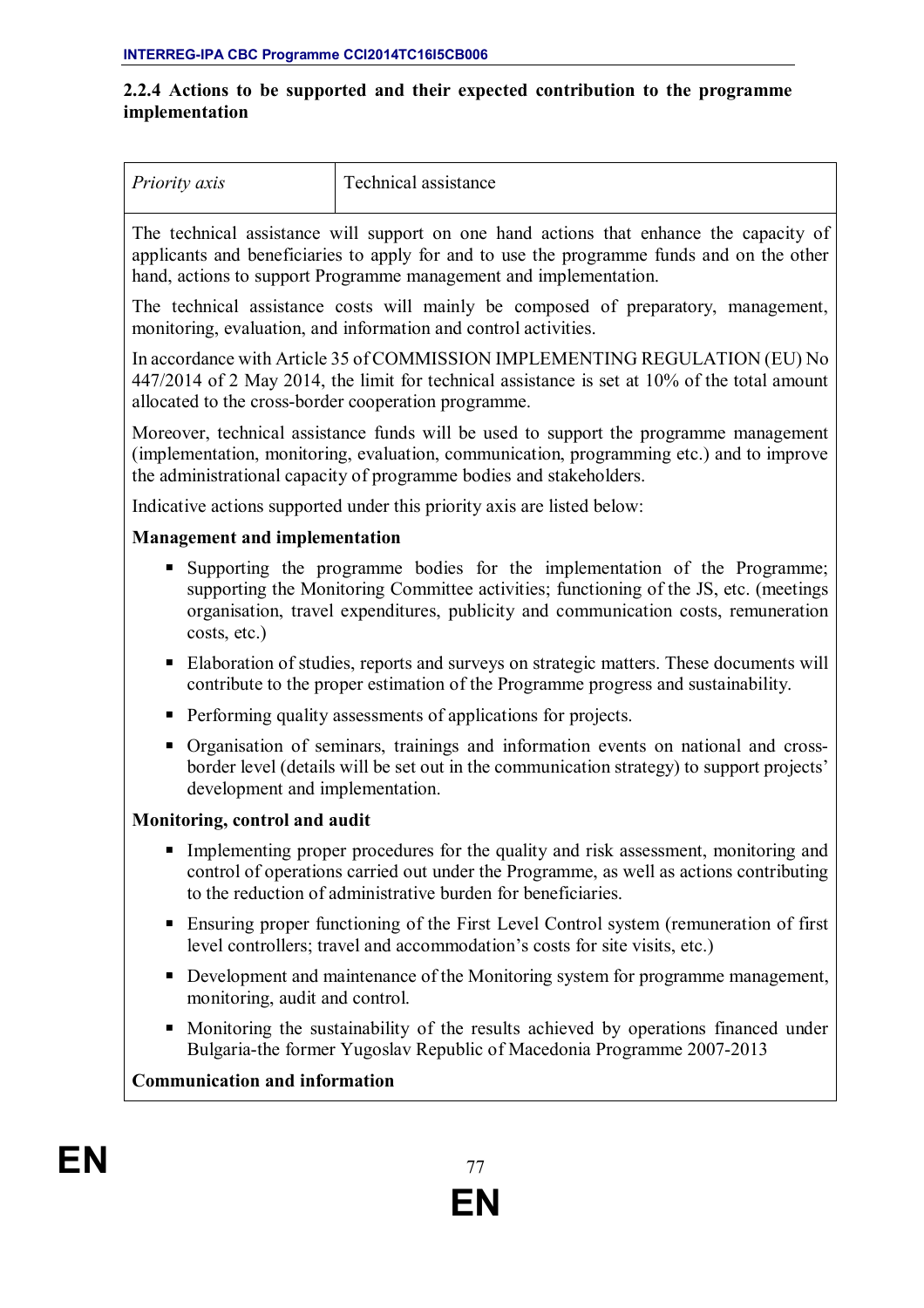- Development and maintenance of the programme website.
- Implementing widespread information activities about the programme and the projects as well as supporting activities related to communication and publicity.
- Support for identifying and strengthening the co-ordination networks and contacts among representatives of other relevant EU co- funded programmes by MA, NA, and JS (neighbouring ETC programmes, national programmes, etc.)

### **Evaluation**

 Evaluation of the programme implementation in achieving its objectives. For this purpose, an evaluation plan may be drafted according to the provision of the regulations and making use of external experts may be necessary.

### **Preparation, programming 2021-2027**

**Preparation** of the strategic direction for the programming period 2021-2027. Elaboration of project designs, technical documentation, analyses, etc for the strategic project/s to be included in the future Cross-border cooperation Programme 2021-2027.

# *Types of beneficiaries supported under the priority*

The following types of beneficiaries may apply for the respective types of projects under this priority axis:

| <b>Types of beneficiaries</b>                                                                             | Investment<br>measures | <b>Soft</b><br>measures |
|-----------------------------------------------------------------------------------------------------------|------------------------|-------------------------|
| Programme bodies                                                                                          |                        |                         |
| Regional and central public authorities (for the activities under "preparation, programming $2021-2027$ " |                        |                         |

# **2.2.5 Programme specific indicators**<sup>8</sup>

# *2.2.5.1 Programme specific result indicators*

**(**Reference: point (c)(ii) of Article 8(2) of Regulation (EU) No 1299/2013)

**Table 10: Programme-specific result indicators**

| ID | Indicator | Measurement<br>unit | <b>Baseline</b><br>value | <b>Baseline</b><br>vear | <b>Target</b><br>(2023) | value | Source of data | Frequency of<br>reporting |
|----|-----------|---------------------|--------------------------|-------------------------|-------------------------|-------|----------------|---------------------------|
|----|-----------|---------------------|--------------------------|-------------------------|-------------------------|-------|----------------|---------------------------|

 $\overline{a}$ <sup>8</sup> Required where objectively justified by the given the content of the actions and where the Union support to technical assistance in the cooperation programme exceeds EUR 15 million.

The target values can be qualitative or quantitative.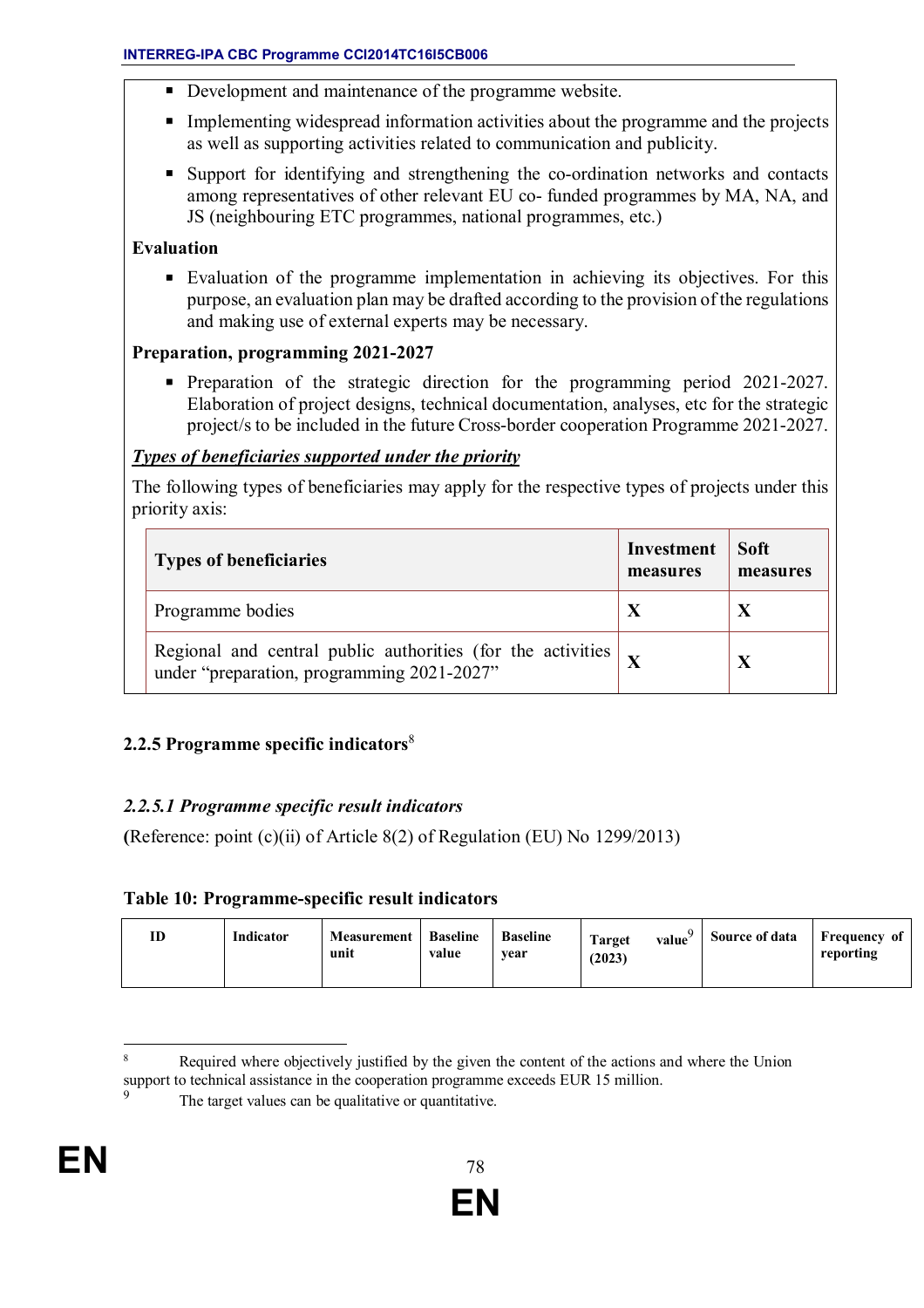# **INTERREG-IPA CBC Programme CCI2014TC16I5CB006**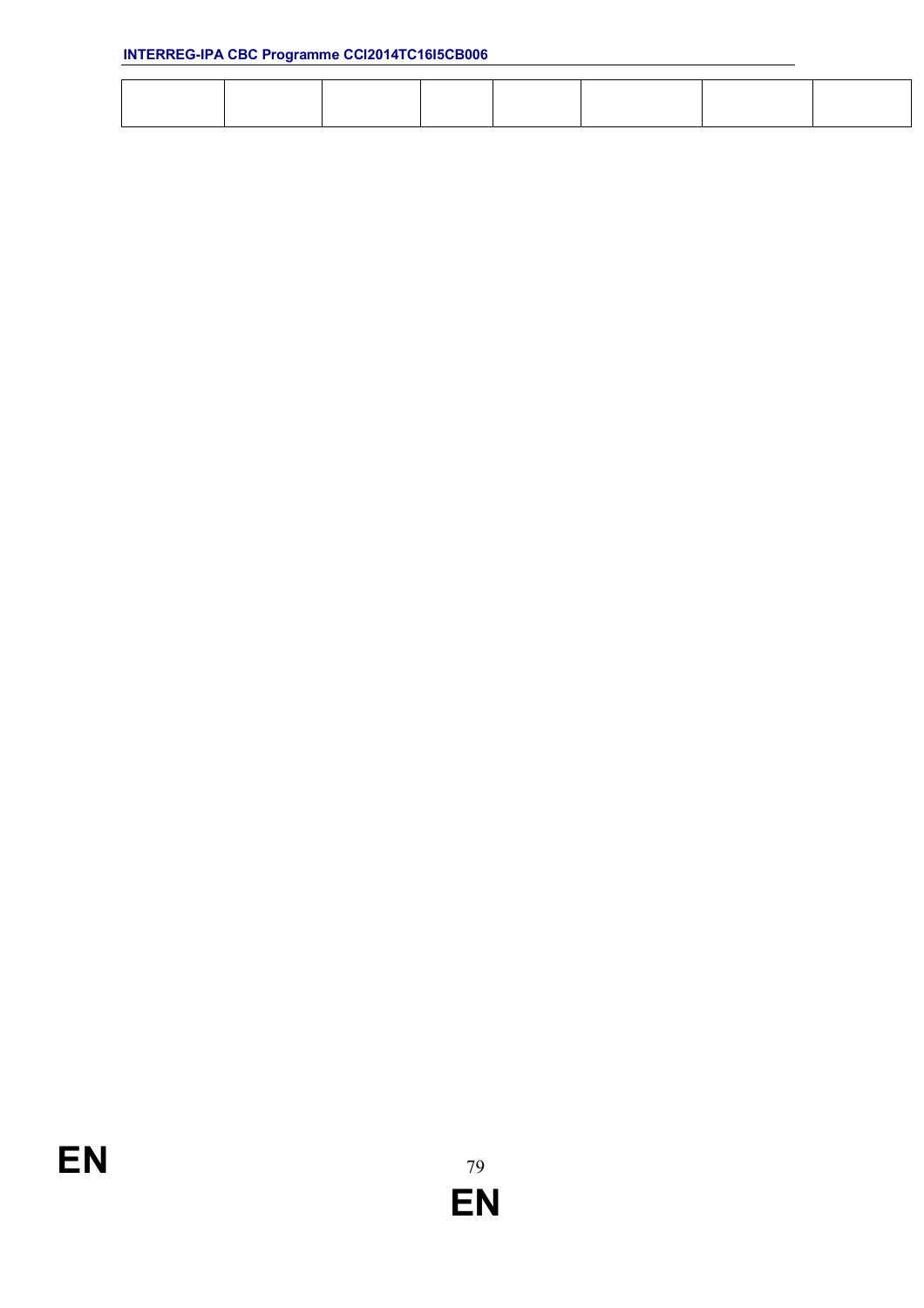# *2.2.5.2 Programme specific output indicators expected to contribute to results*

(Reference: point (c)(iv) of Article 8(2) of Regulation (EU) No 1299/2013)

| ID       | <b>Indicator</b>                                                                        | <b>Measurement</b><br>unit | <b>Target</b><br>value<br>(2023) | Source of data                                         |
|----------|-----------------------------------------------------------------------------------------|----------------------------|----------------------------------|--------------------------------------------------------|
|          |                                                                                         |                            | (optional)                       |                                                        |
| OI 4.1.1 | Number of<br>performed<br>evaluations of the<br>programme                               | Number                     | $\overline{2}$                   | Evaluation<br>plan,<br>evaluation<br>reports, etc.     |
| OI 4.1.2 | <b>Updated MIS system</b>                                                               | Number                     | 1                                | Generated<br>reports                                   |
| OI 4.1.3 | Number of<br>monitoring<br>committee meetings                                           | Number                     | 14                               | Invitations,<br>minutes, etc.                          |
| OI 4.1.4 | Number of publicity<br>events for<br>beneficiaries                                      | Number                     | 10                               | List of<br>participants<br>pictures, etc.              |
| OI 4.1.5 | Number of<br>employees whose<br>salaries are co-<br>financed by<br>technical assistance | Number                     | 8                                | Labour<br>contracts,<br>administrative<br>orders, etc. |

**Table 11: Programme specific output indicators**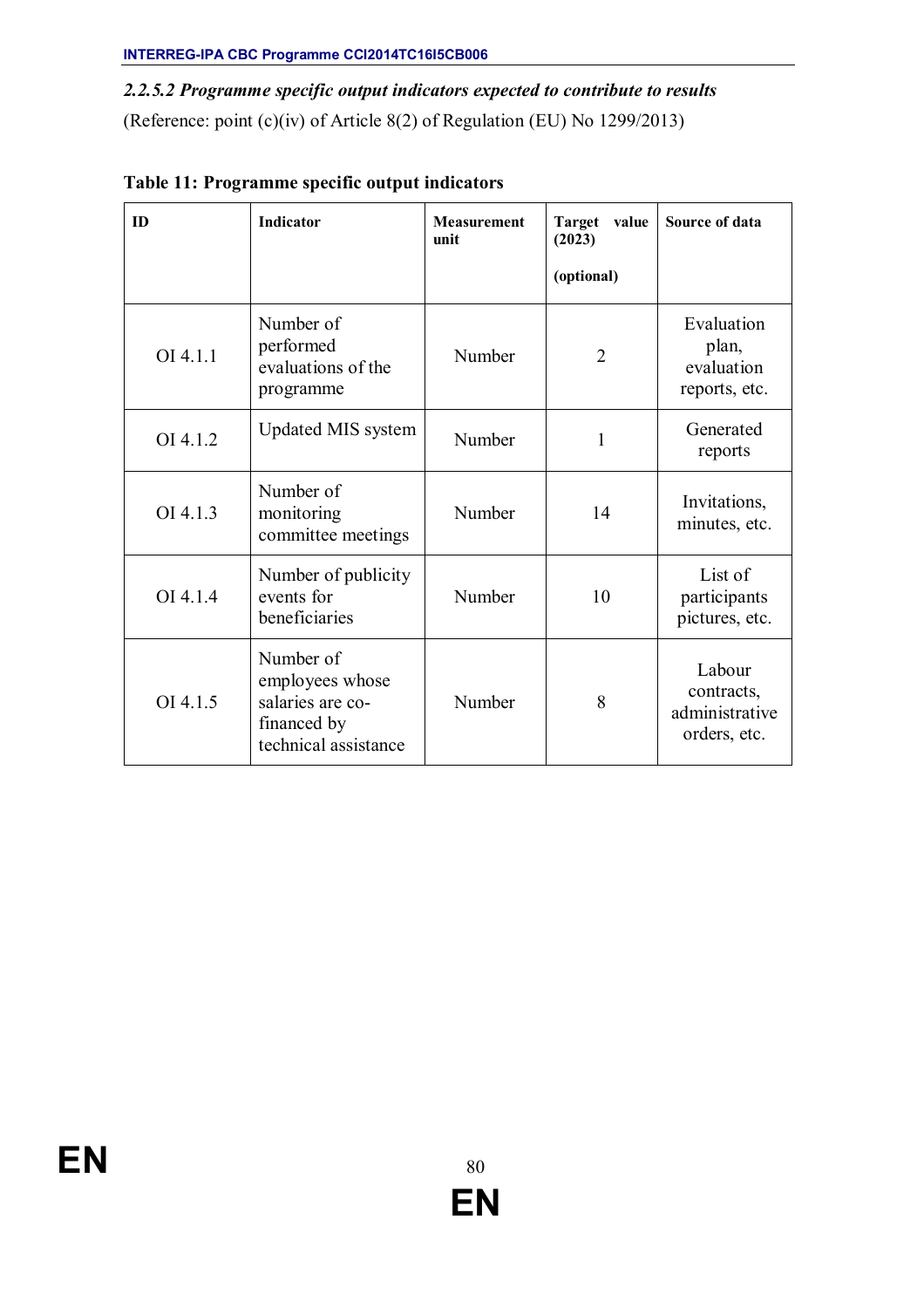# **2.2.6 Categories of intervention**

(Reference: point (c)(v) of Article 8(2) of Regulation (EU) No 1299/2013**)**

Corresponding categories of intervention based on a nomenclature adopted by the Commission, and an indicative breakdown of Union support.

|  |  | <b>Tables 12-14: Categories of intervention</b> |  |  |
|--|--|-------------------------------------------------|--|--|
|--|--|-------------------------------------------------|--|--|

| <b>Table 12: Dimension 1 Intervention field</b> |                                                                 |                     |  |  |  |
|-------------------------------------------------|-----------------------------------------------------------------|---------------------|--|--|--|
| <b>Priority axis</b>                            | Code                                                            | <b>Amount (EUR)</b> |  |  |  |
| PA <sub>4</sub>                                 | 121 - Preparation, implementation, monitoring and<br>inspection | 1 244 243           |  |  |  |
| "Technical<br>assistance"                       | 122 - Evaluation and studies                                    | 205 000             |  |  |  |
|                                                 | 123 - Information and communication                             | 205 000             |  |  |  |

| Table 13: Dimension 2 Form of finance        |                          |                     |  |  |  |
|----------------------------------------------|--------------------------|---------------------|--|--|--|
| <b>Priority axis</b>                         | Code                     | <b>Amount (EUR)</b> |  |  |  |
| PA <sub>4</sub><br>"Technical<br>assistance" | 01 - Non-repayable grant | 1 654 243           |  |  |  |

| <b>Table 14: Dimension 3 Territory type</b> |                                                                                     |                     |  |  |  |  |
|---------------------------------------------|-------------------------------------------------------------------------------------|---------------------|--|--|--|--|
| <b>Priority axis</b>                        | Code                                                                                | <b>Amount (EUR)</b> |  |  |  |  |
| PA4<br>"Technical<br>assistance"            | 05 - Cooperation across national or regional<br>programme areas in national context | 1 654 243           |  |  |  |  |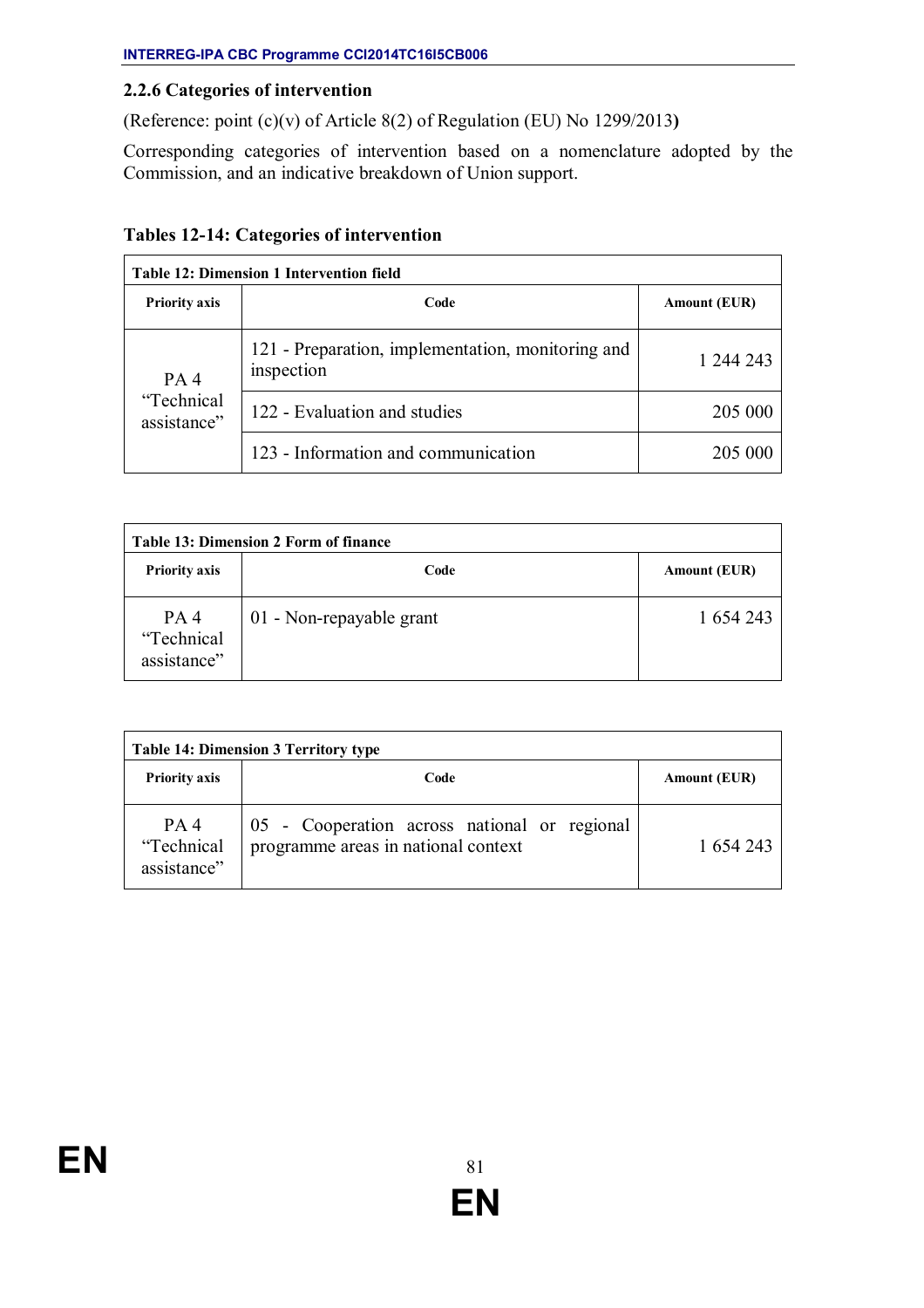# **Section 2.3 Overview table of indicators per priority axis and thematic priority**

| Priority axis                    | Thematic priority                                                                                                                                | Specific objective $(s)$                                                                                     | Selected results indicators                                                                                                | Selected output indicators                                                                                                                                                                                                                                                                                                                                                                                                                                                                                                                                |
|----------------------------------|--------------------------------------------------------------------------------------------------------------------------------------------------|--------------------------------------------------------------------------------------------------------------|----------------------------------------------------------------------------------------------------------------------------|-----------------------------------------------------------------------------------------------------------------------------------------------------------------------------------------------------------------------------------------------------------------------------------------------------------------------------------------------------------------------------------------------------------------------------------------------------------------------------------------------------------------------------------------------------------|
| "Environment"<br>PA <sub>1</sub> | TP b): Protecting<br>environment,<br>the<br>promoting climate<br>change adaptation<br>mitigation,<br>and<br>prevention<br>risk<br>and management | SO 1.1 Environmental<br>protection and sustainable<br>use of the common natural<br>resources of the CBC area | RI 1.1.1: Increased level of<br>capacity in environmental<br>protection and sustainable use<br>of common natural resources | OI 1.1.1 Number of supported investments for<br>improving the environmental conditions in the<br>programme region<br>OI 1.1.2 Number of nature protected areas<br>addressed by supported interventions<br>OI 1.1.3 Number of supported joint mechanisms<br>for environmental protection, promotion of<br>biodiversity and sustainable use of natural<br>resources<br>OI 1.1.4 Number of institutions/organizations<br>involved in environmental related activities<br>OI 1.1.5 Number of participants in environmental<br>related trainings and campaigns |
|                                  |                                                                                                                                                  | SO 1.2 Prevention and<br>mitigation of consequences<br>of natural and man-caused                             | RI 1.2.1: Increased joint<br>interventions in the field of risk<br>prevention and management                               | OI 1.2.1 Supported investments for improving<br>disaster management and risk prevention<br>OI 1.2.2 Supported investments for adaptation and<br>mitigation of climate change consequences                                                                                                                                                                                                                                                                                                                                                                 |

|  | Table 15: Table of common and programme specific output and result indicators |  |  |  |
|--|-------------------------------------------------------------------------------|--|--|--|
|  |                                                                               |  |  |  |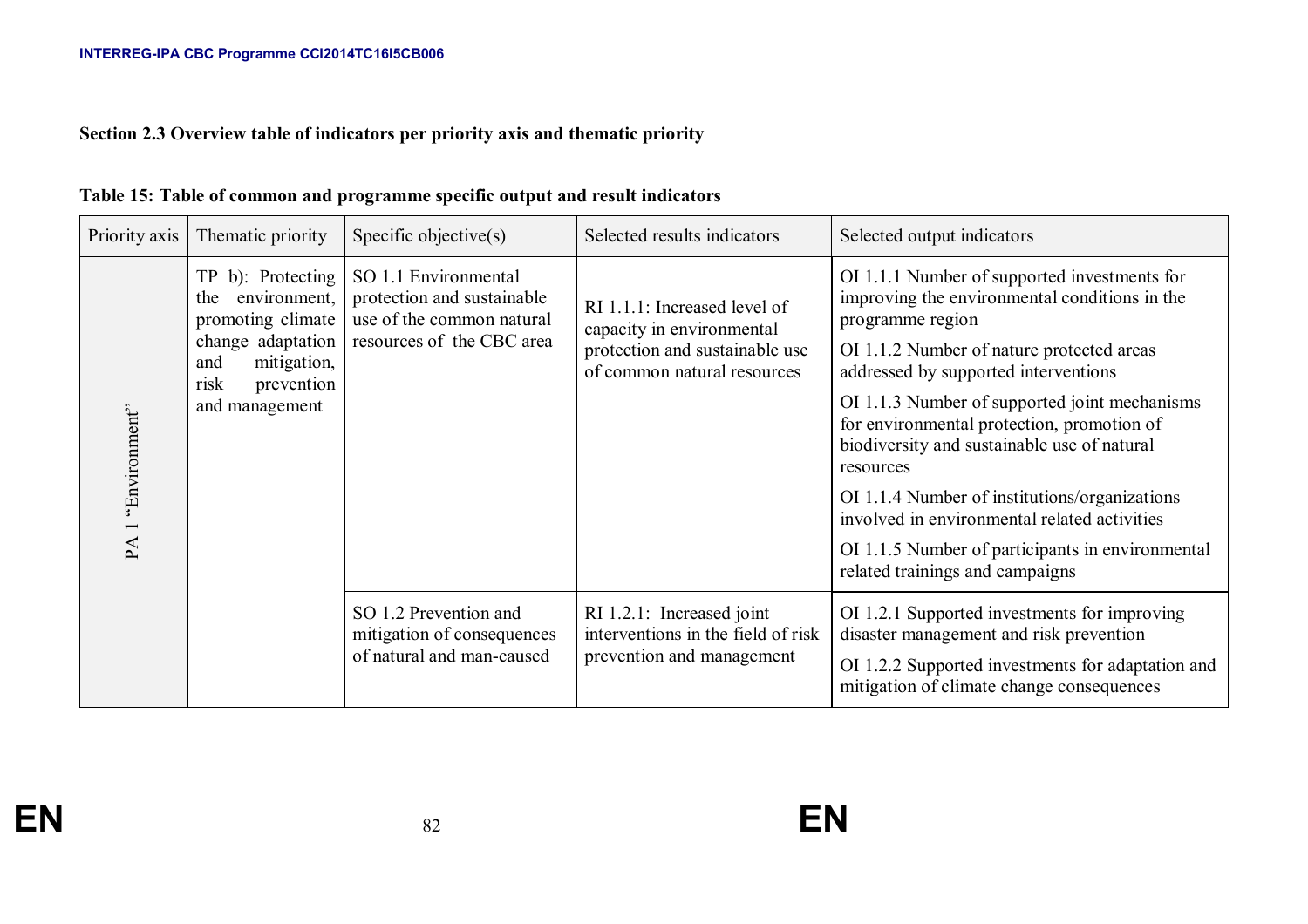| Priority axis                                       | Thematic priority                                                          | Specific objective $(s)$                                                                                                                                                                    | Selected results indicators                                                           | Selected output indicators                                                                                                                                                                                                                                                                                |
|-----------------------------------------------------|----------------------------------------------------------------------------|---------------------------------------------------------------------------------------------------------------------------------------------------------------------------------------------|---------------------------------------------------------------------------------------|-----------------------------------------------------------------------------------------------------------------------------------------------------------------------------------------------------------------------------------------------------------------------------------------------------------|
|                                                     |                                                                            | disasters of cross-border<br>dimension and impact                                                                                                                                           | RI 1.2.2: Increased joint<br>initiatives related to risk<br>prevention and management | OI 1.2.3 Supported joint mechanisms for disaster<br>management and risk prevention and for<br>promotion of climate change awareness                                                                                                                                                                       |
|                                                     |                                                                            |                                                                                                                                                                                             |                                                                                       | OI 1.2.4 Number of institutions/organizations<br>involved in initiatives related to risk prevention<br>and management                                                                                                                                                                                     |
|                                                     |                                                                            |                                                                                                                                                                                             |                                                                                       | OI 1.2.5 Number of participants in trainings and<br>campaigns in the field of risk prevention,<br>(including marginalized communities and other<br>vulnerable groups)                                                                                                                                     |
|                                                     |                                                                            |                                                                                                                                                                                             |                                                                                       | OI 1.2.6 Population benefiting from flood<br>protection measures                                                                                                                                                                                                                                          |
|                                                     |                                                                            |                                                                                                                                                                                             |                                                                                       | OI 1.2.7 Population benefiting from forest fire<br>protection measures                                                                                                                                                                                                                                    |
| "Tourism"<br>$\mathbf{C}$<br>$\mathsf{P}\mathsf{A}$ | $TP d$ :<br>Encouraging<br>tourism and<br>cultural and<br>natural heritage | SO 2.1: Enhancing the<br>tourism potential of the<br>region through cooperation<br>initiatives in better<br>preservation and sustainable<br>utilization of natural and<br>cultural heritage | RI 2.1.1: Increased nights<br>spent in the cross-border region                        | OI 2.1.1 Number of cultural and historical<br>touristic sites reconstructed / restored / covered by<br>conservation and protection actions<br>OI 2.1.2 Length of new or reconstructed or<br>upgraded access roads to natural, cultural and<br>historic tourism sites, cycling routes and walking<br>paths |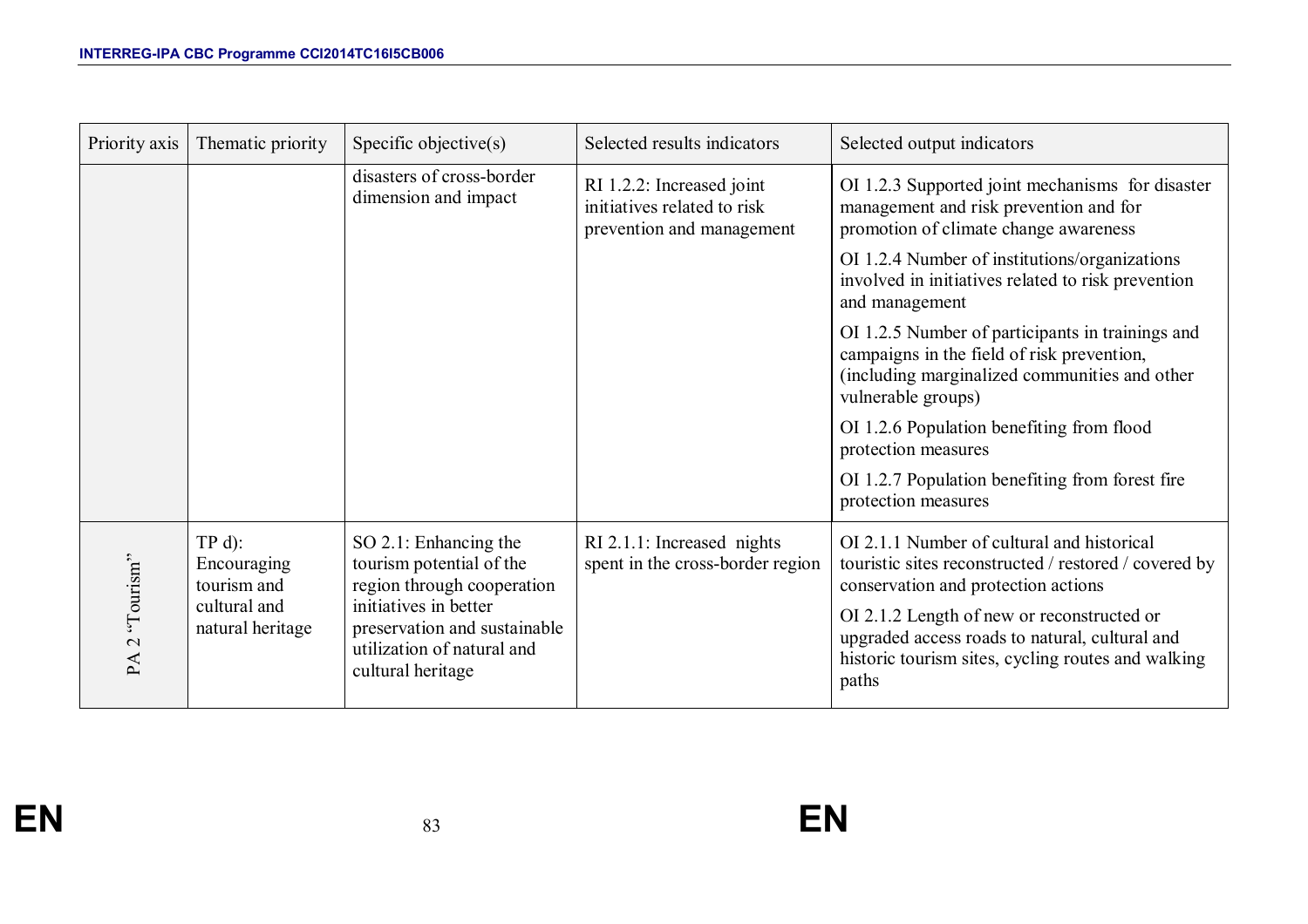| Priority axis | Thematic priority | Specific objective $(s)$                                                 | Selected results indicators                                                                                               | Selected output indicators                                                                                                                                         |
|---------------|-------------------|--------------------------------------------------------------------------|---------------------------------------------------------------------------------------------------------------------------|--------------------------------------------------------------------------------------------------------------------------------------------------------------------|
|               |                   |                                                                          |                                                                                                                           | OI 2.1.3 Number of newly built or reconstructed<br>or upgraded tourist related facilities and<br>attractions                                                       |
|               |                   |                                                                          |                                                                                                                           | OI 2.1.4 Number of created/reconstructed<br>facilities for disabled people for access to or in the<br>supported touristic sites                                    |
|               |                   | SO 2.2: Raising the<br>competitiveness of the CBC                        | $RI$ 2.2.1:<br>Increased level of joint and                                                                               | OI 2.2.1 Number of joint touristic products, services,<br>brands, thematic routes                                                                                  |
|               |                   | region's tourist offer                                                   | integrated approaches to<br>sustainable tourism<br>development in the border area                                         | OI 2.2.2 Number of actions, tools and initiatives<br>developed and/or implemented for promotion of<br>sustainable tourism potential of the eligible border<br>area |
|               |                   |                                                                          | OI 2.2.3 Number of participants in joint training and<br>qualification initiatives in the field of sustainable<br>tourism |                                                                                                                                                                    |
|               |                   | SO 2.3: Promoting<br>cooperation among regional<br>actors in the area of | RI 2.3.1: Increased public<br>awareness regarding<br>sustainable use of natural and                                       | OI 2.3.1 Number of cross-border networks<br>established or strengthened in the field of<br>sustainable tourism                                                     |
|               |                   | sustainable tourism                                                      | cultural heritage and resources                                                                                           | OI 2.3.2 Number of cultural events held for<br>promoting the region's cultural identity                                                                            |
|               |                   |                                                                          |                                                                                                                           | OI 2.3.3 Number of participants in youth initiatives                                                                                                               |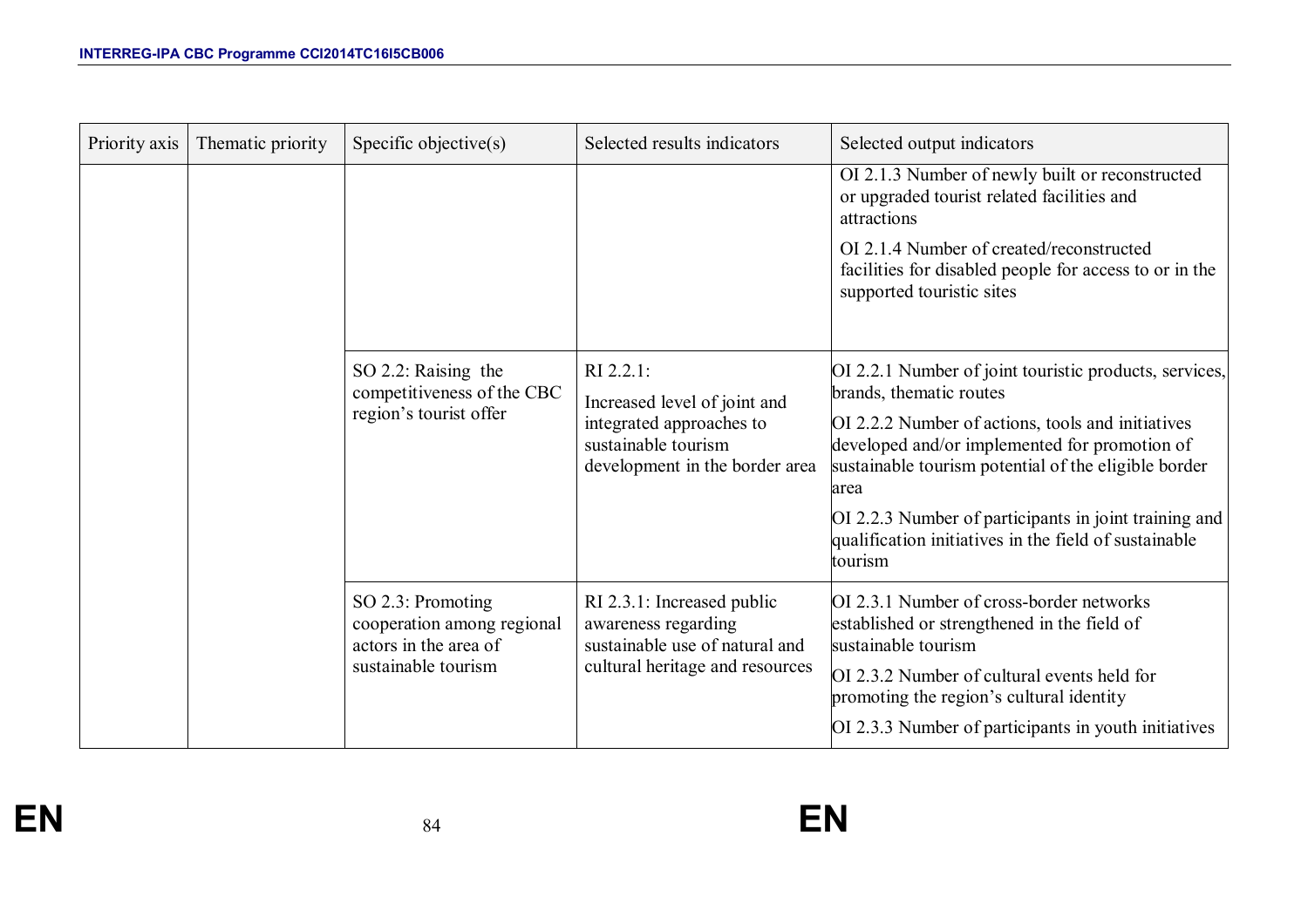| Priority axis                                                                                                                                                                                                | Thematic priority                                                  | Specific objective $(s)$                                                      | Selected results indicators                                                                                                                                                                                                                                         | Selected output indicators                                                                                                                                                                                                                                                                               |
|--------------------------------------------------------------------------------------------------------------------------------------------------------------------------------------------------------------|--------------------------------------------------------------------|-------------------------------------------------------------------------------|---------------------------------------------------------------------------------------------------------------------------------------------------------------------------------------------------------------------------------------------------------------------|----------------------------------------------------------------------------------------------------------------------------------------------------------------------------------------------------------------------------------------------------------------------------------------------------------|
| $TP g$ : Enhancing<br>competitiveness,<br>"Competitiveness"<br>business<br>environment and<br>the development<br>of small and<br>medium-sized<br>enterprises, trade<br>and investment<br>$\tilde{\xi}$<br>PA | SO 3.1: Improving the<br>competitiveness of regional<br>businesses | RI 3.1.1: Increased cross-<br>border business networks<br>created or extended | OI 3.1.1 Supported joint start-up and self-<br>employment initiatives<br>OI 3.1.2 Number of participants (split into men<br>and women) in supported training and<br>qualification initiatives<br>OI 3.1.3 Number of enterprises receiving non-<br>financial support |                                                                                                                                                                                                                                                                                                          |
|                                                                                                                                                                                                              |                                                                    |                                                                               | RI 3.1.2: Increased level of<br>awareness on the business<br>opportunities offered by the<br>region                                                                                                                                                                 | OI 3.1.4 Supported initiatives for economic<br>development and investment promotion<br>OI 3.1.5 Number of cooperation networks                                                                                                                                                                           |
| 4 "Technical assistance<br>PA                                                                                                                                                                                |                                                                    | SO 4.1 Programme<br>administration                                            | N/A                                                                                                                                                                                                                                                                 | OI 4.1.1 Number of performed evaluations of the<br>programme<br>OI 4.1.2 Updated MIS system<br>OI 4.1.3 Number of monitoring committee<br>meetings<br>OI 4.1.4 Number of publicity events for<br>beneficiaries<br>OI 4.1.5 Number of employees whose salaries are<br>co-financed by technical assistance |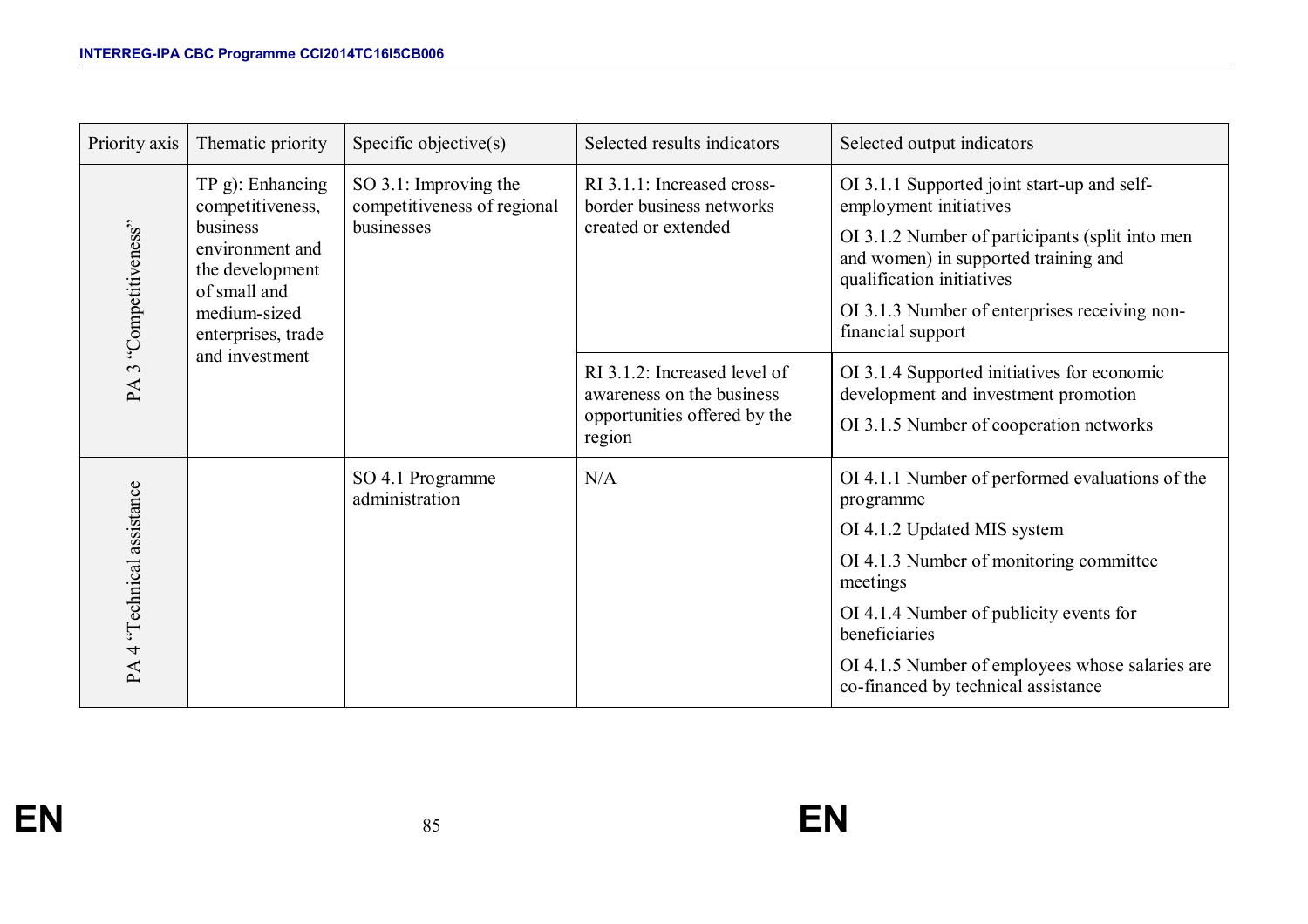# **SECTION 3 FINANCING PLAN**

(Reference: point (d) of Article 8(2) of Regulation (EU) No 1299/2013)

# **3.1 Financial appropriation from the IPA (in EUR)**

(Reference: point (d)(i) of Article 8(2) of Regulation (EU) No 1299/2013)

**Table 16**

| <b>Fund</b> | 2014 | 2015 | 2016                                                                | 2017 | 2018 | 2019 | 2020 | <b>Total</b> |
|-------------|------|------|---------------------------------------------------------------------|------|------|------|------|--------------|
| IPA         |      |      | 198 066   1 710 914   3 929 240   3 170 896   3 234 314   3 299 004 |      |      |      |      | 16 542 434   |

# **3.2.1 Total financial appropriation from the IPA and national co-financing (in EUR)**

(Reference: point (d)(ii) of Article 8(2) of Regulation (EU) No 1299/2013)

- *1. The financial table sets out the financial plan of the cooperation programme by priority axis.*
- 2. *The EIB<sup>10</sup> contribution is presented at the level of the priority axis.*

| Priority<br>axis   | for<br><b>Basis</b><br>calculation                                                  | Union support<br>(a) | National<br>counterpart | Indicative breakdown of<br>the national counterpart |                                       | Total funding     | Co-financing<br>rate   | For<br>information                              |                              |
|--------------------|-------------------------------------------------------------------------------------|----------------------|-------------------------|-----------------------------------------------------|---------------------------------------|-------------------|------------------------|-------------------------------------------------|------------------------------|
|                    | Union<br>of<br>support<br>eligible<br>(Total<br>or public<br>cost<br>eligible cost) |                      | $(b) = (c) + (d)$       | National<br>Public<br>funding $(c)$                 | National<br>private<br>funding<br>(d) | $(e) = (a) + (b)$ | $= (a)/(e) (2)$<br>(f) | Contributio<br>from<br>ns<br>third<br>countries | EIB<br>contr<br>ibuti<br>ons |
| Priority<br>axis 1 | T                                                                                   | 6 283 432            | 1 108 842               | 1 108 842                                           | $\theta$                              | 7 392 274         | 84.999988%             | $\theta$                                        | $\theta$                     |
| Priority<br>axis 2 | T                                                                                   | 6 871 395            | 1 2 1 2 6 0 0           | 1 212 600                                           | $\mathbf{0}$                          | 8 0 8 3 9 9 5     | 84.999991%             | $\theta$                                        | $\theta$                     |
| Priority<br>axis 3 | T                                                                                   | 1 733 364            | 305888                  | 305888                                              | $\theta$                              | 2 0 39 2 52       | 84.999990%             | $\theta$                                        | $\theta$                     |
| Priority<br>axis 4 | T                                                                                   | 1 654 243            | 291926                  | 291 926                                             | $\mathbf{0}$                          | 1 946 169         | 84.999967%             | $\theta$                                        | $\theta$                     |
| <b>Total</b>       | T                                                                                   | 16 542 434           | 2 9 19 2 5 6            | 2 9 19 2 5 6                                        | $\boldsymbol{0}$                      | 19 461 690        | 84.999987%             | $\boldsymbol{0}$                                | $\mathbf{0}$                 |

## **Table 17: Financing plan**

 $10\,$ European Investment Bank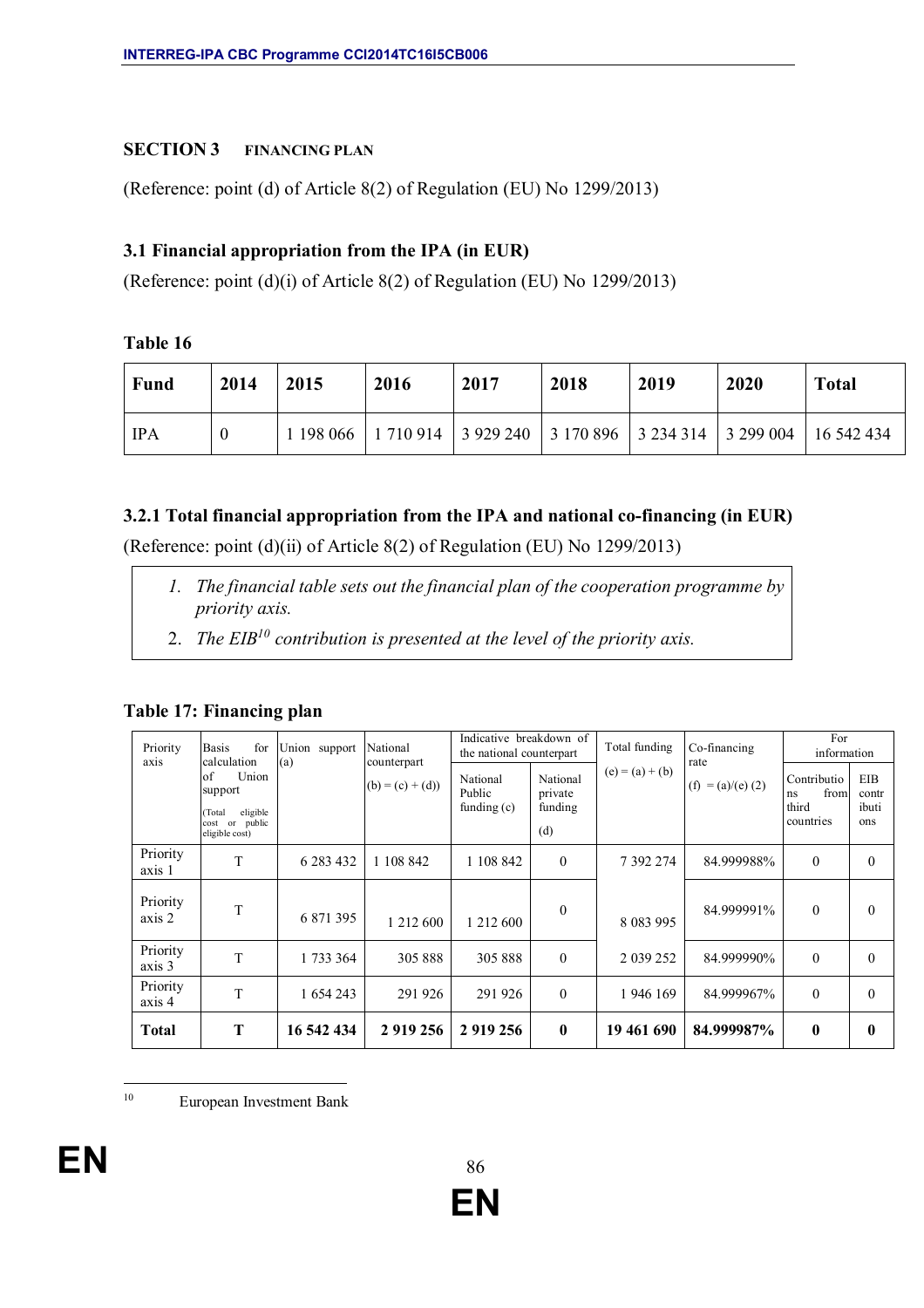(1) To be completed only when priority axes are expressed in total costs.

(2) This rate may be rounded to the nearest whole number in the table. The precise rate used to reimburse payments is the ratio (f).

#### **3.2.2 Breakdown by priority axis and thematic priority**

(Reference: point (d)(ii) of Article 8(2) of Regulation (EU) No 1299/2013)

| <b>Table 18</b> |  |
|-----------------|--|
|-----------------|--|

| Priority axis                                | Thematic priority                                                                                                                                                            | Union<br>support | National<br>counterpart | Total<br>funding |
|----------------------------------------------|------------------------------------------------------------------------------------------------------------------------------------------------------------------------------|------------------|-------------------------|------------------|
| PA <sub>1</sub><br>"Environment"             | TP (b): Protecting the<br>environment, promoting<br>climate change adaptation<br>mitigation,<br>risk<br>and<br>prevention<br>and<br>management                               | 6 283 432        | 1 108 842               | 7 392 274        |
| PA <sub>2</sub><br>"Tourism"                 | $(d)$ :<br>TP<br>Encouraging<br>tourism and cultural and<br>natural heritage                                                                                                 | 6 871 395        | 1 212 600               | 8 0 8 3 9 9 5    |
| PA <sub>3</sub><br>"Competitivene<br>$SS^"$  | <b>TP</b><br>Enhancing<br>$(g)$ :<br>competitiveness, business<br>environment<br>and<br>the<br>development of small and<br>medium-sized enterprises,<br>trade and investment | 1733 364         | 305 888                 | 2 039 252        |
| PA <sub>4</sub><br>"Technical<br>assistance" |                                                                                                                                                                              | 1 654 243        | 291 926                 | 1 946 169        |
| <b>Total</b>                                 |                                                                                                                                                                              | 16 542 434       | 2 9 19 2 5 6            | 19 461 690       |

#### **SECTION 4 INTEGRATED APPROACH TO TERRITORIAL DEVELOPMENT (WHERE APPROPRIATE)**

(Reference: Article 34 (1) of IPA II Implementing Regulation and Article 8(3) of Regulation (EU) No 1299/2013)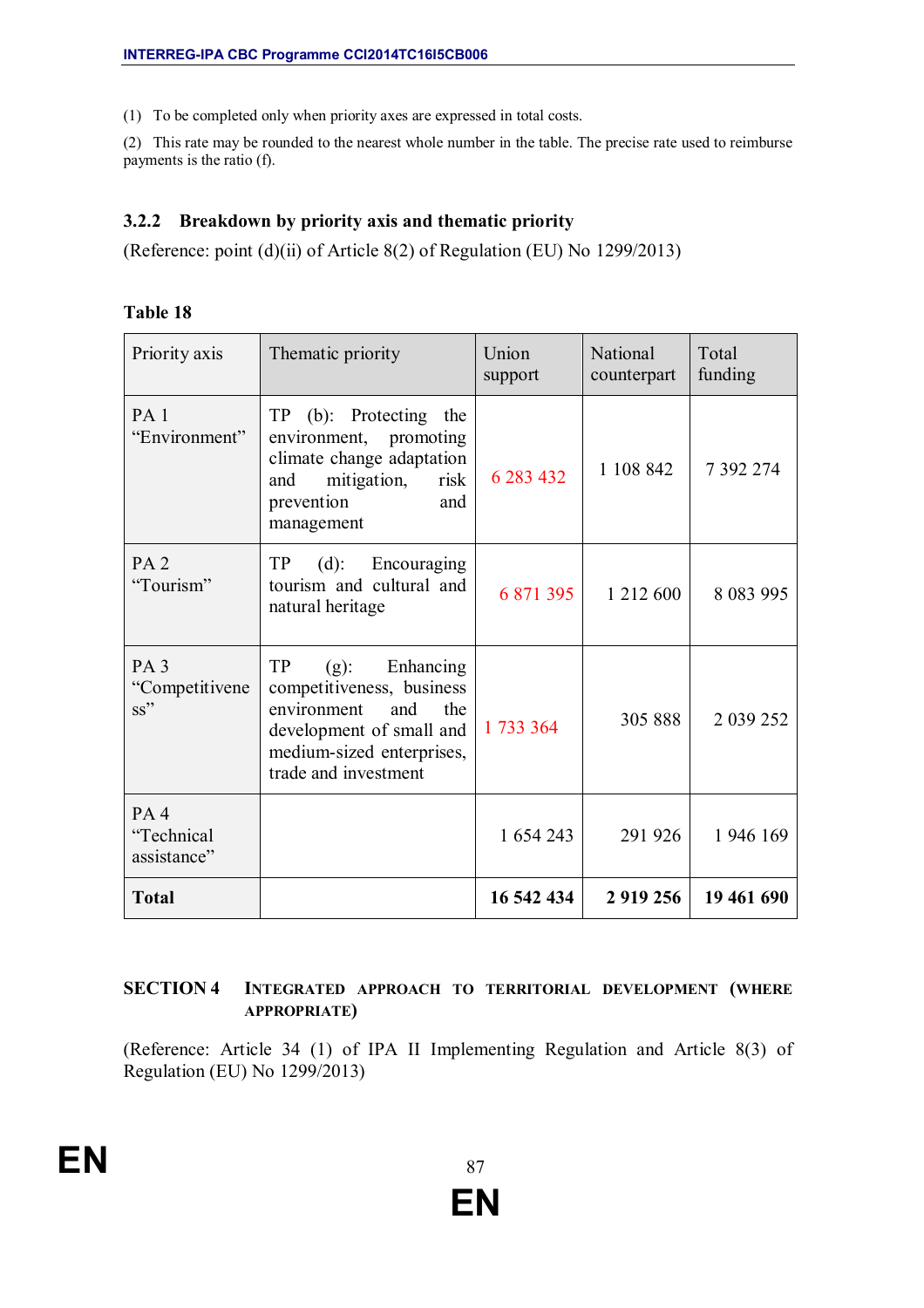Description of the integrated approach to territorial development, taking into account the content and objectives of the cooperation programme and the Partnership Agreements of the participating Member States showing how it contributes to the accomplishment of the programme objectives and expected results

The IPA CBC Programme Bulgaria – the former Yugoslav Republic of Macedonia follows an integrated approach in order to address common territorial challenges. This is in line with the EU2020 perspective for smart, sustainable and inclusive growth and contributes with a consistent and complementary approach towards the Partnership Agreement of the Republic of Bulgaria and the Country Strategy Paper for the former Yugoslav Republic of Macedonia. It seeks to intensify cross-border cooperation between the people and institutions of the region in order to jointly address common challenges and exploit untapped potentials to foster, in a resource efficient way, the development of the cross-border region.

In this integrated context the 3 priority axes complementarily contribute to these aims:

Priority axis 1 "Environment" (TP b)

The region is highly exposed to climate change risks and natural disasters such as flooding and fires. It is necessary to ensure a high level of risk prevention through crossborder cooperation. This programme priority should increase the overall low mitigation capacity and rescue services delivery. This priority axis contributes to the EU Strategy on adaptation to climate change.

The second aspect addressed by this priority axis relates to conservation of ecosystems and biodiversity, sustainable utilisation of natural resources and environment protection. This is both interrelated with the first aspect of this priority axis and contributes to the substance of priority axis 2 that seeks to valorise the region´s natural and cultural heritage for tourism development.

Priority axis 2 "Tourism" (TP d)

The area is rich in natural and culture heritage resources and tourism and capitalising the region's natural and cultural heritage are included in main national development strategies of both countries – the PA therefore follows the overall national objectives of development.

Tourism as an economic sector is strongly dependant on the environment-related factors, therefore it needs to be treated not in a narrow sector-specific perspective, but as an element of the integrated territorial planning.

The actions of this PA are valorising the region´s unique natural and cultural values and supporting the sustainable development of tourism sector. Thus this PA is also interrelated with PA 3.Activities in this field have the potential for involving young and female population and having positive employment effects which are cross-cutting issues of this Programme.

Priority axis 3 "Competitiveness" (TP g)

Actions under this PA strongly relate to EU2020 aims and national development priorities by enhancing the competitiveness of SMEs, promoting entrepreneurship,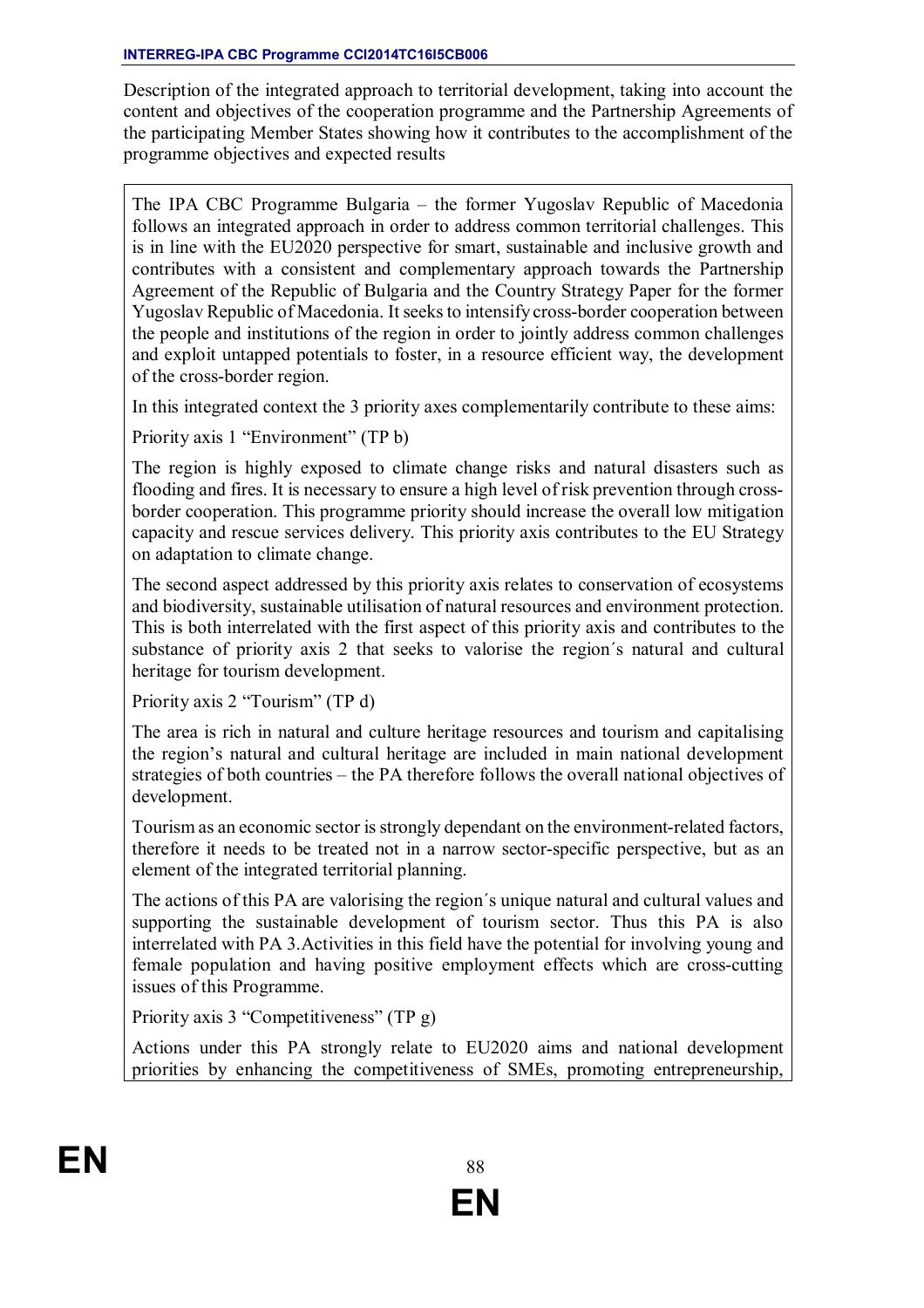cooperation, exchange of ideas, upgrading skills and technologies and fostering the creation of new firms.

Increasing business capacities, innovation, know how transfer and better connecting the education system to market demands will strengthen businesses and has positive effects on employment and opens perspectives for youth and vulnerable groups.

### **4.1 Community-led local development** (where appropriate)

Approach to the use of community-led local development instruments and principles for identifying the areas where they will be implemented

(Reference: Article 34 (3) of IPA II Implementing Regulation and point (a) of Article 8(3) of Regulation (EU) No 1299/2013)

Not applicable

### **4.2 Integrated actions for sustainable urban development** (where appropriate)

Principles identifying the urban areas where integrated actions for sustainable urban development are to be implemented and the indicative IPA support for these actions

(Reference: Article 34 (3) of IPA II Implementing Regulation and point (b) of Article 8(3) of Regulation (EU) No 1299/2013)

### **Table 19: Integrated actions for sustainable urban development – indicative amounts of Union support**

| <b>Priority axis</b> | Indicative financial allocation (Union support) (EUR) |
|----------------------|-------------------------------------------------------|
| Not applicable       | Not applicable                                        |
| TOTAL                | Not applicable                                        |

### **4.3 Integrated Territorial Investment (ITI)** (where appropriate)

Approach to the use of Integrated Territorial Investments (ITI) (as defined in Article 36 of Regulation (EU) No 1303/2013) other than in cases covered by 4.2, and their indicative financial allocation from each priority axis

(Reference: Article 34 (3) of IPA II Implementing Regulation and point (c) of Article 8(3) of Regulation (EU) No 1299/2013)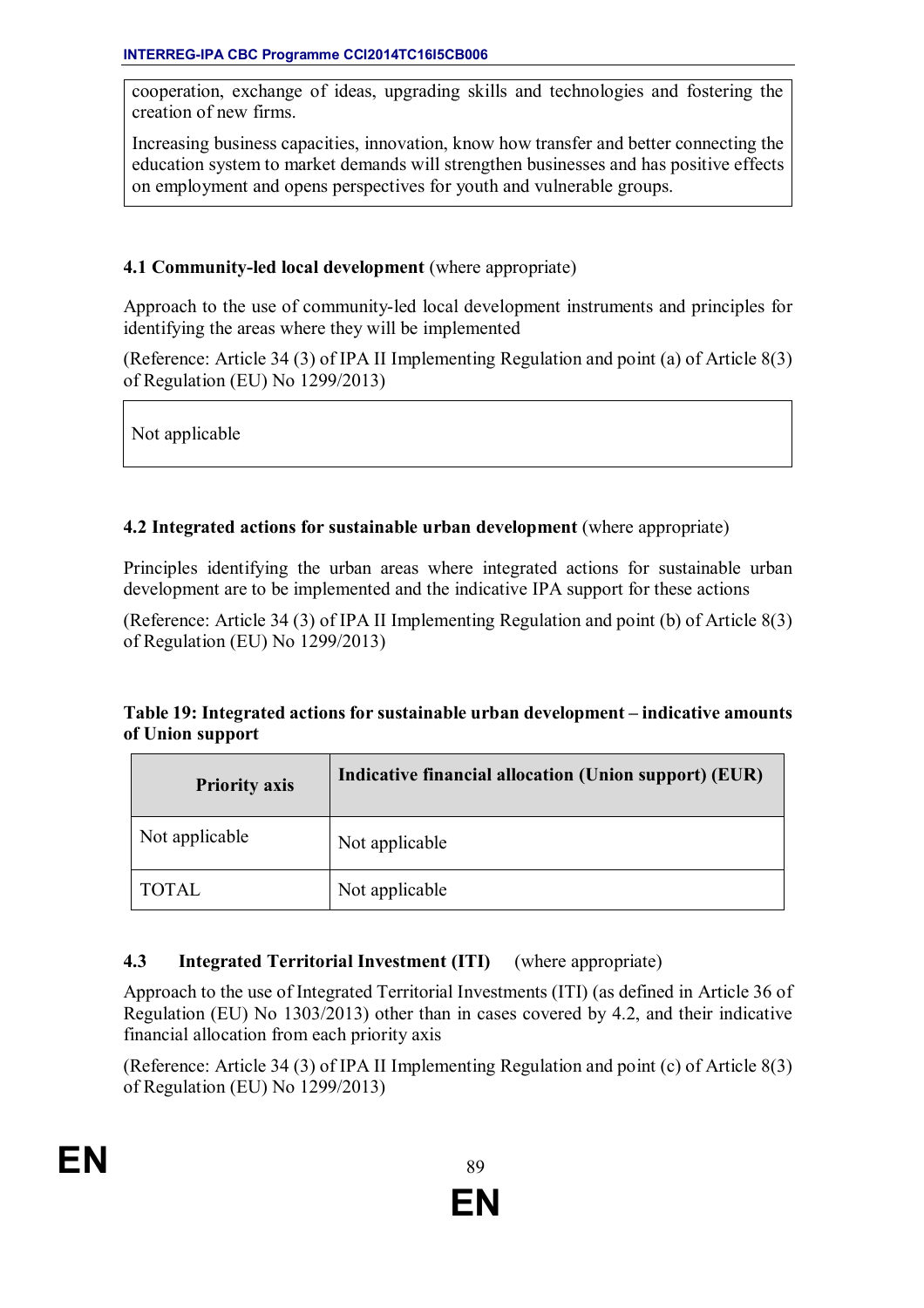Not applicable

| <b>Priority</b><br>axis | Indicative financial allocation (Union support) (EUR) |
|-------------------------|-------------------------------------------------------|
| Not applicable          | Not applicable                                        |
| <b>TOTAL</b>            | Not applicable                                        |

#### **Table 20: Indicative financial allocation to ITI (aggregate amount)**

**4.4 Contribution of planned interventions towards macro-regional and sea basin strategies, subject to the needs of the programme area as identified by the relevant partner States and taking into account, where applicable, strategically important projects identified in those strategies (where appropriate)**

**(Where partner States and regions participate in macro-regional and/or sea basin strategies**)

(Reference: point (d) of Article 8(3) of Regulation (EU) No 1299/2013)

The EU Strategy for the Danube Region (EUSDR) is a macroregional strategy aiming at addressing the common challenges by creating synergies and coordination between existing policies and initiatives taking place across the Danube region. Out of the 11 EUSDR Priority Areas six are relevant and overlapping with this cross-border programme. These are:

- PA 02 Energy "To encourage more sustainable energy"

- PA 03 Culture & Tourism "To promote culture and tourism, people to people contacts"

- PA 04 Water Quality: "To restore and maintain the quality of waters"

- PA 05 Environmental Risks: "To manage environmental risks".

- PA 06 Biodiversity, landscapes, quality of air and soils: "To preserve biodiversity, landscapes and the quality of air and soils"

- PA 08 Competitiveness "To support the competitiveness of enterprises"

- PA 09 People & Skills "To invest in people and skills"

However, geographically only the Bulgarian side of the Programme area is part of the EU Strategy for the Danube Region. Thus synergies between the INTERREG-IPA Cross-border Cooperation Programme Bulgaria – the former Yugoslav Republic of Macedonia and the EUSDR are desired (mutual information), but no specific mechanisms for co-financing EUSDR relevant activities on the Bulgarian part of the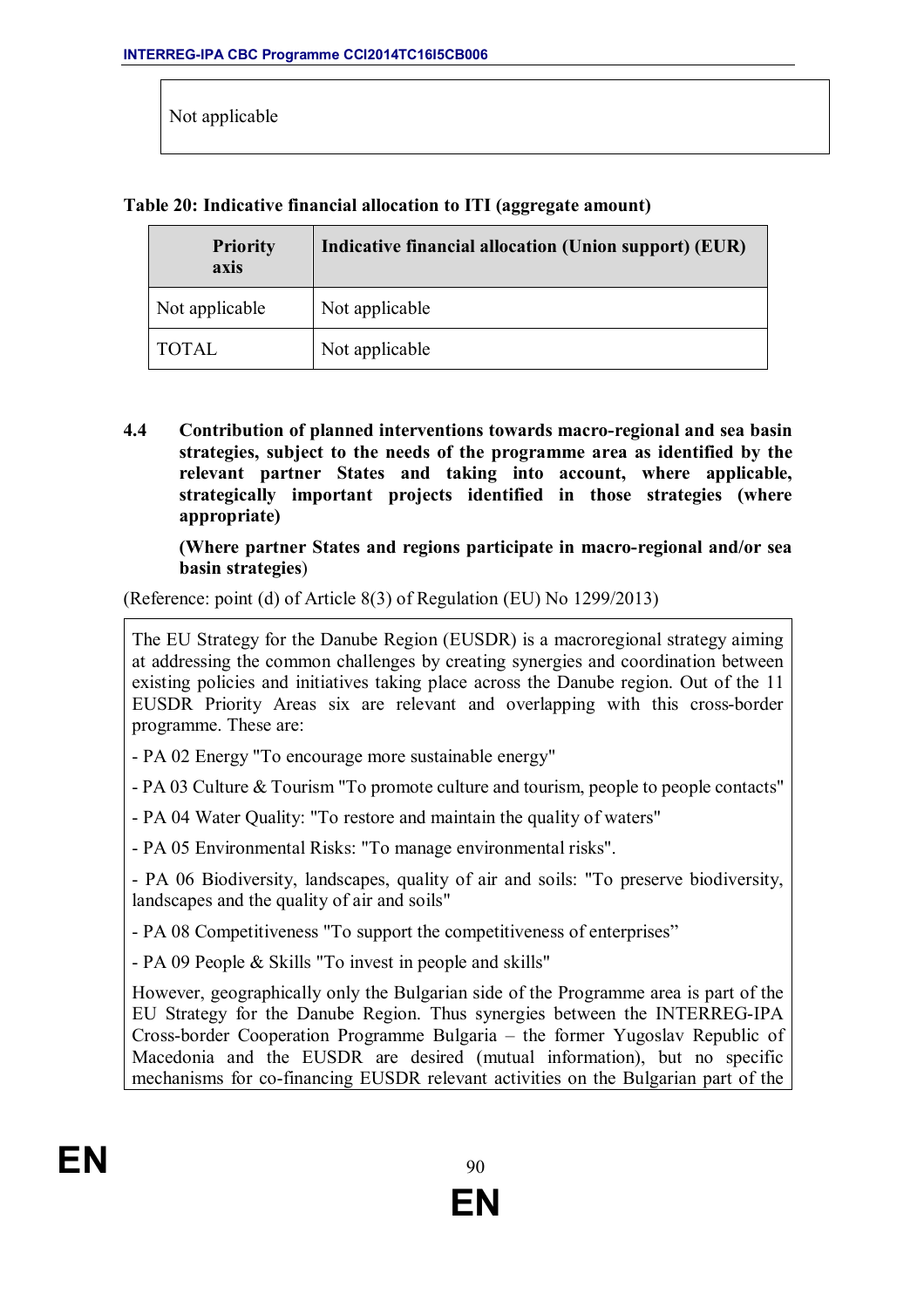programme area are envisaged. Representative/s of the authority in charge for coordination and implementation of the EUSDR in Bulgaria will take part in the programme joint monitoring committee and thus will be involved in the planning and the implementation of the programme.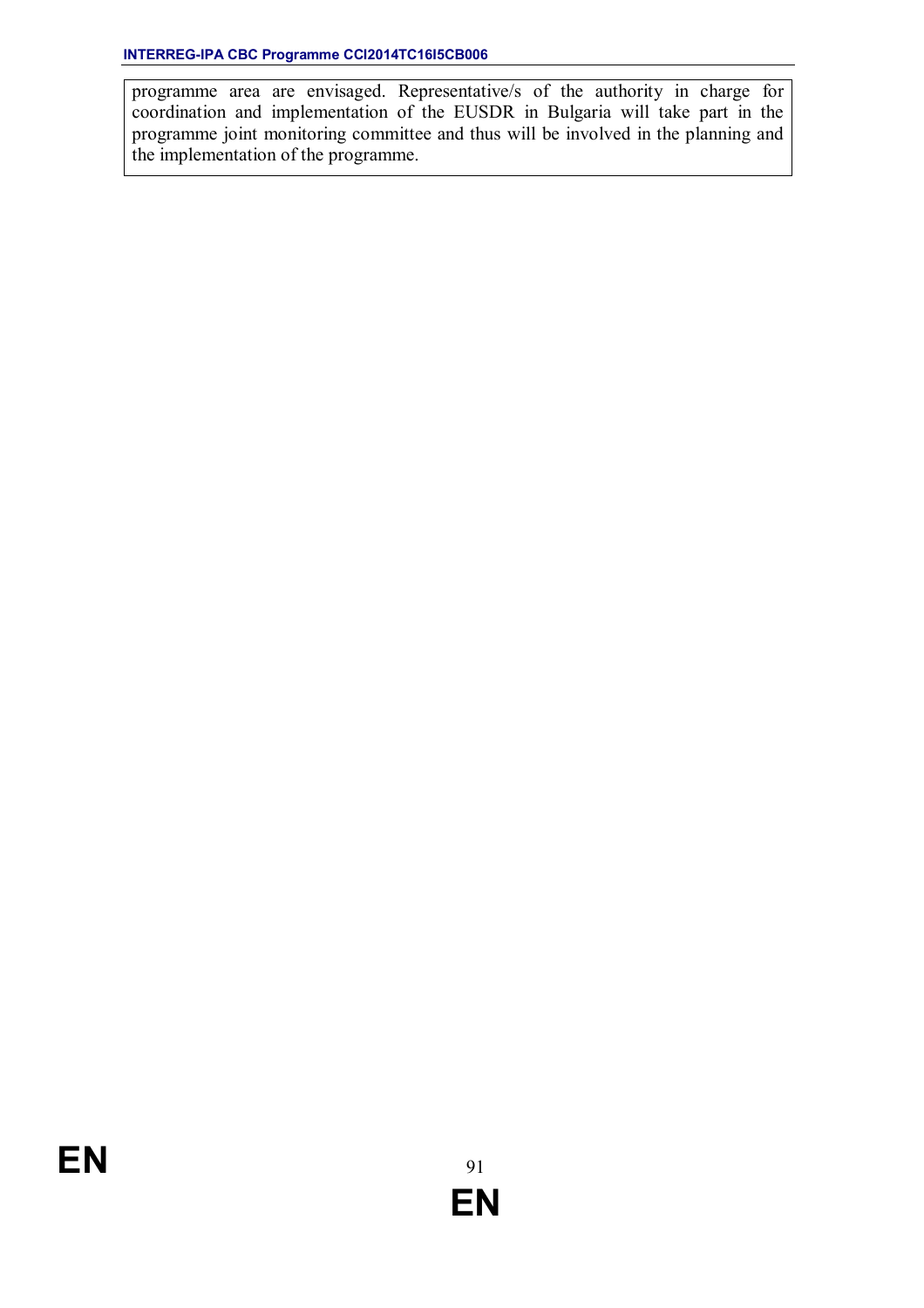#### **SECTION 5 IMPLEMENTING PROVISIONS FOR THE COOPERATION PROGRAMME**

(Reference: Article 8(4) of Regulation (EU) No 1299/2013)

# **5.1 Relevant authorities and bodies**

(Reference: Article 8(4) of Regulation (EU) No 1299/2013)

# **Table 21: Programme authorities**

(Reference: point (a)(i) of Article 8(4) of Regulation (EU) No 1299/2013)

| Authority/body       | Name of authority/body and<br>department or unit                                                                                                       | Head of authority/body (position or<br>post)                                                                                                       |
|----------------------|--------------------------------------------------------------------------------------------------------------------------------------------------------|----------------------------------------------------------------------------------------------------------------------------------------------------|
| Managing authority   | Ministry of Regional<br>Development and Public<br>Works of the Republic of<br>Bulgaria, "Territorial<br>Cooperation Management"<br>Directorate General | Minister of<br>Regional<br>Development and Public Works<br>of the Republic of Bulgaria or an<br>authorised person                                  |
| Certifying authority | National Fund Directorate,<br>Ministry of Finance of the<br>Republic of Bulgaria                                                                       | Director of National Fund<br>Directorate, Ministry of Finance<br>of the Republic of Bulgaria                                                       |
| Audit authority      | Audit of European Union<br>Funds Executive Agency,<br>Ministry of Finance of the<br>Republic of Bulgaria                                               | <b>Executive Director</b><br>of the Audit of European Union<br>Funds<br>Executive<br>Agency,<br>Ministry of Finance of the<br>Republic of Bulgaria |
| National authority   | Ministry of Local Self-<br>Government of the former<br>Republic<br>Yugoslav<br>$\left  \right $<br>Macedonia                                           | Minister<br>Self-<br>of Local<br>of the<br>Government<br>former<br>of<br>Yugoslav<br>Republic<br>Macedonia or an authorised<br>person              |

# **The body to which payments will be made by the Commission is:**

(Reference: point (b) of Article 8(4) of Regulation (EU) No 1299/2013)

 $\Box$  the managing authority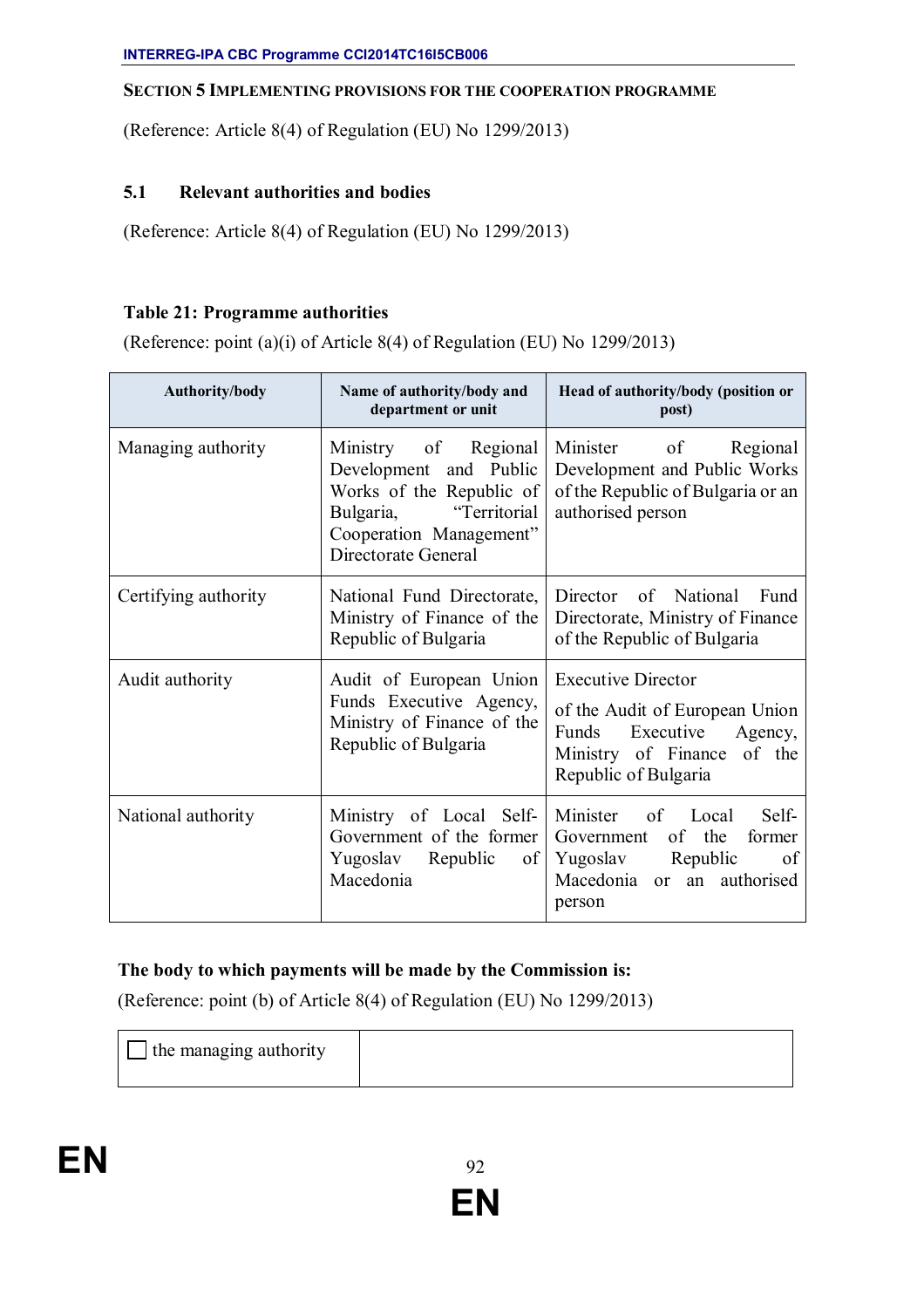| $\triangleright$ the certifying authority | National Fund Directorate at the Ministry of Finance of  <br>the Republic of Bulgaria |
|-------------------------------------------|---------------------------------------------------------------------------------------|
|-------------------------------------------|---------------------------------------------------------------------------------------|

# **Table 22: Body or bodies carrying out control and audit tasks**

(Reference: points (a)(ii) and (iii) of Article 8(4) of Regulation (EU) No 1299/2013)

| Authority/body                                                                       | Name of authority/body and<br>department or unit                                                                                                                                                                                                                 | Head of authority/body<br>(position or post)                                                                                                                         |
|--------------------------------------------------------------------------------------|------------------------------------------------------------------------------------------------------------------------------------------------------------------------------------------------------------------------------------------------------------------|----------------------------------------------------------------------------------------------------------------------------------------------------------------------|
| Body or bodies designated<br>to carry out control tasks                              | the<br>of  <br>For<br>Republic<br>Ministry<br>Bulgaria:<br>of<br>Regional Development and<br>Public<br>Works<br>of<br>the<br>Republic of Bulgaria                                                                                                                | Minister<br>Regional<br>of<br>Public<br>Development<br>and<br>Works of the Republic of<br>authorised<br>Bulgaria<br>or<br>person                                     |
|                                                                                      | For the former Yugoslav<br>Republic of Macedonia:<br>The Ministry of Local Self-<br>Government of the former<br>Yugoslav<br>Republic<br>of<br>Macedonia                                                                                                          | Minister of Local<br>Self-<br>Government of the former<br>Republic<br>Yugoslav<br>of<br>Macedonia                                                                    |
| Body or bodies designated<br>responsible for<br>be<br>to<br>carrying out audit tasks | the<br>Republic<br>For<br>of  <br>Audit<br>Bulgaria:<br>of<br>European<br>Union<br>Funds<br>Executive Agency at the<br>Ministry of Finance of the<br>Republic of Bulgaria                                                                                        | <b>Executive Director of Audit</b><br>of European Union Funds<br>Executive Agency within the<br>Ministry of Finance of the<br>Republic of Bulgaria                   |
|                                                                                      | For the former Yugoslav<br>Republic of<br>Macedonia:<br>Representing<br>of<br>group<br>auditors - Government of<br>Yugoslav<br>the<br>former<br>of<br>Macedonia<br>Republic<br>Audit Authority for audit of<br>instrument<br>for<br>pre-<br>accession assistance | General IPA Auditor – head<br>of the former<br>Yugoslav<br>Macedonia<br>Republic<br>of<br>Audit Authority for audit of<br>instrument for pre-accession<br>assistance |

# **5.2 Joint Monitoring Committee**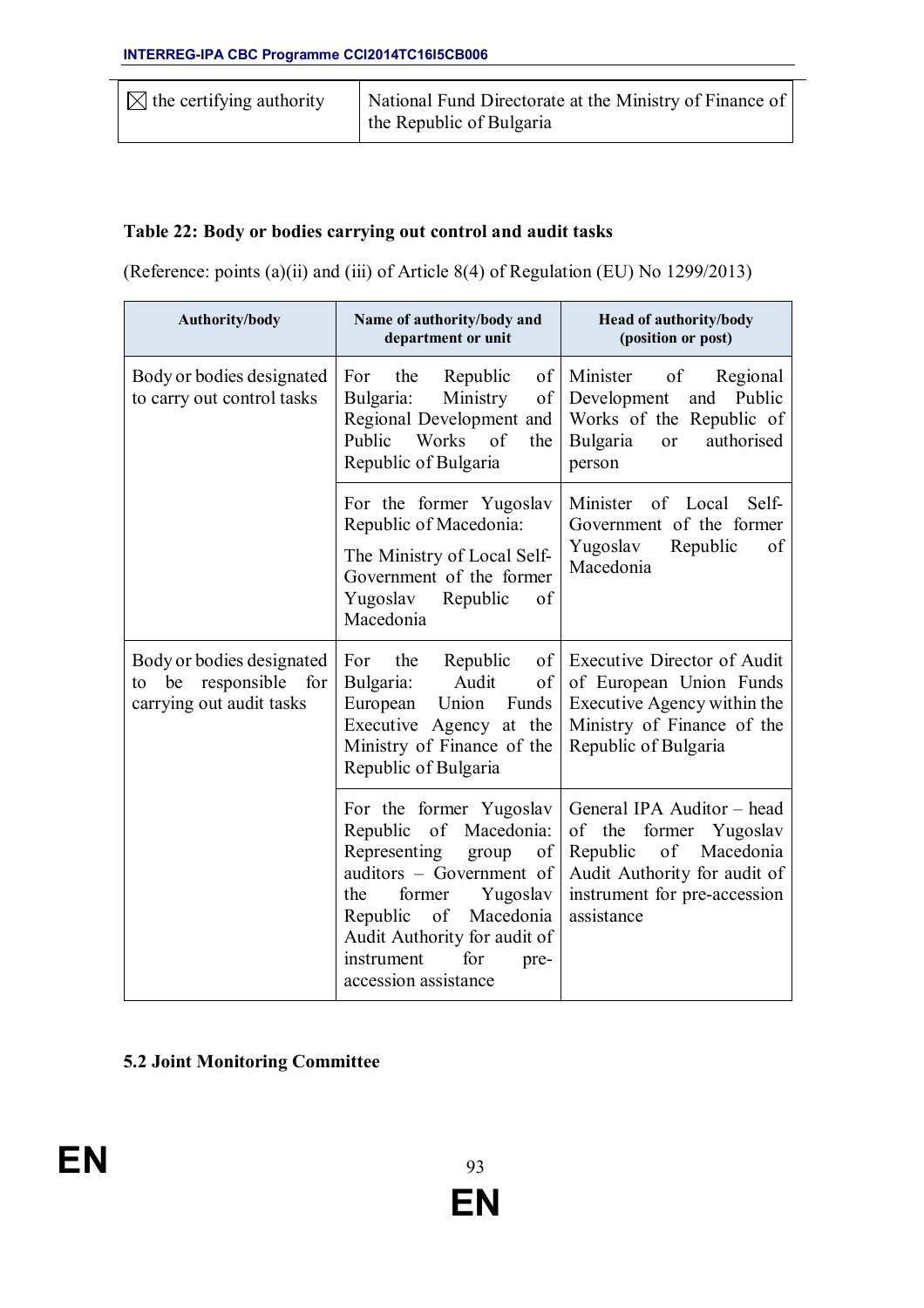| Name of authority/body and department or unit                                                                                                                                                   | Role in the programme  |
|-------------------------------------------------------------------------------------------------------------------------------------------------------------------------------------------------|------------------------|
| <b>EU</b> Commission                                                                                                                                                                            | Advisory               |
| Certifying authority                                                                                                                                                                            | Advisory               |
| Audit authority                                                                                                                                                                                 | Advisory               |
| <b>NIPAC</b>                                                                                                                                                                                    | Decision               |
| Managing authority                                                                                                                                                                              | Decision               |
| National Authority                                                                                                                                                                              | Decision               |
| Regional authorities                                                                                                                                                                            | Decision               |
| Local authorities                                                                                                                                                                               | Decision               |
| Competent public central administration authorities                                                                                                                                             | Decision /Consultative |
| Managing authorities of EU<br>funded<br>mainstream<br>operational programmes in Bulgaria and Operating<br>Structures of IPA sectoral programmes in the former<br>Yugoslav Republic of Macedonia | Consultative           |
| Social and economic partners                                                                                                                                                                    | Decision               |
| Civil<br>society organisations<br>(environmental,<br>equal<br>opportunities, non-discrimination)                                                                                                | Decision               |
| Academic and scientific society                                                                                                                                                                 | Decision               |

# **Table 23: Indicative list of Joint Monitoring Committee members**

# **5.3 Procedure for setting up the joint secretariat**

(Reference: point (a)(iv) of Article 8(4) of Regulation (EU) No 1299/2013)

The joint secretariat (JS) is a common structure that assists the managing authority (MA), national authority (NA) and the joint monitoring committee (JMC) in carrying their functions, provides information on the programme to the potential beneficiaries and supports the beneficiaries in implementation of projects.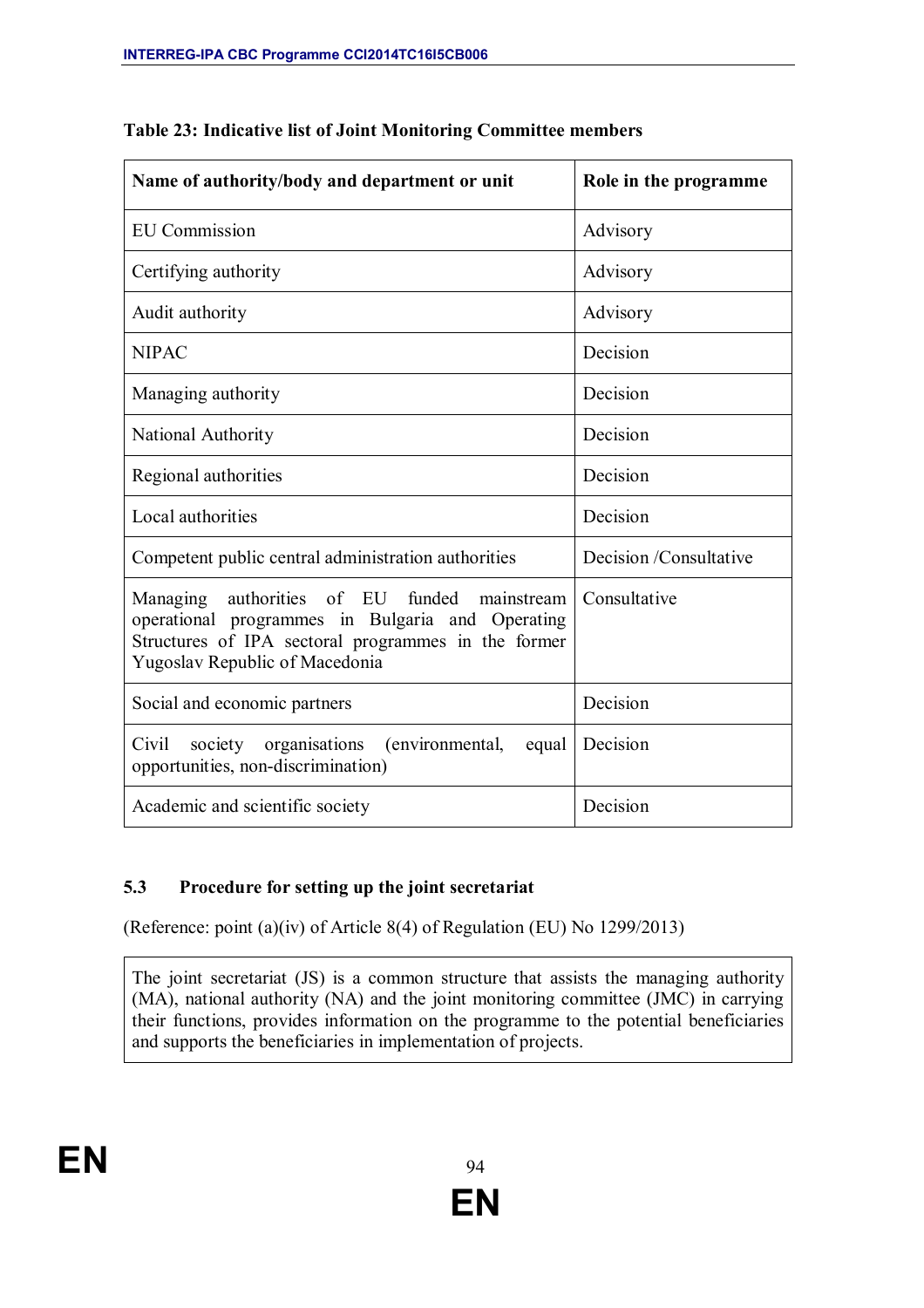In accordance with Article 23 (2) of Regulation (EU) No 1299/2013, the MA in cooperation with NA shall set up the JS.

JWG decided to maintain the JS at the same location in Kyustendil (Republic of Bulgaria) with a branch office located in Strumica, the former Yugoslav Republic of Macedonia for the 2014-2020 programming period as it was the case during the 2007- 2013 Bulgaria – the former Yugoslav Republic of Macedonia, due to the following arguments:

- the experience of one entire programming period will allow to start the implementation of the new programme as soon as possible, (quick launch of calls for proposals after the Programme's approval in order to ensure a high level of absorption),
- the Kyustendil and Strumica offices are already existing administrative bodies with entirely functional management structures and with experience in programme management. This will ensure reduced operational costs such as staff training costs.
- the working procedures of the current JS were audited and can be easily updated according to the provisions of the new EU regulations and the lessons learned,

The costs of the tasks of the JS will be financed from the programme's technical assistance budget. The JS will have a staff fluent in English as well as in one of the state languages of the partner countries.

The branch office in Strumica will have as a main role to serve as local contact point for project beneficiaries or potential beneficiaries.

As the staff of the JTS for the Bulgaria – the former Yugoslav Republic of Macedonia IPA Cross Border Programme is already trained and experienced, it will take over additional responsibilities, according to each person's expertise for the INTERREG-IPA Cross-border Cooperation Bulgaria – the former Yugoslav Republic of Macedonia.

Recruitment of the new JS's staff (main and branch offices) shall be organised through a public and transparent procedure, ensuring balanced number of experts from the two countries by promoting equal opportunities among the candidates.

The staff selection procedure will be carried out by MA and/or NA in accordance with the relevant national decrees and/or regulations, and will consist of four phases:  $- (1)$ administrative compliance of submitted application and eligibility of the applicant, (2) assessment of submitted documentation, (3) written exam and (4) interview. The JS's costs will be covered by the budget of the technical assistance priority axis 4. The staff number and the job descriptions of the JS will be subject of approval by the JMC.

# **5.4 Summary description of the management and control arrangements**

(Reference: point (a)(v) of Article 8(4) of Regulation (EU) No 1299/2013)

# **Institutional arrangements**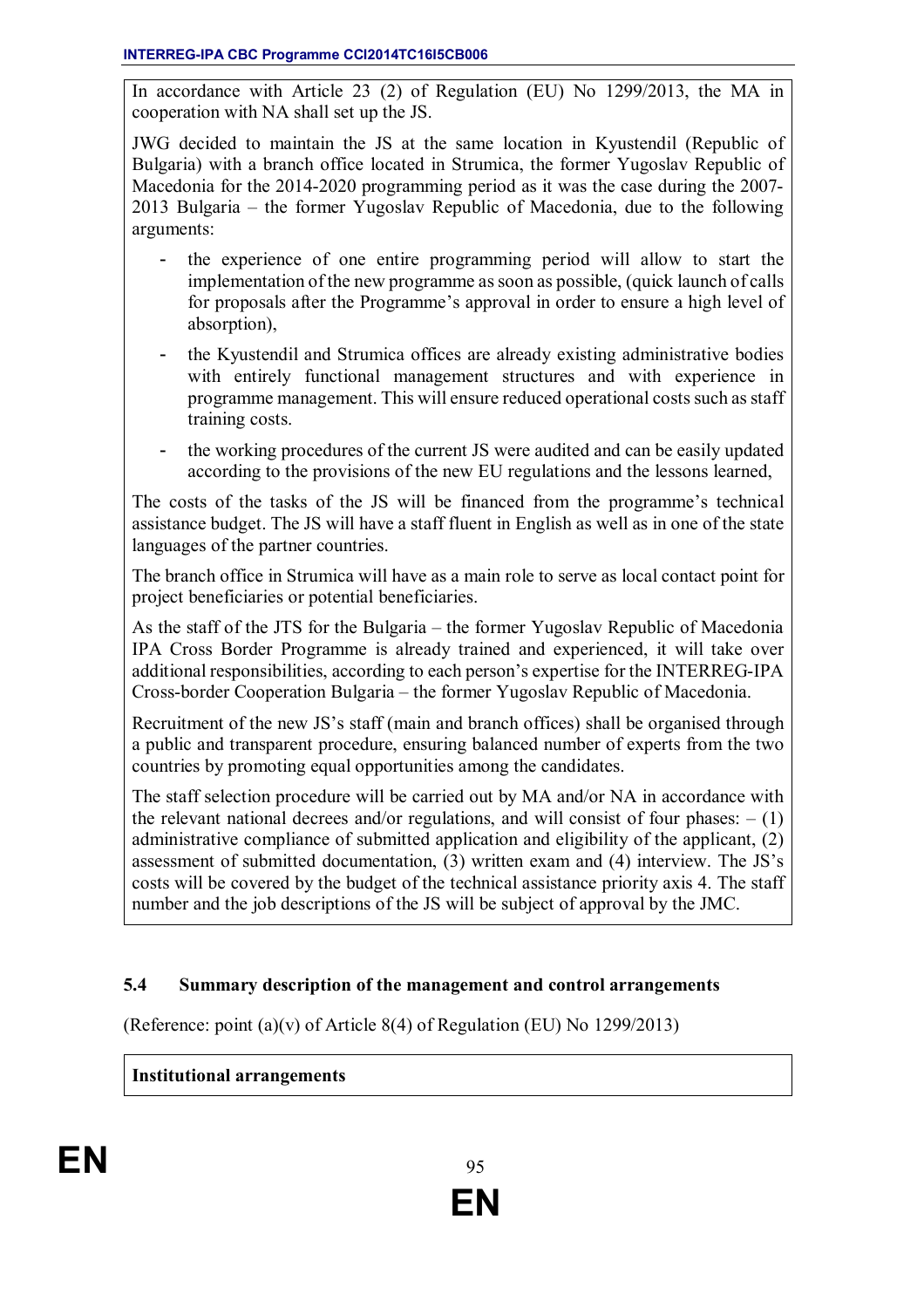The programme institutional structure consists of the following bodies: the managing authority (MA), the certifying authority (CA), the national authority (NA), the joint monitoring committee (JMC), the audit authority (AA), the joint secretariat (JS) and the first level control systems in the participating countries.

The Council of Ministers of the Republic of Bulgaria designated the MA, the AA and the CA with its Decision No 156 of 21 March 2014:

- DG Territorial Cooperation Management in the Ministry of Regional Development and Public Works for managing authority;
- The National Fund Directorate in the Ministry of Finance for certifying authority and body, responsible for receiving the funds from the European Commission;
- Audit of EU Funds Executive Agency to the Minister of Finance for audit authority.

The counterpart of the MA in charge of the programme coordination in the former Yugoslav Republic of Macedonia is the Ministry of Local Self-Government, acting as National Authority.

Each participating country designates national representatives in the joint monitoring committee and establishes the First level control system, ensuring the legality and regularity of the expenditures declared by the beneficiaries participating in the operation on its territory.

# **Joint monitoring committee**

In accordance with Article 38 of Commission Implementing Regulation (EU) No 447/2014, the Member States shall set up a joint monitoring committee (JMC) within 3 months of the notification of the approval of the programme by the European **Commission** 

It is composed of representatives of MA, NA, Commission and the National IPA Coordinator (NIPAC), as well as other relevant national authorities and stakeholders, including civil society and private sector organisations. The composition of the JMC will respect the principles of partnership and multi-level governance.

Representatives of the EU-funded mainstream/sectoral programmes in the two participating countries in the JMC will provide complementarity of activities (at the stage of preparation of application documents) and avoidance of overlapping and double financing (at the stage of project selection) among the programmes.

The Commission, CA and the AA shall participate in the work of the JMC in an advisory capacity.

The JMC shall carry out its functions in accordance with the provisions of Article 38 of IPA II Implementing Regulation and Articles 49 and 110 of Regulation (EU) No 1303/2013. The main competencies and responsibilities of the JMC are as follow:

Review the overall effectiveness, quality and coherence of the implementation of all actions towards meeting the objectives set out in the programme, the financing agreements and the relevant strategy paper(s). It may make recommendations for corrective actions whenever needed.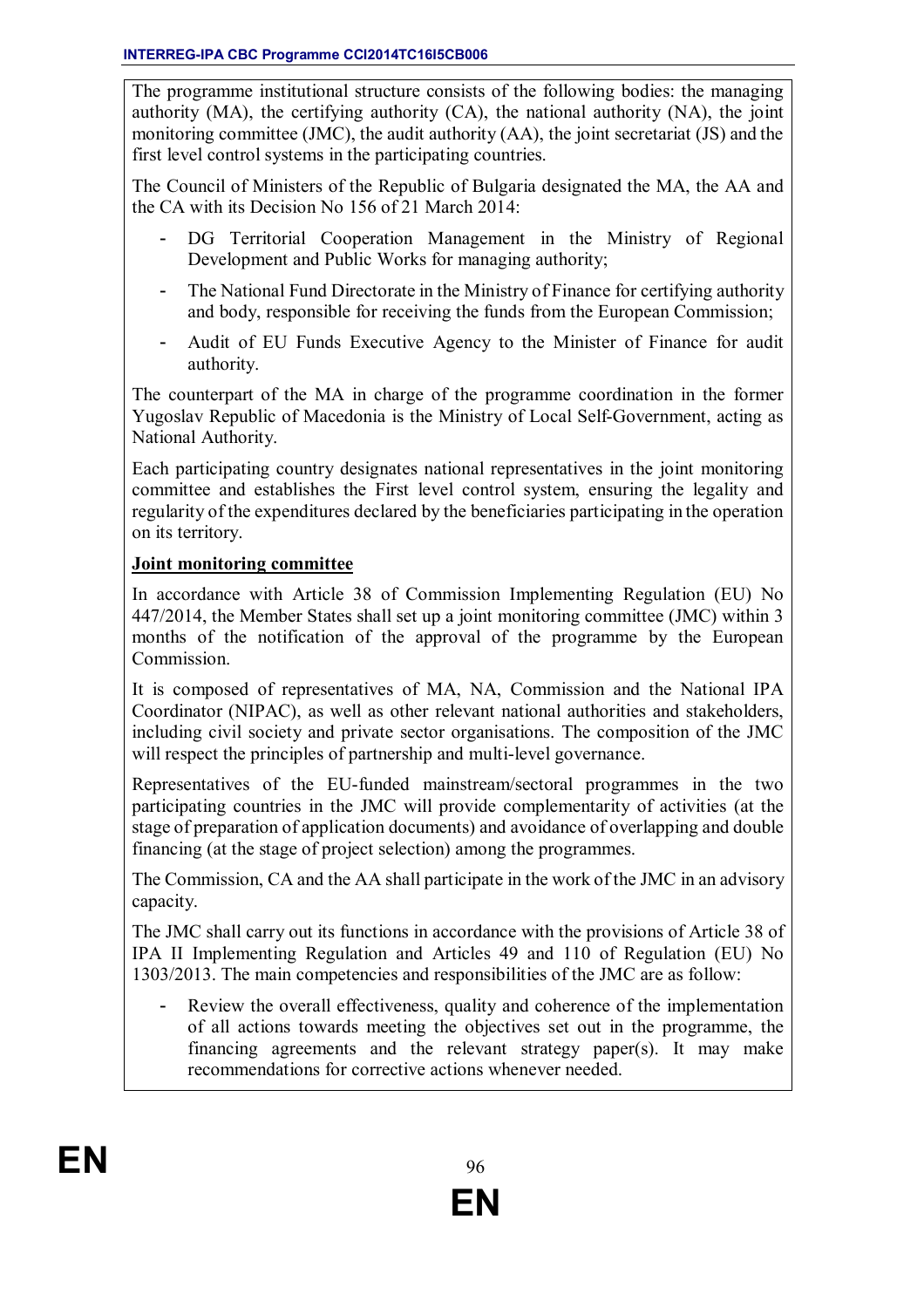Monitoring by reference to indicators laid down in the programme, in accordance with Article 16 of Regulation (EU) No 1299/2013.

The JMC shall examine and approve:

- any issues that affect the performance of the programme;
- the methodology and criteria used for selection of operations;
- the annual and final implementation reports;
- the evaluation plan for the programme and any amendment of the evaluation plan, including where either is part of a common evaluation plan pursuant to Article 114(1). The JMC will examine the progress made in implementation of the evaluation plan and the follow-up given to findings of evaluations;
- the communication strategy/plan for the programme and any amendment of the strategy/plan;
- any proposal by the MA for any amendment to the programme.

The JMC will be headed by a chair (MA) and a co-chair (NA). The JMC meetings shall be chaired by the representative of the hosting country or MA. Decisions shall be taken by consensus.

The JMC shall meet at least once a year. Additional meetings may also be convened at the initiative of one of the participating countries or of the Commission.

### **Managing authority**

MA is responsible for the proper implementation of the programme in accordance with the principles of sound financial management and the provisions of Article 125 of Regulation (EU) No 1303/2013 and in particular for:

- supporting the JMC and providing it with the relevant information it requires to carry out its tasks (data relating to the progress of the programme in achieving its objectives, financial data and data relating to indicators and milestones);
- drawing up and, after approval by the JMC, submitting to the Commission annual and final implementation reports;
- providing to intermediate bodies and beneficiaries information that is relevant to the execution of their tasks and the implementation of operations respectively;
- establishing Management Information System to record and store in computerised form data on each operation necessary for monitoring, evaluation, financial management, verification and audit, including data on individual participants in operations, where applicable.

*As regards the selection of operations, the MA is responsible for:*

 drawing up and, once approved, applying appropriate selection procedures and criteria that: ensuring the contribution of operations to the achievement of the specific objectives and results of the relevant priority axis; are nondiscriminatory and transparent;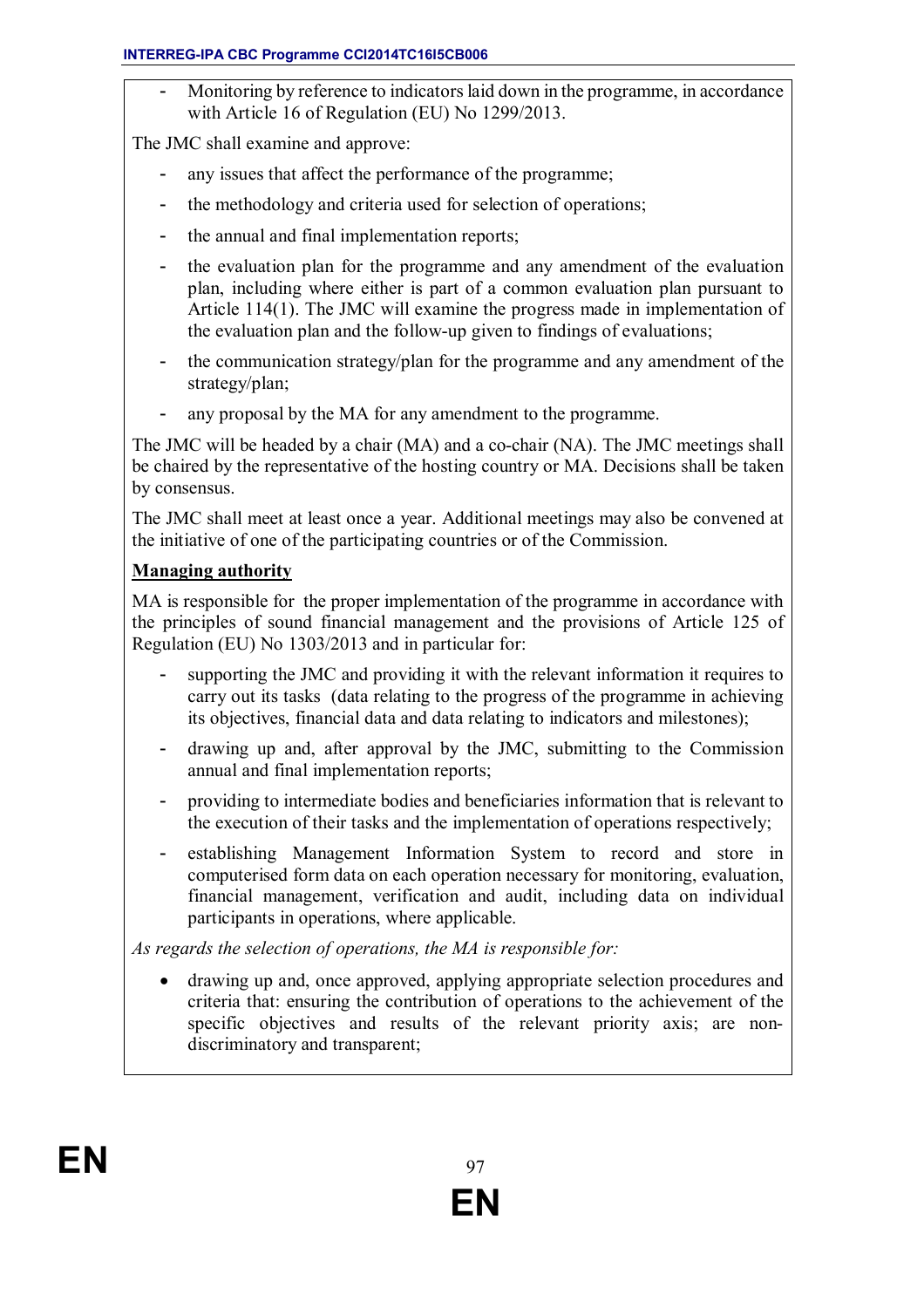- ensuring that operations are selected for funding in accordance with the criteria applicable to the programme and that they comply with applicable Community and national rules for the whole of their implementation period;
- ensuring that the beneficiaries are provided with documents setting out the conditions for support for each operation including the specific requirements concerning the products or services to be delivered under the operation, the financing plan, and the time-limit for execution;
- satisfying itself that the beneficiaries have the administrative, financial and operational capacity to fulfil the conditions referred to the above point before approval of the operation;
- ensuring that operations selected for support from the Funds do not include activities which were part of an operation which has been or should have been subject to a procedure of recovery in accordance with Article 71 of Regulation (EU) No 1303/2013 following the relocation of a productive activity outside the programme area;
- determining the categories of intervention and the measures to which the expenditure of an operation shall be attributed.

*As regards the financial management and control of the programme, the MA is responsible for:*

- ensuring verification that the co-financed products and services have been delivered and that expenditure declared by the beneficiaries has been paid and that it complies with applicable law, the programme and the conditions for support of the operation;
- making payments to the lead beneficiaries;
- ensuring that beneficiaries involved in the implementation of operations reimbursed on the basis of eligible costs actually incurred maintain either a separate accounting system or an adequate accounting code for all transactions relating to an operation;
- putting in place effective and proportionate anti-fraud measures taking into account the risks identified;
- setting up procedures to ensure that all documents regarding expenditure and audits required to ensure an adequate audit trail are held in accordance with the requirements of point (g) of Article 72 of Regulation (EU) No 1303/2013;
- drawing up the management declaration and annual summary referred to in points (a) and (b) of Article 59(5) of the Financial Regulation.

# **National authority**

The competencies and responsibilities of the National Authority are as follows:

Supporting the MA in the implementation of the Programme;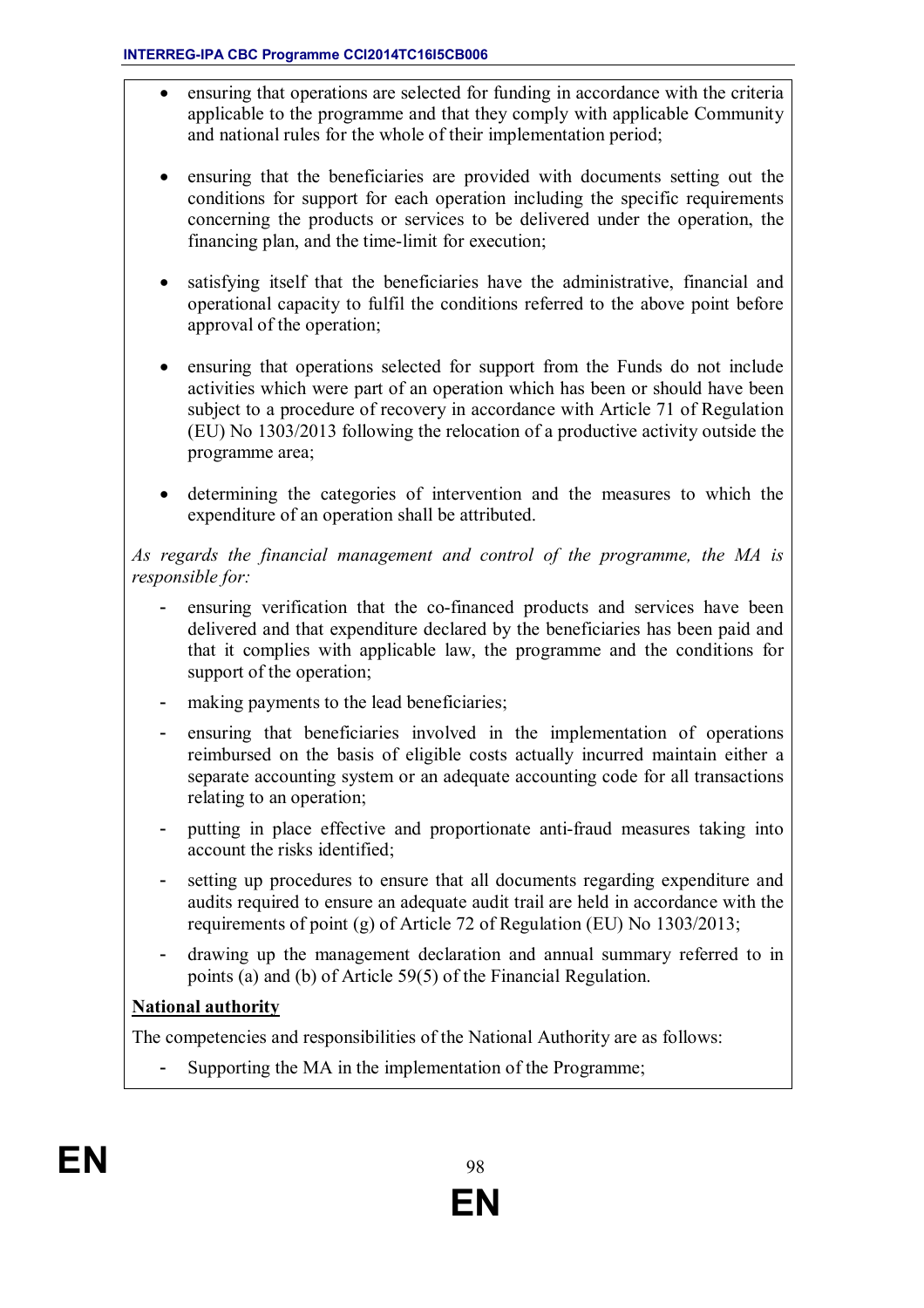#### **INTERREG-IPA CBC Programme CCI2014TC16I5CB006**

- Ensuring the availability of the amounts from the national co-financing for the budget of the technical assistance priority axis;
- Ensuring access to information for the MA and AA in order to fulfil their respective tasks;
- Organizing a selection procedure and appointing assessors from the side of the former Yugoslav Republic of Macedonia;
- Ensuring the compliance of the expenditures with programme rules, Community rules and with the Programme's procedures, through an adequate control system;
- Designating the controllers responsible for carrying out the first level control for the partners located in the former Yugoslav Republic of Macedonia;
- Nominating the representatives of the former Yugoslav Republic of Macedonia in the JMC;
- Ensuring an adequate audit trail for the system concerning the implementation of the programme in the former Yugoslav Republic of Macedonia;
- Preventing, detecting and correcting the irregularities committed by beneficiaries from the former Yugoslav Republic of Macedonia;
- Informing the MA, during a period of 15 working days, about any irregularity discovered or presumed to had happened on the territory of the former Yugoslav Republic of Macedonia, concerning the Programme;
- Ensuring the necessary funds in case of funds decommitment at programme level, proportionally with the approved projects budget and performed activities by the former Yugoslav Republic of Macedonia beneficiaries
- ensuring that beneficiaries involved in the implementation of operations reimbursed on the basis of eligible costs actually incurred maintain either a separate accounting system or an adequate accounting code for all transactions relating to an operation;
- putting in place effective and proportionate anti-fraud measures taking into account the risks identified;
- setting up procedures to ensure that all documents regarding expenditure and audits required to ensure an adequate audit trail are held in accordance with the requirements of point (g) of Article 72 from the Regulation (EU) No. 1303/2013.

### **Certifying authority**

The certifying authority is responsible for:

- drawing up and submitting payment applications to the Commission, and certifying that they result from reliable accounting systems, are based on verifiable supporting documents and have been subject to verifications by the MA:
- drawing up the accounts referred to in point (a) of Article 59(5) of the Financial Regulation;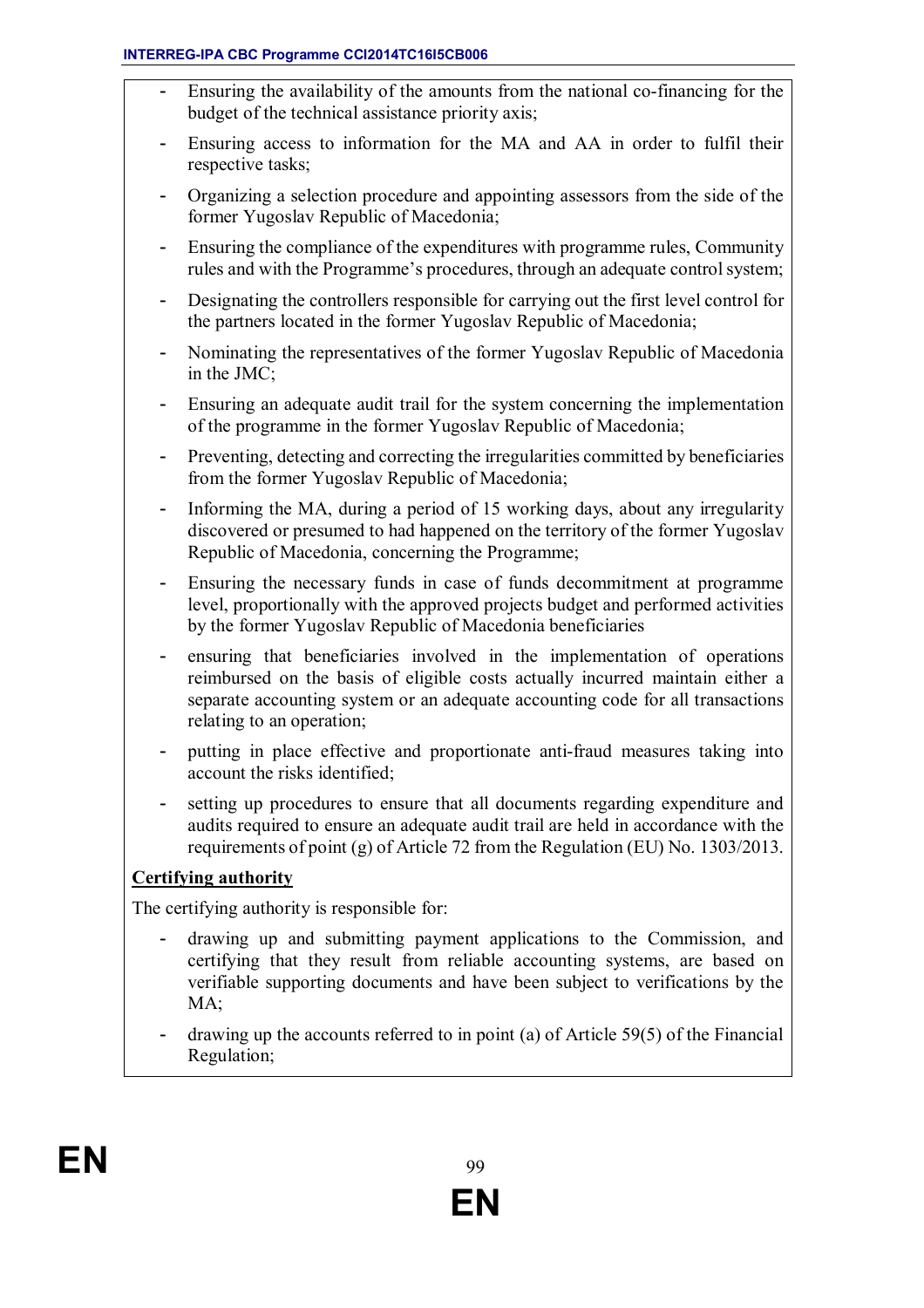- certifying the completeness, accuracy and veracity of the accounts and that the expenditure entered in the accounts complies with applicable law and has been incurred in respect of operations selected for funding in accordance with the criteria applicable to the programme and complying with applicable law;
- ensuring that there is a system which records and stores, in computerised form, accounting records for each operation, and which supports all the data required for drawing up payment applications and accounts, including records of amounts recoverable, amounts recovered and amounts withdrawn following cancellation of all or part of the contribution for an operation or the Programme;
- ensuring, for the purposes of drawing up and submitting payment applications, that it has received adequate information from the MA on the procedures and verifications carried out in relation to expenditure;
- taking account when drawing up and submitting payment applications of the results of all audits carried out by, or under the responsibility of the AA;
- maintaining, in a computerised form, accounting records of expenditure declared to the Commission and of the corresponding public contribution paid to beneficiaries;
- keeping an account of amounts recoverable and of amounts withdrawn following cancellation of all or part of the contribution for an operation. Amounts recovered shall be repaid to the budget of the Union prior to the closure of the programme by deducting them from the subsequent statement of expenditure.

# **Audit authority**

According to the Article 127 of the CPR, the AA shall ensure that audits are carried out on the proper functioning of the management and control system of the programme and on an appropriate sample of operations on the basis of the declared expenditure. The declared expenditure shall be audited based on a representative sample and, as a general rule, on statistical sampling methods.

The audit authority is also responsible for:

- ensuring that audit work takes account of internationally accepted audit standards;
- preparation of an audit strategy for performance of audits within eight months of adoption of the programme. The audit strategy shall set out the audit methodology, the sampling method for audits on operations and the planning of audits in relation to the current accounting year and the two subsequent accounting years. The audit strategy shall be updated annually from 2016 until and including 2024.

In addition, the audit authority shall draw up:

- an audit opinion in accordance with the second subparagraph of Article 59(5) of the Financial Regulation No 966/2012;
- an annual control report setting out the main findings of the audits carried out in accordance with Article 127(1) of Regulation (EU) No 1303/2013, including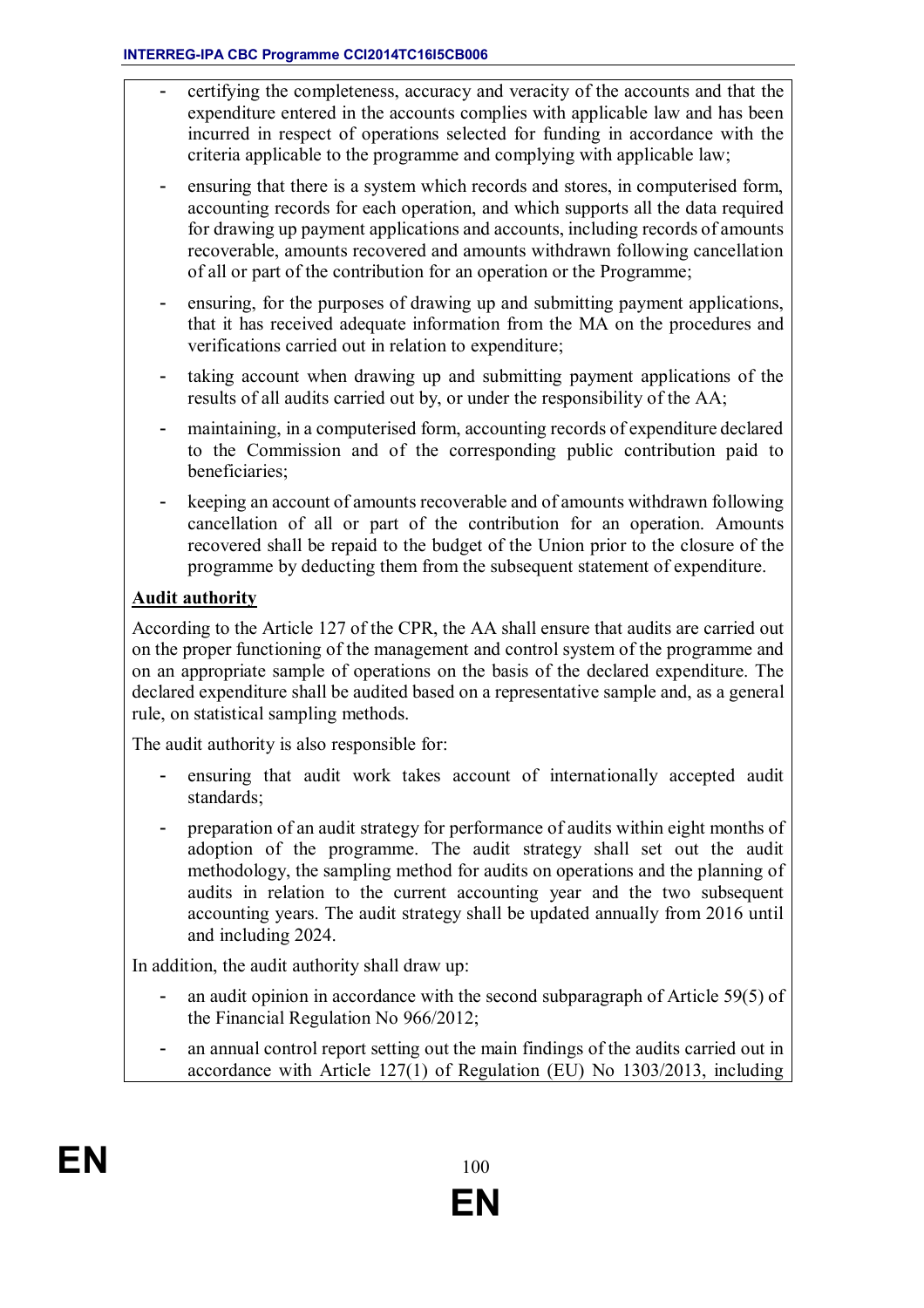findings with regard to deficiencies found in the management and control systems, and the proposed and implemented corrective actions.

At the end of the implementation of the Programme, the audit authority shall prepare a final audit activity report and provide an audit opinion on the final statement of expenditure.

The audit authority shall be assisted by a **Group of Auditors**, comprising representatives of the participating countries. The Group of Auditors will assist the AA in setting up and implementing the audit strategy that will indicate which measures have been put in place by the AA and the Group of Auditors, in order to ensure that the same audit methodology, in accordance with internationally accepted audit standards, has been applied by all members of the Group of Auditors.

### **Joint secretariat**

The JS is a common structure, guaranteeing the impartiality of the programme implementation.

The JS will have a two-fold function: assisting the MA and the JMC in carrying out their respective functions and providing relevant information on the programme to the potential beneficiaries.

### *General tasks:*

- Managing, under MA's co-ordination, the implementation of the programme, preparing the necessary materials for the implementation of the programme/projects; performing on-the-spot visits; offering support and assistance for the project partners regarding the implementation of the activities and financial management;
- Collaborating with the beneficiaries/potential beneficiaries in order to collect the necessary data and information in the revision process of the programming documents, elaboration of the reports, and other documents which are necessary to monitor the progress of the programme;
- Collecting and processing the information received from the beneficiaries;

### *Administrative arrangements:*

- Contributing to the manual of procedures of the programme (approved by MA);
- Ensuring the proper training of the staff in order to ensure the correct implementation of the Programme;
- Fulfilling the task of secretariat for the JMC;
- Ensuring the secretariat of any other committees set up within the programme;
- Organising, under MA's co-ordination and in collaboration with it, any other meetings, seminars, conferences, etc. related to the implementation of the programme;
- Fulfilling any other tasks given by the MA regarding the implementation of the Programme.

# *Launching of the call for proposals, evaluating, and selecting the operations:*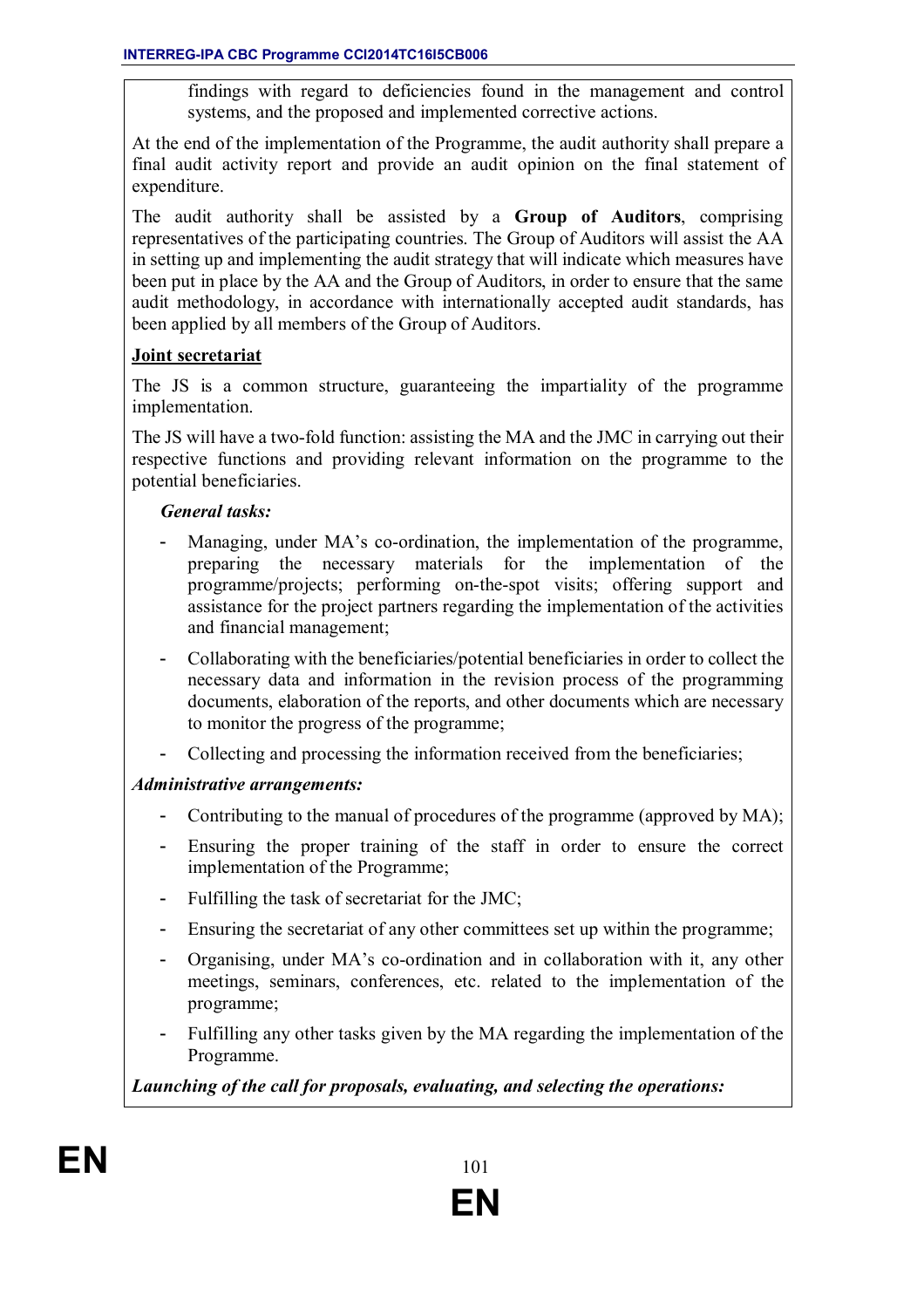- Participating, under MA's co-ordination, in the elaboration of project eligibility and evaluation criteria, in the elaboration of the Applicant's Guide as well as in the establishment of the calendar on the calls for proposals;
- Supporting the preparation and the development of the projects;
- Organising events related to the launching of the calls for proposals in the eligible area of the Programme; ensuring the publicity for the call for proposals; stimulating the partnerships in the eligible area;
- Managing the submission of the application forms; participating in the preparation of for the respective templates for the evaluation;
- Participating in the assessment process;
- Ensuring the notification of the beneficiaries on the results of the evaluation and selection process.

### *Contracting*

- Participating in the preparation of subsidy contracts' templates;
- Preparing the subsidy contracts, gathering data from the beneficiaries, and submitting the contracts to MA for signing;
- Performing the pre-contracting on-the-spot visits for selected operations (where applicable);
- Participating in negotiation procedure of the selected projects (where applicable);
- Providing clarifications to the beneficiaries on their obligations stipulated in the subsidy contracts.

### *Financial management and audit*

- Being the contact point for all the beneficiaries, receiving the documents related to the operations implementation and analysing them according to procedures;
- Notifying the MA of any potential irregularity within the respective deadlines;
- Undertaking irregularities' prevention, finding, and monitoring measures;
- Taking all the necessary measures to combat fraud;
- Providing any information or documents available to the MA regarding the financed projects, within the stipulated deadlines and facilitating the control and audit activities;
- Assisting MA in the observation and implementation of all the recommendation coming from the EC audit and from the audit authority, according to the deadlines established.

### *Programme and projects monitoring*

- Monitoring the implementation of the operations, analysing and verifying the progress reports, the on-the-spot visits results, etc.;
- Drafting and submitting any other reports or documents requested by the MA;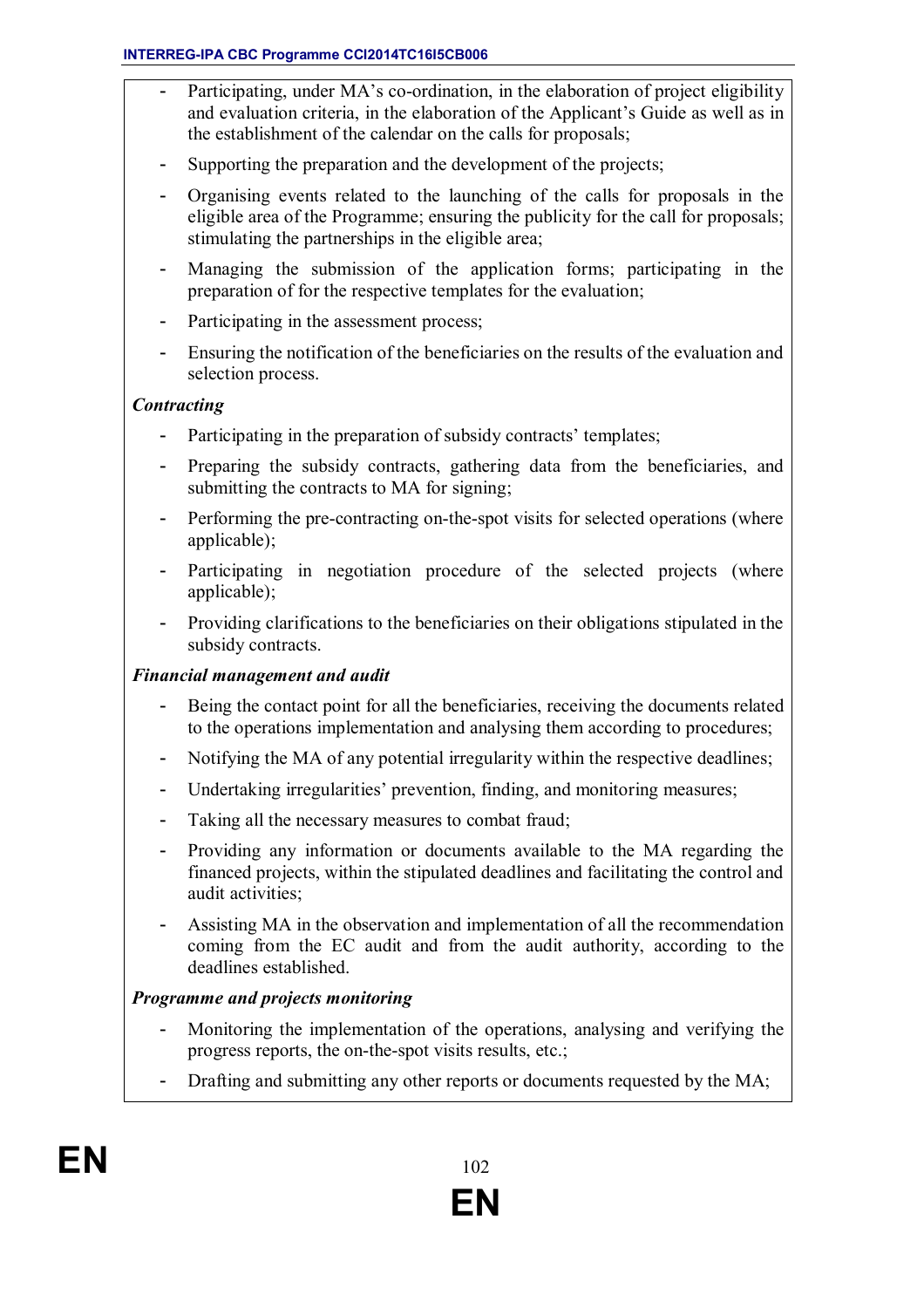#### **INTERREG-IPA CBC Programme CCI2014TC16I5CB006**

- Collecting and updating the technical, financial, and statistics data at project level, ensuring the incorporation of these data into the electronic system.

# *Information and publicity*

- Implementing the relevant activities form the Communication Plan;
- Supporting the MA in preparing and delivering the informational materials to the beneficiaries;
- Updating the information on the programme website.

JS responsibilities are laid down in the Programme Implementation Manual.

# **Programme management, implementation and control arrangements**

# **Selection of operations**

The programme shall support operations, which have direct cross-border impact, understood in terms of respecting the following conditions: joint development, joint staffing, joint implementation and joint financing. Project partners from two participating countries need to cooperate obligatory in joint development and joint implementation. In addition, they should choose one of the following partnership principles as well: joint staffing or joint financing.

In order to prevent double financing at the level of processing of project applications, in the preparation and adoption of the guidelines for applicants, the members of the JMC as well as other social and economic partners and general public will be involved. The representatives of the mainstream/sectoral programmes in the two countries and EUSDR in the Republic of Bulgaria in the JMC will ensure clear demarcation and complementarity of the envisaged eligible activities with the ones under the respective programmes.

The selection of the operations shall be made through calls for proposals and/or strategic projects upon decision of the JMC:

- **Calls for Proposals** refer to the mechanism whereby a selection process is launched to choose candidates on a competitive basis.
- **Strategic projects** shall address key specific objectives that can be achieved only through the involvement of large partnerships, and be based on a larger financial size then common project applications under call for proposals.

In case of investment projects that require EIA (under Chapter 6 of the EPA) and assessment of compatibility with the object and purpose of the conservation of protected areas (under BDA), the relevant document issued by the competent environmental authorities shall be submitted together with the application.

Projects prepared under the Area Based Development (ABD) approach to facilitate sustainable growth in defined geographical areas in cross-border regions in the Western Balkans, in particular rural areas characterized by specific complex development problems, could be considered for funding under this programme upon JMC decision, while taking into account the preparatory work for the ABD approach already carried out in a cross-border region covering the former Yugoslav Republic of Macedonia.

*Geographical eligibility*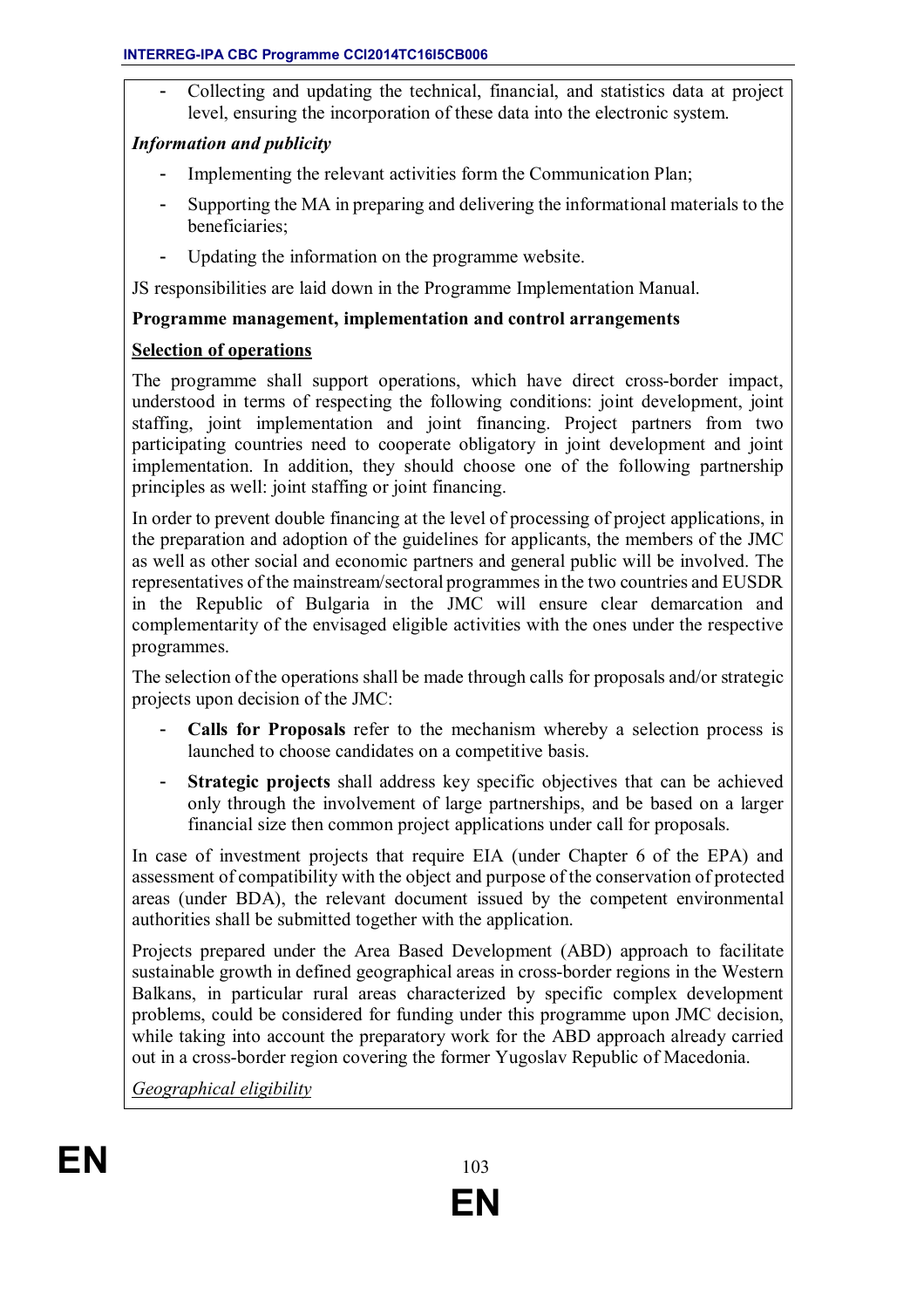In accordance with Article 39 (2) of Commission Implementing regulation (EU) No 447/2014 of 2 May 2014, the selected operations shall involve beneficiaries from both partnering countries, at least one of which shall be from Bulgaria as a Member State. The beneficiaries and operations should be located in at least one of the NUTS level III regions (or equivalent regions in the non-MS) covered by the programme and specified above. An important exception to this rule is the possibility to support operations outside the programme area within the limit of up to 20% of EU co-financing at programme level for activities implemented by beneficiaries from the eligible programme area ensuring that the conditions of the Article 44(2) of Commission Implementing regulation (EU) No 447/2014 are satisfied.

# *Beneficiaries*

In accordance with Article 40 (1) of Commission Implementing regulation (EU) No 447/214 of 2 May 2014, one of the potential beneficiaries shall be designated by the partners as a lead beneficiary. The lead beneficiary shall carry out the tasks specified in Article 40, namely:

- lay down the arrangements with other beneficiaries in an agreement comprising provisions that, inter alia, guarantee the sound financial management of the funds allocated to the operation, including the arrangements for recovering amounts unduly paid;
- assume responsibility for ensuring implementation of the entire operation;
- ensure that expenditure presented by all beneficiaries has been incurred in implementing the operation and corresponds to the activities agreed between all the beneficiaries, and in accordance with the document provided by the MA;
- ensure that the expenditure presented by other beneficiaries has been verified by a controller(s).

The lead beneficiary and its partners have to be legally established organizations (legal persons) on the territory of Bulgaria or the former Yugoslav Republic of Macedonia and must be non-profit making organizations. Profit generating organizations and political parties are not eligible beneficiaries under the Programme.

### *Project generation/preparation*

Potential beneficiaries will be adequately informed on the programme objectives and priorities for support, the prerequisites for obtaining funds and the individual procedures. Support for project generation and preparation, including a partner search facility will be provided by JS.

### *Eligibility and selection criteria*

The operations will be assessed according to the criteria previously approved by JMC.

Eligibility and administrative compliance criteria will be formulated in order to ensure the administrative and formal compliance of projects to be submitted. These will include: submission before a deadline, completeness of submitted documentation, crossborder character of the composition of the partnership, formal compliance of applicants with the criteria, etc.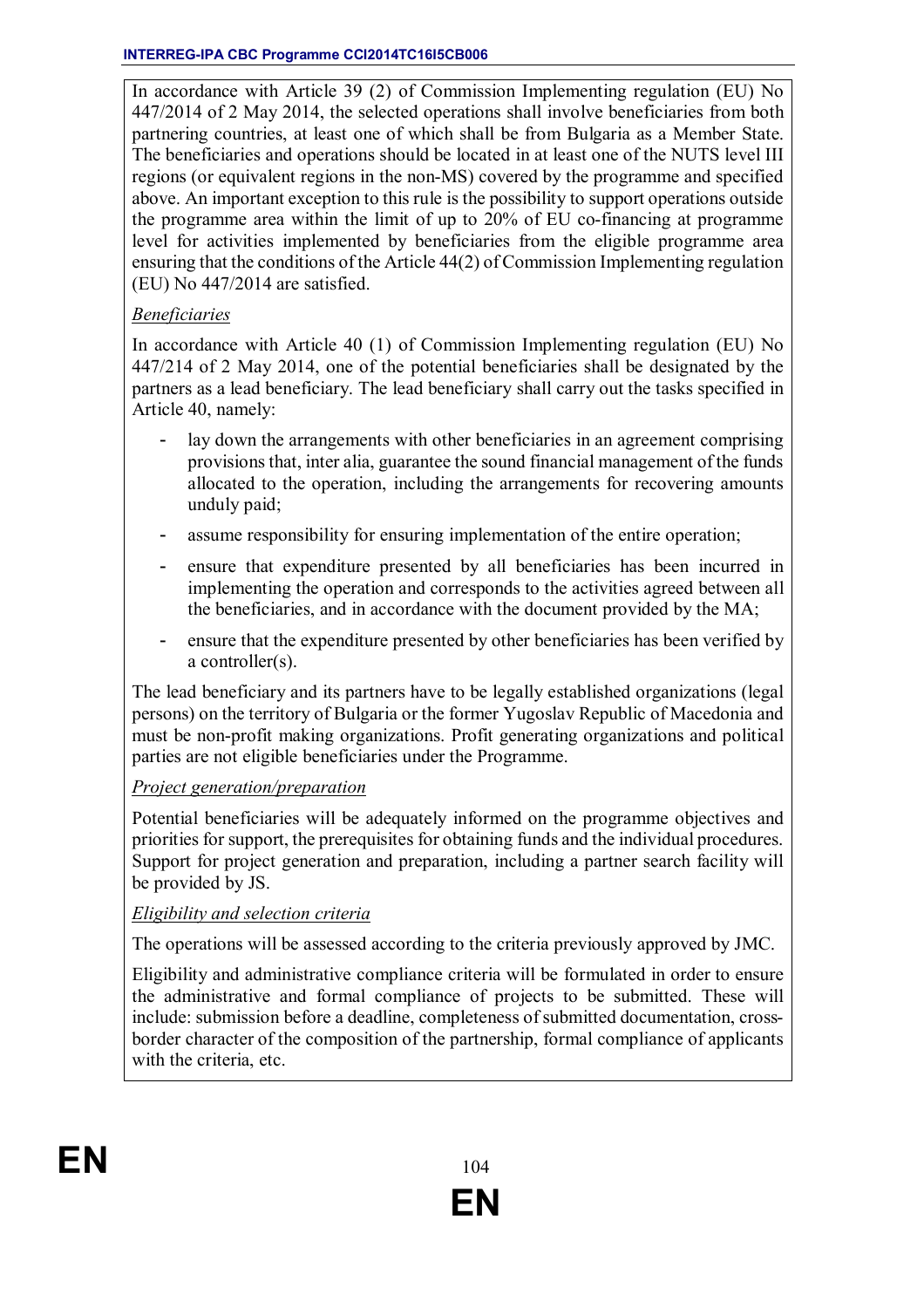Selection criteria will be applied to those projects that have first fulfilled the eligibility and administrative compliance criteria and will assess their compliance with the strategic and operational principles guiding the project selection.

The quality of the projects, as reflected in their compliance with the selection criteria, is very important in order to ensure that the programme delivers concrete and visible outputs and results that tackle, in a cross-border and integrated manner, the challenges and needs affecting the programme area. Projects focusing on pure research (with no applicative output), including just exchanges of experience or not indicating the concrete and sustainable follow-up of "soft" activities (studies, surveys, etc.) will not be supported by the Programme.

### *Assessment*

The assessment of the operations (projects proposals) shall be carried out by the following three steps:

- Opening session
- Administrative compliance and eligibility check, and
- Technical/quality assessment.

Administrative compliance and eligibility check shall be carried out by a formally designated group of MA/NA/JS representatives.

Quality assessment shall be carried out by a formally designated group of MA/NA/JS representatives including external assessors from Bulgaria and the former Yugoslav Republic of Macedonia (if necessary).

The procedure for assessment under the respective Call for Proposals shall be outlined in the Guidelines for Applicants approved by the Joint Monitoring Committee.

Standard rules and procedures for assignment and scope of the tasks of the external assessors shall be defined in rules of procedures/manual for external assessors and other relevant programme documents.

The criteria for appointment of the external assessors will be formulated in order to ensure the fair competition, equal opportunities and qualitative selection of the candidates. The selected external assessors shall possess the minimum required knowledge and experience on the issues covered by the programme.

For each call for proposals equal number of assessors from the two countries will be assigned for the technical/ quality evaluation of the received projects proposals.

The assessment process will be organized and secretarially supported by JS and the relevant information will be recorded in the MIS. The results of all assessment steps will be summarized in a report and presented to the JMC for decision.

### *Projects selection and approval*

The JMC will decide on the approval of projects and the amount of programme's financial contribution to each operation. Detailed rules on decision making will be included in the rules of procedure of the joint monitoring committee.

Operations shall not be selected for IPA II assistance where they have been physically completed or fully implemented before the application for funding under the programme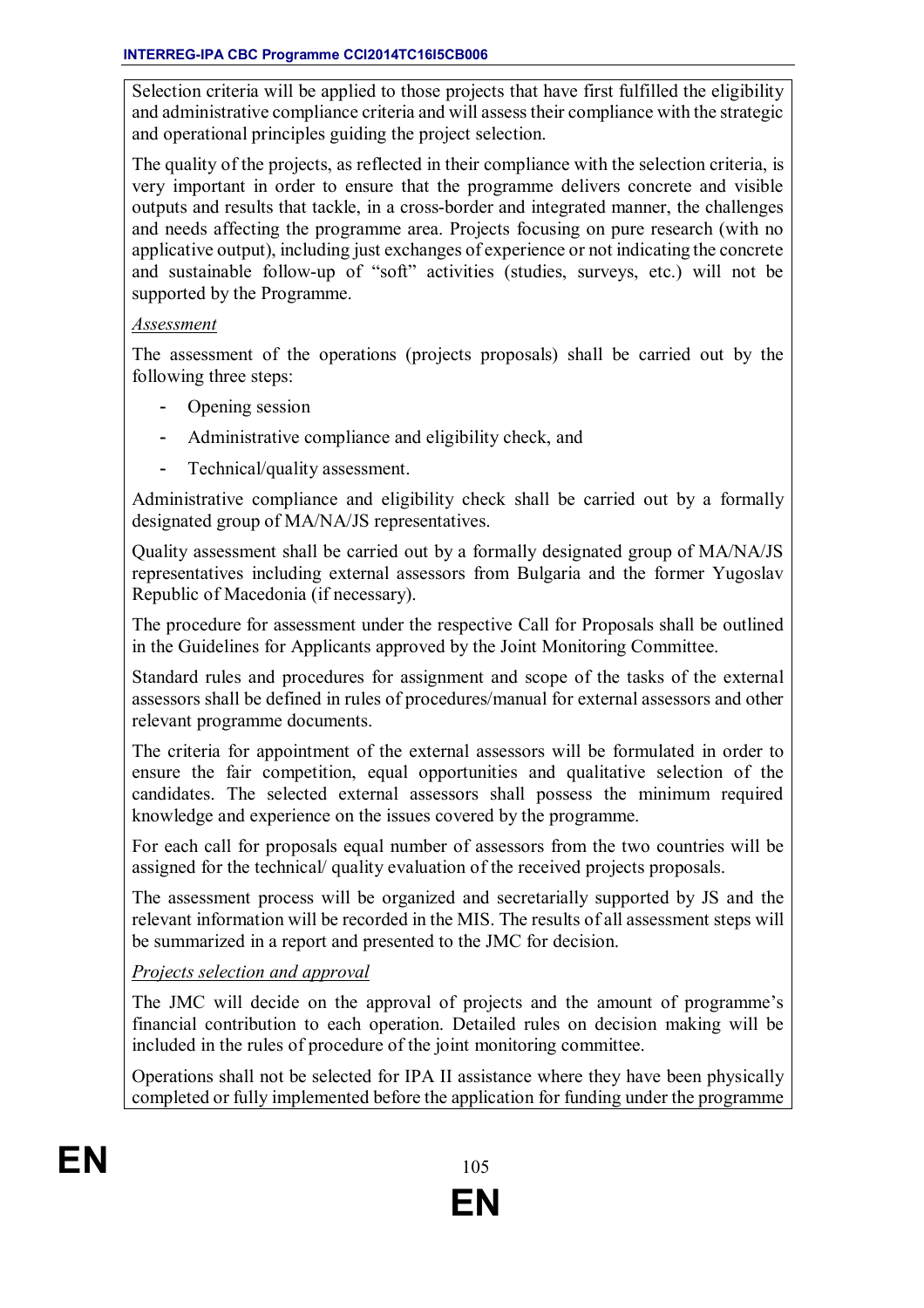is submitted by the beneficiary to the MA, irrespective of whether all related payments have been made by the beneficiary.

During the selection procedure under a definite call for proposals, measures to avoid double financing of the proposed for funding operations shall be carried out through:

- JMC members representatives of different institutions and organisations in charge of managing national level funded programmes/schemes in fields related to those financed by the programme will ensure lack of overlapping of activities;
- Documentary check of overlapping of activities supported by other financial sources (national, EU, other);
- Performance of on the spot visits for investment projects which aim to check whether: (1) the object, subject to the proposed investment, really exists and is in a physical condition as described in the project proposal (no other investment activities have been performed during the assessment phase); and (2) the object, subject to the proposed investment, has already been implemented / partially implemented or is currently under implementation.

# *Contracting*

Based on the JMC decision, the MA shall proceed with conducting the procedure for concluding subsidy contracts with the lead beneficiaries. The MA and JS shall carry out the pre-contracting visits on the investments proposed for financing and shall organize budget optimization and projects' content modifications procedure (if needed) to all projects proposals approved for financing.

Contracts with the lead beneficiaries will be prepared in an approved standard subsidy contract template form and annexes. Implementation of the projects activities may start only after the contracts are signed by both - the MA and the lead beneficiary.

### *Resolution of complaints*

The procedures set in place for the resolution of complaints are differentiated according to the object of the complaint and will formally be regulated in the Programme Manual.

Complaints related to the assessment process:

Project Lead Applicants will be informed in writing by the Chair of the Assessment working group on the results from the administrative compliance and eligibility check of their applications, as well as the results of the technical evaluation, including the reasons for rejection. Any complaint related to the assessment shall be submitted by the Lead Applicant to the MA that, in collaboration with the NA and in accordance with the provisions of the Programme Manual, will examine case by case each complaint. Where appropriate, re-assessment of the project application will be initiated and final list of projects proposed for funding will be provided to the JMC. The latter will make the final decision for selection of projects to be financed under the respective call.

- *Complaints related to decisions made by the programme structures/bodies during project implementation:* 

Any complaints in relation to decisions made by the programme structures/bodies during project implementation shall be submitted by the project Lead beneficiary to the MA/NA/JS that will examine case by case and provide an answer (in collaboration with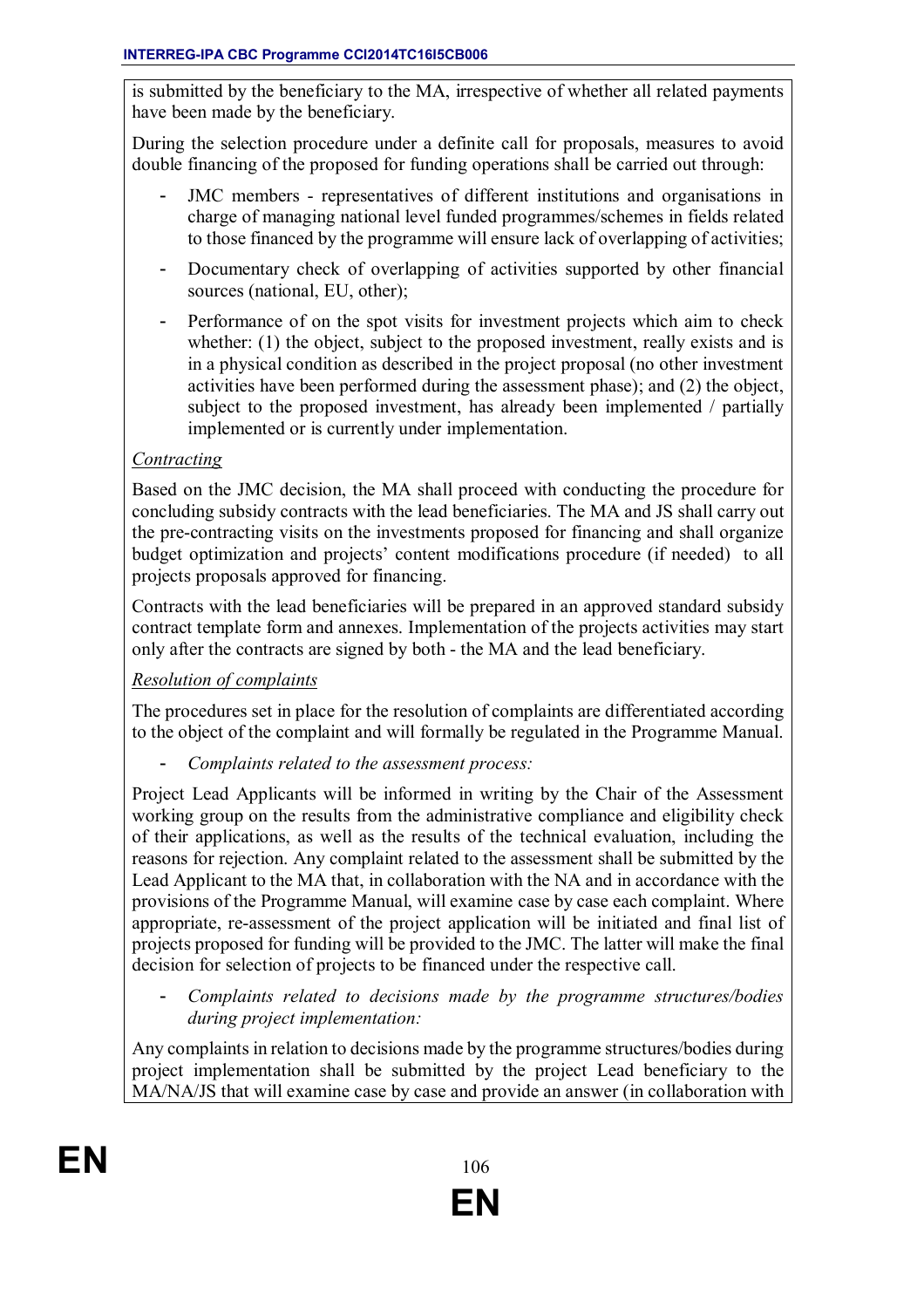the JMC, if necessary), in accordance with the deadlines and provisions set in the Programme Manual.

# **Management and control system**

The management and control systems for the programme shall be set up in accordance with Articles 47 of Commission Implementing regulation (EU) No 447/2014 and respectively Articles 72, 73 and 74, 122(1) and (3), 128 and 148 of Regulation (EU) No 1303/2013.

MA shall ensure that the management and control system for the programme are set up in accordance with the IPA specific rules and that those systems function effectively.

# *First Level Control system*

According to Article 23 (4) of Regulation (EU) No 1299/2013 and Article 125 (4) (a) of Regulation (EU) No 1303/2013 each participating country designates the body or persons responsible for carrying out verification of expenditures of the operations in relation to beneficiaries on its territory ('controller(s)').

The controller(s) shall provide control and verification of:

- delivery of the products and services;
- soundness of the expenditure declared for operations implemented by the respective beneficiary;
- compliance of such expenditure, related operations, as well as tendering procedures with Community rules and when relevant with its national rules; and
- compliance of such expenditure, related operations and part of operations to the eligible costs given in the application.

For **Bulgaria**, a decentralised FLC system will be established. The Minister of Regional Development or authorised person by him/her will assign the FLC tasks to the controller(s) in accordance with applicable public procurement legislation or under existing labour law.

Standard rules and procedures for carrying out the control activities are defined in FLC Manual and other relevant documents.

For **the former Yugoslav Republic of Macedonia,** based on an approved internal methodology, the first level control will be performed under a decentralized system - by external independent controllers, selected from a central list established at national level.

The cost for FLC verification shall be covered by the programme budget under the technical assistance priority axis.

# *Financial management*

The MA shall be responsible for managing the operational programme in accordance with the principle of sound financial management.

The MA shall make payments to the Lead Beneficiary in accordance with Article 132 of Regulation (EU) No. 1303/2013 (the Lead Beneficiary is then responsible for transferring the IPA financing to its project partners).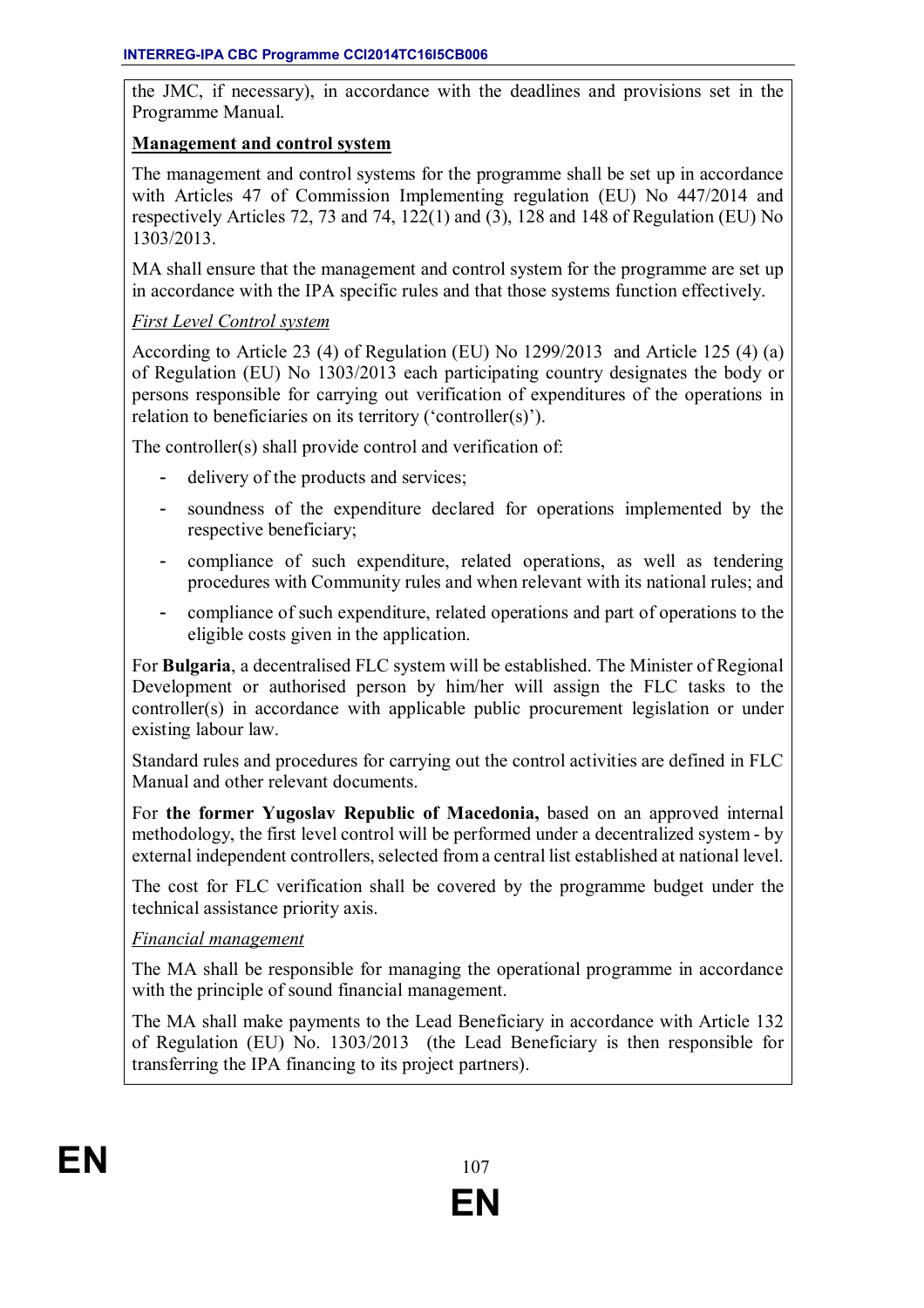The MA shall set up procedures to ensure that all documents regarding expenditure and audits required to ensure an adequate audit trail are held in accordance with the requirements of Article 72 (g) of Regulation (EU) No. 1303/2013.

The MA ensures the aggregation of information on expenditures and submits to the CA on a regular basis a report on certification and statement of expenditures.

# **Monitoring**

The MA and the JMC will ensure the quality of the implementation of the programme in accordance with the principle of sound financial management. The JMC will observe the programme implementation and ensure the achievement of the programme objectives through a rational use of the allocated resources. Monitoring will be carried out by reference to the programme indicators.

The tools used for the monitoring of the programme are the annual reports (and final report) on implementation, as set up in Article 14 of Regulation (EU) No 1299/2013. The annual (final) report(s) will be drafted by the JS, verified by the MA and approved by the JMC before submitting them to the Commission. The reporting, information and communication tasks will be carried out in accordance with Article 42 of Regulation (EC) No447/2014.

The monitoring of the programme will be done through the MIS that will provide project-specific technical and financial information. The reporting will be provided by the lead beneficiary on behalf of the entire partnership through periodical and final reporting to the JS. The JS will check the compliance of the reports with the project application. The data of the reports will be stored in the management system that in turn will generate, based on it, the annual implementation reports submitted to the European Commission.

# **Programme evaluation**

The programme is subject to an ex-ante, interim and ex-post evaluation of independent evaluators with the aim to improve programme quality and to optimise the allocation of the financial resources. Evaluations shall be carried out by internal or external experts that are functionally independent of the authorities responsible for programme implementation. All evaluations shall be made public.

The participating countries jointly carried out an *ex-ante* evaluation in accordance with Article 55 of Regulation (EU) No 1303/2013. The ex-ante has been carried out by external experts that are functionally independent of the authorities responsible for programme preparation. The recommendations of the ex-ante evaluation team are taken into account during the elaboration process of the Programme.

The MA shall ensure evaluation(s) for assessment of the effectiveness, efficiency and impact of the programme implementation on the basis of the evaluation plan and consequently the follow-up actions. At least once during the programming period, an evaluation shall assess how support from the programme funds has contributed to the objectives for each priority axis. All evaluations shall be examined by the JMC and sent to the Commission.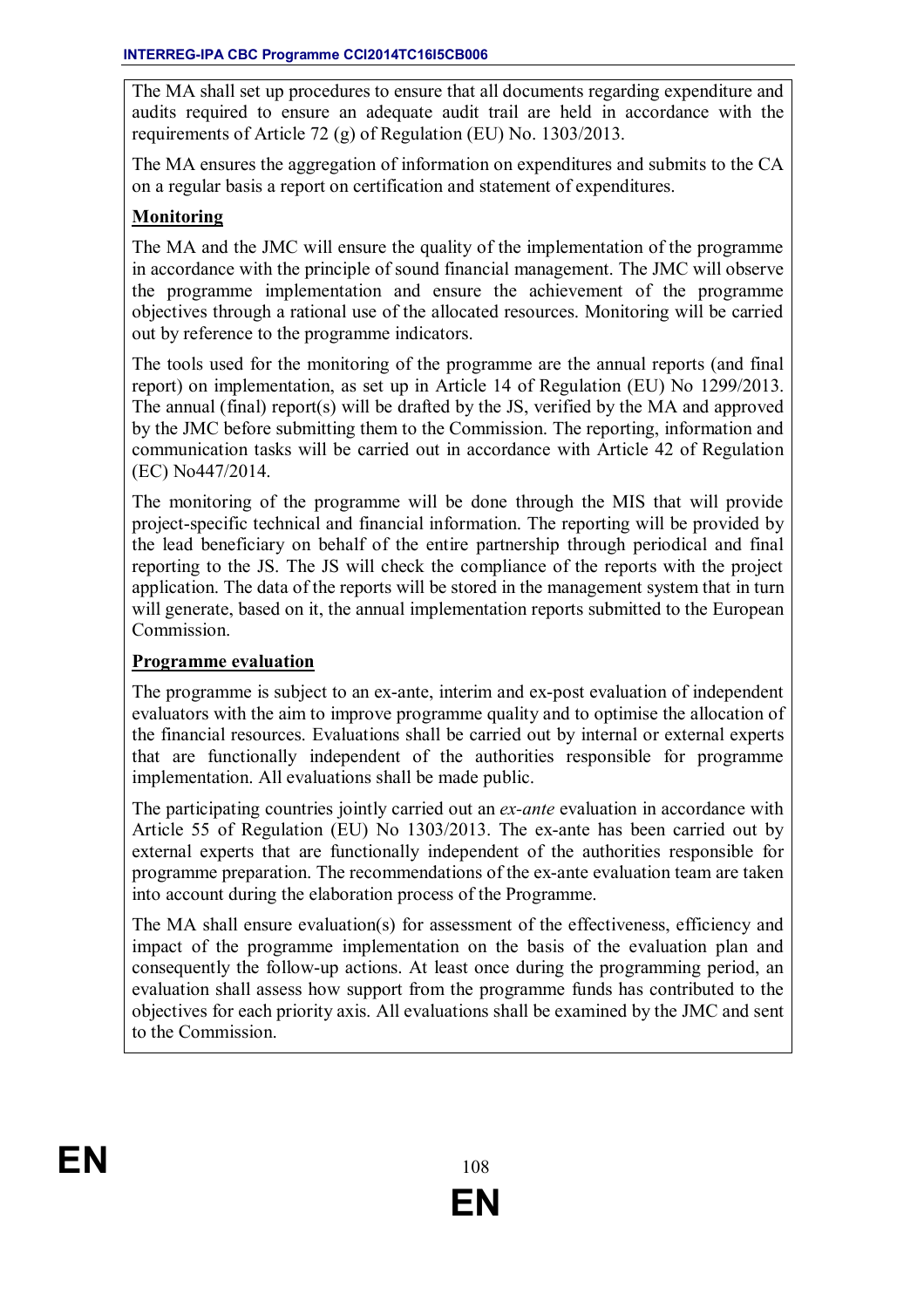#### **5.5 Apportionment of liabilities among partner States in case of financial corrections imposed by the managing authority or the Commission**

(Reference: point (a)(vi) of Article 8(4) of Regulation (EU) No 1299/2013)

Each partnering country shall be responsible for investigating irregularities committed by the beneficiaries located on its territory. In the case of a systematic irregularity, the partnering country shall extend its investigation to cover all operations potentially affected. The partnering country shall make the financial corrections in connection with individual or systemic irregularities detected in operations or operational programme. Financial correction shall consist of cancelling all or part of the public contribution to an operation or to the operational programme. Financial corrections shall be recorded in the annual accounts by the managing authority for the accounting year in which the cancellation is decided.

The managing authority shall ensure that any amount paid as a result of an irregularity is recovered from the lead beneficiary. Beneficiaries shall repay the lead beneficiary any amounts unduly paid. Special provisions regarding the repayment of amounts subject to an irregularity shall be included both in the contract to be signed with the lead beneficiary and in the partnership agreement to be signed between the partners. The programme shall provide the beneficiaries a template of the Partnership Agreement.

If the lead beneficiary does not succeed in securing repayment from other beneficiaries or if the managing authority does not succeed in securing repayment from the lead beneficiary, the partnering country on whose territory the beneficiary concerned is located shall reimburse the managing authority the amount unduly paid to that beneficiary. The managing authority shall be responsible for reimbursing the amounts concerned to the general budget of the Union, in accordance with the apportionment of liabilities among the participating countries as laid down in the cooperation programme. NA will be responsible for reporting procedures for irregularities and for the recovery of amounts unduly paid to the Lead beneficiaries/ beneficiaries located on the territory of the former Yugoslav Republic of Macedonia. NA shall reimburse to the MA the amounts corresponding to the EU co-financing, unduly paid to the Lead beneficiaries located on the territory of the former Yugoslav Republic of Macedonia.

In accordance with article 85 of Regulation no.1303/2013 (CPR) the Commission has the right of making financial corrections by cancelling all or part of the Union contribution to the programme and effecting recovery from the partnering country in order to exclude from Union financing expenditure which is in breach of applicable Union and national law, including in relation to deficiencies in the management and control systems which have been detected by the Commission or the European Court of Auditors.

In accordance with article 85 of CPR the Commission has the right of making financial corrections by cancelling all or part of the Union contribution to the programme and effecting recovery from the partnering countries in order to exclude from Union financing expenditure which is in breach of applicable Union and national law.

In case of financial corrections by the Commission, due to systemic irregularities (when liability cannot be assigned to a specific programme partner region), the two partnering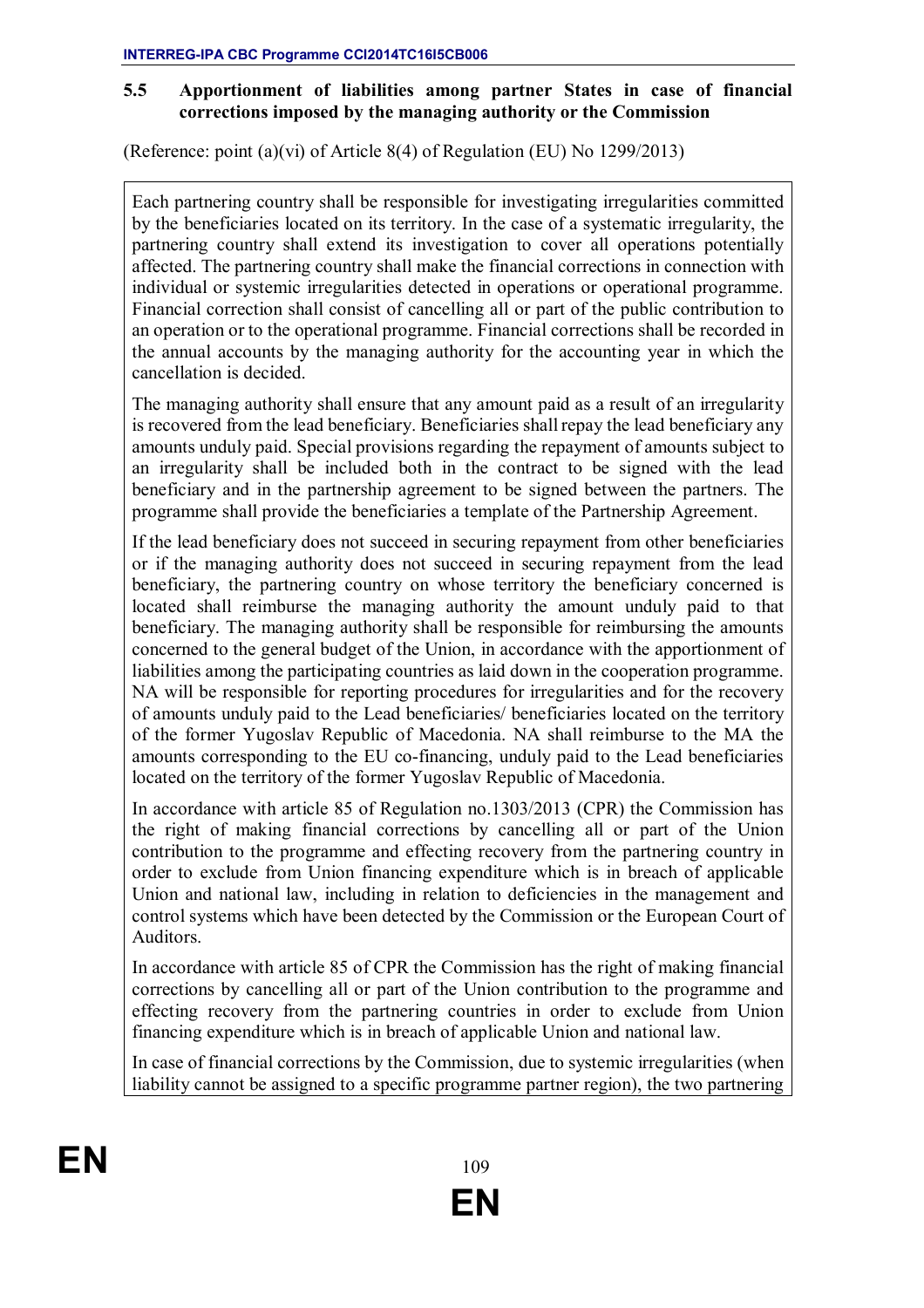countries commit to recover the amount proportionally with the approved project budgets and performed activities by respectively the Bulgarian and the former Yugoslav Republic of Macedonia beneficiaries, affected by the financial correction. In case of financial corrections by the Commission, due to random or anomalous irregularities, the two partnering countries commit to investigate on a case by case basis.

In case of de-commitment at programme level according to article 46, item 4 of Regulation (EU) No 447/2014, referring to articles 86 to 88 and 136 of Regulation (EU) No 1303/2013, the amounts shall be de-committed either from the available programme budget and / or from the non-performing projects in accordance with the provisions set up in the subsidy contracts signed with the beneficiaries. The participating countries may also decide the de-committed amount to be ensured from the state budgets proportionally to the distribution of the funds between the partners from each country.

The financial correction by the Commission shall not prejudice the partnering countries' obligation to pursue recoveries under the provisions of the applicable European Regulations. The apportionment of liabilities between the participating countries will be also set in the bilateral Memorandum of Understanding.

## **5.6 Use of the Euro** (where applicable)

(Reference: Article 28 of Regulation (EU) No 1299/2013)

Method chosen for the conversion of expenditure incurred in another currency than the Euro

In accordance with the ETC Regulation, Article 28, expenditure incurred by project partners located in countries, which are outside of the Euro zone, shall be converted into euro. The conversion is to be made by the beneficiaries using the monthly accounting exchange rate of the Commission for the month during which the expenditures was submitted for verification to the managing authority or the controller(Article 28 (b) of ETC Regulation).

# **5.7 Involvement of partners**

(Reference: point (c) of Article 8(4) of Regulation (EU) No 1299/2013)

**Actions taken to involve the partners referred to in Article 5 of Regulation (EU) No 1303/2013 in the preparation of the cooperation programme, and the role of those partners in the preparation and implementation of the cooperation programme, including their involvement in the Joint Monitoring Committee**

The drafting of the INTERREG-IPA Cross-border Cooperation Programme– the former Yugoslav Republic of Macedonia was organised in compliance with the partnership approach as referred to in Article 5 of Regulation (EU) No 1303/2013. The Directorate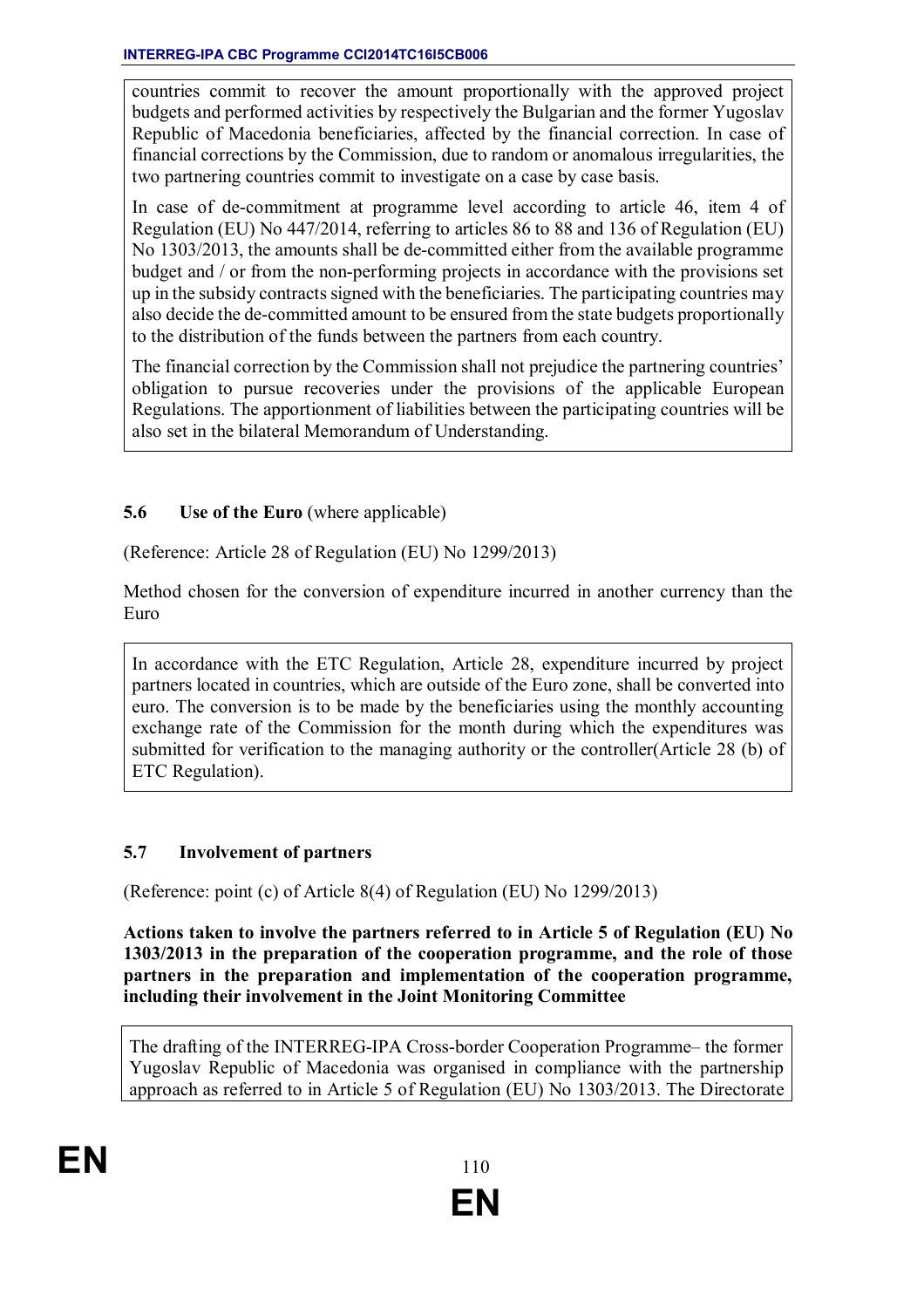General "Territorial cooperation management" at the Ministry of Regional Development and Public Works of the Republic of Bulgaria, as future MA of the programme coordinated the process together with JTS support.

Maintaining a broad partnership was a guiding principle during the entire programming process. A joint working group (JWG) was established in November 2013, based on partnership and balanced representation of the public authorities (national, regional and local), economic and social partners, relevant bodies representing civil society, including environmental partners, non-governmental organisations, and bodies responsible for promoting social inclusion, gender equality and non-discrimination has been guiding the programme development process and was approving the main stages of the programme preparation and the programme as a whole. A programming task force (TF) for discussing particular topics and draft proposals was also established in November 2013.

The OP was developed in an iterative, consultative process and the involvement of stakeholders was organized in several stages:

- An on-line survey among national and regional stakeholders was conducted in February 2014 with 142 respondents as a first step in the programming consultative process. The survey aimed also at gathering the respondents' expectations related to the scope, the content and other important aspects of the programme, as well as their preferences for thematic priorities for cooperation for the 2014-2020 period. It helped to identify specific demands and expectations towards the new programme among potential target groups.

Two rounds of regional consultative forums were organized. The first round was held in February – March 2014 in the towns of Strumica, Stip, Kumanovo, Kyustendil and Blagoevgrad with 182 participants. Findings of the SWOT and the territorial analysis were presented and discussed, and the expectations related to the future programme were explored. During the second round a joint regional consultative forum on the draft programme strategy with 52 participants was held In June 2014 in Strumica. The draft investment strategy of the programme within the selected by the JWG thematic priorities was presented. The stakeholders gave their input in terms of specific objectives, results, examples of activities as well as the prospective types of beneficiaries. Reports from the on-line survey and the two rounds of regional consultative forums were published on the programme website and also communicated to the JWG members.

Reports from the on-line survey and the two rounds of regional consultations were published on the programme website and also communicated to the JWG members.

Relevant draft programme documents and publications as well as information about the programming process have been published regularly on the Programme's website.

The draft programme was made available for public consultations on the programme website and considerable feedback was received and integrated into the OP where appropriate.

The draft programme was elaborated according to inputs from the joint working group and from regional and local stakeholders, thus ensuring the ownership of planned interventions by stakeholders and building on the experience and know-how of relevant actors.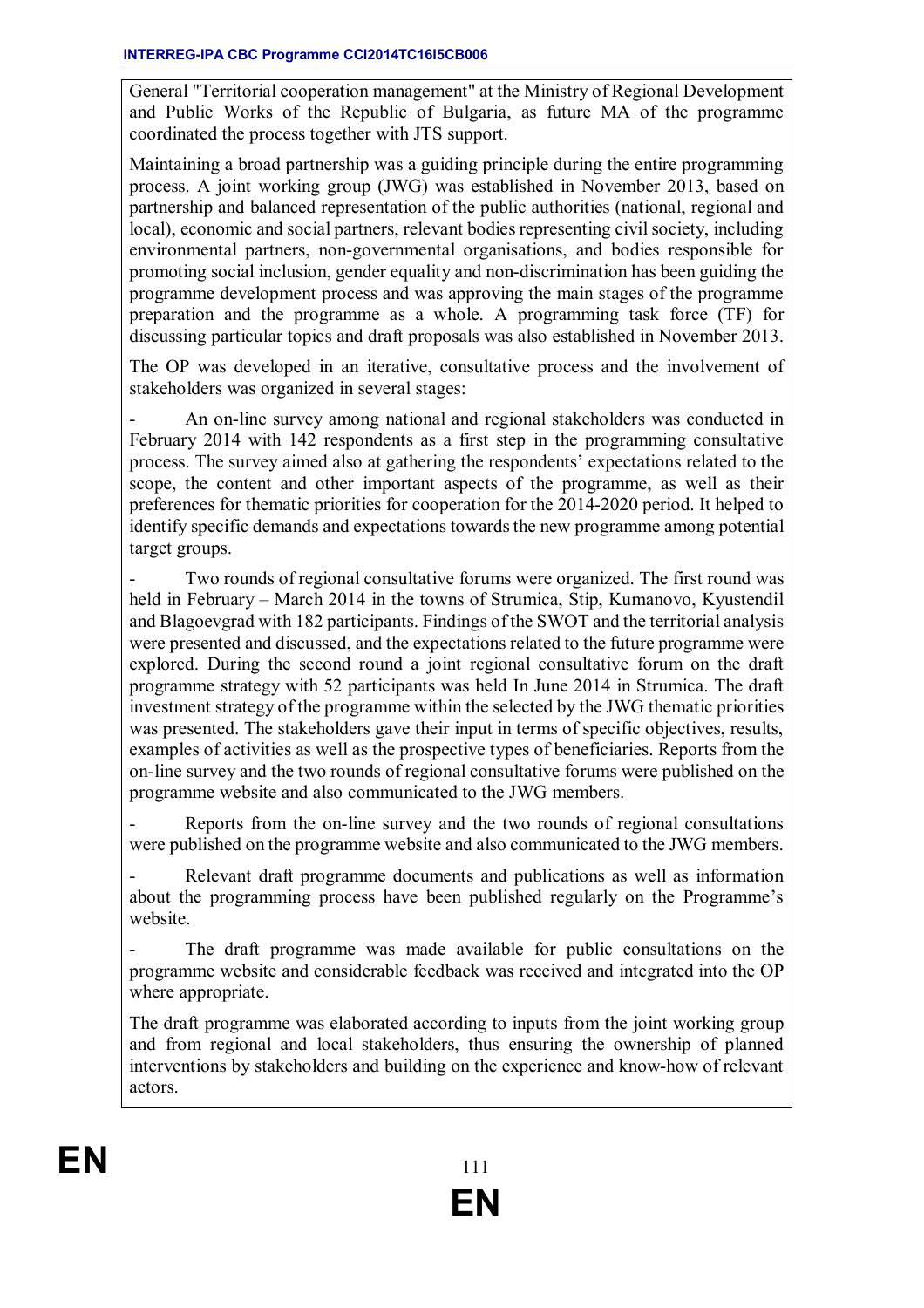#### **INTERREG-IPA CBC Programme CCI2014TC16I5CB006**

During programme implementation, the programme bodies will foster the active participation of stakeholders through both on-line instruments and periodic events aiming at sharing information about the programme´s implementation progress and inviting stakeholders to actively participate in programme implementation.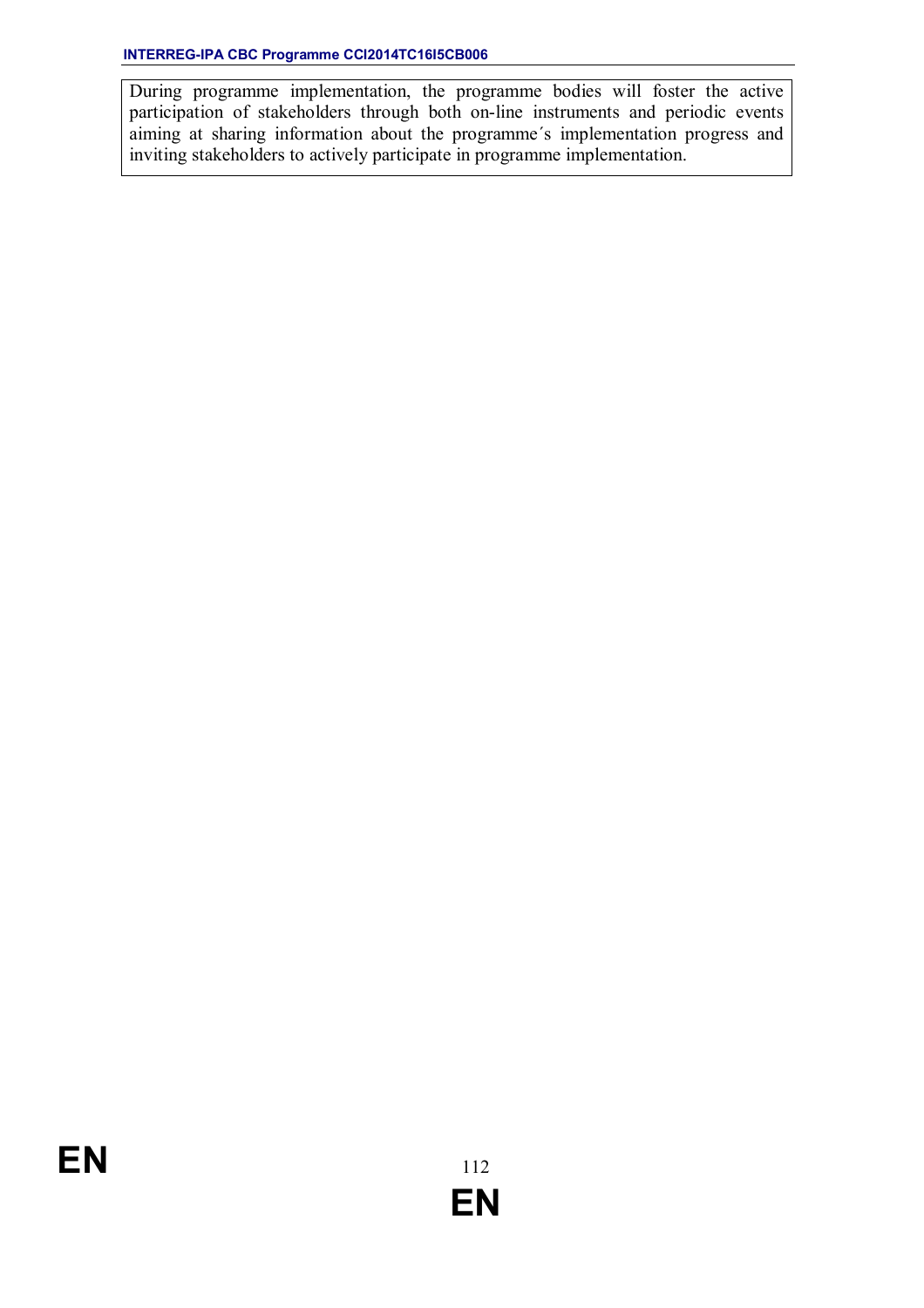## **SECTION 6 HORIZONTAL PRINCIPLES**

(Reference : Article 8(7) of Regulation (EU) No 1299/2013)

#### **6.1 Sustainable development**

Description of specific actions to take into account environmental protection requirements, resource efficiency, climate change mitigation and adaptation, disaster resilience and risk prevention and management, in the selection of operations.

Bulgaria and the former Yugoslav Republic of Macedonia authorities must ensure that environmental protection requirements, climate change mitigation and adaptation, biodiversity and ecosystem protection, disaster resilience and risk prevention and management are promoted in the preparation and implementation of the programmes. In the case of the INTERREG-IPA Cross-border Cooperation Programme Bulgaria – the former Yugoslav Republic of Macedonia the biggest challenges are related to environmental and biodiversity protection and sustainable use of natural resources and the addressing of climate change, environmental risks management and emergency preparedness. These challenges relate to the protection of the environment as a sustainable value of the region and as a prerequisite for sustainable tourism.

Generally, all three dimensions of sustainability, including the ecological, the economic as well as the social one, will be taken into consideration within the programme; therefore the programme contributes directly to the Europe 2020 Strategy's components of smart, sustainable and inclusive growth.

Within all axes of the programme strategy, sustainable development is seen as a cross-cutting issue with all three pillars (economic, social and environmental) equally represented in the programme priority axes. Programme's priority axis 1, which targets cooperation on natural resources for sustainable growth, takes into account environmental protection, resource efficiency, climate change (include both mitigation and adaptation) as well as natural hazards, disaster and risk resilience, prevention and management. In these fields, the programme mainly contributes to the generation and dissemination of knowledge and capacities on the protection and sustainable use of natural resources and addresses issues of resource management. Priority axis 2, which deals with sustainable tourism, targets cooperation on the creation of sustainable tourist services and tourism attractiveness will support the responsible development and sustainable valorisation of the existing natural and cultural resources, which shall be managed and preserved in a sustainable way. Priority axis 3, which targets competitiveness, especially targets economic and social sustainability. Additionally the crosscutting focus on youth, women and vulnerable groups addresses the social dimension of sustainability.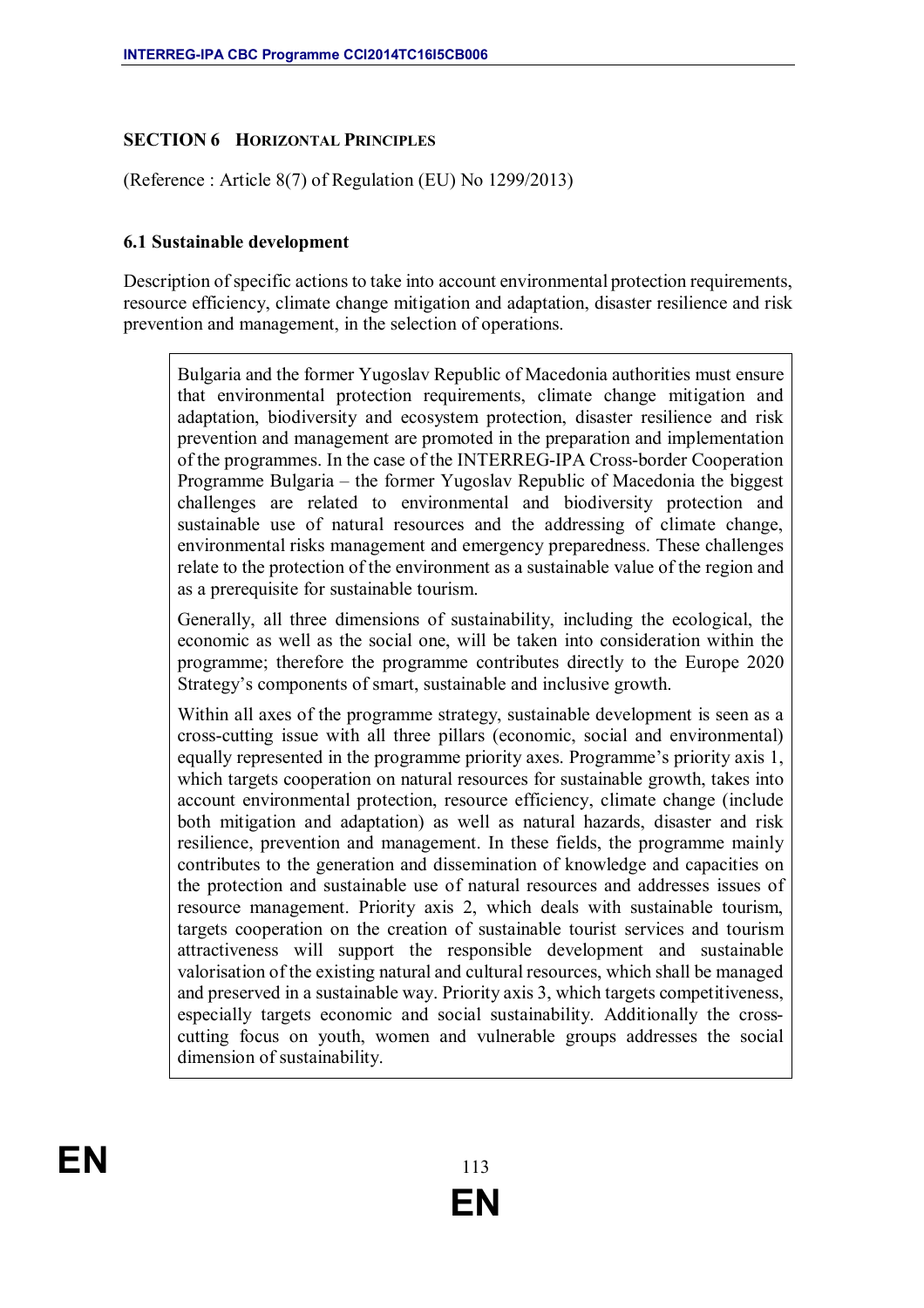Besides actions within the programme priorities, which may foster sustainable development, a number of activities have been identified which may be implemented in projects submitted under any chosen priority axis.

All projects and interventions of the programme can integrate measures to ease the burden of emissions of their actions, e.g. by:

- actively tackle wider environmental concerns
- actively tackle environmental issues of specific concern, including climate change as well as the maintaining of biodiversity and ecosystems
- carrying out environmental management (structured experience sharing, capacity development, etc.)
- actively tackle sustainability issues, including ecological, economic and social concerns
- adopting measures for the organisation and implementation of conferences and events in a sustainable way

Additionally, all projects funded by the programme should:

- contribute to the implementation of the reviewed European Union Strategy for Sustainable Development (2009), which shall be proved by each project applicant in a conclusive and transparent way. This shall be assessed as project selection criterion.
- consider the principles of the Community Policy regarding the protection and improvement of natural heritage and biodiversity as well as related amendments, such as the Flora-Fauna-Habitat directive and the Birds directive being the *"cornerstone of Europe's nature conservation policy"* ( EU COM online, 2013).
- consider greater use of renewable energy

Appropriate management arrangements of the INTERREG-IPA Cross-border Cooperation Programme Bulgaria – the former Yugoslav Republic of Macedonia shall support environmentally sustainable development of the cross-border cooperation area. Besides respecting the legally required standards, the programme seeks to avoid all effects that are unsustainable or unfavourable to the environment at all levels of the programme implementation cycle. Negative impacts shall be avoided to the highest degree possible.

The positive effects and potentials for synergies of the INTERREG-IPA Crossborder Cooperation Programme Bulgaria – the former Yugoslav Republic of Macedonia the purpose of optimising its contribution to an environmentally sustainable development shall be exploited and wherever possible be strengthened. Wherever achievable, preference will be given to the planning and realisation of environmentally friendly solutions and projects.

The programme is implemented via a number of projects. The assessment of the quality of the eligible project proposals will be based on a set of quality criteria which are common to all priority axes. The contribution of each project to these principles will be addressed in a qualitative manner in the frame of project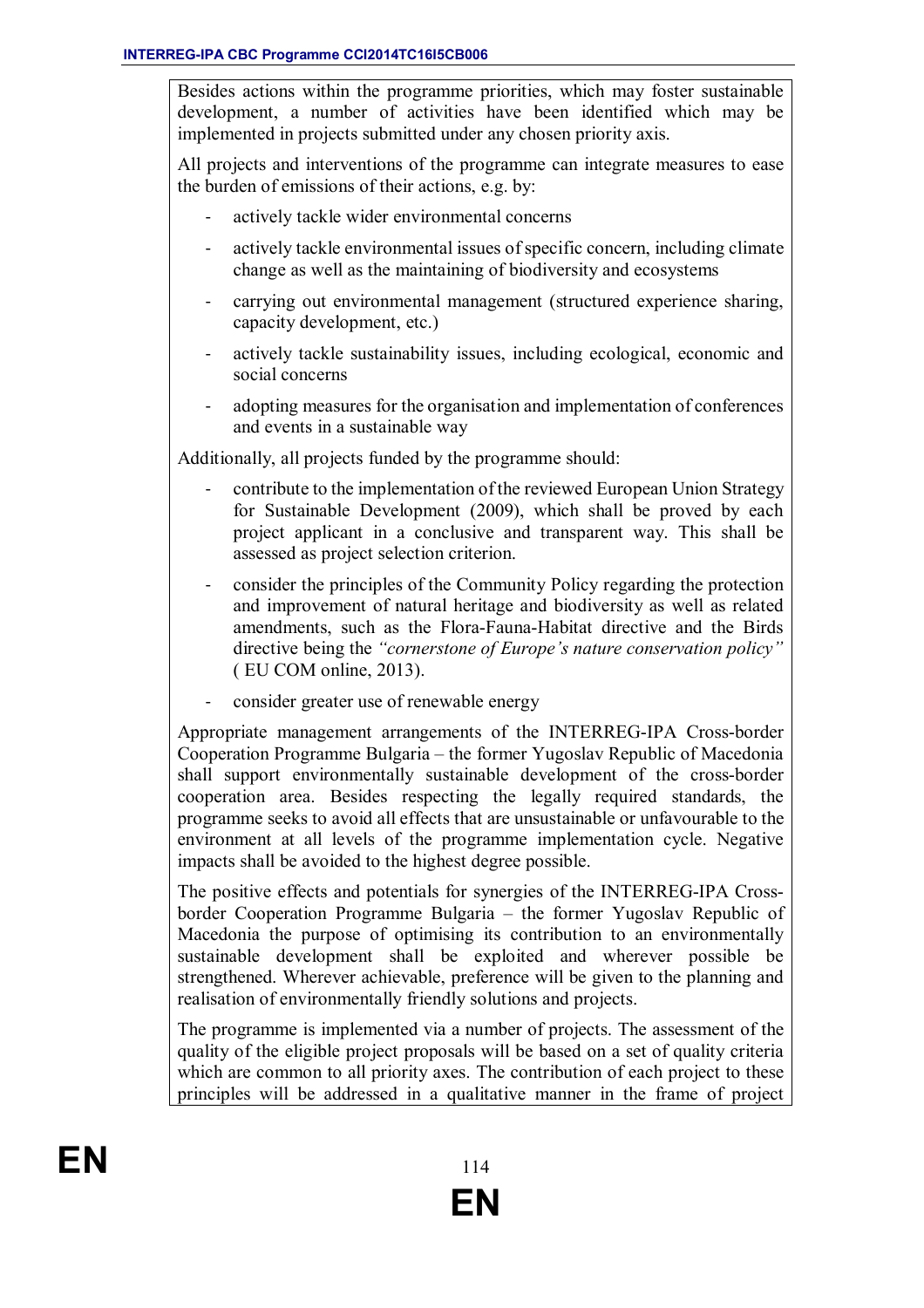selection and programme monitoring and evaluation. The policy aimed at sustainable development will be screened throughout all stages of the programme implementation – both at programme and project level.

#### **6.2 Equal opportunities and non-discrimination**

Description of the specific actions to promote equal opportunities and prevent any discrimination based on sex, racial or ethnic origin, religion or belief, disability, age or sexual orientation during the preparation, design and implementation of the cooperation programme and, in particular, in relation to access to funding, taking account of the needs of the various target groups at risk of such discrimination, and in particular, the requirements of ensuring accessibility for persons with disabilities.

In general, it's the aim of the European Union to combat "discrimination based on sex, racial or ethnic origin, religion or belief, disability, age or sexual orientation" (EU COM, common provisions). With the Green Paper on non-discrimination and equal opportunities for all, the European Commission published a joint strategy for "the positive and active promotion of non-discrimination and equal opportunities for all" (EU COM online, 2014). This goes in line with the UN's universal declaration of Human Rights.

It's the INTERREG-IPA Cross-border Cooperation Programme Bulgaria – the former Yugoslav Republic of Macedonia strategy's objective to ensure protection against discrimination through the transposition by the Member States, to contribute to an inclusive cross-border development and to making the border regions better places to live and work. Non-discrimination transcends gender issues and adopts a wider focus. While anti-discrimination legislation is an acquired aspect of EU legal systems, the practical implementation of nondiscrimination practices is lagging behind. Equal access to information, and controls on whether equality and non-discrimination requirements are being met, is also an issue. In the course of programme preparation, the programme has observed non-discrimination and addressed relevant issues related to the ethnic and religious composition of the area, the age structure and the ensuing sociodemographic developments in the programme area (mainly related to migration and ageing) in the SWOT analysis. The strategy of the programme puts emphasis in the availability of programme benefits to everyone.

The baseline need is manifested in a number of challenges, being based on the diverse developments in the two partnering countries in the last years, ranging from disparities in the field of accessibility, to diverse economic development and social fields. A clear core-periphery pattern is obvious. The economic development took different paths in recent decades, major economic differences exist between urban, rural, more central and more peripheral regions. Disparities are visible in the social field too: especially rural and mountainous areas are confronted with negative demographic trends and brain-drain occurrences, being based in the out-migration of young and well-educated employees.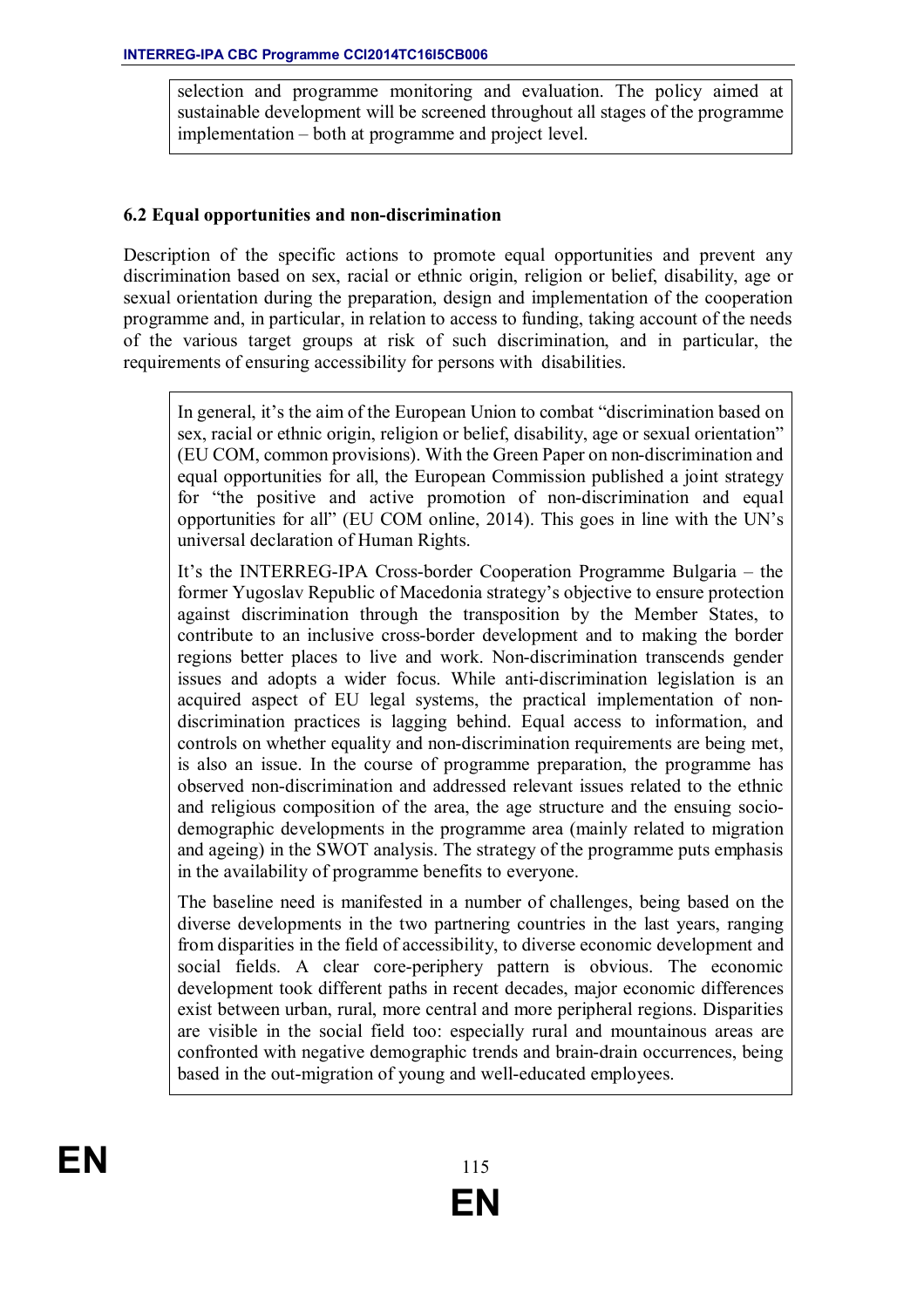The principles of equal opportunities and non-discrimination are ensured by supporting actions in the fields of e.g. awareness raising, sharing of experience, training, dissemination of information, etc., which have also been mentioned by the EU's Green Paper on equality and non-discrimination

For the programming period 2014-2020, the main focus of the programme has been aligned to improve the living conditions within the border regions. Priority axis 2 targets cooperation on natural and cultural resources and improvement of skills and services for sustainable tourism development. It is one main objective of Priority axis 3 to increase the competitiveness of businesses in the cross-border region thus creating new employment opportunities for all groups of the population. Special focus will also be put on generating job opportunities for young people, people from vulnerable groups and people in rural areas.

Besides actions within the priorities, which explicitly address the reduction of disparities, a number of activities have been identified which may be implemented in projects submitted under any chosen priority axis.

All interventions, being implemented through the INTERREG-IPA Cross-border Cooperation Programme Bulgaria – the former Yugoslav Republic of Macedonia can integrate measures to consider the principle of equal opportunities and nondiscrimination, e.g. by:

- actively tackle concerns of demographic change
- actively tackle concerns of peripheral location

actively focussing on and involving youth, women and people from vulnerable groups

Additionally, all projects funded by the programme should ensure that the activities implemented do not generate discrimination of any kind.

The consideration of the principle of equal opportunities and non-discrimination will be ensured throughout all stages of the programme implementation. Additionally it will be guaranteed during the realisation of the financial support and its impact evaluation.

## **6.3 Equality between men and women**

Description of the contribution of the cooperation programme to the promotion of equality between men and women and, where appropriate, the arrangements to ensure the integration of the gender perspective at cooperation programme and operation level.

Same as for sustainable development, the promotion of equality between men and women is one of the general principles of the CSF Funds (cf. EU PAR, 2013) and one of the EU's founding principles. In the Union treaty it has been mentioned, that the Union *"shall combat social exclusion and discrimination, and shall promote social justice and protection, equality between women and men,*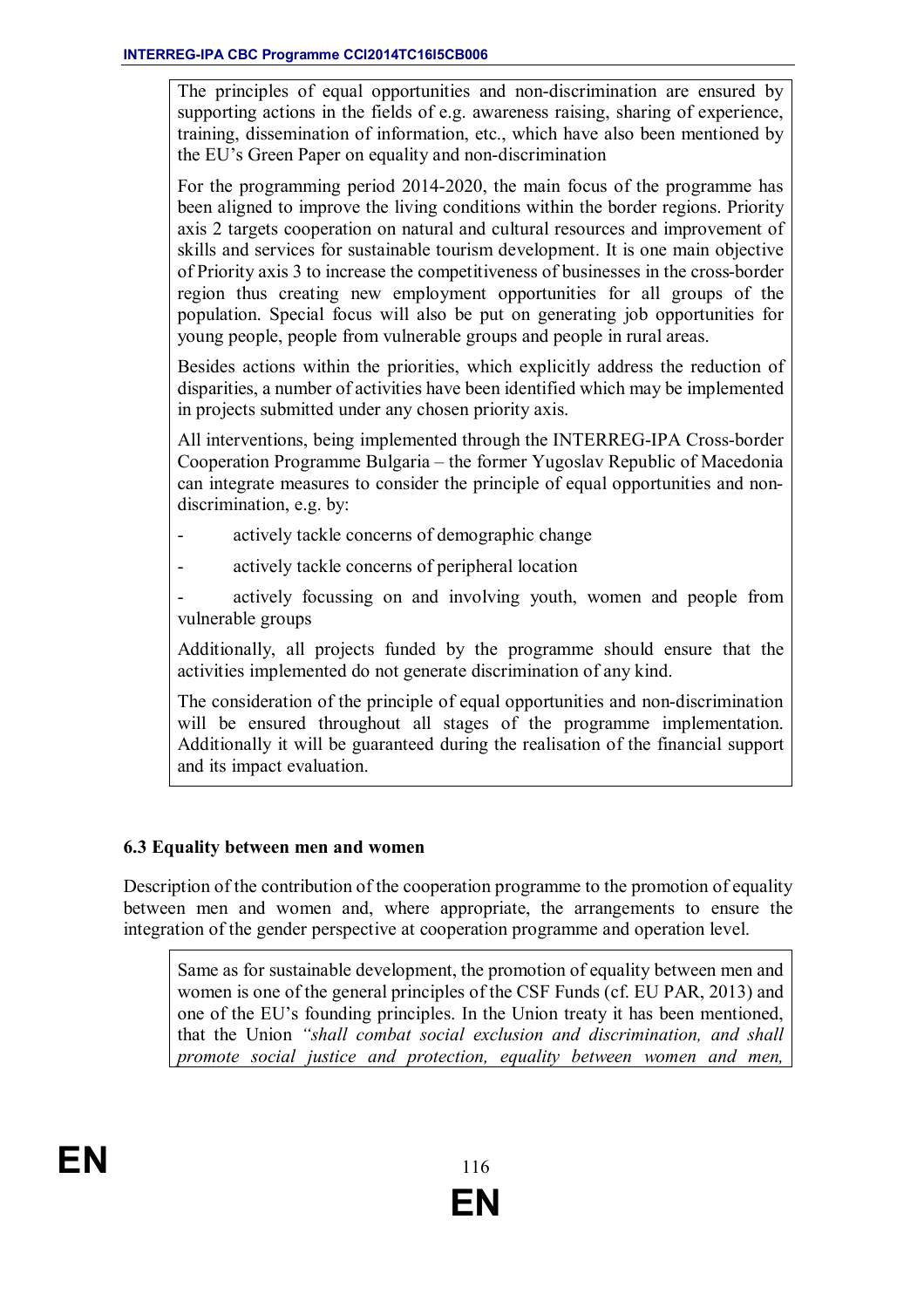*solidarity between generations and protection of the rights of the child"* (EU Treaty, 2007, Art. 3).

The Union therefore follows the *"Strategy for equality between women and men"* for the period 2010-2015, following thematic priorities, including equal economic independencies, equal pay for work of equal value, equality in decision-making, dignity, integrity and ending gender-based violence, promoting gender equality beyond the Union and horizontal issues (gender roles, legislation, etc.) (cf. EU COM Review, 2010).

Still the programming area faces challenges in the field of brain-drain, especially in rural, mostly peripheral areas. Due to missing job opportunities, mainly welleducated young women and men leave their rural home and migrate to more urban areas. Additionally, the risk of poverty for different groups, such as women, has been identified as a main weakness of the central Europe area; all these challenges are related to gender inequalities in the programming area.

The Bulgaria – the former Yugoslav Republic of Macedonia IPA CBC Programme contributes to the Europe 2020 goals of an inclusive economy and therefore to a higher level of equality between men and women. The programme therefore contributes to the identified weaknesses in border regions, such as high numbers of out-migration, brain-drain occurrences and the risk of poverty for different groups (e.g. women, vulnerable groups). For the programming period 2014-2020, the main focus of the programme has been aligned to improve living conditions in the area.

Especially the Programme's priority axis 2 (Tourism) and priority axis 3 (Competitiveness) provide a frame to foster opportunities for equality between men and women. Besides specific actions within the programme priorities a number of activities have been identified which may be implemented in projects submitted under any chosen priority axis.

All projects and interventions of the programme can integrate measures such as:

- Actively tackle wider equality concerns
- Integrate and monitor equal participation of women and men
- Contribute to a better and more diversified labour market for women

Additionally, all projects funded by the programme should contribute to the principles of the *"Strategy for equality between women and men".*

Also the implementation of the measures according to the specific needs of women and men will be based on the national regulations aiming at equal opportunities as well. In the framework of the cooperation programme an equal status of men and women will be observed and discrimination of persons regarding to sex, race and origin will not be tolerated. The observance of the principle of equality between men and women will be ensured during all stages of the programme implementation as well as the realization of the financial support from the funds. The principle will be also observed in the phase of defining the selection criteria of projects. The policy aimed at promotion of gender equality and prevention of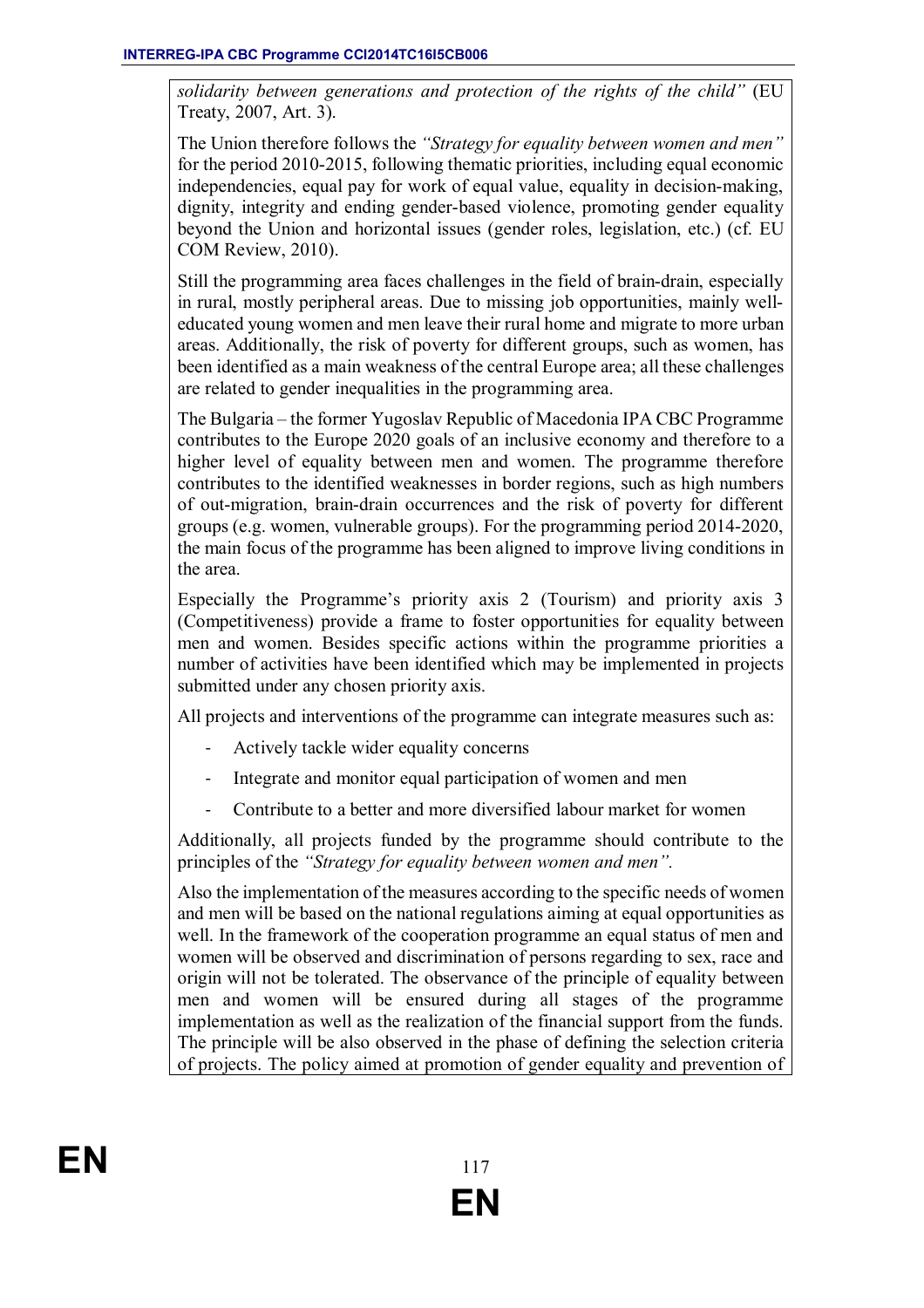discrimination will be monitored throughout all stages of the programme implementation – both at programme and project level.

## **SECTION 7 SEPARATE ELEMENTS**

## **7.1 Major projects to be implemented during the programming period**

Table 24 - **List of major projects** – No major projects are foreseen to be implemented.

## **7.2 Performance framework of the cooperation programme**

#### Table 25 – **Performance framework (summary table)**

| <b>Priority Axis</b>             | <b>Indicator or Key</b><br>implementation step                                                                                                                | <b>Measuremen</b><br>t unit, where<br>appropriate | <b>Milestone</b><br>for 2018 | <b>Final target</b><br>(2023) |
|----------------------------------|---------------------------------------------------------------------------------------------------------------------------------------------------------------|---------------------------------------------------|------------------------------|-------------------------------|
| PA <sub>1</sub><br>"Environment" | $\overline{O}$<br>Number<br>1.1.1<br>of<br>supported investments<br>for<br>improving the environmental<br>conditions in the programme<br>region               | Number                                            | $\theta$                     | 22                            |
|                                  | <b>KIS</b><br>1.1.1<br>Number<br>of<br>contracted projects related to<br>investments for improving<br>the environmental conditions<br>in the programme region | Number                                            | 6                            | 6                             |
|                                  | 1.2.1<br>ΟI<br>Supported<br>improving<br>investments for<br>disaster<br>management<br>and<br>risk prevention                                                  | Number                                            | $\theta$                     | $\overline{7}$                |
|                                  | <b>KIS</b><br>1.2.1<br>Number<br>of<br>contracted projects related to<br>investments for improving<br>disaster<br>management<br>and<br>risk prevention        | Number                                            | 3                            | 5                             |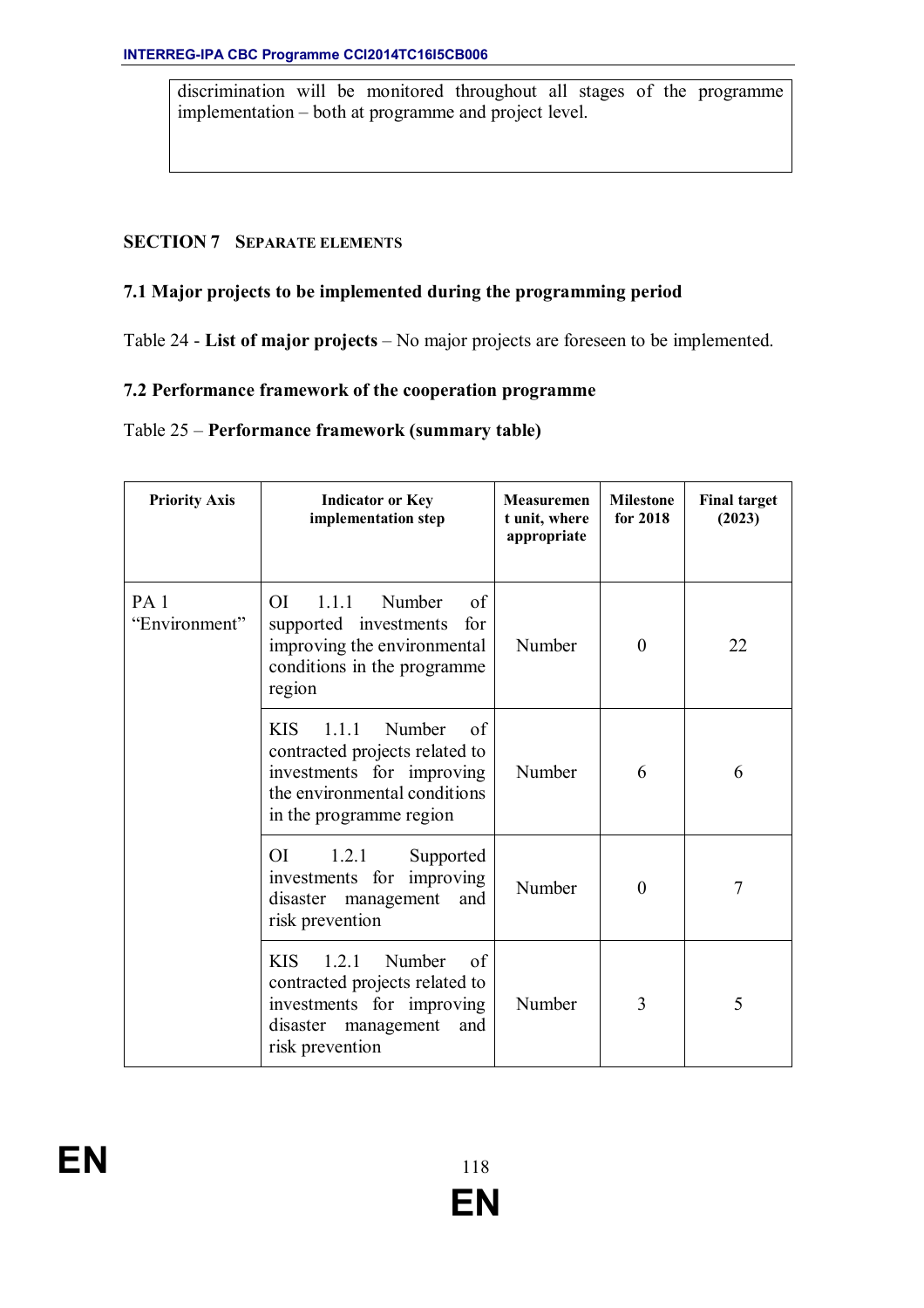#### **INTERREG-IPA CBC Programme CCI2014TC16I5CB006**

|                                          | Eligible certified<br>$FI$ 1<br>expenditure of the priority<br>axis 1 "Environment"                                                                                        | <b>EUR</b> | 419 323 | 7 392 274     |
|------------------------------------------|----------------------------------------------------------------------------------------------------------------------------------------------------------------------------|------------|---------|---------------|
| PA <sub>2</sub><br>"Tourism"             | OI 2.1.3 Number of newly<br>reconstructed<br>built<br>$\overline{\text{or}}$<br>$\alpha$<br>upgraded tourist related<br>facilities and attractions                         | Number     | 3       | 16            |
|                                          | 2.1.3<br>Number<br>$\sigma$ f<br><b>KIS</b><br>contracted projects related to<br>newly built or reconstructed<br>or upgraded tourist related<br>facilities and attractions | Number     | 5       | 8             |
|                                          | OI 2.2.1 Number of joint<br>touristic products, services,<br>brands, thematic routes                                                                                       | Number     | 8       | 20            |
|                                          | Eligible<br>FI<br>certified<br>2<br>expenditure of the priority<br>axis 2 "Tourism"                                                                                        | <b>EUR</b> | 479 226 | 8 0 8 3 9 9 5 |
| PA <sub>3</sub><br>"Competitivene<br>ss" | O <sub>I</sub><br>3.1.4<br>Supported<br>for<br>initiatives<br>economic<br>development and investment<br>promotion                                                          | Number     | 8       | 20            |
|                                          | Eligible<br>FI<br>3<br>certified<br>expenditure of the priority<br>axis 3 "Competitiveness"                                                                                | <b>EUR</b> | 179 710 | 2 039 252     |

# **7.3 Relevant partners involved in the preparation of the cooperation programme**

# **The Republic of Bulgaria:**

Ministry of Regional Development and Public Works

Ministry of Economy and Energy

Ministry of Transport, Information Technology and Communications

Ministry of Environment and Water

Ministry of Labour and Social Policy

Ministry of Interior

National Association of Municipalities in the Republic of Bulgaria

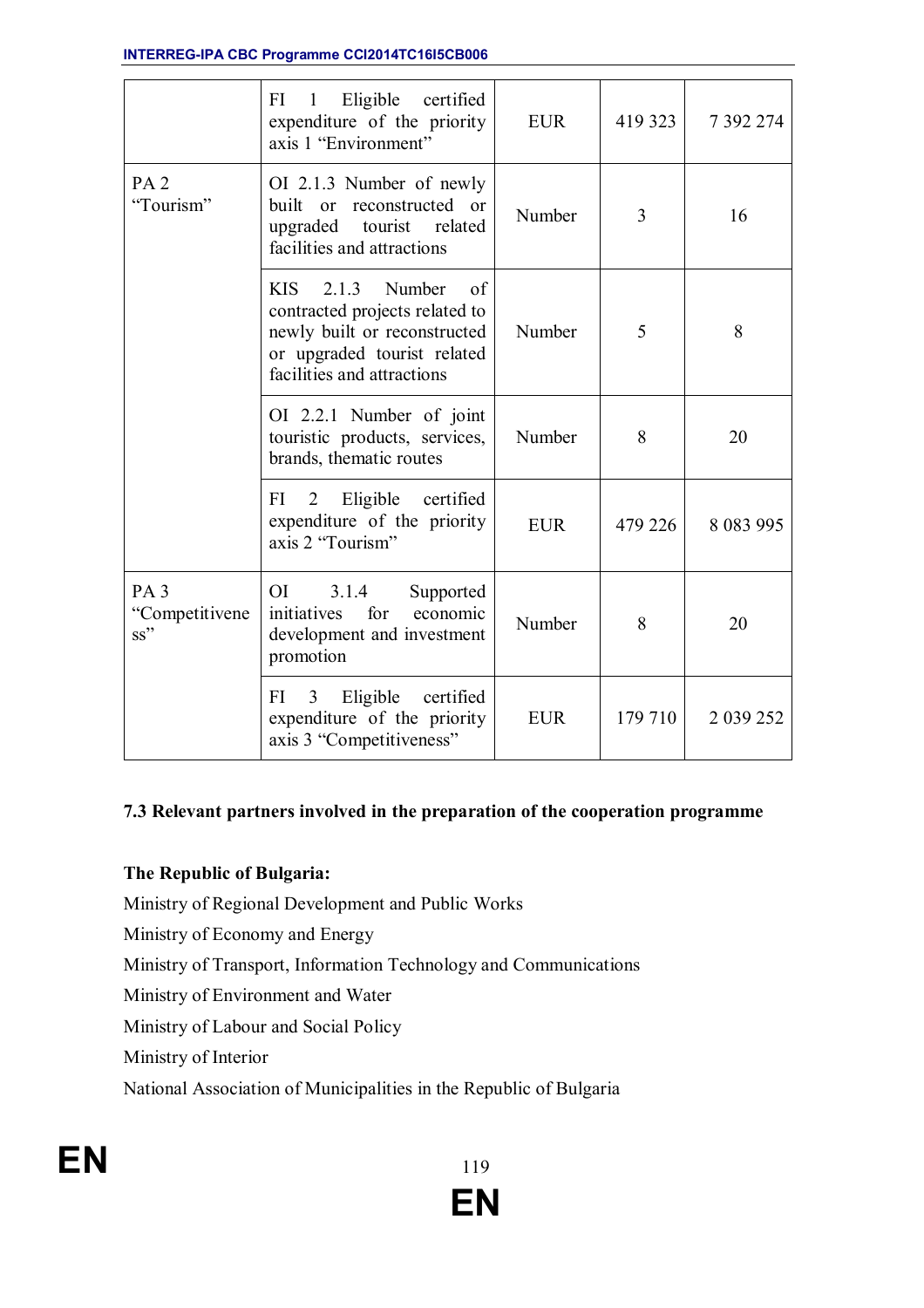#### **INTERREG-IPA CBC Programme CCI2014TC16I5CB006**

Road Infrastructure Agency Regional Development Council of Blagoevgrad District Bulgarian Chamber of Commerce and Industry Bulgarian Industrial Association Association of industrial Capital in Bulgaria Confederation of the Employers and Industrialists in Bulgaria - CEIBG the Voice of Bulgarian Business Confederation of Independent Trade Unions in Bulgaria Confederation of Labour - Podkrepa Association Ecological Forum for Sustainable Development Business Incubator Gotse Delcev, Center for Entrepreneurship Support Foundation Habitat for Humanity and 19 institutions with advisory role

## **Former Yugoslav Republic of Macedonia:**

Ministry of Local Self-Government Secretariat for European Affairs Ministry of Labour and Social Affairs Ministry of Finance Ministry of Foreign Affairs Ministry of Education and Science Ministry of Internal Affairs Ministry of Economy Association of the Units of the Local Self-Government Centre for Development of the South-East Planning Region Centre for Development of the East Planning Region State Statistical Office